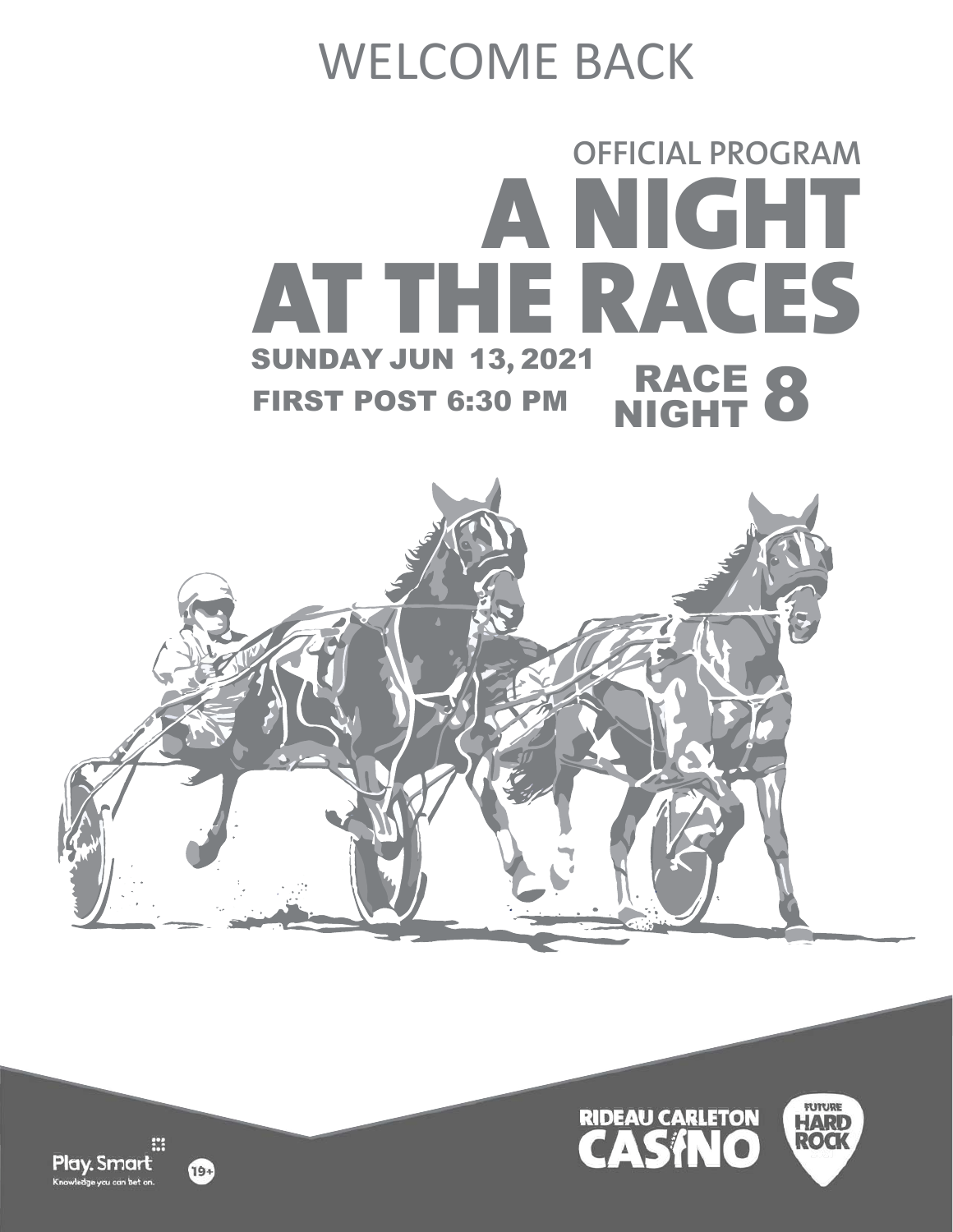|                                                                   |                                                                                                |                                                                                                                                            | <b>PACE</b><br><b>PURSE \$4,800</b>                                                                                                                                                                                                                                                    |                                              |                                                                                      |                                                                                           |                                                                                                                                                                             | TRIACTOR & EXACTOR                                                                                                                                 |                                                 |                                                                                                                                                 |                                                                                                                                                      |                                                                                                                        | SUPERFECTA & PICK THREE (1 & 2 & 3) & DAILYDOUBLE (1 & 2)                                                                             |                                                                                                                                                                 |                                                                                    |                                                                  |                                                                                                                                                                                                  |                 |                                                                                                                                    |              |                                                     |                                                                                                                                                       |                                                                                                                                 |
|-------------------------------------------------------------------|------------------------------------------------------------------------------------------------|--------------------------------------------------------------------------------------------------------------------------------------------|----------------------------------------------------------------------------------------------------------------------------------------------------------------------------------------------------------------------------------------------------------------------------------------|----------------------------------------------|--------------------------------------------------------------------------------------|-------------------------------------------------------------------------------------------|-----------------------------------------------------------------------------------------------------------------------------------------------------------------------------|----------------------------------------------------------------------------------------------------------------------------------------------------|-------------------------------------------------|-------------------------------------------------------------------------------------------------------------------------------------------------|------------------------------------------------------------------------------------------------------------------------------------------------------|------------------------------------------------------------------------------------------------------------------------|---------------------------------------------------------------------------------------------------------------------------------------|-----------------------------------------------------------------------------------------------------------------------------------------------------------------|------------------------------------------------------------------------------------|------------------------------------------------------------------|--------------------------------------------------------------------------------------------------------------------------------------------------------------------------------------------------|-----------------|------------------------------------------------------------------------------------------------------------------------------------|--------------|-----------------------------------------------------|-------------------------------------------------------------------------------------------------------------------------------------------------------|---------------------------------------------------------------------------------------------------------------------------------|
|                                                                   |                                                                                                |                                                                                                                                            | 1 MILE                                                                                                                                                                                                                                                                                 |                                              |                                                                                      |                                                                                           |                                                                                                                                                                             |                                                                                                                                                    |                                                 |                                                                                                                                                 |                                                                                                                                                      |                                                                                                                        |                                                                                                                                       |                                                                                                                                                                 |                                                                                    |                                                                  | N/W \$200 (F&M \$300) PER START LAST 10 STARTS A.E. CLAIMING \$10000 (W-ALL) FOR N/W \$15000 (F&M \$18750)LIFETIME                                                                               |                 |                                                                                                                                    |              |                                                     |                                                                                                                                                       |                                                                                                                                 |
| <b>RED</b> WARM-UP PAD                                            |                                                                                                |                                                                                                                                            | (Rideau Carleton Raceway 13-Jun-2021)<br>ASK FOR HORSE BY PROGRAM NUMBER                                                                                                                                                                                                               |                                              |                                                                                      |                                                                                           |                                                                                                                                                                             |                                                                                                                                                    |                                                 |                                                                                                                                                 |                                                                                                                                                      |                                                                                                                        |                                                                                                                                       |                                                                                                                                                                 |                                                                                    |                                                                  |                                                                                                                                                                                                  |                 |                                                                                                                                    |              |                                                     |                                                                                                                                                       | MUTUEL RATINGS: 4-2-3-5                                                                                                         |
| Date Race#Track °CCndVar                                          |                                                                                                |                                                                                                                                            | Class                                                                                                                                                                                                                                                                                  |                                              | Purse 1/4 1/2 3/4                                                                    |                                                                                           |                                                                                                                                                                             | Finish PP 1/4                                                                                                                                      |                                                 |                                                                                                                                                 | 1/2                                                                                                                                                  | 3 4                                                                                                                    | Stretch                                                                                                                               | Finish                                                                                                                                                          |                                                                                    |                                                                  | Last1/4 Time \$0dds Driver                                                                                                                                                                       | #Starters First |                                                                                                                                    |              |                                                     | Second                                                                                                                                                | Third                                                                                                                           |
| 1<br>RED<br>May 16<br>May7<br>Mar28<br>Mar <sub>24</sub><br>Dec20 | $10-1$<br>$\int_{0}^{3}$ Trrvs<br>.̇Trrvs<br>RidC%<br>RidC%<br>',RidC%                         | ."Ft<br>:Ft<br>(Ft                                                                                                                         | <b>DEJA VU SEELSTER</b> Br m 4 by Big Jim-Doinsomethingright-Camluck<br>Owner: Robert Bernicky, L'Ange-Gardien, OC--Breeder: Seelster Farms Inc, Lucan, ON<br>F-Nw500pscd<br>F-Nw530pscd<br>$10^{9}$ Gd-2 F-Nw100013cd<br>QUA<br>${}^{0}_{2}$ Gd-1 F-Nw125013cd                        | 3400<br>3400<br>4800<br>5500                 | $:27^{3}$<br>$:29^{4}$<br>$\frac{.29}{.29^{4}}$<br>$:27^{2}$                         | :58 $^1$<br>$:59^{2}$<br>$:59^{2}$<br>:59 <sup>4</sup><br>$:57^3$                         | 1:28 <sup>1</sup><br>1:29<br>$1:28^{4}$<br>1:28 <sup>1</sup><br>1:27 <sup>1</sup>                                                                                           | $1:58^1$ 6<br>$1:58^{2}$<br>$1:59^{4}$<br>$1:57^{2}$<br>$1:57^{3}$                                                                                 | 7<br>7<br>4<br>6                                | RYAN GUY 170 Red-Black-White (40-8-7-4-.330)<br>$35$ / <sub>2</sub><br>$3^{2}\%$<br>$7^{7}$ <sup>1</sup> / <sub>2</sub><br>$3\cdot^2$           | $4^{2}\%$<br>$7^{10}$ <sup>1</sup> / <sub>2</sub><br>2 <sup>4</sup><br>$1\frac{1}{2}$                                                                | $4^{2}\frac{1}{2}$<br>$60^{81/2}$<br>28<br>$\frac{1}{2}$ <sup>1</sup> / <sub>4</sub>                                   | Tr.-Robert Bernicky (.166)<br>$5^{4}$ %<br>$7^{12}$<br>$\frac{2^{6}}{9^{21}}$                                                         | 711<br>$4^{3}\frac{3}{4}$<br>5 <sup>123</sup> / <sub>4</sub><br>$25\frac{1}{4}$<br>g <sub>263</sub>                                                             | $:31^{3}$<br>$^{129^4}_{.32}$<br>$:28^{3}$<br>$:35^3$                              | $2:02^2$<br>1:58 <sup>2</sup>                                    | $2:00^2$ 5.00 RSimard<br>$1:591$ 16.15 RSimard<br>3.80 MCAuger<br>NB MCAuger<br>2:03 10.45 RCRobinson                                                                                            |                 | 1:55 <sup>4</sup> RidC <sup>5</sup> %-ft<br>8 WarraweeSpeedy<br>8 FancyGirl<br>7 JkEllemEnoh<br>4 Steelmeatreasure<br>9 SophiesCam | 2021<br>2020 | $\frac{3}{20}$<br>0<br>4                            | 0<br>$\frac{0}{2}$<br>$\tilde{3}$<br>Life: 1:55 <sup>4</sup> % 3.4<br>FancyGirl<br><b>Bellafornow</b><br>KoloyDm<br><b>DejaVuSeelster</b><br>ERRhonda | \$512<br>\$19,067<br>\$19,579<br>LotusSena<br>WarraweeSpeedy<br>KahluaMorning<br><b>HesGotAVendetta</b><br>KoloyDm              |
| Dec 11                                                            | 'Wbsb                                                                                          | $\mathrm{H}^3$                                                                                                                             | F-Nw2r25000I                                                                                                                                                                                                                                                                           | 17000                                        | :27 <sup>1</sup>                                                                     | $:57^4$                                                                                   | $1:26^{3}$                                                                                                                                                                  | $1:53^{3}$                                                                                                                                         | 9                                               | 1 <sup>0</sup>                                                                                                                                  | $3^{3}$ <sup><math>\frac{1}{4}</math></sup>                                                                                                          | 65                                                                                                                     | 6 <sup>7</sup>                                                                                                                        | 8133%                                                                                                                                                           | :284                                                                               |                                                                  | 1:56 <sup>2</sup> 32.95 DRMcNair                                                                                                                                                                 |                 | 9 SomewhereNorth                                                                                                                   |              |                                                     | <b>RubyOnRails</b>                                                                                                                                    | BeautyBayama                                                                                                                    |
| $\mathbf 2$                                                       | $5-2$                                                                                          |                                                                                                                                            | CL \$12,500<br><b>LUNAR LAUNCH</b> Ch g 4 by Vintage Master-Calico Moon-Totally Western                                                                                                                                                                                                |                                              |                                                                                      |                                                                                           |                                                                                                                                                                             |                                                                                                                                                    |                                                 | RICHARD SIMARD 162 Black-White (76-17-6-14-.328)                                                                                                |                                                                                                                                                      |                                                                                                                        | Tr. Anne Marie Turenne (.382)                                                                                                         |                                                                                                                                                                 |                                                                                    |                                                                  |                                                                                                                                                                                                  |                 | 1:58 <sup>2</sup> RidC%-ft<br>$1:561$ RidC%-gd                                                                                     | 2021<br>2020 | 6<br>$\overline{1}$<br>$2\bar{9}$<br>$\overline{2}$ | $\frac{0}{3}$<br>$\frac{3}{3}$                                                                                                                        | \$4,671<br>\$17,289                                                                                                             |
| BLUE<br>Jun9<br>Jun2<br>Mar28<br>Mar21<br>Mar 14<br>Mar7          | RidC%<br>RidC%<br>,'RidC%<br>¦RidC%<br>¦ <sub>°</sub> RidC%<br>'RidC%                          | ′Ft.<br>$6$ Ft-1<br>Έt                                                                                                                     | Owner: Joan Cassell, Smiths Falls, ON-Breeder: Winbak Farm, Chesapeake City, MD<br>$\frac{26}{25}$ Ft QUA<br>$\frac{9}{5}$ Ft QUA<br>$\frac{9}{7}$ Gd-2 Nw20000lcd<br>0p15000clm<br>Nw250pscd<br>0p15000clm                                                                            | 6300<br>5000<br>5000<br>5000                 | $:29^{2}$<br>$: 281$<br>:28 <sup>1</sup><br>:28<br>$\frac{128}{281}$                 | $:57^{3}$<br>:58 <sup>4</sup><br>$:57^{3}$<br>$:56^{1}$<br>:58 <sup>1</sup>               | $:59^2$ 1:29 <sup>1</sup><br>$1:264$<br>1:27 <sup>3</sup><br>$1:26^2$<br>$1:25^{4}$<br>1:28 <sup>2</sup>                                                                    | 1:56 <sup>4</sup><br>1:55 <sup>1</sup><br>1:56 <sup>4</sup><br>$1:56^{3}$<br>1:56<br>1:58 <sup>2</sup>                                             | $\frac{2}{5}$<br>6<br>6                         | 45<br>$\frac{5^8}{4^5}$<br>$1^{11}$<br>5 <sup>5</sup><br>$5^4\%$                                                                                | $5^5\frac{1}{2}$<br>$\frac{11}{2}$<br>5. <sup>5</sup><br>$40^{2}$ %                                                                                  | $5^{9}$ <sup>%</sup><br>$65\frac{\pi}{2}$<br>1 <sup>2</sup><br>44<br>$40^{21/2}$                                       | $4^{8}_{5^{9}_{7}}$<br>$5^{8}_{1^{2}}$                                                                                                | $4^{103}$<br>$4^{8}_{/4}$<br>$5^{8}_{/2}$<br>$3^{2}\%$<br>$3dh3$ %                                                                                              | :29<br>$\overline{.28}$<br>:294<br>:303<br>:30 <sup>1</sup><br>:293                | 1:59<br>1:57<br>1:57<br>1:56 <sup>4</sup><br>1:58 <sup>2</sup>   | <b>NB RSimard</b><br><b>NB RSimard</b><br>1:58 <sup>2</sup> 12.30 RSimard<br>2.20 RSimard<br>3.95 RSimard<br>3.10 RSimard                                                                        |                 | 5 ItsEdsIdea<br>7 TheRoadies<br>9 WindsongQuincy<br>8 McJagersonthemove<br>9 Journalistic M<br>9 LunarLaunch                       |              |                                                     | Life: $1:56^{1}\%$ 3.3<br>JustMyShadow<br>RedditHanover<br>Baywatching<br>JkEllemEnoh<br>McJagersonthemove<br><b>MachJacobs</b>                       | \$22,310<br>UmpireHanover<br>PerfectDaliance<br>Shemaksmefelunreal<br>LunarLaunch<br>LunarLaunch<br>CamsLuckySam                |
| 3                                                                 | $3-1$                                                                                          |                                                                                                                                            | <b>CASSIUS</b> B g 5 by Bettors Delight-Armbro Tussle-Abercrombie                                                                                                                                                                                                                      |                                              |                                                                                      |                                                                                           |                                                                                                                                                                             |                                                                                                                                                    |                                                 |                                                                                                                                                 | STEPHANE BROSSEAU 183 Red-Gold-White (127-13-22-19-.248)                                                                                             |                                                                                                                        | Tr.-Carl Duguay (.238)                                                                                                                |                                                                                                                                                                 |                                                                                    |                                                                  |                                                                                                                                                                                                  |                 | $1:554$ FlmD $\cdot$ ft                                                                                                            | 2021<br>2020 | 0<br>8<br>24<br>$\overline{7}$                      | $\mathbf{1}$<br>0<br>$1 \quad 0$                                                                                                                      | \$1,315<br>\$25,186                                                                                                             |
| WHITE<br>Jun6<br>Jun4<br>May28<br>Maj16<br>May 14<br>May7         | $6$ Trrvs<br>:Trrvs<br>Trrvs:<br>$\frac{1}{3}$ Trrvs<br>$\int_{0}^{5}$ Trrvs<br>$^\circ$ Trrvs | $^{25}_{26}$ Ft<br>Gd-1<br>$\frac{13}{20}$ Ft<br>$\begin{array}{c}\n\text{20Ft} \\ \text{22Ft} \\ \text{13Ft} \\ \text{14Ft}\n\end{array}$ | Owner: Carl Duguay, Trois-Rivieres, OC--Breeder: David J Hayes, Gregory S Dey, Stephen P Dey, Allentown, NJ<br>Nw500pscd<br>Nw500pscd<br>Pref-2&3-Hcp<br>Nw200pscd<br>Nw200pscd<br>Preferred-3                                                                                         | 3400<br>3400<br>4500<br>3000<br>3000<br>4000 | $:27^{2}$<br>$:28^{1}$<br>:26 <sup>4</sup><br>$\frac{128}{28^2}$<br>:28 <sup>4</sup> | $:57^{2}_{158^{2}}$<br>:56 <sup>3</sup><br>$:581$<br>:58 <sup>1</sup><br>:58 <sup>1</sup> | $\frac{1:27}{1:28^2}$<br>$1:25^{4}$<br>$1:274$<br>$1:282$<br>$1:26^{3}$                                                                                                     | 1:57 <sup>1</sup><br>$1.58^{3}$<br>$1.55^{4}$<br>$1:58^{4}$<br>1:59 <sup>2</sup><br>1:56                                                           | [9<br>8<br>3<br>$\frac{2}{6}$<br>3              | $50^{5}$<br>ğ9<br>$8^{13}$<br>$\frac{2^1}{5^6}$<br>$6^{8}$ <sup>1/4</sup>                                                                       | 40 <sup>4</sup><br>$8^{3}$ <sup>3</sup> / <sub>4</sub><br>$8^{8}$ <sup>1/2</sup><br>50 <sup>3</sup><br>$7^{10}$                                      | $9^{3}/4$<br>$8^{4}$ <sup>1</sup> / <sub>4</sub><br>$\frac{11}{4}$<br>3 <sup>o</sup><br>793/4                          | $\frac{4^4\frac{1}{2}}{7^2\frac{1}{4}}$ 6 <sup>3</sup><br>1hd<br>$4^{3}\frac{1}{2}$<br>$7^{10}$ <sup>1</sup>                          | $5^{6}_{2}\%$<br>$\frac{5^{5}\%}{2^{2}}$<br>$\frac{2^{2}}{7^{4}\%}$<br>$7^{18}$ %                                                                               | $:312$<br>:30 <sup>1</sup><br>:30 $^{\circ}$<br>$:312$<br>:31 <sup>4</sup><br>:31' |                                                                  | $1:583$ 6.60 JLachance<br>$1:591$ 21.70 SBrosseau<br>1:56 <sup>4</sup> 34.55 CDuguay<br>1:59 <sup>1</sup> * 0.45 GGagnon<br>2:00 <sup>2</sup> 2.40 SBrosseau<br>1:594 27.55 CDuguay              |                 | 9 GoodEyeHawkeye<br>9 TwinBLaker<br>8 DreydlHanover<br>7 Buddysnvirgins<br>8 MisterBigTop<br>8 SomewhereBettor                     |              |                                                     | Life: $1:554$ 4.10<br>FlashjackSoleil<br>SportsAuthority<br>Littlebitaswagger<br><b>Cassius</b><br>AmericanSniper<br>SaskabushSteve                   | \$45,623<br>AphroStar<br>YankeeUp<br>SomewhereBettor<br>HpRayanArtJules<br>Shanghaigold<br>JeffsJourney                         |
| 4                                                                 | $2-1$                                                                                          |                                                                                                                                            | <b>UMPIRE HANOVER</b> B g 4 by Sportswriter-Up Front Rose-Western Hanover                                                                                                                                                                                                              |                                              |                                                                                      |                                                                                           |                                                                                                                                                                             |                                                                                                                                                    |                                                 |                                                                                                                                                 | GUY GAGNON 145 Blue-White-Grey (86-27-17-18-.493)                                                                                                    |                                                                                                                        | Tr.-Mandy Archer (.285)                                                                                                               |                                                                                                                                                                 |                                                                                    |                                                                  |                                                                                                                                                                                                  |                 | $1:59$ Epr $\cdot$ ft                                                                                                              | 2021<br>2020 | 3<br>0<br>$\frac{6}{2}$<br>11                       | $\begin{matrix} 1 & 0 \\ 2 & 2 \end{matrix}$                                                                                                          | \$469<br>\$2,169                                                                                                                |
| GREEN<br>Jun9<br>May22<br>May15<br>May8<br>May 1<br>Apr24         | $8$ RidC%<br>,'Epr<br>៍:Epr<br>,Epr<br>,Epr<br><sup>2</sup> Epr                                | $^{26}$ Ft<br>Ft<br>$^{18}$ Ft<br>$^{15}$ Ft-1                                                                                             | Owner: Jamie Copley, Kenmore, Mark Smith, Chesterville, ON-Breeder: Hanover Shoe Farms Inc, Hanover, PA<br>QUA<br>Nw1051I5cd<br>Nw1051I5cd<br>$36d-2$ Nw65115cd<br>$9e$ Ft-1 QUA<br>QUA                                                                                                | 1300<br>1300<br>1200                         | :292<br>:28 <sup>4</sup><br>$:29^{3}$<br>$:29^{2}$<br>:30ª<br>:30                    |                                                                                           | $:59^2$ 1:29 <sup>1</sup><br>$:58^2$ 1:28 <sup>4</sup><br>$1:00^1$ $1:29^4$<br>1:00 <sup>2</sup> 1:30 <sup>3</sup><br>$1:02$ $1:321$<br>1:01 <sup>4</sup> 1:33 <sup>1</sup> | $1:56^4$<br>1:59<br>1.59<br>2:00 <sup>4</sup><br>2:04<br>2:03                                                                                      | 3<br>$\overline{2}$<br>$\frac{2}{5}$<br>5<br>2x | 3 <sup>3</sup><br>$4^{5}$ <sup>1</sup> / <sub>2</sub><br>$\frac{2^{11}}{3^{3}}$<br>3 <sup>3</sup><br>pulled up be                               | $4^{4}$ <sup>3</sup> / <sub>4</sub><br>$\frac{2^{13/4}}{6^4}$<br>i2 <sup>6</sup>                                                                     | 3 <sup>3</sup><br>$\frac{563}{3^{5}\frac{1}{2}}$<br>5.5<br>$2^{13}/4$                                                  | $3^3$<br>46<br>$4^{7}\frac{3}{4}$<br>3. <sup>41</sup> / <sub>2</sub><br>$2^{13}/4$                                                    | $3^4\%$<br>$4\frac{9}{2}$<br>5 <sup>11</sup> <sup>/</sup> / <sub>4</sub><br>$29\frac{1}{2}$<br>$2^{13/2}$<br>dnf                                                | $:30^{3}$<br>:30 <sup>2</sup><br>:31                                               | $1:57^{3}$<br>$\frac{2:01}{2:02^3}$<br>$:31^4$ 2:04 <sup>2</sup> | <b>NB STurenne</b><br>$2:004$ 14.05 MBDowney<br>7.05 MBDowney<br>2.50 MBDowney<br><b>NB MBDowney</b><br><b>NB MBDowney</b>                                                                       |                 | 5 ItsEdsIdea<br>5 RoseRunSlider<br>5 FallBliss<br>7 Thankyouallmyfans<br>5 LoveInParadise<br>3 SuthenGuvna                         |              | Life: 1:59-3-6                                      | JustMyShadow<br><b>JJBreanne</b><br>Thankyouallmyfans<br>UmpireHanover<br><b>UmpireHanover</b><br>Philanthropist                                      | \$4,788<br>UmpireHanover<br>Emperor<br>Ebandtheboys<br>lloveroses<br>lloveroses                                                 |
| 5                                                                 | $4-1$                                                                                          |                                                                                                                                            | <b>BETTER THAN MEN</b> B m 4 by Betterthancheddar-Love N Kisses-I Am A Fool                                                                                                                                                                                                            |                                              |                                                                                      |                                                                                           |                                                                                                                                                                             |                                                                                                                                                    |                                                 | JACQUES BEAUDOIN White-Red-Black (18-0-2-0-.61)                                                                                                 |                                                                                                                                                      |                                                                                                                        | Tr. Kathy P McBride (.000)                                                                                                            |                                                                                                                                                                 |                                                                                    |                                                                  |                                                                                                                                                                                                  |                 |                                                                                                                                    | 2021<br>2020 | 4<br>0<br>25<br>0                                   | 0<br>$\frac{0}{3}$<br>Ō                                                                                                                               | $$464$<br>\$5,817                                                                                                               |
| <b>BLACK</b><br>Jun9<br>Jun2<br>Mar28<br>Mar21<br>Mar 14<br>Mar7  | RidC%<br>RidC%<br>"RidC%<br>"RidC%<br>$\frac{3}{2}$ RidC%<br>'RidC%                            | $^{26}_{25}$ Ft<br>′Ft.<br>$^{6}$ Ft-1<br>"Ft                                                                                              | Owner: Jennifer McBride, Almonte, ON-Breeder: 7837666 Canada Inc, Gatineau, QC<br>QUA<br>Nw265pscd<br>Nw100001<br>Nw10000lcd                                                                                                                                                           | 4800<br>5000<br>5800<br>5800                 | :30<br>$:31^{1}$<br>$\frac{.29}{.28}$<br>$:284$<br>:28 <sup>4</sup>                  | :573<br>$:58^4$<br>:59 <sup>4</sup>                                                       | 1:00 1:28<br>$1:01^3$ $1:31^2$<br>:59 <sup>2</sup> $1:28^4$<br>$1:26^2$<br>$1:28^{1}$<br>$1:29^{3}$                                                                         | 1:56 <sup>4</sup><br>$2:01$<br>1:59 <sup>4</sup><br>$1:56^{3}$<br>1:57<br>1:58                                                                     | 4<br>6<br>6<br>3<br>$\frac{6}{9}$               | 2 <sup>0</sup><br>50 <sup>9</sup><br>$\bar{6}^6$<br>45<br>$9^{10}$ %<br>$45\frac{1}{2}$                                                         | $\frac{5^{7}\%}{5^{7}\%}$<br>$5^4\%$                                                                                                                 | $2^{10}$<br>$\bar{4}$ $\circ$ <sup>2</sup> / <sub>2</sub><br>$5^{7}$ %<br>$8^{\circ}$ <sup>14</sup>                    | $2^{12}$<br>$\frac{4^{2}3}{5^{11}}$<br>55<br>$\bar{8}^{23}$<br>Ă8                                                                     | $2^{13}$ <sup>1</sup> / <sub>4</sub><br>$\frac{5}{7}$ <sup>1</sup> / <sub>4</sub><br>7 <sup>13</sup> / <sub>4</sub><br>6 <sup>5</sup><br>829<br>$49\frac{1}{4}$ | :29ª<br>:292<br>$:32^{1}$<br>:30'<br>:31 <sup>4</sup><br>:29 <sup>1</sup>          | $1:59^{2}$<br>2:01 <sup>1</sup>                                  | <b>NB JBeaudoin</b><br><b>NB JBeaudoin</b><br>2:02 <sup>2</sup> 31.95 JLachance<br>$1:573$ 62.60 JLachance<br>2:02 <sup>4</sup> 43.25 JLachance<br>1:59 <sup>4</sup> 67.00 JLachance             |                 | 4 BonitasSunshine<br>6 PdgHanover<br>7 JkEllemEnoh<br>8 McJagersonthemove<br>9 WindsongQuincy<br>9 BluemoonBayama                  |              | Life:                                               | <b>BetterThanMen</b><br><b>IradOrTees</b><br>KoloyDm<br><b>JkEllemEnoh</b><br>DellasBoy<br><b>TwoForTripping</b>                                      | \$6,281<br><b>TheBigCheese</b><br><b>DynomitesPeak</b><br>KahluaMorning<br>LunarLaunch<br><b>MrCourage</b><br><b>FestiveJoe</b> |
| 6                                                                 | $6-1$                                                                                          |                                                                                                                                            | <b>MICHELE Z TAM</b> B m 4 by American Ideal-Bettors Magic-Bettors Delight                                                                                                                                                                                                             |                                              |                                                                                      |                                                                                           |                                                                                                                                                                             |                                                                                                                                                    |                                                 |                                                                                                                                                 | ROBERT C ROBINSON 220 Blue-Yellow-Red (37-3-3-2-.144)                                                                                                |                                                                                                                        | Tr.-Drew Smyth (.000)                                                                                                                 |                                                                                                                                                                 |                                                                                    |                                                                  |                                                                                                                                                                                                  |                 | $1:561$ RidC%-ft                                                                                                                   | 2021<br>2020 | 3<br>0<br>21<br>3                                   | 0<br>0<br>5<br>1                                                                                                                                      | \$496<br>\$15,910                                                                                                               |
| YELLOW<br>Mar21<br>Mar 14<br>Mar7<br>Mar3<br>Dec20<br>Dec13       | $\frac{6}{1}$ RidC%<br>RidC%<br>RidC%<br>$^{\prime}$ RidC $\%$<br>,'RidC%<br>°RidC%            | °Ft                                                                                                                                        | Owner: Paul Smyth, Metcalfe, ON-Breeder: Patrick D Lachance, NJ - M And M Harness Racing LI, Ira Rosenblum, NY<br>$^{7}_{6}$ Ft F-Nw200013s<br>$^{6}_{6}$ Ft-1 Nw200001<br>F-Nw2000I3s<br>$^{9}_{2}$ Ft F-Nw200013s<br>$^{2}$ Gd-2 QUA<br>$^{0}_{3}$ Gd-1 F-Nw125013cd<br>F-Nw1350I3cd | 6200<br>5500                                 | $:28^{2}$<br>$\frac{.31^2}{.27^2}$<br>5500 :274                                      | :58                                                                                       | $:58^4$ 1:27 <sup>3</sup><br>$\frac{1.02^3}{.57^3}$ $\frac{1.32^1}{.27^1}$<br>1:27 <sup>4</sup>                                                                             | $6200$ $:27^3$ $:56^4$ $1:26^4$ $1:56$ 3<br>$6300$ $:28^4$ $:59^4$ $1:30^1$ $2:00^1$ 3<br>1:57 <sup>4</sup><br>$2:01$<br>1:57 <sup>3</sup><br>1:57 | $\frac{2}{8}$                                   | x991/2<br>6 <sup>7</sup><br>43<br>$\frac{1^{1}\frac{1}{2}}{4^{2}\frac{1}{2}}$<br>9 <sup>o</sup> <sup>12</sup>                                   | $9^{10}$<br>$\tilde{8}^7$<br>$4^{4}$ <sup>1</sup> / <sub>2</sub><br>$\frac{1}{7}$ <sup>1</sup> / <sub>2</sub><br>$9^{7}$ <sup>1</sup> / <sub>2</sub> | $9^{8}\frac{1}{2}$<br>$8^{6}\frac{3}{4}$<br>1 <sup>2</sup><br>g.6<br>$96$ %                                            | g <sub>11</sub><br>$\bar{8}^7$<br>$4^{5}$ <sup>1</sup> / <sub>2</sub><br>1ņk<br>$8^{7}$ <sup>1</sup> / <sub>4</sub><br>9 <sup>7</sup> | $9^{14}$ <sup>1</sup> / <sub>4</sub><br>$7^{7}\%$<br>$4^{3}\%$<br>$\frac{2^{3}}{6^{8}}$<br>$9^{8}$                                                              | :292<br>:30ª<br>:293                                                               | 2:01 <sup>3</sup>                                                | $:30^2$ $\:1:58^4$ 29.50 RCRobinson<br>$:30$ $\:2:01^3$ 12.35 RCRobinson<br>$:30^2$ 1:58 ${}^{3}$ 14.80 RCRobinson<br><b>NB RCRobinson</b><br>$1:591$ 19.40 CJSteacy<br>$1:583$ 47.95 RCRobinson |                 | 9 ReysNARocket<br>8 WildRiverCovotee<br>9 ERRhonda<br>4 StLadsCash<br>9 SophiesCam<br>9 ERRhonda                                   |              |                                                     | Life: $1:56^{1}\%$ 3.3<br>JansLegacy<br>StarDog<br>ReysNARocket<br>MicheleZTam<br>ERRhonda<br>JansLegacy                                              | \$21,118<br>SophiesCam<br>TaskBarHanover<br>LadyLakeshore<br>Ohbabywefoundlove<br>KoloyDm<br>Shemaksmefelunreal                 |
| 7                                                                 | $12-1$                                                                                         |                                                                                                                                            | <b>MALVOLIO</b> B g 4 by Bettors Delight-Malabrigo-Western Paradise                                                                                                                                                                                                                    |                                              |                                                                                      |                                                                                           |                                                                                                                                                                             |                                                                                                                                                    |                                                 |                                                                                                                                                 | MARIE CLAUDE AUGER 140 Red-Black-White (96-11-12-11-.222)                                                                                            |                                                                                                                        | Tr.-Randy Scott (.000)                                                                                                                |                                                                                                                                                                 |                                                                                    |                                                                  |                                                                                                                                                                                                  |                 |                                                                                                                                    | 2021<br>2020 | 3<br>0<br>11<br>$\mathbf 0$                         | $\begin{matrix} 0 & 0 \\ 0 & 0 \end{matrix}$                                                                                                          | \$780<br>\$400                                                                                                                  |
| PINK<br>Jun5<br>May29<br>Apr1<br>Mar25<br>Mar 14<br>Dec 15        | ¦KD%<br>$\frac{3}{2}$ KD%<br>,Lon<br>"fimD<br>?RidC%<br>'FimD                                  | $^{28}$ Ft<br>$\frac{15}{2}$ Ft<br>$\frac{14}{14}$ Ft<br>$\frac{14}{6}$ Ft<br>$5$ <sup>6</sup> Ft-1<br>Ft                                  | Owner: Randy Scott, Trenton, ON-Breeder: Buntainwood Farm, Brackley Beach, PE<br>QUA<br>QUA<br>15000Clmcd<br>15000Clmcd<br>Nw10000I<br>15000Clmcd                                                                                                                                      | 6000<br>6000<br>5800<br>5000                 | :29 $^3$<br>$:29^{1}$<br>$:29^{2}$<br>:28<br>:28 <sup>4</sup><br>:28 <sup>2</sup>    | $1:00^4$ 1:31<br>:58<br>:58ª<br>:58 $^4$                                                  | $:59^1$ 1:29 <sup>2</sup><br>$:59^1$ 1:28 <sup>3</sup><br>$1:27^{3}$<br>$1:28^1$<br>$1:28^{3}$                                                                              | $1:591$<br>$1:561$<br>$2:01^{3}$<br>$1:56^{4}$<br>1:57<br>1:59 <sup>2</sup>                                                                        | 2<br>3<br>6<br>5                                | $2^{1}\frac{1}{2}$<br>$3^4$ <sup>1</sup> / <sub>2</sub><br>$6^{7}\frac{1}{2}$<br>4 <sup>63</sup> / <sub>4</sub><br>1 <sup>0</sup><br>$1^{13}/4$ | $30^{2}/4$<br>38<br>$6^{7}\frac{1}{4}$<br>4 <sup>61</sup> / <sub>2</sub><br>$2^{11}/2$<br>$2^{11}/2$                                                 | $30^{13}/4$<br>$5^{15}$ %<br>$6^{7}_{2}$<br>$5^{7}$ <sup>1</sup> / <sub>2</sub><br>$3^{3}$ <sup>1</sup> / <sub>2</sub> | 3 <sup>3</sup><br>$5^{22}$<br>$6^{11}_{4}$ %<br>$6^{18}$<br>$4^{43}$ /4                                                               | $5^9\%$<br>$5^{27}$ <sup>1</sup> / <sub>4</sub><br>$5^{12}$ %<br>$4^{8}\frac{1}{2}$<br>$6^{21}$ %<br>6 <sup>9</sup>                                             | :31'<br>:30<br>$:31^{3}$<br>:293<br>$:31^{3}$<br>:32                               | 2:01<br>$2:01^{3}$                                               | <b>NB RPGassien</b><br><b>NB RPGassien</b><br>2:04, 23.10 JRPlante<br>1:58 <sup>2</sup> 21.20 BAMacdonald<br>$2:011$ 93.65 DWClancy<br>$2:011$ 51.25 RHShepherd                                  |                 | 6 OsirisBlueChip<br>6 YsLotus<br>6 ChuckHeatonLove<br>5 HoldThumbsN<br>9 WindsongQuincy<br>9 ChuckHeatonLove                       |              |                                                     | Life: $1:553% - 2.3$<br>PatriciaMae<br>VanillaMalted<br>CatchMyContrail<br>InitialConcept<br>DellasBoy<br>Quinsfriskywhiskey                          | \$11,810<br>ShadowInRed<br>DavidLloydGeorge<br>Toughsonofabeach<br>Toughsonofabeach<br><b>MrCourage</b><br>CatchmelfLouCan      |
| 8                                                                 | $8-1$                                                                                          |                                                                                                                                            | <b>P H IMPULSE</b> B g 4 by Mach Three-Hot Butter-Northern Luck                                                                                                                                                                                                                        |                                              |                                                                                      |                                                                                           |                                                                                                                                                                             |                                                                                                                                                    |                                                 | SEBASTIEN TURENNE 220 Blue-Yellow (1-0-0-0-.0)                                                                                                  |                                                                                                                                                      |                                                                                                                        | Tr.-Mandy Archer (.285)                                                                                                               |                                                                                                                                                                 |                                                                                    |                                                                  |                                                                                                                                                                                                  |                 | 1:54 <sup>2</sup> RidC%-ft                                                                                                         | 2021<br>2020 | 3<br>0<br>$2\bar{2}$<br>6                           | $\frac{0}{4}$<br>$\frac{0}{3}$                                                                                                                        | \$0<br>\$24,755                                                                                                                 |
| GREY<br>Jun9<br>Jun2<br>Mar 14<br>Mar7<br>Feb25<br>Feb16          | RidC%<br>RidC%<br>$6$ RidC%<br>RidC%<br>Wbsb<br>"Lon                                           | $\frac{26}{26}$ Ft<br>$\frac{25}{6}$ Ft<br>$\frac{6}{3}$ Ft<br>$\frac{3}{10}$ Ft<br>$\frac{1}{10}$ Ft<br>$\frac{1}{10}$<br>$T-t-1$         | Owner: Jamie Copley, Kenmore, ON-Breeder: St Lads Farm, Ruscom Station, ON<br>QUA<br>QUA<br>Nw250pscd<br>Nw250pscd<br>QUA<br>Nw1500I3cd<br><b>UMPIRE HANOVER Trainer Change: Ellen E Stevenson to Mandy Archer</b>                                                                     | 5000<br>5000<br>5000                         | :28'<br>:281<br>:28<br>:28 <sup>1</sup><br>$:28^{3}$<br>:30 <sup>4</sup>             | :58<br>$:57^{3}$<br>:56 <sup>1</sup><br>:58 <sup>1</sup><br>:57 $^3$                      | 1:27 <sup>1</sup><br>$1:264$<br>$1:254$<br>1:28 <sup>2</sup><br>$1:25^{4}$<br>$1:01^2$ 1:30 <sup>3</sup>                                                                    | 1:56'<br>$1:55^{1}$<br>1:56<br>$1:58^{2}$<br>$1:54^{4}$<br>2:00 <sup>1</sup>                                                                       | 5<br>3<br>$\overline{2}$<br>8<br>6              | $4^{4}\frac{1}{2}$<br>$6^{10}$<br>3 <sup>2</sup><br>$4^3$<br>6 <sup>9</sup><br>$6 •^{5\frac{1}{2}}$                                             | $4^4\frac{1}{2}$<br>$6^{14}$ <sup>1</sup> / <sub>2</sub><br>44<br>2∘nk<br>50 <sup>4</sup>                                                            | $4ix^4$ %<br>$6^{14}\frac{1}{2}$<br>2∘nk<br>$6^{10}$<br>$8^{12}$                                                       | $6^{16}$<br>$\frac{6^{15}}{7^{24}}$<br>9 <sup>11</sup><br>$8^{13}$<br>$8^{25}$ <sup>1</sup> / <sub>4</sub>                            | $6^{18}$ %<br>$6^{16}\%$<br>8 <sup>25</sup> <sup>/4</sup><br>$9^{14}\frac{1}{2}$<br>8dis                                                                        | :32<br>$:28^{4}$<br>:31 <sup>2</sup><br>:32 $4$<br>$:30^1$                         | 2:00<br>$1:58^{2}$<br>2:01<br>$2:01^{1*}$<br>1:58                | <b>NB STurenne</b><br>NB STurenne<br>4.05 PBerube<br>1.60 GGagnon<br><b>NB ASorrie</b><br>7.10 PGMackenzie                                                                                       |                 | 6 TragicallyZip<br>7 TheRoadies<br>9 Journalistic<br>9 LunarLaunch<br>8 BetterTakelt<br>8 ShadesOfBay                              |              |                                                     | Life: $1:542%39$<br>OceanviewMagnum<br>RedditHanover<br>McJagersonthemove<br>MachJacobs<br>NochTen<br><b>JakeParrish</b>                              | \$26,331<br><b>WildRiverCoyotee</b><br>PerfectDaliance<br>LunarLaunch<br>CamsLuckySam<br>MajorCustard<br>Oldfriendskentucky     |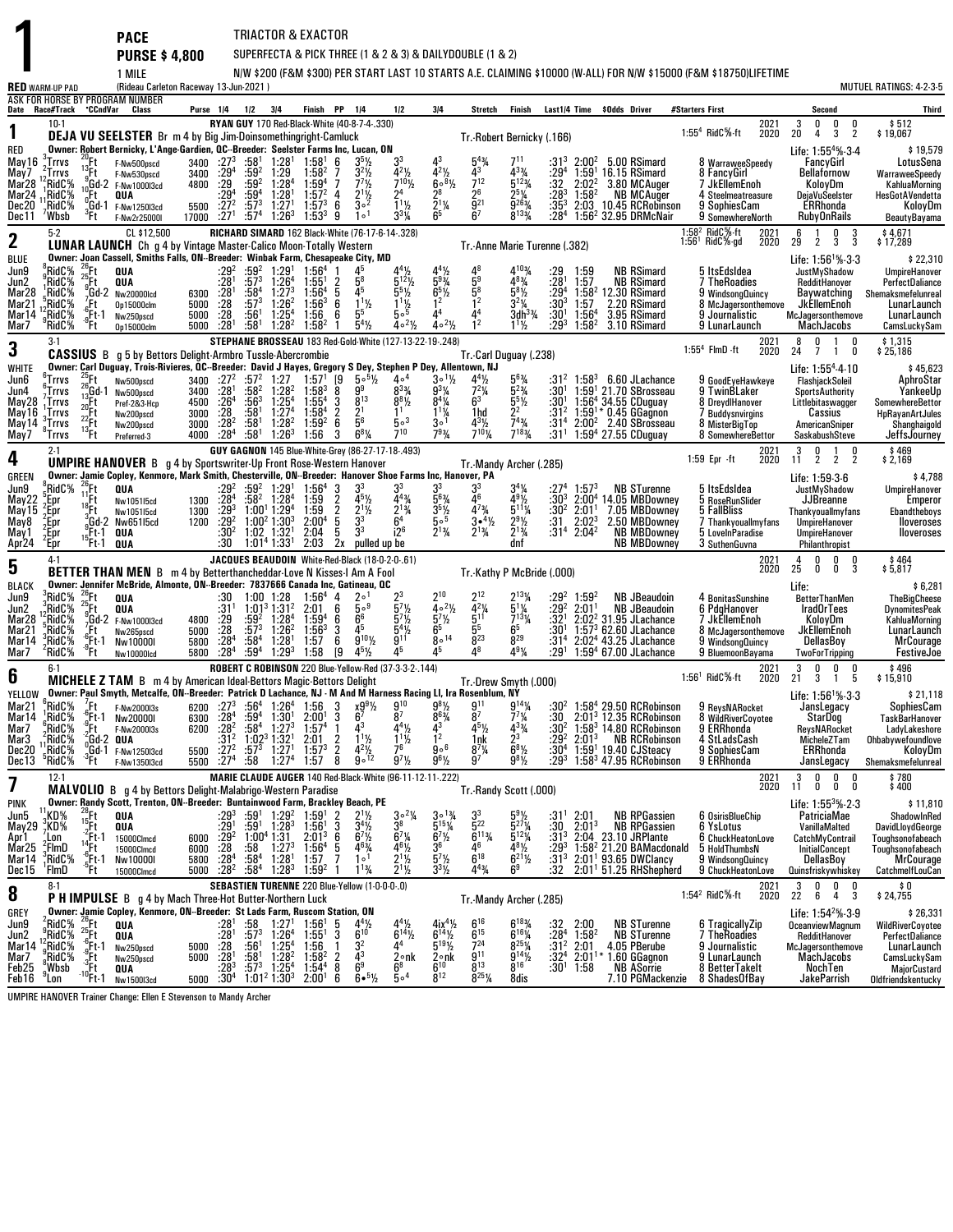|                                                                    |                                                                                   |                                                                                                                      | <b>PACE</b><br><b>PURSE \$6,300</b>                                                                                                                                                                                                                                                       |                                                                               |                                                                                            |                                                                                                                   |                                                                                                                    | <b>EXACTOR &amp; TRIACTOR</b>                                                                                                                                                                  |                                                                                                                                                              | PICK FOUR (2 & 3 & 4 & 5) & SUPERFECTA                                                                                               |                                                                                                                                                  |                                                                                                                                             |                                                                                                                                     |                                                                          |                                                                                                        |                                                                                                                                                                               |                                                                                                                         |              |                                                                                                                                                    |                                                                                                                                         |
|--------------------------------------------------------------------|-----------------------------------------------------------------------------------|----------------------------------------------------------------------------------------------------------------------|-------------------------------------------------------------------------------------------------------------------------------------------------------------------------------------------------------------------------------------------------------------------------------------------|-------------------------------------------------------------------------------|--------------------------------------------------------------------------------------------|-------------------------------------------------------------------------------------------------------------------|--------------------------------------------------------------------------------------------------------------------|------------------------------------------------------------------------------------------------------------------------------------------------------------------------------------------------|--------------------------------------------------------------------------------------------------------------------------------------------------------------|--------------------------------------------------------------------------------------------------------------------------------------|--------------------------------------------------------------------------------------------------------------------------------------------------|---------------------------------------------------------------------------------------------------------------------------------------------|-------------------------------------------------------------------------------------------------------------------------------------|--------------------------------------------------------------------------|--------------------------------------------------------------------------------------------------------|-------------------------------------------------------------------------------------------------------------------------------------------------------------------------------|-------------------------------------------------------------------------------------------------------------------------|--------------|----------------------------------------------------------------------------------------------------------------------------------------------------|-----------------------------------------------------------------------------------------------------------------------------------------|
|                                                                    | <b>BLUE</b> WARM-UP PAD                                                           |                                                                                                                      | 1 MILE<br>(Rideau Carleton Raceway 13-Jun-2021)                                                                                                                                                                                                                                           |                                                                               |                                                                                            |                                                                                                                   |                                                                                                                    |                                                                                                                                                                                                |                                                                                                                                                              |                                                                                                                                      |                                                                                                                                                  | N/W \$20000. (F & M \$25000.) LIFETIME (W-ALL) (N/W OF A RACE IN 2021 ALLOWED \$500)                                                        |                                                                                                                                     |                                                                          |                                                                                                        |                                                                                                                                                                               |                                                                                                                         |              |                                                                                                                                                    | MUTUEL RATINGS: 8-2-6-3                                                                                                                 |
|                                                                    |                                                                                   |                                                                                                                      | ASK FOR HORSE BY PROGRAM NUMBER<br>Date Race#Track "CCndVar Class                                                                                                                                                                                                                         |                                                                               | Purse 1/4 1/2 3/4                                                                          |                                                                                                                   |                                                                                                                    | Finish PP 1/4                                                                                                                                                                                  |                                                                                                                                                              | 1/2                                                                                                                                  | 3 4                                                                                                                                              | Stretch                                                                                                                                     | Finish                                                                                                                              |                                                                          |                                                                                                        | Last1/4 Time \$0dds Driver                                                                                                                                                    | #Starters First                                                                                                         |              | Second                                                                                                                                             | <b>Third</b>                                                                                                                            |
| 1                                                                  | 6-1                                                                               |                                                                                                                      | MAGNUS SEELSTER B g 4 by Thinking Out Loud M T Freedom Albert Albert                                                                                                                                                                                                                      |                                                                               |                                                                                            |                                                                                                                   |                                                                                                                    |                                                                                                                                                                                                |                                                                                                                                                              | CLAUDE LAROSE 162 Navy Blue-Red-Yellow (13-0-1-1-.68)                                                                                |                                                                                                                                                  |                                                                                                                                             | Tr.-Michel Turenne (.000)                                                                                                           |                                                                          |                                                                                                        |                                                                                                                                                                               | 1:55 <sup>4</sup> Wbsb $%$ -ft                                                                                          | 2021<br>2020 | 0<br>0<br>4<br>0<br>3<br>3<br>13<br>1                                                                                                              | \$315<br>\$20,720                                                                                                                       |
| RED<br>Mar28<br>Mar21<br>Mar 14<br>Feb25<br>Dec 17<br>Dec 10       | RidC <sup>5</sup> %<br>'RidC%<br>RidC%<br>Wbsb<br>*Wbsb<br>$3$ Wbsb               | ′Ft∴<br>′Ft<br>്Ft                                                                                                   | Owner: 9663622 Canada Inc, Claude & Claude Larose, Gatineau, QC-Breeder: Seelster Farms Inc, Lucan, ON<br>Gd-2 Nw20000lcd<br>Nw20000lcd<br>Ft-1 Nw200001,<br>Gd-2 15000Clmcd;<br>15000Clmcd<br>2&3Nw1r7000I                                                                               | 6300 $:281$<br>$6300$ $:27^4$<br>6300 $:28^4$<br>11000<br>11000<br>15000 :281 | $\frac{.28}{.27}$                                                                          | $:59^{4}$<br>$:58^{1}$<br>$:56^2$<br>$:57^{2}$                                                                    | $:58^4$ 1:27 <sup>3</sup><br>:58 <sup>1</sup> 1:26 <sup>3</sup><br>1:30 <sup>1</sup><br>1:27<br>$1:25^{3}$<br>1:26 | $1:56^4$ 8<br>1:57<br>2:00 <sup>1</sup><br>$1:56^{1}$<br>$1:53^{3}$<br>$1:55^{4}$                                                                                                              | $6^{\circ}$ <sup>7</sup> %<br>$79\frac{1}{2}$<br>6<br>$\overline{2}$<br>$4^{3}\frac{1}{2}$<br>$\overline{4}$<br>$2^{13/4}$<br>$\overline{7}$<br>2hd<br>-5    | $4 \circ 4\frac{1}{2}$<br>$75\frac{1}{2}$<br>$5^{4}$ <sup>1</sup> / <sub>2</sub><br>43<br>2hd<br>1 <sup>1</sup>                      | $30^{23}$<br>$6^{4}$ <sup>1</sup> / <sub>2</sub><br>$6^{4}\frac{1}{2}$<br>$3^{1}\frac{3}{4}$<br>$1^{2}$ <sup>1</sup> / <sub>4</sub>              | g <sub>13</sub><br>$74\frac{1}{2}$<br>$5^{3}$ <sup>1</sup> / <sub>2</sub><br>77<br>5 <sup>7</sup><br>$1^{23/4}$                             | $6^{15}$<br>$\bar{5}^{23}$ /4<br>$6^{81/4}_{6^{131/4}}$<br>$1^{13}/4$                                                               | $:31^{3}$<br>:30'<br>:29 <sup>4</sup><br>:30<br>:301<br>:29 <sup>4</sup> | 1:57 <sup>4</sup><br>$1:55^{4}$                                                                        | $1:59^{4}$ 35.65 CLarose<br>$1:574$ 7.25 CLarose<br>2:00 <sup>4</sup> 12.95 CLarose<br>$1:574$ 10.70 RHShepherd<br>$1:561$ 10.55 RHShepherd<br>2.70 RHShepherd                | 9 WindsongQuincy<br>8 Shemaksmefelunreal<br>8 WildRiverCoyotee<br>8 Sportsnest<br>10 RadleyHanover<br>10 MagnusSeelster |              | Life: $1:554%·3·1$<br>Baywatching<br><b>WildRiverCoyotee</b><br>StarDog<br>JustaBandit<br>LivinLarge<br>Babbling                                   | \$21,707<br>Shemaksmefelunreal<br>TaskBarHanover<br>TaskBarHanover<br>RaiseYouTwenty<br>BettorsVictory<br>KingsJester                   |
| $\mathbf 2$                                                        | $5-2$                                                                             |                                                                                                                      | THE LIGHT SPEED B g 3 by Moon Beam-Jayma-Camluck                                                                                                                                                                                                                                          |                                                                               |                                                                                            |                                                                                                                   |                                                                                                                    |                                                                                                                                                                                                |                                                                                                                                                              | GUY GAGNON 145 Blue-White-Grey (86-27-17-18-.493)                                                                                    |                                                                                                                                                  |                                                                                                                                             | Tr.-Guy Gagnon (.522)                                                                                                               |                                                                          |                                                                                                        |                                                                                                                                                                               | 1:56 QRidC%-ft<br>1:59 Trrvs-ft                                                                                         | 2021<br>2020 | $\frac{0}{2}$<br>$\frac{0}{3}$<br>$\begin{smallmatrix} 0 \\ 11 \end{smallmatrix}$<br>0                                                             | \$0<br>\$15,233                                                                                                                         |
| BLUE<br>Jun2<br>Oct18<br>Sep27<br>Sep20<br>Sep13<br>Sep6           | <sup>6</sup> ,RidC%<br>$n^{\circ}$ Trrvs<br>Trrvs,<br>Trrvs<br>៉ូTrrvs<br>"Trrvs  | $^{25}_{11}$ Ft<br>$^{11}_{24}$ Ft<br>$^{24}_{12}$ Ft<br>$^{17}_{20}$ Ft                                             | Owner: Michel Nolette, Princeville, QC-Breeder: Michel Nolette, Princeville, QC<br>QUA<br>Nw350pscd<br>Ccq-Avenir<br>2Y-Nw1r3500I<br>Ccq-Avenir<br>Nw1r2500lcd                                                                                                                            | $29^1$<br>4000 :274<br>55000<br>4375<br>10000<br>3500                         | $:27^{2}$<br>$:29^{3}$<br>$:28^{3}$<br>$:28^{3}$                                           | $:58^3$ 1:27<br>$:58^{1}$<br>:56 $^3$<br>$:59^{3}$<br>:59                                                         | $\frac{1.28}{1.27}$<br>$1:02^2$ 1:32 <sup>3</sup><br>1:30 <sup>1</sup><br>1:29 <sup>1</sup>                        | 1:56<br>1:57 <sup>1</sup><br>$1:55^2$ 4<br>$2:02 \quad 4$<br>$2:00^4$<br>1:59                                                                                                                  | $2^1$<br>4 <sup>4</sup><br>$\frac{2^1}{6^5\%}$<br>6                                                                                                          | $\frac{2^2}{3^1\frac{1}{2}}$<br>$4^{3}$ <sup>1</sup> / <sub>2</sub><br>2 <sup>1</sup><br>40 <sup>4</sup><br>$1\frac{1}{2}$           | $1^2$ <sup>1</sup> / <sub>2</sub><br>4 <sup>3</sup><br>$30^{11}/4$<br>3 <sup>1</sup><br>20 <sup>1</sup><br>1nk                                   | $1^{11}/2$<br>$4^{2}\frac{1}{2}$<br>$3^{13/4}$<br>$2^{11/2}$                                                                                | 1 <sup>1</sup><br>5 <sup>6</sup><br>$\frac{3^4}{2^1}$ / <sub>4</sub><br>$3p^2^1$ <sup>1</sup> /4<br>$1^{11}$                        | :29<br>:29 <sup>4</sup><br>$\frac{.29}{.29^{2}}$<br>$:30^{3}$<br>:294    | 1:56<br>$1:58^{2}$<br>1:56 <sup>1</sup><br>2:02 <sup>1</sup><br>2:01<br>1:59                           | <b>NB GGagnon</b><br>7.95 JGendron<br>9.90 PBerube<br>1.25 SDelisle<br>$*$ $0.85$ SDelisle<br>3.05 SDelisle                                                                   | / TheLightSpeed<br>8 GamblerPanic<br>8 YsDoltRight<br>7 GodroOutofhisway<br>6 ColonelBayama<br>8 TheLightSpeed          |              | Life: 1:56-0%-3-2<br><b>WindsongQuincy</b><br>SurfReport<br>CadillacBayama<br>TheLightSpeed<br>TheLightSpeed<br>MachTieSon                         | \$15,233<br>Jolted<br>JetB<br>TheLightSpeed<br>Osias<br><b>DGsRunforhim</b><br>SouffleDeVie                                             |
| 3                                                                  | $4-1$                                                                             |                                                                                                                      | <b>NONEYABIZZNESS</b> Blk g 4 by Shadow Play-Simply Lucky-Camluck                                                                                                                                                                                                                         |                                                                               |                                                                                            |                                                                                                                   |                                                                                                                    |                                                                                                                                                                                                |                                                                                                                                                              | ROBERT C ROBINSON 220 Blue-Yellow-Red (37-3-3-2-.144)                                                                                |                                                                                                                                                  |                                                                                                                                             | Tr. Steve Belisle (.000)                                                                                                            |                                                                          |                                                                                                        |                                                                                                                                                                               | 1:59 <sup>3</sup> QRidC%-ft<br>1:54 <sup>3</sup> Wbsb%-ft                                                               | 2021<br>2020 | 0<br>0<br>$0\quad 0$<br>2Ō<br>$\overline{1}$<br>$\tilde{1}$                                                                                        | 0 \$<br>15,930 \$                                                                                                                       |
| WHITE<br>Mar31<br>Nov13<br>Nov6<br>Oct29<br>Sep29<br>Sep20         | $3$ RidC%<br>. Wbsb<br>'Wbsb<br>'Wbsb<br>&Wbsb<br>"FimD                           | ' <sup>2</sup> Ft<br><sup>4</sup> Ft<br><sup>3</sup> Ft<br><sup>3</sup> Gd-1<br><sup>12</sup> Ft<br><sup>12</sup> Ft | Owner: Mary Christopher, Acton, Melanie Leach, Kemptville, ON-Breeder: Leonard J Christopher, Acton, ON<br>QUA<br><b>On Harvest</b><br><b>On Harvest</b><br>Nw2r15100lcd<br>Nw2r15000lcd<br>Onss-Rs                                                                                       | 17000 :27<br>17000<br>16000<br>16000<br>22800                                 | :30ª<br>$\frac{1}{27}$ <sup>1</sup><br>$\frac{.26^1}{.26^3}$                               | :55<br>:56<br>$:56^{1}$<br>$:54^{3}$<br>:54 <sup>4</sup>                                                          | $1:231$<br>1:24 <sup>1</sup><br>1:25 <sup>1</sup><br>$\frac{1:23^3}{1:24^2}$                                       | $1:01^3$ 1:30 <sup>2</sup> 1:59 <sup>3</sup><br>$1:52^{3}$<br>$1:52^2$<br>1:54<br>1:52 <sup>4</sup><br>1:53 <sup>1</sup>                                                                       | -5<br>$46$ <sup>1</sup> / <sub>2</sub><br>$5^{8}$ <sup>%</sup><br>793/4<br>$\overline{7}$<br>$10^{16}$<br>5<br>$2^{\circ 1/4}_{11/2}$<br>$\overline{4}$<br>4 | $\frac{5^{8}\frac{1}{2}}{7^{6}\frac{53}{4}}$<br>$\frac{2^2\frac{1}{4}}{12^{1}\frac{1}{2}}$                                           | $8^{10}\%$<br>$6^{3}\%$<br>$10^{\circ}$ <sup>13</sup> <sup>/</sup> / <sub>2</sub><br>$9.8\frac{1}{2}$<br>$\frac{5i^{3}\%}{6^{7}\%}$              | 15<br>10163/4<br>$5^{\frac{3}{4}}$<br>$8^{10}$ %<br>56<br>$8^{16}$                                                                          | $16\frac{1}{4}$<br>$10^{32}$<br>$8^{10}\%$<br>$5^{15}$ /2<br>8 <sup>313</sup> /4                                                    | :29<br>$:33^{4}$<br>:28ª<br>$:29^{1}$<br>$:31^{2}$<br>:33ª               | $1:59^{3}$<br>1:59                                                                                     | <b>NB RCRobinson</b><br><b>DStPierre</b><br>1:53 <sup>4</sup> 92.90 DStPierre<br>1:56 51.40 DStPierre<br>$1:554$ 16.45 SRFilion<br>$1:593$ 54.55 DStPierre                    | 5 Noneyabizzness<br>10 DelightfulTerror<br>9 ColdCreekCabo<br>10 ReaganBlueChip<br>8 WhatUpMo<br>8 TheWildCard          |              | Life: $1:54^3\%$ 3-1<br><b>SonoBello</b><br>ColdCreekCabo<br>DelightfulTerror<br>Gonnahaveonemore<br>GoldenSand<br>CaptivateHanover                | \$19,280<br>Shallow<br>HeartOnMySleeve<br><b>StLadsBeatIt</b><br>Machpheus<br><b>FrontierCruise</b><br><b>BettorAtHightide</b>          |
| 4                                                                  | $8-1$                                                                             |                                                                                                                      | <b>HES GOT A VENDETTA B</b> h 4 by Hes Watching Vendetta Artsplace                                                                                                                                                                                                                        |                                                                               |                                                                                            |                                                                                                                   |                                                                                                                    | <b>RYAN GUY 170 Red-Black-White (40-8-7-4-.330)</b>                                                                                                                                            |                                                                                                                                                              |                                                                                                                                      |                                                                                                                                                  |                                                                                                                                             | Tr. John A Macmillan (.274)                                                                                                         |                                                                          |                                                                                                        |                                                                                                                                                                               | $1:583$ FlmD -ft<br>1:57 $3$ KD%-ft                                                                                     | 2021<br>2020 | 4<br>1<br>0<br>$\overline{2}$<br>24<br>6<br>$\overline{1}$                                                                                         | \$ 6,175<br>\$ 15,553                                                                                                                   |
| <b>GREEN</b><br>Mar24<br>Mar21<br>Mar 14<br>Mar7<br>Feb21<br>Dec20 | $_{c}^{1}$ RidC%<br>FimD)<br>¦FlmD<br>, FimD<br>3FlmD<br><sup>2</sup> FlmD        | $^{10}$ Ft<br>(Ft<br>$\frac{2}{7}$ Ft<br>$\frac{6}{5}$ Ft                                                            | Owner: Mark Nelson, Baltimore, ON-Breeder: Mark Nelson, Baltimore, ON<br>QUA<br>Nw2r15000l<br>Nw2r15000I<br>Nw15900I<br>Nw11000lcd<br><sup>2</sup> Gd-1 Nw15000lcd                                                                                                                        | 8600<br>8600<br>8600<br>7500<br>7500                                          | $:29^{4}$<br>$:28^{2}$<br>:28<br>$^{129^4}_{.29}$<br>:27 <sup>4</sup>                      | $:59^{4}$<br>:57 <sup>4</sup><br>$:58^3$ 1:27 <sup>3</sup><br>$1:00^1$ 1:29<br>:59 <sup>3</sup> 1:29<br>$:57^{3}$ | $1:281$<br>$1:263$<br>1:27                                                                                         | $1:57^{2}$<br>$1:55^{2}$<br>1:57 <sup>4</sup><br>$1.58^{3}$<br>$1:58^{2}$<br>1:58                                                                                                              | 3<br>$3\frac{1}{2}$<br>$8^{14}\frac{1}{4}$<br>[9]<br>1x<br>9dis<br>$6^{10}$ %<br>5х<br>6<br>$9^{15}$ %                                                       | $\substack{3^{13}\%\\ \times8^{\circ}}$<br>8dis<br>$3^{3}\frac{1}{4}$<br>6. <sup>51</sup> / <sub>2</sub><br>$9^{12}\%$               | $3^{15}$ %<br>$\overline{9}^{27}$<br>9dis<br>$3^{2}\frac{1}{2}$<br>5.3 <sub>3</sub> / <sub>4</sub><br>$80^{93}/4$                                | 3 <sup>15</sup><br>9dis<br>9dis<br>22<br>$\bar{3}^{3}\%$<br>$6^{63}$                                                                        | $3^{13}$ <sup>1</sup> / <sub>4</sub><br>9dis<br>9dis<br>$1\frac{1}{2}$<br>2nk<br>6 <sup>6</sup>                                     | :291<br>:283<br>$:30^1$                                                  | $:28^4$ 2:00<br>$1:58^3$<br>$1:58^2$<br>1:59 <sup>1</sup>                                              | <b>NB RCRobinson</b><br>15.15 TJHenry<br>5.40 TJHenry<br>3.55 TJHenry<br>1.80 TJHenry<br>4.40 JDRyan                                                                          | 4 Steelmeatreasure<br>9 JessicasBeachBoy<br>9 FarrosReign<br>7 HesGotAVendetta<br>6 NelsoneddyHanover<br>9 Moxley       |              | Life: 1:57 <sup>3</sup> % 3.2<br>DejaVuSeelster<br>FarrosReign<br>RaiseYouTwenty<br>Somewherentuscany<br>HesGotAVendetta<br>CaptainRay             | \$21,728<br>HesGotAVendetta<br><b>DubaiSeelster</b><br>SlateN<br><b>FastAsPhelps</b><br><b>IgniteSeelster</b><br><b>YannickSeelster</b> |
| 5                                                                  | $10-1$                                                                            |                                                                                                                      | SIR A B c 3 by Control The Moment-Sir Lbs Z Tam-Bettors Delight                                                                                                                                                                                                                           |                                                                               |                                                                                            |                                                                                                                   |                                                                                                                    |                                                                                                                                                                                                |                                                                                                                                                              | JACQUES BEAUDOIN White-Red-Black (18-0-2-0-.61)                                                                                      |                                                                                                                                                  |                                                                                                                                             | Tr. Johanne Begin (.61)                                                                                                             |                                                                          |                                                                                                        |                                                                                                                                                                               | $1:571$ RidC $%$ -ft                                                                                                    | 2021<br>2020 | $\frac{0}{2}$<br>$_{3}^{\rm 0}$<br>0<br>1<br>$\overline{7}$<br>$\mathbf{1}$                                                                        | $$0$<br>\$11,592                                                                                                                        |
| <b>BLACK</b><br>Mar28<br>Mar 17<br>Aug27<br>Aug20<br>Aug6<br>Jul16 | RidC%<br>$\frac{3}{2}$ RidC%<br>°RidC,<br>$2$ RidC $%$<br>$2$ RidC%<br>RidC%      | Ft<br>$\frac{^{25}F1}{^{26}F1}$                                                                                      | Owner: Jacques Beaudoin, Manotick, ON-Breeder: Hudson Standrdbrd Stb Inc, Hudson, OC<br>$\int_{2}^{5}$ Gd-2 Nw200001cd<br>$^{\circ}_{\circ}$ Gd-2 QUA<br>2Yr-Nw7500I<br>2Yr-Nw7500I<br>2Yr-Nw7500I<br>2Yr-Nw7500I                                                                         | 6300 : 28 <sup>1</sup><br>5600<br>5600<br>5600<br>5600                        | $:30^{1}$<br>$:27^{3}$<br>$:29^{2}$<br>:28 <sup>4</sup><br>:28 $4$                         | $:59^{4}$<br>:56 $4$<br>1:01 <sup>4</sup> 1:31 <sup>4</sup><br>:58 <sup>1</sup><br>:57 $^3$                       | $:58^4$ 1:27 <sup>3</sup><br>1:28 <sup>1</sup><br>1:26 <sup>1</sup><br>1:26 <sup>4</sup><br>$1:26^2$               | 1:56 <sup>4</sup><br>1:57<br>1:57<br>$1:59^{4}$<br>1:56 <sup>1</sup><br>$1:56^{3}$                                                                                                             | 3<br>$\frac{7^8}{1^2}$<br>$\overline{2}$<br>6<br>$3^{4}\frac{1}{2}$<br>$1^{1}\frac{1}{2}$<br>5<br>$2 \circ \frac{1}{2}$<br>-1<br>1 <sup>0</sup><br>5         | $7^{73}/4$<br>$1\frac{1}{2}$<br>$3^{5}\frac{1}{2}$<br>$1^{1}\frac{1}{2}$<br>$1^{11}/2$                                               | 8 <sup>9</sup><br>2 <sup>3</sup><br>$30^{5}$ %<br>$1^{13}/4$<br>1 <sup>2</sup><br>$1^{3}$ <sup>1</sup> / <sub>2</sub>                            | 6 <sup>9</sup><br>25<br>$\bar{4}^{7}\%$<br>1 <sup>3</sup><br>in 1 $\frac{11}{2}$                                                            | $7^{10}_{312}$<br>$4^{10}$ %<br>1 <sup>3</sup><br>$2p3^{3}/4$<br>$3^{3}/4$                                                          | :294<br>$:30^{3}$<br>:31 <sup>4</sup><br>:28<br>:30<br>:31               | $1:59^{2}$<br>1:59<br>1:59 <sup>4</sup><br>1.56 <sup>4</sup>                                           | $1:584$ 32.80 JBeaudoin<br><b>NB JBeaudoin</b><br>1.40 JBeaudoin<br>0.15 JBeaudoin<br>1.90 JBeaudoin<br>$1:57^{2*}$ 0.20 JBeaudoin                                            | 9 WindsongQuincy<br>5 SpringbridgeJim<br>6 CheekieBabe<br>5 SirA<br>6 WriteOne<br>6 SosFaline                           |              | Life: $1:57^{1}\% \cdot 2 \cdot 3$<br>Baywatching<br>Steelmeatreasure<br>Dabarndawgswatchi<br>Realxample<br>Dabarndawgswatchi<br>JimBlue           | \$11,592<br>Shemaksmefelunreal<br>SirA<br>GaSpeedArthur<br><b>BonitasSunshine</b><br>SirA<br>SirA                                       |
| 6                                                                  | $3-1$                                                                             |                                                                                                                      | <b>TASK BAR HANOVER</b> B g 4 by Captaintreacherous Take Into Account The Panderosa                                                                                                                                                                                                       |                                                                               |                                                                                            |                                                                                                                   |                                                                                                                    |                                                                                                                                                                                                |                                                                                                                                                              | MARIE CLAUDE AUGER 140 Red-Black-White (96-11-12-11-.222)                                                                            |                                                                                                                                                  |                                                                                                                                             | Tr.-Ronald Charette (.129)                                                                                                          |                                                                          |                                                                                                        |                                                                                                                                                                               | $1:54^3$ RidC%-ft                                                                                                       | 2021<br>2020 | $\frac{0}{2}$<br>0<br>$\frac{2}{3}$<br>4<br>25<br>6                                                                                                | \$1,827<br>\$18,249                                                                                                                     |
| YELLOW<br>Mar 14<br>Mar7<br>Dec20<br>Dec 13                        | Mar28 <sup>9</sup> RidC%<br>Mar21 - RidC%<br>RidC%<br>,'RidC%<br>¦RidC%<br>"RidC% | $\int_{0}^{6}$ Ft-1<br>"Ft.<br>. <sub>3</sub> Gd-1<br>"Ft                                                            | Owner: Ronald Charette, Gatineau, QC-Breeder: Hanover Shoe Farms Inc, Hanover, PA<br>$\frac{9}{7}$ Gd-2 Nw650pscd<br>$\frac{7}{6}$ Et Nw20000lcd<br><b>Nw20000I</b><br>Nw20000lcd<br>Nw2r32500lcd<br>Nw2r30000Icd                                                                         | 6300<br>6300<br>6500<br>6500                                                  | $^{128^4}_{127^4}$<br>$^{:28^2}_{:28}$                                                     | $\frac{.59^4}{.58}$<br>$\frac{.58}{.58}$                                                                          | 1:30 <sup>1</sup><br>1:26 <sup>1</sup><br>1:27<br>1:27                                                             | 6000 :27 <sup>2</sup> :57 <sup>1</sup> 1:26 <sup>1</sup> 1:56 <sup>3</sup> 7<br>$6300$ $:27^4$ $:58^1$ $1.26^3$ $1.57$ 4<br>2:00 <sup>1</sup><br>$1:54^{4}$<br>$1:57^{2}$<br>1:56 <sup>4</sup> | $9^{13}$<br>$2^0$ <sup>1</sup> / <sub>4</sub><br>4<br>$\bar{9}^{13}\%$<br>8<br>$\frac{2}{5}$<br>$\frac{4^4}{7^{10}}$                                         | $8^{12}$<br>$5^{6}$ %<br>$6^{\circ}$ <sup>4</sup> $\frac{1}{2}$<br>$\frac{3^3}{8^9}$<br>$4^3$<br>$5.3\%$                             | $8^{10}$<br>43<br>$9^{8}$ <sup>3</sup> / <sub>4</sub><br>5 <sup>4</sup><br>$\bar{5}$ °3                                                          | 78<br>$5 \circ 2\frac{1}{2}$<br>$5^2\%$<br>$\frac{3^3}{5^9}$<br>$6^{3}/_{2}$<br>6 <sup>4</sup>                                              | $76$ <sup>1</sup> / <sub>2</sub><br>$3^{1}$ %<br>$3\frac{3}{4}$<br>5 <sup>10</sup> <sub>3</sub> / <sub>4</sub><br>$\frac{5^3}{7^3}$ | $\frac{.29^3}{.29}$<br>:30 <sup>1</sup><br>:29ª                          | $:29^3$ 1:57 <sup>4</sup><br>1:57                                                                      | CLarose<br>$\frac{1}{2}$ 30 <sup>1</sup> 1:57 <sup>1</sup> 3.10 MCAuger<br>$2:002$ 4.80 MCAuger<br>34.00 CLarose<br>1:58 15.35 MCAuger<br>1:57 $2$ 13.25 MCAuger              | 9 DGsDeVito<br>8 WildRiverCoyotee<br>9 DylansBank<br>7 GeneralLee<br>7 GeneralLee                                       |              | Life: $1:543% 3.2$<br>JeffsJourney<br>8 Shemaksmefelunreal WildRiverCoyotee<br>StarDog<br>Shemaksmefelunreal<br>LarryIsDebsRock<br>LarryIsDebsRock | \$20,076<br>RedJohn<br>TaskBarHanover<br><b>TaskBarHanover</b><br>Journalistic<br>PHImpulse<br>PassionatePrince                         |
| 7                                                                  | $9-2$                                                                             |                                                                                                                      | <b>CLODAM BAYAMA</b> B m 8 by Bettors Delight-Korinna Bayama-Goliath Bayama                                                                                                                                                                                                               |                                                                               |                                                                                            |                                                                                                                   |                                                                                                                    | YVES FILION Blue-White-Red (3-0-0-1-.111)                                                                                                                                                      |                                                                                                                                                              |                                                                                                                                      |                                                                                                                                                  |                                                                                                                                             | Tr. Paul Laframboise (.500)                                                                                                         |                                                                          |                                                                                                        |                                                                                                                                                                               |                                                                                                                         | 2021         | 0<br>0<br>$0\quad 0$                                                                                                                               | \$0                                                                                                                                     |
| PINK<br>Jun2<br><b>Oct20</b><br>Oct6<br>Sep22<br>Sep15<br>Sep8     | ,<br>RidC%<br>,RidC%<br>,RidC%<br>°RidC%<br>RidC%<br>'RidC%                       | $^{25}_{10}$ Ft<br>$19$ <sup>H</sup><br>.Ft<br>$^{27}$ Ft                                                            | Owner: Bayama Farms Inc, Saint-Andre-D'Argenteuil, QC--Breeder: Bayama Farms Inc, Jacques Damours, QC<br>QUA<br>$^{10}_{15}$ Sy-2 Nw1r15000lcd<br>Nw1r15000lcd<br>$^{18}_{14}$ Sy-1 F-Nw1r150001<br>F-Nw1r15000I<br>F-Nw1r15000l                                                          | 5050<br>5350<br>4900<br>5050<br>5200                                          | :28'<br>$:27^{2}$<br>:27 <sup>2</sup><br>:28 <sup>1</sup><br>$:28^{2}$<br>.27 <sup>4</sup> | $:57^{3}$<br>:57 <sup>3</sup><br>$:56^3$<br>:58 <sup>2</sup><br>:59 <sup>1</sup><br>$:57^{3}$                     | $1:26^{4}$<br>$1:27^{3}$<br>1:24 <sup>4</sup><br>1:28 <sup>2</sup><br>1:28 <sup>1</sup><br>$1:26^2$                | $1:55^{1}$<br>1:58 <sup>3</sup><br>1:54<br>$1:58^{4}$<br>1:57 <sup>2</sup><br>$1:56^{2}$                                                                                                       | $7^{11}\frac{1}{2}$<br>$^6_5$<br>$8^{17}$<br>6<br>$3^{5}_{3^{4}}$<br>$5^{7}$<br>1<br>5<br>5                                                                  | $7^{17}\frac{1}{2}$<br>$7^{11}\frac{1}{2}$<br>$8^{15}$<br>3 <sup>4</sup><br>$3^{\circ}{}^{2}\%$<br>$3^{\circ}{}^{2}\%$               | $7^{19}\frac{1}{2}$<br>$7 \cdot 6\frac{1}{4}$<br>9 <sup>17</sup><br>2 <sup>0</sup><br>$1 \circ \frac{1}{2}$<br>$1^2$ <sup>1</sup> / <sub>2</sub> | $\begin{array}{l} 7^{19}\% \\ 5^{5}\% \\ 8^{14}\% \end{array}$<br>$1^2$                                                                     | 719<br>$\frac{5^{33}}{8^{13}\%}$<br>1 <sup>1</sup><br>1nk<br>$1\frac{3}{4}$                                                         | $: 282\n: 303\n: 282$<br>:30 <sup>1</sup><br>$^{129}_{30}$               | $\begin{array}{c} 1:59 \\ 1:59^2 \\ 1:56^3 \end{array}$<br>$1:58^{4*}$<br>$1:572$<br>1:56 <sup>2</sup> | <b>NB YFilion</b><br>2.30 RFilion<br>9.60 RFilion<br>0.50 YFilion<br>2.10 YFilion<br>3.75 YFilion                                                                             | <b>7 TheRoadies</b><br>7 RoadRunnerColony<br>9 WhitemountainNemo<br>6 ClodamBayama<br>7 ClodamBayama<br>8 ClodamBayama  |              | Life: $1:56^{2}\% \cdot 3.7$<br>RedditHanover<br>TiguanSeelster<br>Bugatti<br><b>ComeOnEileen</b><br>PhoosGirl<br>Maralika                         | \$24,099<br>PerfectDaliance<br>DGsNinja<br><b>ICTrueGrit</b><br><b>MachMiss</b><br><b>ComeOnEileen</b><br><b>NoPanic</b>                |
| 8                                                                  | 8-5                                                                               |                                                                                                                      | <b>WINDSONG QUINCY</b> B h 4 by Sportswriter-Dana Dearest-Jeremes Jet                                                                                                                                                                                                                     |                                                                               |                                                                                            |                                                                                                                   |                                                                                                                    |                                                                                                                                                                                                |                                                                                                                                                              | SAMUEL FILLION 170 Blue-Black-White (95-12-21-9-.280)                                                                                |                                                                                                                                                  |                                                                                                                                             | Tr. Mandy Archer (.285)                                                                                                             |                                                                          |                                                                                                        |                                                                                                                                                                               | $1:551$ RidC $%$ -ft<br>$1:554$ GeoD%-ft                                                                                | 2021<br>2020 | 3<br>$_{\rm 0}^{\rm 0}$<br>4<br>$\frac{0}{2}$<br>4<br>$\mathbf{1}$                                                                                 | \$8,950<br>\$4,810                                                                                                                      |
| GREY<br>Jun2<br>Mar28<br>Mar21<br>Mar 14<br>Mar 1<br>Feb25         | 'RidC%<br>RidC <sup>%</sup><br>¦RidC%<br>RidC%<br>,Wbsb<br>°Wbsb                  | $\sqrt[25]{5}$ Ft<br>'.Ft<br>$6Ft-1$<br>;Ft-1<br>Ήt                                                                  | Owner: Jamie Copley, Kenmore, ON-Breeder: Charalambos Christoforou, Campbellville, William H Loyens, London, ON<br>QUA<br>$\zeta$ Gd-2 Nw20000lcd<br>Nw10000lcd<br>Nw10000I<br>Nw1r7000lcd<br>QUA                                                                                         | 6300<br>5800<br>5800<br>15000                                                 | :29'<br>:28 <sup>1</sup><br>$:28^{2}$<br>:28 <sup>4</sup><br>$:29^{2}$<br>:283             | $:58^3$<br>:58 <sup>4</sup><br>$\frac{.58}{.584}$<br>$:58^{4}$<br>$:57^{3}$                                       | 1:27<br>$\frac{1:27^3}{1:26^3}$<br>1:28 <sup>1</sup><br>1:28 <sup>2</sup><br>1:25 <sup>4</sup>                     | 1:56<br>1:56 <sup>4</sup><br>$1:55^{1}$<br>1:57<br>1:57 <sup>1</sup><br>1:54 <sup>4</sup>                                                                                                      | 3 <sup>2</sup><br>3<br>$\frac{2}{6}$<br>$1^{11}$<br>$\frac{2^2}{2^1}$<br>5<br>$8^{11}$<br>8<br>$7^{10}$ <sup>1</sup> / <sub>2</sub><br>7                     | $3^{3}$ <sup>1</sup> / <sub>2</sub><br>$11\frac{1}{2}$<br>$2^{11/2}$<br>$1^{11/2}$<br>$8^{11}$ %<br>$79$ <sup>1</sup> / <sub>2</sub> | $3^{\circ}$ <sup>4</sup> $\frac{1}{2}$<br>$1^{11}$<br>2∘nk<br>1 <sup>3</sup><br>8 <sup>6</sup><br>$7^{11}$ <sup>1</sup> / <sub>2</sub>           | 3 <sup>2</sup><br>$1^{3}$ <sup>1</sup> / <sub>2</sub><br>$\frac{1\frac{1}{2}}{1^{5}\frac{1}{2}}$<br>$8^{6}_{7}$ <sup>4</sup> / <sub>4</sub> | $1^{5}_{4}$<br>$1^{3}\frac{1}{4}$<br>$1^{7}\frac{1}{2}$<br>$9^{6}$ <sup>1</sup> / <sub>2</sub><br>$7^{13}$ <sup>1</sup>             | :284<br>$:29$ <sup>1</sup><br>$:28^{3}$<br>:284<br>$:28^{4}$<br>:292     | 1:56'<br>1:57<br>1:57 <sup>2</sup>                                                                     | <b>NB STurenne</b><br>$1:56^{4*}$ 0.10 GGagnon<br>$1:55^{1*}$ 0.05 TMoore<br>$*$ 0.05 GGagnon<br>1:58 <sup>2</sup> 66.65 CChristoforou 10 YankeeLitigator<br>NB CChristoforou | 7 TheLightSpeed<br>9 WindsongQuincy<br>9 WindsongQuincy<br>9 WindsongQuincy<br>8 BetterTakelt                           |              | Life: $1:55^{1}\%$ 4.4<br>WindsongQuincy<br>Baywatching<br>Baywatching<br><b>DellasBoy</b><br>MarlbankRoad<br>NochTen                              | \$13,760<br>Jolted<br>Shemaksmefelunreal<br>DellasBoy<br><b>MrCourage</b><br>LeviAtPlay<br>MajorCustard                                 |
|                                                                    |                                                                                   |                                                                                                                      | THE LIGHT SPEED Trainer Change: Michel Nolette to Guy Gagnon<br><b>NONEYABIZZNESS Trainer Change: Tiffanee N Staley to Steve Belisle</b><br>HES GOT A VENDETTA Trainer Change: Thomas G Riley to John A Macmillan<br><b>CLODAM BAYAMA Trainer Change: Yves Filion to Paul Laframboise</b> |                                                                               |                                                                                            |                                                                                                                   |                                                                                                                    |                                                                                                                                                                                                |                                                                                                                                                              |                                                                                                                                      |                                                                                                                                                  |                                                                                                                                             |                                                                                                                                     |                                                                          |                                                                                                        |                                                                                                                                                                               |                                                                                                                         |              |                                                                                                                                                    |                                                                                                                                         |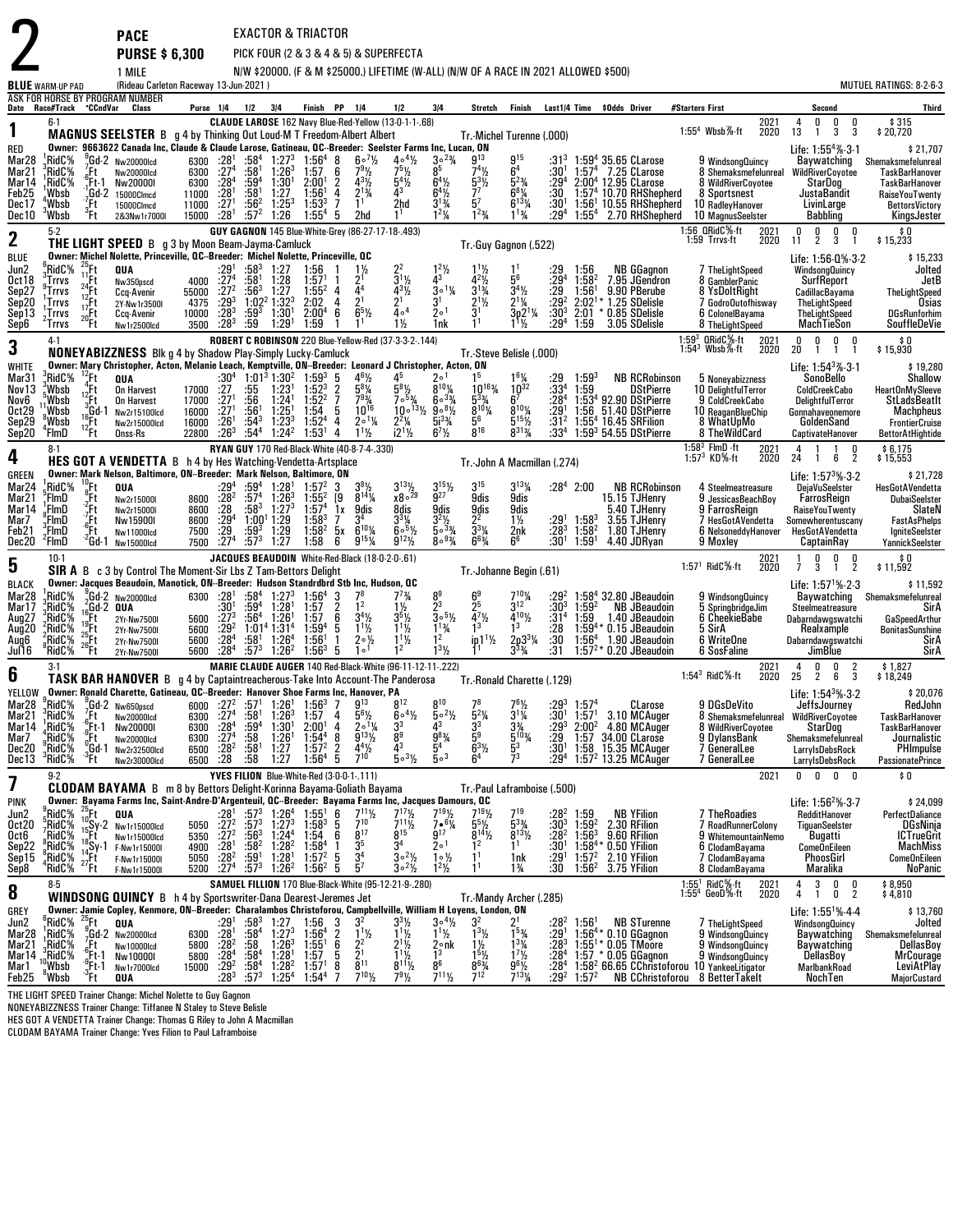EXACTOR & TRIACTOR

**PURSE \$ 6,500** SUPERFECTA 1 MILE

**PACE**

3

N/W \$2500 LAST 3 (W/O \$10000 LAST 10 N/E) A.E. CLAIMING \$12000. (W-ALL)

|                                                              | <b>WHITE</b> WARM-UP PAD                                                       |                                                                                            | I IVIILL<br>(Rideau Carleton Raceway 13-Jun-2021)                                                                                                                                                                                                                                                                                                           |                                           |                                                                                         |                                                                                                   |                                                                                                                             |                                                                                                                            |                                          |                                                                                                                           |                                                                                                      |                                                                                                                                             | IN YES OU LAUT J WIU YTOUUU LAUT TU INLI A.L. ULAIINIINU YTEUUU. W'ALL           |                                                                                                                                   |                                                                              |                                                                                           |                                                                                                                                                 |                                                                                                              |              |                                                                                                                                      | MUTUEL RATINGS: 4-5-6-2                                                                                                             |
|--------------------------------------------------------------|--------------------------------------------------------------------------------|--------------------------------------------------------------------------------------------|-------------------------------------------------------------------------------------------------------------------------------------------------------------------------------------------------------------------------------------------------------------------------------------------------------------------------------------------------------------|-------------------------------------------|-----------------------------------------------------------------------------------------|---------------------------------------------------------------------------------------------------|-----------------------------------------------------------------------------------------------------------------------------|----------------------------------------------------------------------------------------------------------------------------|------------------------------------------|---------------------------------------------------------------------------------------------------------------------------|------------------------------------------------------------------------------------------------------|---------------------------------------------------------------------------------------------------------------------------------------------|----------------------------------------------------------------------------------|-----------------------------------------------------------------------------------------------------------------------------------|------------------------------------------------------------------------------|-------------------------------------------------------------------------------------------|-------------------------------------------------------------------------------------------------------------------------------------------------|--------------------------------------------------------------------------------------------------------------|--------------|--------------------------------------------------------------------------------------------------------------------------------------|-------------------------------------------------------------------------------------------------------------------------------------|
|                                                              |                                                                                |                                                                                            | ASK FOR HORSE BY PROGRAM NUMBER<br>Date Race#Track "CCndVar Class                                                                                                                                                                                                                                                                                           |                                           | Purse 1/4 1/2 3/4                                                                       |                                                                                                   |                                                                                                                             | Finish PP 1/4                                                                                                              |                                          |                                                                                                                           | 1/2                                                                                                  | 3 4                                                                                                                                         | Stretch Finish                                                                   |                                                                                                                                   |                                                                              |                                                                                           | Last1/4 Time \$0dds Driver                                                                                                                      | #Starters First                                                                                              |              | Second                                                                                                                               | Third                                                                                                                               |
| 1                                                            | $4-1$                                                                          |                                                                                            |                                                                                                                                                                                                                                                                                                                                                             |                                           |                                                                                         |                                                                                                   |                                                                                                                             |                                                                                                                            |                                          |                                                                                                                           | PASCAL BERUBE 189 Blue-White-Black (125-20-15-22-.285)                                               |                                                                                                                                             |                                                                                  |                                                                                                                                   |                                                                              |                                                                                           |                                                                                                                                                 | 1:56 $4$ RidC $%$ ft<br>$1:551$ RidC%-ft                                                                     | 2021<br>2020 | 3<br>18<br>3<br>4                                                                                                                    | \$6,855<br>\$10,337                                                                                                                 |
| RED<br>May30<br>May 16<br>May7<br>Mar28<br>Mar 14<br>Mar7    | Trrvs<br>Trrvs)<br>Trrvs<br>'RidC%<br>$\frac{6}{3}$ RidC%<br>'RidC%            | $rac{6}{6}$<br>$rac{6}{6}$<br>$rac{6}{6}$<br>$rac{1}{6}$<br>$rac{1}{6}$<br><br>$rac{1}{6}$ | SASKABUSH STEVE B g 5 by Lambretta-Jk Fantasy-Life Sign<br>Owner: Alain Martin, Gatineau, QC--Breeder: Cory G Manning, Belmont, MB<br>Nw750pscd<br>Nw750pscd<br>Preferred-3<br>Op15000clm<br>Nw650pscd<br>Nw650pscd                                                                                                                                         | 3500<br>3500<br>4000<br>6000<br>6000      | $:27^{3}$<br>$:28^{3}$<br>$:28^{4}$<br>$\frac{.27^2}{.27^1}$<br>6000 :274               | :57<br>:58 <sup>1</sup><br>:58 <sup>1</sup><br>:57 <sup>1</sup><br>:57 <sup>1</sup><br>:58        | $1:26^1$<br>1.271<br>$1:26^{3}$<br>1:26 <sup>1</sup><br>$1.26^{4}$<br>1:27                                                  | $1:56$<br>$1:57^2$<br>1:56<br>$1:56^{3}$<br>1:56 <sup>4</sup><br>$1:56^{4}$                                                | -1<br>4<br>$\frac{2}{6}$                 | $7^{11}\frac{1}{2}$<br>$2^{11/2}$<br>$\frac{3^{3}y_{2}}{2^{3}}$                                                           | $60^{6}$ %<br>$3\circ 2\%$<br>$2^3$<br>$3^{3}$ <sup>1</sup> / <sub>2</sub><br>$\frac{2^{11}}{7^{5}}$ | 7°5%<br>$2 \circ \frac{1}{2}$<br>$2^2\frac{1}{2}$<br>$5^{4}$ <sup>3</sup> / <sub>4</sub><br>$3^{13}/4$<br>$6 \cdot \frac{4}{3}$             | Tr. Alain Martin (.187)<br>2nk<br>$2^{11/2}$<br>56<br>$\frac{5}{1}$<br>$4^{2}$ % | $\frac{2^{1}\frac{1}{4}}{2^{1}\frac{3}{4}}$<br>$4^{5}$ <sup>1</sup> / <sub>2</sub><br>1ns<br>$2\frac{1}{2}$                       | :30 <sup>2</sup><br>:29 <sup>2</sup><br>:30 <sup>2</sup><br>$:29^{3}$<br>:29 | 1:58<br>$1:56^{4}$<br>$1:56^{4}$                                                          | 7.70 SFillion<br>$1:57^{3*}$ 1.00 SFillion<br>$1:562$ 11.75 SFillion<br>$1:573$ 22.10 PBerube<br>2.50 GGagnon<br>3.90 GGagnon                   | 8 DGsDeVito<br>7 Bali<br>8 SomewhereBettor<br>9 DGsDeVito<br>9 SaskabushSteve<br>9 FarmersTan                |              | Life: $1:55^{1}\%$ 4.12<br>IndependenceTime<br>SaskabushSteve<br>SaskabushSteve<br>JeffsJourney<br>FarmersTan<br>SaskabushSteve      | \$38,778<br>Stock<br><b>DGsDeVito</b><br>JeffsJourney<br>RedJohn<br>WooShark<br>MortgageMyVilla                                     |
| $\overline{\mathbf{2}}$                                      | $7-2$                                                                          |                                                                                            |                                                                                                                                                                                                                                                                                                                                                             |                                           |                                                                                         |                                                                                                   |                                                                                                                             |                                                                                                                            |                                          |                                                                                                                           | GUY GAGNON 145 Blue-White-Grey (86-27-17-18-.493)                                                    |                                                                                                                                             |                                                                                  |                                                                                                                                   |                                                                              |                                                                                           |                                                                                                                                                 | $1:583$ QTrrvs-ft<br>$1:541$ RidC $%$ -ft                                                                    | 2021<br>2020 | $2\overline{9}$<br>0<br>0<br>0<br>$\overline{2}$<br>3<br>4                                                                           | \$280<br>20,300 \$                                                                                                                  |
| BLUE<br>May30<br>May22<br>May 15<br>May7<br>May 1<br>Nov15   | Trrvs!<br>:Trrvs<br>Trrvs:<br>$T_{\rm B}$ Trrvs<br>Trrvs:<br><sup>2</sup> RidC | Ήt<br>°Gd-2                                                                                | <b>BARN ONE</b> B g 6 by Sportswriter-Titanic Rose-Camotion<br>Owner: Bernard Hemond, Princeville, QC-Breeder: Benjamin Wallace, James Millier, Puslinch, Brenda L Barnim, St George Brant, ON<br>Nw750pscd<br>QUA<br>QUA<br>Nw750pscd<br>QUA<br>12000Clm                                                                                                   | 3500<br>6500 :27                          | 3500 : 27 <sup>3</sup><br>$:28^{2}$<br>:28ª<br>$\overline{.28}$<br>:29'                 | :57<br>:57 <sup>4</sup><br>:57ª                                                                   | 1:26<br>1:27 <sup>4</sup><br>$:58^2$ 1:27 <sup>4</sup><br>$1:27^{2}$<br>1:00 <sup>1</sup> 1:30<br>$:57^2$ 1:25 <sup>1</sup> | $\begin{array}{c} \n 1.56 \\ \n 1.58 \n \end{array}$<br>1:58 <sup>1</sup><br>$1:57^{3}$<br>$1:59^{4}$<br>1:55 <sup>1</sup> | 4<br>4<br>1ip<br>$\overline{2}$<br>8     | $3^{3}\%$<br>2 <sup>2</sup><br>$\bar{5}^{10}$<br>$8^{11}$ %                                                               | $3^{23}/4$<br>$5^{6}$ %<br>$8^{7}$ <sup>1</sup> / <sub>2</sub>                                       | $\overline{1}$ <sup>2</sup><br>6 <sup>3</sup><br>$\frac{5^{13}}{7^{73}}$<br>$9^{12}$                                                        | Tr.-Guy Gagnon (.522)<br>ī2<br>5x <sup>21</sup> /4<br>$7^{73}$ /4<br>$9^{13}$    | $4^{3}\frac{1}{2}$<br>$1^{1}\frac{1}{4}$<br>$6^5\%$<br>x7dqp8 <sup>1</sup><br>$5^{10\frac{3}{4}}$<br>$9^{133}$                    | $:29^{3}$<br>:30ª<br>:30ª<br>:33<br>:30 <sup>2</sup><br>:30 $^{2}$           | $1:58^{3}$<br>1:59'<br>2:02<br>1:58                                                       | 1:56 <sup>3</sup> 24.25 TSJones<br><b>NB PBerube</b><br><b>NB MCAuger</b><br>2:00 <sup>4</sup> 16.70 MCAuger<br><b>NB PRoy</b><br>42.20 GGagnon | 8 DGsDeVito<br>7 BarnOne<br>7 Brookletsjustified<br>8 Bali<br>7 BigPetesStyle<br>9 SinCityShark              |              | Life: 1:53%-4-11<br>IndependenceTime<br>JacksonKDown<br><b>ThatsSomePlan</b><br><b>OutlawTurnNBurn</b><br>YankeeUp<br>ReysNARocket   | \$117,970<br>Stock<br><b>SurfReport</b><br>TwinBLaker<br><b>WildRiverCoyotee</b><br><b>OutlawTurnNBurn</b><br>Alwaysyourway         |
| 3                                                            | $12-1$                                                                         |                                                                                            | SHINE A LIGHT B g 4 by Captaintreacherous-Countryview Miss-Camluck                                                                                                                                                                                                                                                                                          |                                           |                                                                                         |                                                                                                   |                                                                                                                             |                                                                                                                            |                                          |                                                                                                                           | CLAUDE LAROSE 162 Navy Blue-Red-Yellow (13-0-1-1-.68)                                                |                                                                                                                                             | Tr.-Ronald Charette (.129)                                                       |                                                                                                                                   |                                                                              |                                                                                           |                                                                                                                                                 | $1:533$ RidC $%$ -ft                                                                                         | 2021<br>2020 | 4<br>0<br>1<br>8<br>26<br>$\overline{2}$<br>- 5                                                                                      | \$3,075<br>\$31,671                                                                                                                 |
| WHITE<br>Mar28<br>Mar21<br>Mar 14<br>Mar7<br>Dec20<br>Dec6   | RidC <sup>5</sup> %<br>RidC%<br>RidC%<br>RidC%<br>'RidC%<br>'RidC%             | .Ft<br>$-\frac{6}{9}$ Ft-1<br>ĭH                                                           | Owner: Ronald Charette, Gatineau, QC-Breeder: Steve H Stewart, Paris, KY - Patrick E Ryan, London, ON<br>$3d-2$ Nw250013cd<br>Nw4250I3cd<br>Nw2500I3cd<br>Nw2750I3cd<br>Gd-1 Nw275013cd<br>4 Ft Nw275013cd<br>Nw2750I3cd                                                                                                                                    | 6900<br>6500<br>6500<br>6500<br>6500      | :27<br>:28 <sup>2</sup><br>:27<br>$\frac{.27^3}{.27^4}$                                 | :56ª<br>.58<br>$:56^2$<br>:58 $^1$<br>:57 <sup>2</sup>                                            | $1:25^{1}$<br>$1:28^{1}$<br>1:25<br>1:27 <sup>2</sup><br>1:26                                                               | 6500 :273 :573 1:263 1:573 8<br>$1:54^{1}$<br>$1:58^{3}$<br>1:55<br>1:57 <sup>1</sup><br>1:54 <sup>1</sup>                 | -5<br>8<br>6                             | $7^{12}$ <sup>1</sup> / <sub>4</sub><br>$7^{10}$ %<br>$2^{11/2}$<br>$9^{10}$ %<br>$7 \cdot \frac{7}{2}$                   | -76<br>$3 \cdot 1\frac{1}{2}$<br>3 <sup>2</sup><br>9°7%<br>$40^{31/2}$                               | $60^{3}/4$<br>2 <sup>0</sup><br>$906\frac{3}{4}$<br>$5 \circ 4\frac{1}{2}$                                                                  | 65<br>43<br>3 <sup>4</sup><br>$\bar{9}^8$<br>9 <sup>12</sup>                     | $5^{3}$ %<br>$\frac{53}{3^2}$<br>$\overset{3p}{9} \overset{2^2\frac{1}{4}}{9^{10\frac{1}{2}}}$                                    | $:30^{3}$<br>:29<br>:30ª<br>$:29^{3}$<br>:304<br>:303                        |                                                                                           | $1:582$ 19.95 CLarose<br>1:55 44.00 CLarose<br>1:59 1.75 CLarose<br>$1:552$ 41.25 CLarose<br>$1:591$ 51.90 JBeaudoin<br>$1:572$ 11.35 JBeaudoin | 9 WesternPhil<br>9 TheRegulator<br>8 TheRoadies<br>9 StonebridgeBeach<br>9 BigPetesStyle<br>9 Stelios        |              | Life: $1:533%388$<br>PantheonSeelster<br>AvatarJ<br>WildcatCam<br>ShineALight<br><b>StateNews</b><br>WesternPhil                     | \$35,121<br>LarryIsDebsRock<br>DrachanHanover<br>ShineALight<br><b>TheRoadies</b><br><b>OsirisBlueChip</b><br>Brookletsjustified    |
| 4                                                            | $2-1$                                                                          |                                                                                            | <b>VEGAS ROCKS</b> L B g 9 by Rocknroll Hanover-Stonebridge Hugs-Artsplace                                                                                                                                                                                                                                                                                  |                                           |                                                                                         |                                                                                                   |                                                                                                                             |                                                                                                                            |                                          |                                                                                                                           | <b>SAMUEL FILLION 170 Blue-Black-White (95-12-21-9-.280)</b>                                         |                                                                                                                                             | Tr.-Mandy Archer (.285)                                                          |                                                                                                                                   |                                                                              |                                                                                           |                                                                                                                                                 | $1:514$ RidC $%$ -ft                                                                                         | 2021<br>2020 | $\frac{0}{5}$<br>4<br>0<br>0<br>6<br>23<br>3                                                                                         | \$325<br>\$45,448                                                                                                                   |
| GREEN<br>Jun2<br>Mar 14<br>Mar7<br>Feb21<br>Feb16<br>Dec20   | RidC%<br>RidC%<br>RidC%<br>RidC%<br>RidC%<br>'RidC%                            | $_{9}^{6}$ Ft-1<br>.Ft                                                                     | Owner: Jamie Copley, Kenmore, Dean Larkin, Edwards, ON - Jody Sanderson, Cornwall, PE-Breeder: Angie M Stiller, Arva, ON<br><b>QUA</b><br>Nw2500l3cd-L<br>Nw4000I3cd-L<br>$\begin{array}{c} \n ^{4} \text{Gd-1} \quad \text{Nw400013cd-L} \\ \n ^{0} \text{Sn-3} \quad \text{Nw400013cd-L} \\ \n ^{0} \text{Gd-1} \quad \text{Nw400013cd-L} \n \end{array}$ | 6500<br>6900<br>6900<br>6900<br>6900 :264 | $:28^{3}$<br>$:27^{3}$<br>$:27^{1}$<br>$\overline{.28}$                                 | :58 <sup>1</sup><br>:581<br>:57 <sup>2</sup><br>:56 <sup>2</sup><br>$:58^{4}$<br>:57 <sup>2</sup> | 1:26 <sup>4</sup><br>1:27 <sup>1</sup><br>$1:26^{1}$<br>$1:25^{1}$<br>$1.27^{4}$<br>1:25 <sup>4</sup>                       | $1:55^{3}$<br>$1:55^{4}$<br>$1:55^2$ 8<br>$1:54^{2}$<br>$1:57^{3}$<br>$1:56^{2}$                                           | $\overline{7}$<br>-5<br>4<br>2           | $8^{13}$<br>9 <sup>12</sup><br>$30^{21}$<br>$3^{\circ 2}$<br>$3^2\frac{1}{2}$                                             | 7ه 7<br>$8^{8}$ <sup>1</sup> / <sub>2</sub><br>$\frac{9^7}{2^0}$<br>30 <sup>2</sup><br>$30^{2}/2$    | $40^{3}\%$<br>8008<br>$9^8$<br>$3^{\circ}$ <sup>2</sup><br>$20\frac{1}{2}$<br>2 <sup>0</sup>                                                | 33<br>Ā8<br>$\frac{8x^{8}}{5^{5}}$<br>$55\%$                                     | $\frac{2hd}{5^8}$<br>$x6^{63/4}$<br>$6^{7}\frac{1}{2}$<br>$7^{3}\frac{1}{4}$<br>$2\frac{1}{2}$                                    | $: 28$<br>:28 <sup>3</sup><br>:29<br>:30<br>:31 <sup>2</sup><br>:30ª         | $1:553$<br>$1:572$<br>$1:56^{4}$<br>$1:55^{4}$                                            | <b>NB SFillion</b><br>5.30 PBerube<br>9.05 PBerube<br>2.45 PBerube<br>$1:59^{1*}$ 0.40 SBrosseau<br>$1:56^{2*}$ 0.05 SBrosseau                  | 7 MattsTuition<br>8 Stelios<br>9 VanillaMalted<br>9 DreydlHanover<br>8 Stelios<br>7 Stelios                  |              | Life: 1:50% 3:35<br>VegasRocks<br>PantheonSeelster<br><b>Stelios</b><br><b>Stelios</b><br>StLadsCaptain<br>VegasRocks                | \$405,140<br>NightClubHanover<br>WesternPhil<br>TheRegulator<br>VanillaMalted<br>SomewhereBettor<br>BestofbestHanover               |
| 5                                                            | $5-2$                                                                          |                                                                                            | STONEBRIDGE BEACH C B h 8 by Mach Three-Asleep Onthe Beach-Beach Towel                                                                                                                                                                                                                                                                                      |                                           |                                                                                         |                                                                                                   |                                                                                                                             |                                                                                                                            |                                          |                                                                                                                           | STEPHANE POULIOT Red-White-Black (34-4-5-5-.248)                                                     |                                                                                                                                             | Tr. Stephane Pouliot (.397)                                                      |                                                                                                                                   |                                                                              |                                                                                           |                                                                                                                                                 | 1:55 RidC%-ft<br>1:53 <sup>1</sup> RidC%-ft                                                                  | 2021<br>2020 | 6<br>1<br>2<br>$7\overline{ }$<br>31<br>$\overline{2}$<br>6                                                                          | \$ 6,535<br>\$ 31,251                                                                                                               |
| BLACK<br>Mar28<br>Mar21<br>Mar 14<br>Mar7<br>Feb21<br>Feb16  | RidC%<br>RidC%<br>RidC%<br>RidC%<br>RidC%<br>'RidC%                            | 'Ft<br>(Ft-1<br>.rt                                                                        | Owner: 9096 9205 Quebec Inc, Germain Brazeau, Osgoode, ON-Breeder: Angie M Stiller, Arva, ON<br>Gd-2 Nw400013cd<br>Nw425013cd<br>Pref-Hcp<br>Nw2750I3cd<br>Gd-1 Nw275013cd<br>$^{\prime}$ Sn- $3$ Nw275013cd                                                                                                                                                | 6900<br>9200<br>6500<br>6500<br>6500      | 6900 :273<br>.27<br>$\frac{127}{27}$<br>$:28^2$<br>.29                                  | $:56^2$ 1:25<br>:56 <sup>4</sup><br>:56<br>$:56^2$<br>:58 <sup>1</sup>                            | $1:25^{1}$<br>$1:251$<br>1:25<br>1:26 <sup>4</sup><br>$1:00$ $1:291$                                                        | $1:55^{3}$<br>1:54 <sup>1</sup><br>1:53 <sup>4</sup><br>1:55<br>$1:55^{1}$<br>1:58 <sup>1</sup>                            | 3<br>8<br>4<br>[9<br>$\overline{7}$<br>2 | 1 <sup>0</sup><br>$8^{12}$<br>6 <sup>8</sup><br>$\mathbf{4}^2$<br>$8^{10}$<br>3 <sup>3</sup>                              | $1^{11}/2$<br>88<br>78<br>$504\%$<br>$8^{6}_{4}$                                                     | $\frac{1^{1}\frac{1}{2}}{8^{6}\frac{5}{2}}$<br>87<br>$3^{\circ}$ <sup>2</sup><br>$75$ <sup>5</sup> <sup>3</sup> / <sub>4</sub><br>$4^{3}\%$ | 1ns<br>86<br>21<br>$6^{6}$ <sup>1</sup> / <sub>2</sub><br>431/2                  | $2^{2}\frac{1}{4}$<br>$97$ %<br>1nk<br>$36$ %<br>$3^{4}$ <sup>1</sup> / <sub>4</sub>                                              | :31<br>:284<br>$: 283$<br>:29 <sup>3</sup><br>:28 <sup>2</sup><br>:29'       | 1:56<br>1:55<br>$1:55^{1}$<br>$1:55$<br>$1:56^{2}$<br>1:59                                | 8.75 SPouliot<br>21.50 SPouliot<br>9.55 SPouliot<br>5.25 SPouliot<br>7.80 SPouliot<br>0.95 SPouliot                                             | 9 LukeAndDuke<br>9 TheRegulator<br>9 NationalDebt<br>9 StonebridgeBeach<br>9 TheRegulator<br>8 BigPetesStyle |              | Life: $1:52^{1}\%$ 5.32<br>StonebridgeBeach<br>AvatarJ<br><b>OfficerJones</b><br>ShineALight<br>HooterShooter<br>ShadowMargeaux      | \$519,832<br><b>BigPetesStyle</b><br>DrachanHanover<br><b>AtomicMillionAm</b><br>TheRoadies<br>StonebridgeBeach<br>StonebridgeBeach |
| 6                                                            | $3-1$                                                                          |                                                                                            | <b>WILDCAT CAM</b> Br g 10 by Camluck-Armbro Champagne-Western Hanover                                                                                                                                                                                                                                                                                      |                                           |                                                                                         |                                                                                                   |                                                                                                                             |                                                                                                                            |                                          |                                                                                                                           | MARC E ST LOUIS 150 Blue-Gold-White (152-38-18-18-.355)                                              |                                                                                                                                             | Tr.-Mandy Archer (.285)                                                          |                                                                                                                                   |                                                                              |                                                                                           |                                                                                                                                                 | 1:55 $^2$ RidC $%$ -ft                                                                                       | 2021<br>2020 | $\begin{smallmatrix} &6\19\end{smallmatrix}$<br>$\frac{0}{2}$<br>6                                                                   | \$3,661<br>\$16,310                                                                                                                 |
| YELLOW<br>Jun2<br>Mar28<br>Mar21<br>Mar 14<br>Mar 7<br>Feb21 | RidC%<br>RidC%<br>RidC%<br>RidC%<br>RidC%<br>'RidC%                            | $^{25}$ Ft<br>°Ft-1<br>.Ft<br>'Gd-1                                                        | Owner: Jamie & Ryan Copley, Kenmore, ON-Breeder: Wildcat Stables Inc, Trenton, Cj Stable, Roslin, ON<br><b>QUA</b><br>$7\frac{1}{7}$ Gd-2 Nw400013cd<br>$3\frac{1}{7}$ Ft Nw250013cd<br>Nw2500I3cd<br>Nw275013cd<br>Nw2750I3cd                                                                                                                              | 6900<br>6500<br>6500<br>6500<br>6500      | :28ª<br>$:27^{3}$<br>:27 <sup>1</sup><br>:28 <sup>2</sup><br>$: 28$<br>:28 <sup>2</sup> | :59<br>$:56^2$<br>$:56^{4}$<br>:58<br>$:57^{3}$<br>:58 <sup>1</sup>                               | 1:28 <sup>1</sup><br>1:25<br>$1.25^{2}$<br>1:28 <sup>1</sup><br>$1:25^{3}$<br>$1:26^{4}$                                    | $1:56^{4}$<br>$1:55^{3}$<br>$1:55$<br>$1:58^{3}$<br>$1:55$<br>$1:55$ <sup>1</sup>                                          | 7<br>5<br>5<br>3<br>6                    | $1 \circ \frac{1}{2}$<br>8 <sup>9</sup><br>$1\frac{1}{2}$<br>30 <sup>2</sup><br>46<br>$7^{8}$ <sup>1</sup> / <sub>2</sub> | $2^{11/2}$<br>$8^{6}$ <sup>1</sup> / <sub>2</sub><br>$1\frac{1}{2}$<br>$6^{4}$ %                     | $\bar{8}^{10}$<br>$\overline{1}$<br>$3^{1}/_{2}$<br>$4^5\frac{1}{2}$                                                                        | $2\frac{1}{2}$<br>$7^{11}$ %<br>$\bar{3}^{4}_{2}$ %                              | $2\frac{3}{4}$<br>6 <sup>12</sup> <sub>3</sub> / <sub>4</sub><br>$4\frac{3}{4}$<br>$2^{1}/_{2}$<br>$3^{4}_{3/4}$<br>$8^{10}_{/2}$ | :28ª<br>:31'<br>.29 <sup>4</sup><br>:30 <sup>2</sup><br>$:29^2$<br>$:29$     | 1:57<br>1:58 <sup>1</sup><br>$1:55^{1}$<br>1:58 <sup>4</sup><br>1:56<br>1:57 <sup>1</sup> | <b>NB SFillion</b><br>29.55 SFillion<br>2.75 TMoore<br>3.20 PBerube<br>5.00 GGagnon<br>7.50 GGagnon                                             | 7 JimmyBeGood<br>9 LukeAndDuke<br>9 WindsunCheyenne<br>8 TheRoadies<br>8 AtomicMillionAm<br>9 TheRegulator   |              | Life: 1:53 <sup>1</sup> %-6-40<br>WildcatCam<br>StonebridgeBeach<br>PrinceGiovanni<br>WildcatCam<br>SomewhereBettor<br>HooterShooter | \$206,664<br>Dabarndawgswatchi<br><b>BigPetesStyle</b><br>ShadowMargeaux<br>ShineALight<br>WildcatCam<br>StonebridgeBeach           |
| 7                                                            | b-l                                                                            |                                                                                            | <b>WESTERN PHIL LB</b> g 7 by Sportswriter-Matter Of Style-Matts Scooter                                                                                                                                                                                                                                                                                    |                                           |                                                                                         |                                                                                                   |                                                                                                                             |                                                                                                                            |                                          | <b>RICHARD SIMARD</b> 162 Black-White (76-17-6-14-.328)                                                                   |                                                                                                      |                                                                                                                                             | Tr. Anne Marie Turenne (.382)                                                    |                                                                                                                                   |                                                                              |                                                                                           |                                                                                                                                                 | 1:57 <sup>3</sup> RidC%-gd<br>1:54 <sup>4</sup> RidC%-gd                                                     | 2021<br>2020 | b<br>$2 \quad 7$<br>27<br>8                                                                                                          | \$6,695<br>\$28,331                                                                                                                 |
| PINK<br>Jun2                                                 | RidC%                                                                          | $^{25}$ Ft                                                                                 | Owner: Gordon Mc Donald, Christopher Boland, Matthew Mcdonald, ON-Breeder: Hudson Standrdbrd Stb Inc, QC<br>QUA                                                                                                                                                                                                                                             |                                           |                                                                                         |                                                                                                   | 1:28 <sup>1</sup>                                                                                                           |                                                                                                                            |                                          |                                                                                                                           |                                                                                                      | 4۰                                                                                                                                          |                                                                                  | 44%                                                                                                                               |                                                                              |                                                                                           | <b>NB AMTurenne</b>                                                                                                                             | 7 JimmvBeGood                                                                                                |              | Life: $1:503% 5.11$<br>WildcatCam                                                                                                    | \$111,111<br>Dabarndawgswatchi                                                                                                      |
| Mar28<br>Mar21<br>Mar 14<br>Mar7<br>Feb21                    | RidC%<br>'RidC%<br><sup>'</sup> RidC%<br><sub>?</sub> RidC%<br>'RidC%          | .rt                                                                                        | $\frac{9}{2}$ Gd-2 Nw250013cd-L<br>Nw2500l3cd-L<br>$^{6}$ Ft-1 Nw250013cd-L<br>$^{4}$ Ft Nw275013cd-L<br>$^{4}$ Gd-1 0p12000clm-L                                                                                                                                                                                                                           | 6500<br>6500<br>6500<br>6500              | $:27^{3}$<br>$:27^{3}$<br>$^{1283}_{127}$<br>6500 $:282$                                | :59.573<br>$:57^{3}$<br>$:58^{1}$<br>:56 <sup>2</sup><br>$:58^1$                                  | $1.26^{3}$<br>$1:26^{1}$<br>$1:271$<br>1:25<br>1:26 <sup>4</sup>                                                            | $1:56^{4}$<br>$1:57^{3}$<br>1:55<br>$1:55^{4}$<br>$1:55$<br>$1:55^{1}$                                                     | 3<br>$\overline{2}$<br>5                 | $1^{11}/2$<br>3 <sup>1</sup><br>$\frac{2^2}{2^1}$                                                                         | $1\frac{1}{2}$<br>$2^{11/2}$<br>$2^{11/2}$<br>$2^{1}$ <sup>1</sup> / <sub>2</sub>                    | $1^{11}$<br>$\frac{3^{1}\sqrt{2}}{2^{2}}$<br>$\frac{2^{1}}{4^{3}}$                                                                          | 2 <sup>2</sup><br>$\frac{24}{5^7}$<br>5 <sup>6</sup>                             | 1ns<br>$2^{11/4}$<br>$\frac{3^{4}\%}{7p6^{11}\%}$<br>$4^{8}$ <sup>1</sup> / <sub>4</sub>                                          | $: 283$<br>:31<br>:28 <sup>4</sup><br>$\frac{.29}{.32}$<br>:29 <sup>2</sup>  | $1:573$<br>$1:573$<br>$1:55^{1}$<br>$1:56^{4}$                                            | 5.45 SFillion<br>4.40 SFillion<br>$1:564$ 15.40 RSimard<br>$1:571$ 26.80 TSJones<br>9.30 RSimard                                                | 9 WesternPhil<br>9 BsTyrrific<br>8 Stelios<br>9 StonebridgeBeach<br>9 TheRegulator                           |              | PantheonSeelster<br>WesternPhil<br>PantheonSeelster<br>ShineALight<br>HooterShooter                                                  | LarryIsDebsRock<br>LevisDay<br>WesternPhil<br><b>TheRoadies</b><br>StonebridgeBeach                                                 |
| 8                                                            | $8-1$                                                                          |                                                                                            | LARRY IS DEBS ROCK B g 5 by Sunfire Blue Chip-Teenager Girls-Dexter Nukes                                                                                                                                                                                                                                                                                   |                                           |                                                                                         |                                                                                                   |                                                                                                                             |                                                                                                                            |                                          |                                                                                                                           | STEPHANE BROSSEAU 183 Red-Gold-White (127-13-22-19-.248)                                             |                                                                                                                                             | Tr. Robert Bernicky (.166)                                                       |                                                                                                                                   |                                                                              |                                                                                           |                                                                                                                                                 | $1:54^3$ RidC $%$ -ft                                                                                        | 2021<br>2020 | 4<br>0<br>0<br>39<br>- 5<br>6 10                                                                                                     | \$1,300<br>\$39,814                                                                                                                 |
| GREY<br>Jun2<br>May7<br>Mar28<br>Mar21<br>Mar 14<br>Mar7     | RidC%<br>Trrvs<br>RidC%<br>RidC%<br>'RidC%<br>RidC%                            | $^{25}_{13}$ Ft<br>$\frac{6}{6}$ Ft-1<br>"Ft                                               | Owner: Robert Bernicky, L'Ange-Gardien, QC--Breeder: Gaetan M Hebert, Waterdown, ON<br><b>QUA</b><br>$\frac{13}{9}$ Ft Preferred-1<br>7Gd-2 Op12000clm<br>Nw2500I3cd<br>Op12000clm<br>Op12000clm<br>BARN ONE Trainer Change: Marc Andre Cormier to Guy Gagnon                                                                                               | 6000<br>6500<br>6500<br>6500<br>6500      | :28ª<br>$: 27^2$<br>$:27^{3}$<br>$:27^{3}$<br>$:28^2$<br>:27                            | $:58^1$<br>$:56^4$<br>$:57^{3}$<br>.57 <sup>3</sup><br>:58<br>:56 <sup>2</sup>                    | $1:26^4$<br>1:26<br>$1:26^{3}$<br>1:26 <sup>1</sup><br>1:28 <sup>1</sup><br>1:25                                            | $1:55^3$ 3 $3\frac{3}{2}$<br>$1:54^{2}$<br>$1:57^{3}$<br>$1:55$<br>$1:58^{3}$<br>1:55                                      | $\frac{2}{5}$<br>6<br>6                  | $\frac{4^7}{5^7}$<br>$7^{10}$<br>$7^{10}$                                                                                 | scratched - vet(sick)<br>$\frac{4^4}{5^6}$<br>8 <sup>7</sup><br>8 <sup>9</sup>                       | $5^{3}$ <sup>%</sup><br>$5^{3}\frac{1}{4}$<br>$6^{5}\frac{1}{2}$<br>$7^{4}\frac{1}{2}$<br>78                                                | 6 <sup>4</sup><br>32<br>$\frac{5^{6}}{6^{4}}$<br>8 <sup>9</sup>                  | $5^5\frac{1}{2}$<br>$3^{2}\frac{1}{4}$<br>4 <sup>4</sup> $\frac{1}{4}$<br>7 <sup>4</sup><br>$8^{14}$ %                            | :29<br>$:30^{4}$<br>$:28^{3}$<br>:30 <sup>2</sup><br>:31'                    | $1:56^3$<br>1:58                                                                          | <b>NB SGLacaille</b><br>5.00 SBrosseau<br>1:55 <sup>4</sup> 19.00 SBrosseau<br>1:59 $2$ 11.60 RSimard<br>1:57 <sup>4</sup> 14.45 RSimard        | 7 MattsTuition<br>/ Mickeymaksomespe<br>9 WesternPhil<br>9 BsTyrrific<br>8 TheRoadies<br>9 StonebridgeBeach  |              | Life: $1:54^{3}\%$ 4.9<br>VegasRocks<br>BigPetesStyle<br>PantheonSeeİster<br>WesternPhil<br>WildcatCam<br><b>ShineALight</b>         | \$59,720<br>NightClubHanover<br><b>Maracasso</b><br>LarryIsDebsRock<br>LevisDay<br>ShineALight<br><b>TheRoadies</b>                 |
|                                                              |                                                                                |                                                                                            |                                                                                                                                                                                                                                                                                                                                                             |                                           |                                                                                         |                                                                                                   |                                                                                                                             |                                                                                                                            |                                          |                                                                                                                           |                                                                                                      |                                                                                                                                             |                                                                                  |                                                                                                                                   |                                                                              |                                                                                           |                                                                                                                                                 |                                                                                                              |              |                                                                                                                                      |                                                                                                                                     |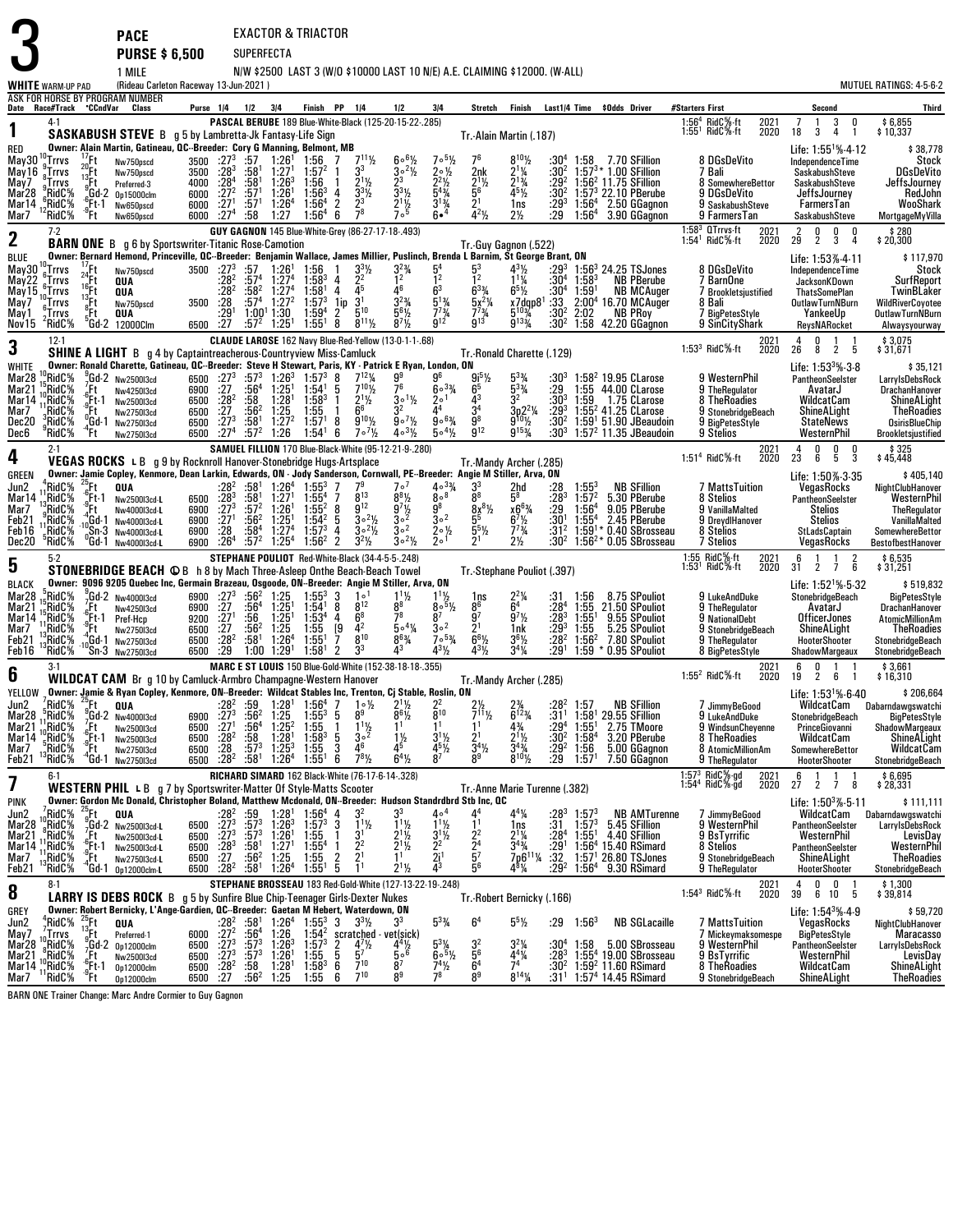|                                                                              |                                                                                                |                                                                                                                                                                  | <b>PACE</b><br><b>PURSE \$5,600</b>                                                                                                                                                                                             |                                                             |                                                                                |                                                                                    |                                                                                                                                                                                 | TRIACTOR & EXACTOR                                                                                     |                                                                                                                                                                              | SUPERFECTA & PICK THREE (4 & 5 & 6)                                                                                                              |                                                                                                                                    |                                                                                                                                        |                                                                                                                                                         |                                                                       |                                                                  |                                                                                                                                                |                                                                                                                               |              |                                                                                                                                                          |                                                                                                                               |
|------------------------------------------------------------------------------|------------------------------------------------------------------------------------------------|------------------------------------------------------------------------------------------------------------------------------------------------------------------|---------------------------------------------------------------------------------------------------------------------------------------------------------------------------------------------------------------------------------|-------------------------------------------------------------|--------------------------------------------------------------------------------|------------------------------------------------------------------------------------|---------------------------------------------------------------------------------------------------------------------------------------------------------------------------------|--------------------------------------------------------------------------------------------------------|------------------------------------------------------------------------------------------------------------------------------------------------------------------------------|--------------------------------------------------------------------------------------------------------------------------------------------------|------------------------------------------------------------------------------------------------------------------------------------|----------------------------------------------------------------------------------------------------------------------------------------|---------------------------------------------------------------------------------------------------------------------------------------------------------|-----------------------------------------------------------------------|------------------------------------------------------------------|------------------------------------------------------------------------------------------------------------------------------------------------|-------------------------------------------------------------------------------------------------------------------------------|--------------|----------------------------------------------------------------------------------------------------------------------------------------------------------|-------------------------------------------------------------------------------------------------------------------------------|
|                                                                              |                                                                                                |                                                                                                                                                                  | 1 MILE                                                                                                                                                                                                                          |                                                             |                                                                                |                                                                                    |                                                                                                                                                                                 |                                                                                                        |                                                                                                                                                                              | NW \$7000. (FM \$8750.) LIFETIME (W-ALL)                                                                                                         |                                                                                                                                    |                                                                                                                                        |                                                                                                                                                         |                                                                       |                                                                  |                                                                                                                                                |                                                                                                                               |              |                                                                                                                                                          |                                                                                                                               |
|                                                                              | <b>GREEN WARM-UP PAD</b>                                                                       |                                                                                                                                                                  | (Rideau Carleton Raceway 13-Jun-2021)<br>ASK FOR HORSE BY PROGRAM NUMBER                                                                                                                                                        |                                                             |                                                                                |                                                                                    |                                                                                                                                                                                 |                                                                                                        |                                                                                                                                                                              |                                                                                                                                                  |                                                                                                                                    |                                                                                                                                        |                                                                                                                                                         |                                                                       |                                                                  |                                                                                                                                                |                                                                                                                               |              |                                                                                                                                                          | MUTUEL RATINGS: 6-7-1-9                                                                                                       |
|                                                                              | Date Race#Track °CCndVar<br>4-1                                                                |                                                                                                                                                                  | Class                                                                                                                                                                                                                           |                                                             |                                                                                | Purse 1/4 1/2 3/4                                                                  |                                                                                                                                                                                 |                                                                                                        | Finish PP 1/4                                                                                                                                                                | 1/2<br>RODNEY P LA FRAMBOISE 135 Blue-Grey-Yellow (11-2-1-2-.292)                                                                                | 3 4                                                                                                                                |                                                                                                                                        | Stretch Finish                                                                                                                                          |                                                                       |                                                                  | Last1/4 Time \$0dds Driver                                                                                                                     | #Starters First                                                                                                               | 2021<br>2020 | Second<br>0<br>$_{0}^{0}$<br>$^0_0$                                                                                                                      | Third<br>$\begin{smallmatrix} * & 0 \ * & 0 \end{smallmatrix}$                                                                |
| 1<br>RED<br>Apr3<br>Mar29<br>Mar20<br>Mar13<br>Oct 15                        | $^{10}$ PcD%<br>$z$ PcD%<br>$3^3M1$<br>ຶM'<br>$\degree$ PhI%                                   | Ft<br>Ft<br>Ft<br>Ft<br>Ft                                                                                                                                       | JAZZ BEACH B g 3 by Somebeachsomewhere-Southwind Jazmin-Art Major<br>Owner: Denis Marcotte, Papineauville, QC--Breeder: Rick D Phillips, Tappan, NY<br>Weiss 3Yrc<br>Nw1pm Cg<br><b>QUA</b><br>QUA                              | 9600<br>10400 :28                                           | 17500 :28 <sup>2</sup><br>: 27<br>:27 <sup>1</sup><br>:29                      | :56 $^2$<br>$:55^{4}$<br>$:56^3$<br>$:57^{3}$<br>:56 <sup>2</sup>                  | $1:241$<br>$1:252$<br>$1:25^{3}$<br>$1:26^{3}$<br>$1:24^2$                                                                                                                      | $1:56^{1}$<br>1:53 <sup>2</sup><br>1:55 <sup>1</sup><br>$1:53^{1}$                                     | $\frac{2}{7}$<br>$4^{5}$ <sup>1</sup> / <sub>4</sub><br>$7^{9}$ <sup>1</sup> / <sub>2</sub><br>4 <sup>5</sup><br>4                                                           | 1.50 <sup>2</sup> scratched vet<br>1.50 <sup>2</sup> scratched vet<br>7 <sup>9</sup><br>$7^{9}$ <sup>1</sup> / <sub>4</sub><br>$\mathbf{A}^{10}$ | $8^{12}$<br>$\frac{4^4\frac{1}{2}}{7^6\frac{9}{2}}$<br>$4^9$                                                                       | Tr. Benoit Hebert (.296)<br>$8^{8}$ <sup>1</sup> / <sub>4</sub><br>$6^{5}$ <sup>3</sup> / <sub>4</sub><br>$6^{13}$ %<br>48             | $\frac{8^{20}\%}{7^8}$<br>$5^{12}$ <sup>1</sup> / <sub>4</sub><br>$6^{11}$ %                                                                            | :32 $4$<br>:283<br>:29 <sup>1</sup><br>:291                           | 1:55<br>$1:57^{3}$<br>$1:55^{2}$                                 | $2:001$ 14.70 TLButer<br><b>NB TPMcCarthy</b><br><b>NB TPMcCarthy</b><br>6.70 TPMcCarthy                                                       | 6 OneEightHundred<br>9 BeachTownBoy<br>9 MadManHill<br>8 CoalitionHanover<br>7 Themysteryisover                               |              | $\overline{2}$<br>0<br>Life:<br><b>MoveTheLine</b><br><b>BidenNation</b><br>Mikimoto<br>Gretzky<br>Mikibytheseaside                                      | \$0<br>BarrywhiteHanover<br>SicilyBeach<br>StraightTalk<br>ArtScaping<br>Homebody                                             |
| Oct8                                                                         | 'PhI%                                                                                          | Ft                                                                                                                                                               | 2Yrcgnw2pm<br>2Yrcgnw2pm                                                                                                                                                                                                        |                                                             | 10400 : 28 <sup>2</sup>                                                        | :59                                                                                | 1:27                                                                                                                                                                            | $1:55^{2}$                                                                                             | 56<br>3                                                                                                                                                                      | 57                                                                                                                                               | $7^{8}$ <sup>1/2</sup>                                                                                                             | $7^{12}$                                                                                                                               | $7^{143}$                                                                                                                                               | :29ª                                                                  |                                                                  | 1:58 <sup>2</sup> 27.90 VKirby                                                                                                                 | 7 LouEdZeppelin                                                                                                               |              | Homebody                                                                                                                                                 | <b>GingerTreeFinny</b>                                                                                                        |
| 2                                                                            | $6-1$                                                                                          |                                                                                                                                                                  | <b>THE TWIST</b> Br g 3 by Bettors Delight-Dragon Moon-Dragon Again                                                                                                                                                             |                                                             |                                                                                |                                                                                    |                                                                                                                                                                                 |                                                                                                        |                                                                                                                                                                              | SAMUEL FILLION 170 Blue-Black-White (95-12-21-9-.280)                                                                                            |                                                                                                                                    | Tr.-Mandy Archer (.285)                                                                                                                |                                                                                                                                                         |                                                                       |                                                                  |                                                                                                                                                | 2:00 <sup>3</sup> QRidC <sup>5</sup> %-ft 2021                                                                                |              | $0\quad 0\quad 0\quad 0$                                                                                                                                 | \$0                                                                                                                           |
| <b>BLUE</b><br>Jun2                                                          | $2$ RidC% $25$ Ft                                                                              |                                                                                                                                                                  | Owner: Jamie Copley, ON - Jody Sanderson, Shaun Macisaac, PE-Breeder: Hanover Shoe Farms Inc, PA<br>QUA                                                                                                                         |                                                             |                                                                                |                                                                                    |                                                                                                                                                                                 | :30 <sup>3</sup> 1:01 <sup>1</sup> 1:31 <sup>1</sup> 2:00 <sup>3</sup> 1                               | 1 <sup>2</sup>                                                                                                                                                               | $1^{11}$                                                                                                                                         | $1^{11}$                                                                                                                           | 1 <sup>2</sup>                                                                                                                         | 1 <sup>2</sup>                                                                                                                                          |                                                                       | $:29^2$ 2:00 <sup>3</sup>                                        | <b>NB GGagnon</b>                                                                                                                              | 7 The Twist                                                                                                                   |              | Life: $2:00^3.0\%$ .3<br>ApeeperHanover                                                                                                                  | \$0<br>JsMissCornelia                                                                                                         |
| 3                                                                            | $8-1$                                                                                          |                                                                                                                                                                  | <b>DESPICTO LOU LB</b> g 3 by Sweet Lou-Broken English-Rocknroll Hanover                                                                                                                                                        |                                                             |                                                                                |                                                                                    |                                                                                                                                                                                 |                                                                                                        |                                                                                                                                                                              | STEPHANE BROSSEAU 183 Red-Gold-White (127-13-22-19-.248)                                                                                         |                                                                                                                                    |                                                                                                                                        |                                                                                                                                                         |                                                                       |                                                                  |                                                                                                                                                |                                                                                                                               | 2021<br>2020 | $\frac{2}{7}$<br>$_{\rm 0}^{\rm 0}$<br>$\mathbf{1}$<br>0<br>Ó<br>Ō                                                                                       | $$1,400$<br>$$840$                                                                                                            |
| <b>WHITE</b>                                                                 |                                                                                                |                                                                                                                                                                  | Owner: Jacqueline Dinelle, Metcalfe, Earl Casselman, Winchester, ON-Breeder: Spring Haven Farm, Utica, OH                                                                                                                       |                                                             |                                                                                |                                                                                    |                                                                                                                                                                                 |                                                                                                        |                                                                                                                                                                              |                                                                                                                                                  |                                                                                                                                    | Tr. Robert C Robinson (.246)                                                                                                           |                                                                                                                                                         |                                                                       |                                                                  |                                                                                                                                                |                                                                                                                               |              | Life:                                                                                                                                                    | \$2,240                                                                                                                       |
| Mar28<br>Mar 14<br>Mar3<br><b>Oct22</b><br><b>Oct11</b>                      | RidC%<br>'RidC%<br>'RidC%<br>*RidC%<br>RidC%                                                   | $^{2}_{11}$ Gd-2 0UA<br>(Ft                                                                                                                                      | $_{c}^{9}$ Gd-2 Nw7000lcd-L<br><sup>o</sup> Ft-1 Nw100001-L<br>Nw1r7500lcd<br>Nw1r7500lcd                                                                                                                                       | 5800<br>5600<br>5600                                        | 5600 :283<br>$:28^{4}$<br>$\frac{.28}{.27}$<br>$\overline{28}$                 | :59 $^4$<br>:58 <sup>4</sup><br>$\frac{159}{27}$<br>:57 <sup>1</sup>               | $1:29^2$<br>$1:28^1$<br>$1:29^{3}$<br>$1:25^{2}$<br>$1:26^2$                                                                                                                    | 1:59 <sup>1</sup><br>1:57<br>$1:58^{2}$<br>1:55<br>1:56                                                | $3^{13}/4$<br>8 <sup>9</sup><br>8<br>36<br>$\overline{1}$<br>$6^{11}$ %<br>$^{\rm{[9]}}_2$<br>6 <sup>9</sup>                                                                 | $\frac{3^3}{8^9}$<br>$\frac{3}{6}$ <sup>3</sup><br>6 <sup>9</sup>                                                                                | 50 <sup>4</sup><br>$7^{13}$ <sup>1</sup> / <sub>2</sub><br>$\frac{3^{7}\frac{1}{2}}{6^{21}}$                                       | $7^{21}$<br>$\frac{2^8}{7^{21}}$<br>$7^{16}$                                                                                           | $3p28$<br>$7261/4$<br>$3^{12}\frac{1}{2}$<br>8 <sup>23</sup><br>$8^{17}$ %                                                                              | $:30^3$<br>$:31^2$<br>:29ª<br>:30<br>:30ª                             | $2:00^4$                                                         | $2:004$ 14.35 SBrosseau<br>$2:021$ 36.20 RCRobinson<br><b>NB RCRobinson</b><br>1:593 72.90 RCRobinson<br>1:59 <sup>2</sup> 54.15 RCRobinson    | 8 WiskKeyK<br>9 WindsongQuincy<br>5 MallCop<br>9 WildRiverCoyotee<br>8 Dabarndawgswatchi                                      |              | DespictoLou<br>DellasBoy<br><b>DavDelight</b><br><b>Bronson</b><br>MachTieSon                                                                            | FestiveJoe<br>MrCourage<br>DespictoLou<br><b>BlissfullFactor</b><br>StoneyCurtis                                              |
| Oct4                                                                         | 'RidC%                                                                                         |                                                                                                                                                                  | Gd-1 Nw1r7500lcd                                                                                                                                                                                                                | 5600 :28                                                    |                                                                                | $:57^{3}$                                                                          | 1:26 <sup>4</sup>                                                                                                                                                               | $1:55^{1}$                                                                                             | $\overline{2}$<br>4 <sup>9</sup><br>YVES FILION Blue-White-Red (3-0-0-1-.111)                                                                                                |                                                                                                                                                  | 5 <sup>5</sup>                                                                                                                     | $6^{13}$                                                                                                                               | $6^{16}$                                                                                                                                                | $:30^3$                                                               |                                                                  | $1:582$ 61.60 RCRobinson                                                                                                                       | 6 Machaholic                                                                                                                  |              | <b>StoneyCurtis</b>                                                                                                                                      | Dabarndawgswatchi                                                                                                             |
| 4                                                                            | $10-1$                                                                                         |                                                                                                                                                                  | <b>BILLY BAYAMA</b> B h 4 by Artspeak-Joyce Bayama-Run The Table                                                                                                                                                                |                                                             |                                                                                |                                                                                    |                                                                                                                                                                                 |                                                                                                        |                                                                                                                                                                              |                                                                                                                                                  |                                                                                                                                    | Tr. Yves Filion (.266)                                                                                                                 |                                                                                                                                                         |                                                                       |                                                                  |                                                                                                                                                |                                                                                                                               | 2021<br>2020 | 3<br>0<br>$_{0}^{0}$<br>0<br>$\begin{smallmatrix} 0 \ 0 \end{smallmatrix}$<br>Ō                                                                          | \$744<br>\$0                                                                                                                  |
| <b>GREEN</b><br>Mar28<br>Mar14<br>Mar7<br>Feb17<br>Jan16                     | RidC%<br>RidC%<br>RidC%<br>RidC%<br>Wbsb                                                       |                                                                                                                                                                  | Owner: Bayama Farms Inc, Saint-Andre-D'Argenteuil, QC--Breeder: Bayama Farms Inc, Saint-Andre-D'Argenteuil, QC<br>${}^{9}_{6}$ Gd-2 Nw7000lcd<br>$\frac{19}{19}$ Ft-1 Nw100001<br>14Ft Nw100001cd<br>Nw10000lcd<br>$4$ Gd-2 QUA | 5800<br>5800                                                | $5600 : 28^3$<br>$:28^4$<br>$:28^4$<br>:312<br>:303                            | $:58^4$                                                                            | $:59^4$ 1:29 <sup>2</sup><br>1:28 <sup>1</sup><br>$\frac{1.594}{1.022}$ 1:29 <sup>3</sup><br>$1:01^3$ 1:32 <sup>3</sup>                                                         | $1:59^{1}$<br>1:57<br>1:58<br>2:02 <sup>4</sup><br>2:02 <sup>2</sup>                                   | $\frac{4}{4}$<br>$20^{1}$<br>30 <sup>2</sup><br>$5^{7}$ <sup>1</sup> / <sub>2</sub><br>3<br>$2^{23}/4$<br>$\mathbf{1}$<br>7                                                  | $\frac{1^{11}}{4^{3}}$<br>$\overline{5}$ <sup>7</sup><br>$2^{3}$ <sup>1/2</sup>                                                                  | $4^{5}\frac{1}{2}$<br>$7^{6}\frac{1}{2}$<br>$2^{1}\frac{3}{4}$                                                                     | x5 <sup>10</sup><br>$\frac{4^{\overline{9}}\frac{1}{2}}{7^{11}\frac{1}{2}}$<br>$2^2\frac{1}{4}$<br>$3^{3}$ <sup>1</sup> / <sub>4</sub> | $6p5^{19}$<br>4 $13\frac{1}{2}$<br>$6^{12}\%$<br>$2^{4}\frac{1}{2}$                                                                                     | :33<br>$:30^2$<br>$:29^{3}$<br>:301<br>:29'                           | 2:03<br>$2:03^{3}$<br>$2:02^{3}$                                 | 9.00 JFilion<br>$1:59^3$ 20.85 JFilion<br>2:00 <sup>2</sup> 56.00 YFilion<br><b>NB YFilion</b><br><b>NB SRFilion</b>                           | 8 WiskKeyK<br>9 WindsongQuincy<br>9 BluemoonBayama<br>2 BluemoonBayama<br>8 Journalistic                                      |              | Life:<br>DespictoLou<br>DellasBoy<br><b>TwoForTripping</b><br><b>BillyBayama</b><br>BillyBayama                                                          | \$744<br>FestiveJoe<br><b>MrCourage</b><br><b>FestiveJoe</b><br><b>Brushcut</b>                                               |
| Aug8                                                                         | 'Trrvs                                                                                         | $22$ <sup>1</sup> Gd-2 QUA<br>$22$ Ft Ccq-l                                                                                                                      | Ccq-Avenir                                                                                                                                                                                                                      |                                                             | 7500 : 28 <sup>3</sup>                                                         |                                                                                    | $1:001$ 1:29 <sup>3</sup>                                                                                                                                                       | $1:58^{2}$                                                                                             | $8^{22}\%$<br>7                                                                                                                                                              | $\frac{4^{5}y_{2}}{7^{5}}$                                                                                                                       | $\frac{4^{33}}{6^{13}}$                                                                                                            | $6^{11}\%$                                                                                                                             | $\frac{2\frac{3}{4}}{6^{15}\frac{3}{4}}$                                                                                                                | :292                                                                  |                                                                  | $2:013$ 15.25 YFilion                                                                                                                          | 8 Whitecookie                                                                                                                 |              | HpBeachDragon                                                                                                                                            | <b>EclatDeRire</b>                                                                                                            |
| 5                                                                            | $8-1$                                                                                          |                                                                                                                                                                  | LIKE LIGHTNING LOU B g 4 by Sweet Lou-Shark Lightning-Four Starzzz Shark                                                                                                                                                        |                                                             |                                                                                |                                                                                    |                                                                                                                                                                                 |                                                                                                        |                                                                                                                                                                              | JACQUES BEAUDOIN White-Red-Black (18-0-2-0-.61)                                                                                                  |                                                                                                                                    | Tr. Johanne Begin (.61)                                                                                                                |                                                                                                                                                         |                                                                       |                                                                  |                                                                                                                                                | $1.533$ PcD $%$ -ft                                                                                                           | 2021<br>2020 | 0<br>0<br>0<br>0<br>9<br>0<br>0<br>1                                                                                                                     | \$0<br>\$6,088                                                                                                                |
| <b>BLACK</b><br>Mar <sub>24</sub><br>Dec20<br>Dec6<br>Nov29<br>Sep22<br>Sep8 | RidC%<br>,RidC%<br>RidC <sup>%</sup><br>'RidC%<br>PcD%<br>PcD%                                 | <sup>10</sup> Ft<br>_0Gd-1<br>"Ft<br>′Ft∙1<br>Ft<br>Ft                                                                                                           | Owner: Jacques Beaudoin, Manotick, ON-Breeder: Spring Haven Farm, Utica, OH<br>QUA<br>Nw15000lcd<br>Nw1r7500lcd<br>QUA<br>Nw2pm Cg-L<br>Nw2pm Cg-L                                                                              | 6100<br>5600<br>10400 :273<br>10400                         | $:29$<br>$:28$<br>$:28^2$<br>:273<br>$\overline{.27}$                          | :58 <sup>1</sup><br>:58 <sup>1</sup><br>:57 <sup>1</sup><br>$:55^{4}$<br>$:57^{3}$ | $1:00^1$ $1:28^4$<br>$1:28^{2}$<br>1:28<br>$1:26^{3}$<br>$1:25^{1}$<br>$1:25^{3}$                                                                                               | $1:56^{4}$<br>$1:59^{2}$<br>1:58<br>1:56 <sup>4</sup><br>1:53 <sup>1</sup><br>1:53                     | -3<br>$3^{3}\frac{1}{2}$<br>5<br>$4^{4}$ <sup>1</sup> / <sub>2</sub><br>3<br>25<br>5<br>4<br>$5^4\%$<br>$\overline{7}$<br>x8xdis                                             | $9^{7}$<br>$40^{3}$<br>27<br>$\bar{5}^{7}\%$<br>8dis                                                                                             | 3 <sup>7</sup><br>$8 • 4\frac{3}{4}$<br>2 <sup>0</sup><br>$\overline{2}^6$<br>$\bar{4}$ $\circ$ <sup>2</sup> $\frac{1}{2}$<br>8dis | 3 <sup>11</sup><br>$\frac{9^8}{6^7}$<br>$\frac{5}{2}$<br>$\bar{4}^{2}\frac{1}{2}$<br>8dis                                              | $3^{14}$ <sup>1</sup> / <sub>4</sub><br>$\frac{8^{8}\frac{1}{2}}{7^{10}\frac{1}{2}}$<br>$\frac{2^4}{5^7}$<br>8dis                                       | :292<br>$:31^{3}$<br>:31 <sup>4</sup><br>:29 <sup>4</sup><br>:29      | $1:59^{3}$<br>2:01                                               | <b>NB JBeaudoin</b><br>9.90 JBeaudoin<br>2:00 * 0.65 JBeaudoin<br>$1:573$ NB JBeaudoin<br>1:54 $3$ 10.60 GNapolitano<br>10.50 GNapolitano      | 5 DeChairman<br>9 IndependenceTime<br>9 TwoForTripping<br>6 StilettoBlueChip<br>7 ClaytonsBettorN<br>8 MvOkPalacioBr          |              | Life: $1:533%3.1$<br>ShazamBlueChip<br>PerfectDaliance<br>KoloyDm<br>LikeLightningLou<br>Territory<br>ReddingHanover                                     | \$6,088<br>LikeLightningLou<br>Shanghaigold<br>ZaidansLuck<br>PHImpulse<br>PartyWhip<br>TailHook                              |
| 6                                                                            | $5-2$                                                                                          |                                                                                                                                                                  | <b>WISK KEY K</b> B c 3 by Bettors Delight-Ladys Portrait-Arturo                                                                                                                                                                |                                                             |                                                                                |                                                                                    |                                                                                                                                                                                 |                                                                                                        |                                                                                                                                                                              | GUY GAGNON 145 Blue-White-Grey (86-27-17-18-.493)                                                                                                |                                                                                                                                    | Tr.-Mandy Archer (.285)                                                                                                                |                                                                                                                                                         |                                                                       |                                                                  |                                                                                                                                                | 1:59 <sup>1</sup> RidC%-gd<br>2:02 <sup>4</sup> OGrvr -ft                                                                     | 2021<br>2020 | $\begin{matrix} 0 & 0 \\ 0 & 1 \end{matrix}$<br>5 0                                                                                                      | $$2,800$<br>$$4,185$                                                                                                          |
| YELLOW<br>Jun2<br>Mar28<br>Mar4<br>Feb25<br>Aug31<br>Aug21                   | $\mathrm{R}^8$ RidC $\%$<br>,RidC%<br>Wbsb)<br>Wbsb<br>,Wbsb<br>$96$ rvr                       | $^{25}$ Ft<br>$\begin{array}{r}\n360 - 2 \text{ NW/}0 \\ 360 - 1 \text{ QUA} \\ 19 \text{ Ft} \\ 24 \text{ Ft} \\ 2 \text{ Pto} \\ 2 \text{ Pto} \\ \end{array}$ | Owner: Jamie Copley, Kenmore, ON-Breeder: Robert J Key, Leechburg, PA<br>QUA<br>$^9$ Gd-2 Nw7000lcd<br>2Ynw1r13500I<br>Prospect                                                                                                 | $14000 \t 27^2$<br>7300                                     | :283<br>$5600 \t : 28^3$<br>:294<br>:30 <sup>2</sup><br>$:29^{2}$              | :58 $4$<br>$:59^{4}$<br>:59<br>$\frac{159^2}{58}$<br>$:59^2$                       | $1:272$<br>$1:292$<br>$1:30$<br>$1:29$<br>$1:26^{3}$<br>$1:29^2$                                                                                                                | $1:54^{4}$<br>1:59 <sup>1</sup><br>$1:59^{2}$<br>1:57 <sup>4</sup><br>1:53<br>$1:57^{3}$               | $\frac{4^5}{1^1}$<br>3<br>$2^{13/4}$<br>5. 5%<br>5<br>$\frac{9}{1}$<br>$9^{12}$<br>$\overline{5}$ <sup>5</sup><br>5                                                          | $4^{5}\frac{1}{2}$<br>2 <sup>1</sup> $\frac{1}{2}$<br>$\frac{2^{13}}{3^{3}}$<br>$9^{15}$ %<br>$4\circ$ <sup>5</sup>                              | $\frac{2}{2}$ ° <sup>2</sup><br>$\frac{2^{2}y_{2}}{4^{2}}$<br>$\frac{9^{14}\frac{1}{2}}{2^{0^{13}\frac{1}{4}}}$                    | $\frac{2^5}{1^2}$<br>48<br>$6^7\frac{1}{2}$<br>$10^{20}$ <sup>1/2</sup><br>$3^4$ <sup>1</sup> / <sub>2</sub>                           | $2^{5}_{4}$<br>$1^{4}$ $\frac{1}{4}$<br>$4^{11}$ %<br>$9^{12}\frac{1}{2}$<br>$5^{6}_{/4}$                                                               | $:28^{1}$<br>:29 <sup>3</sup><br>$:31^{1}$<br>$:30^3$<br>:283<br>:291 | $2:01^3$<br>2:00 <sup>1</sup><br>1:59                            | 1:56 NB GGagnon<br>1:59 <sup>1</sup> * 1.05 GGagnon<br><b>NB JCJamieson</b><br>1:58 84.40 RHShepherd<br>6.00 APHaughan                         | 7 JimBlue<br>8 WiskKeyK<br>NB CChristoforou 6 Likeafreighttrain<br>9 SouthwindSandor<br>10 ControlHeaven<br>8 SouthwindSandor |              | Life: $1:59^{1}\%$ 3-1<br>WiskKevK<br><b>DespictoLou</b><br><b>TryLine</b><br>CenturyHeineken<br>MajorBean<br><b>FiscalPolicy</b>                        | \$6,985<br>Stonebridgelcicle<br>FestiveJoe<br><b>StormyPlace</b><br>YankeeLitigator<br>BeefNCheddar<br>Smilingbillythekid     |
| 7                                                                            | $3-1$                                                                                          |                                                                                                                                                                  | <b>SOUTHWIND BRONN</b> B c 3 by Sportswriter-Cozy Beach-Somebeachsomewhere                                                                                                                                                      |                                                             |                                                                                |                                                                                    |                                                                                                                                                                                 |                                                                                                        |                                                                                                                                                                              | CLARKE J STEACY 170 Black-White-Red (23-1-0-4-.101)                                                                                              |                                                                                                                                    | Tr.-Shawn F Steacy (.205)                                                                                                              |                                                                                                                                                         |                                                                       |                                                                  |                                                                                                                                                |                                                                                                                               | 2021<br>2020 | 0<br>0<br>$_{0}^{0}$<br>0<br>6<br>Ō<br>Ō                                                                                                                 | $$0$<br>\$3,000                                                                                                               |
| PINK<br>Jun3<br>May27<br>Mar 18<br>Sep1/<br>Sep8<br>Aug31                    | Wbsb<br>'Wbsb<br>, Wbsb<br>, Wbsb<br>Wbsb<br>'Wbsb                                             | $15 + 3 + 1$<br>$13 + 1 + 1$<br>$17 + 19 + 1$<br>$19 + 1$                                                                                                        | Owner: Katherine & Mark Steacy, Lansdowne, Stephen Klunowski, North York, ON-Breeder: Southwind Farms Llc, Pennington, NJ<br>$^{6}$ Gd-1 QUA<br>QUA<br>QUA<br>Onss-Rs<br>Onss-Rs<br>2Ynw1r13500I                                | 23500<br>$23500$ :27 <sup>1</sup><br>14000 :27 <sup>2</sup> | $:27^{2}$<br>:284<br>:29<br>: 27 <sup>3</sup>                                  | $:57^2$ 1:26<br>:58<br>$:59^{4}$<br>$:55^{3}$<br>:56 <sup>1</sup><br>:58           | $1:26^{3}$<br>$1:29^{4}$<br>$1:24^{2}$<br>1:25<br>$1:26^{3}$                                                                                                                    | 1:54 <sup>1</sup><br>$1.54^{3}$<br>1:58 <sup>1</sup><br>1:53 <sup>1</sup><br>1:51 <sup>4</sup><br>1:53 | -3<br>$\frac{4^6}{8^{12}}$<br>$\overline{5}$<br>$6^{7}$ <sup>3</sup> / <sub>4</sub><br>$\mathbf{1}$<br>$7^{11}$ <sup>1</sup><br>7<br>3 <sup>2</sup><br>6<br>6<br>2hd         | 815<br>$6\frac{9\frac{1}{4}}{7^{14}\frac{1}{4}}$<br>$3^{4}\%$<br>$3^{3}$ <sup>1</sup> / <sub>2</sub>                                             | $\frac{5^5}{8^{20}}$<br>$6^{7}\frac{1}{4}$<br>$4^{23}$ /4<br>431/2                                                                 | $6^{10}$<br>$\tilde{8}^{19}$<br>$4^{6}\frac{1}{2}$<br>8 <sup>16</sup> <sup>1</sup> / <sub>2</sub><br>$\bar{5}^5$<br>$3^{3}\%$          | $5^{12}$<br>$\frac{5}{9}$ <sup>23</sup><br>$rac{44}{8^{24}}$<br>$7^{123}$ / <sub>4</sub><br>$4^{5}$ <sup>1/2</sup>                                      | $: 283$<br>:27 <sup>4</sup><br>:31<br>:28ª<br>:26 $4$                 | $:29^{3}$ 1:56 <sup>3</sup><br>1:59 <sup>1</sup><br>1:59<br>1:58 | <b>NB CJSteacy</b><br>NB SFSteacy<br>NB JLDrury<br>1:54 <sup>2</sup> 14.10 JLDrury<br>1:54 27.25 JLDrury                                       | 7 LastBet<br>10 MarlbankRoad<br>8 NorthernBaccarat<br>9 NoPlanIntended<br>10 SecondBruiser<br>10 ControlHeaven                |              | Life:<br><b>FirstGlance</b><br><b>NoPlanIntended</b><br>Braemar<br>ShazamBlueChip<br>SaratogaBlueChip<br>MajorBean                                       | \$3,000<br><b>DownersDelight</b><br>ConfidenceMan<br>SocratesBlueChip<br>BigBangBang<br>ShazamBlueChip<br><b>BeefNCheddar</b> |
| 8                                                                            | $12-1$                                                                                         |                                                                                                                                                                  | BET ON A DREAM B h 4 by Betterthancheddar-La Daydreamer-Abercrombie                                                                                                                                                             |                                                             |                                                                                |                                                                                    |                                                                                                                                                                                 |                                                                                                        |                                                                                                                                                                              | MARC E ST LOUIS JR 150 Blue-Gold-White (152-38-18-18-.355)                                                                                       |                                                                                                                                    | Tr.-Randy Scott (.000)                                                                                                                 |                                                                                                                                                         |                                                                       |                                                                  |                                                                                                                                                | 1:57 Grvr -ft                                                                                                                 | 2021<br>2020 | $\mathsf{n}$<br>0<br>0<br>$\begin{smallmatrix} 0 \ 5 \end{smallmatrix}$<br>Ō<br>0<br>$\mathbf{1}$                                                        | $$0$ \$ 3,250                                                                                                                 |
| GREY<br>Jun5<br>Mar <sub>17</sub><br>Aug23<br>Aug9<br>Jul26                  | KD%<br>RidC%<br>,GeoD<br>,'GeoD<br>CIntn',                                                     |                                                                                                                                                                  | Owner: Randy Scott, Trenton, ON-Breeder: Winbak Farm, Chesapeake City, MD<br><b>Nw5000I</b><br>Nw5000I<br>Prospect                                                                                                              | 8000<br>8000<br>7300                                        | $^{129}_{130^3}$<br>:29<br>$:27^{4}$<br>$.29^{4}$                              | $:58^3$<br>:56ª                                                                    | $:57^4$ 1:25 <sup>2</sup><br>$1:01^2$ 1:32<br>$1.27^{1}$<br>$1:25^{3}$<br>1:00 <sup>4</sup> 1:30                                                                                | $1:54^1$ 4<br>2:01 <sup>4</sup><br>$1:55^{3}$<br>$1:55^{3}$<br>$1:59^{4}$                              | $5^{13}$<br>$\overline{1}$<br>$3 \circ 1\frac{1}{4}$<br>х5<br>8dis<br>6 <sup>93</sup> ⁄4                                                                                     | 518<br>$1^{11}$<br>scratched - vet(lame)<br>scratched - vet(sick)<br>8dis<br>6 <sup>9</sup> %                                                    | $5^{23}$<br>$1\frac{1}{2}$<br>8dis<br>5. <sup>41</sup> / <sub>2</sub>                                                              | $5^{25}$<br>2nk<br>8dis<br>5 <sup>4</sup>                                                                                              | $\frac{5^{32}\%}{5^9}$<br>$\frac{7}{6^3}$                                                                                                               | $:30^3$<br>$:31^3$                                                    | $2:00^{3}$<br>$2:03^{3}$                                         | <b>NB RPGassien</b><br><b>NB JBeaudoin</b><br>* 1.45 ASorrie                                                                                   | 6 IdealJet<br>5 SportsAuthority<br>7 ModernRock<br>8 CarsonsKennedy<br>8 MrCheeseman                                          |              | Life: 1:57-3-1<br>RoselslandAggie<br>SwingDaliSwing<br><b>DayOfHonor</b><br>Distinguished<br><b>ThreeTrickGainer</b>                                     | \$7,395<br>MisterDa<br>MachLee<br>GreyCup<br>SportieLornie<br>HezaHandyMan                                                    |
| $J\ddot{\mathbf{u}}$                                                         | Wbsb<br>$9-2$                                                                                  |                                                                                                                                                                  | On-Gr-Strtrs                                                                                                                                                                                                                    | 15000                                                       | :27 <sup>4</sup>                                                               | $:56^2$ 1:25 <sup>1</sup>                                                          |                                                                                                                                                                                 | $1:52^{3}$                                                                                             |                                                                                                                                                                              | STEPHANE POULIOT Red-White-Black (34-4-5-5-.248)                                                                                                 |                                                                                                                                    |                                                                                                                                        |                                                                                                                                                         | :271                                                                  |                                                                  | $1:531$ 73.40 LPRov                                                                                                                            | 10 NeedArocket<br>$1:564$ QRidC $%$ -ft                                                                                       |              | Mack<br>0                                                                                                                                                | Usurper                                                                                                                       |
| 9                                                                            |                                                                                                |                                                                                                                                                                  | <b>BONITAS SUNSHINE</b> B c 3 by Sunshine Beach-Bonita Beach-Real Artist<br>Owner: 9096 9205 Quebec Inc, Osgoode, Donald Jobin, Danielle Belisle, Clarence Creek, ON-Breeder: Doug Millard Farms, ON                            |                                                             |                                                                                |                                                                                    |                                                                                                                                                                                 |                                                                                                        |                                                                                                                                                                              |                                                                                                                                                  |                                                                                                                                    | Tr. Stephane Pouliot (.397)                                                                                                            |                                                                                                                                                         |                                                                       |                                                                  |                                                                                                                                                |                                                                                                                               | 2021<br>2020 | $0\atop 0$<br>0<br>6<br>$\frac{0}{2}$<br>Ō                                                                                                               | $$0$<br>\$2,688                                                                                                               |
| PURPLE<br>Jun9<br>Jun2<br>Aug20<br>Aug6<br>Jul30<br>Jul23                    | <sup>3</sup> RidC%<br><sup>2</sup> RidC%<br>$2$ RidC%<br>,RidC%<br>RidC <sup>5</sup><br>'RidC% | 26 Ft<br>25 Ft<br>19 Ft<br>25 Ft<br>25 Ft<br>23 Ft                                                                                                               | QUA<br>QUA<br>2Yr-Nw7500I<br>2Yr-Nw7500I<br>2Yr-Nw7500I<br>2Y-Nw7500lcd                                                                                                                                                         | 5600<br>5600<br>5600<br>5600                                | :30<br>$:30^3$<br>$:29^2$<br>:28 <sup>4</sup><br>$:28^{3}$<br>:29 <sup>1</sup> | :58 <sup>1</sup>                                                                   | $1:00$ $1:28$<br>$1:01$ <sup>1</sup> $1:31$ <sup>1</sup><br>1:01 <sup>4</sup> 1:31 <sup>4</sup><br>$1:26^4$<br>$:58^2$ 1:28 <sup>2</sup><br>1:00 <sup>1</sup> 1:29 <sup>4</sup> | $1:56^{4}$<br>$2:00^{3}$<br>$1:59^{4}$<br>1:56 <sup>1</sup><br>1.58<br>$1:58^{3}$                      | 1 <sup>1</sup><br>$\frac{3}{5}$<br>$x6 \circ 9\frac{1}{2}$<br>$\frac{2^{1}\frac{1}{2}}{3^{3}\frac{1}{2}}$<br>1 <sup>o</sup> <sup>1</sup><br>$\frac{3}{4}$<br>6<br>$1^{11}/2$ | 7dis<br>$\frac{2^{1}\frac{1}{2}}{3^{3}\frac{1}{2}}$<br>$\frac{2^{1}\frac{1}{2}}{2^{1}\frac{1}{2}}$<br>$1^{11}/2$                                 | 110<br>7dis<br>$\frac{2^{13/4}}{3^{02/4}}$<br>$2^{11/2}$                                                                           | $1^{12}$<br>7 <sub>dis</sub><br>$2^3$<br>$3^{3}\frac{1}{2}$<br>$3^{11}/2$                                                              | $1^{13}$ <sup>1</sup> / <sub>4</sub><br>7dis<br>$3^{4}\frac{1}{2}$<br>4 <sup>53</sup> / <sub>4</sub><br>4 <sup>3</sup> / <sub>4</sub><br>$3\frac{3}{4}$ | :28ª<br>:30'<br>:30<br>:29                                            | : 28 <sup>4</sup> 1: 56 <sup>4</sup><br>$2:00^{3}$<br>$1:58^{4}$ | <b>NB SPouliot</b><br><b>NB DJJobin</b><br>$2:00^3$ 8.15 DJJobin<br>1:57 $^2$ 13.65 DJJobin<br>1:58 <sup>3</sup> 55.35 DJJobin<br>6.45 DJJobin | 4 BonitasSunshine<br>7 The Twist<br>5 SirA<br>6 WriteOne<br>9 SosFaline<br>6 JimBlue                                          |              | Life: $1:564 \cdot 0\% \cdot 3$<br><b>BetterThanMen</b><br>ApeeperHanover<br>Realxample<br>Dabarndawgswatchi<br>Dabarndawgswatchi<br><b>DGsRunforhim</b> | \$2,688<br>TheBigCheese<br><b>JsMissCornelia</b><br><b>BonitasSunshine</b><br>SirA<br><b>DGsRunforhim</b><br>BonitasSunshine  |
|                                                                              |                                                                                                |                                                                                                                                                                  | JAZZ BEACH Trainer Change: Mark A Harder to Benoit Hebert<br>BILLY BAYAMA Trainer Change: Justin Filion to Yves Filion<br>BET ON A DREAM Trainer Change: Blake C Macintosh to Randy Scott                                       |                                                             |                                                                                |                                                                                    |                                                                                                                                                                                 |                                                                                                        |                                                                                                                                                                              |                                                                                                                                                  |                                                                                                                                    |                                                                                                                                        |                                                                                                                                                         |                                                                       |                                                                  |                                                                                                                                                |                                                                                                                               |              |                                                                                                                                                          |                                                                                                                               |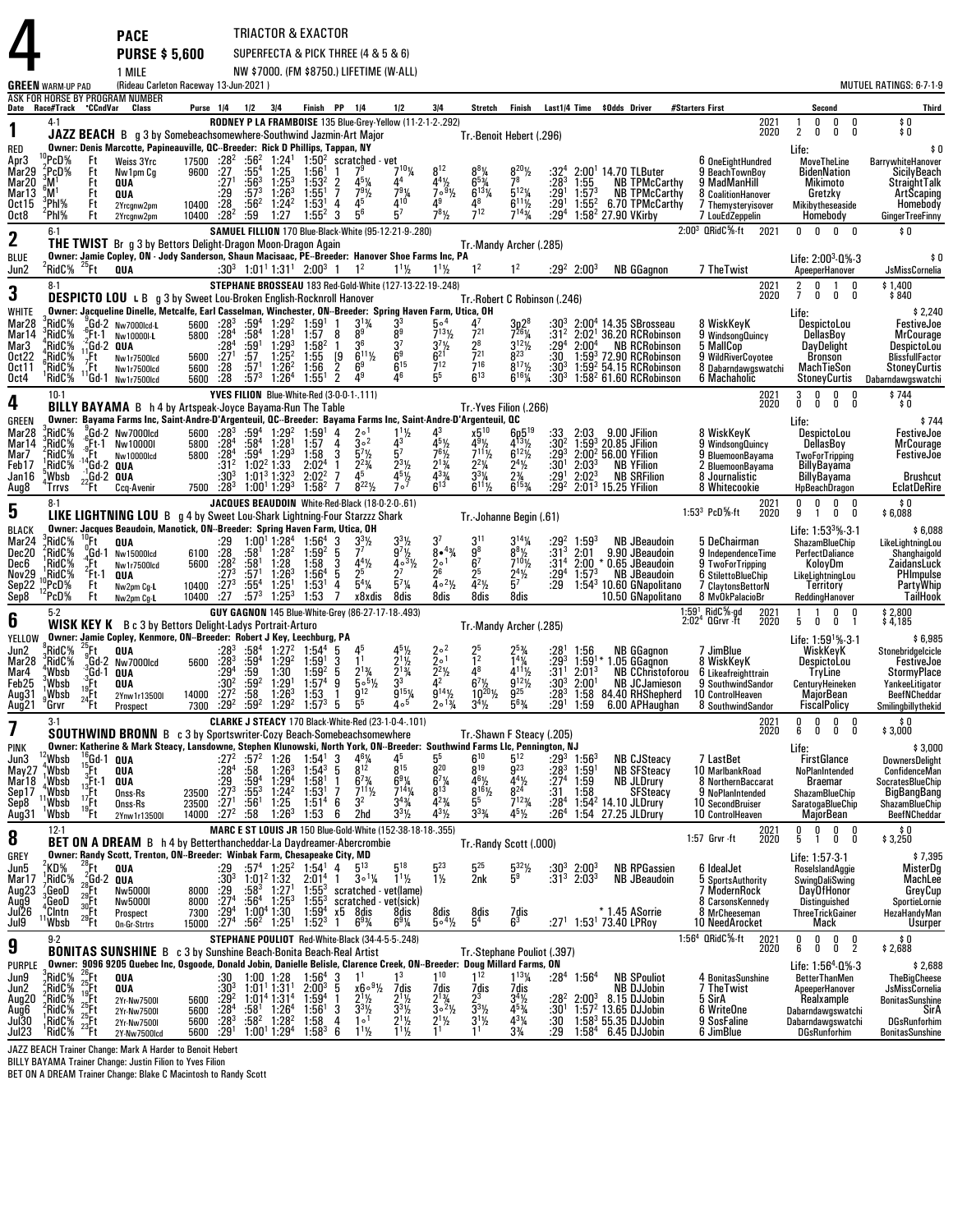|                                                                                                                                  |                                                                                                                                      |                                                                                            | <b>PACE</b>                                                                                                                                                                                                                               |                                                                                                                    |                                                                                                                                                                         |                                                                                                                      | TRIACTOR & EXACTOR                                                                                       |                                                                                                                                                                                                                                                                                                    |                                                                                                                         |                                                                                                         |                                                                                                                                                           |                                                                                                                                                       |                                                                             |                                                                                         |                                                                                                                                                                    |                                                                                                             |              |                                                                                                                                                |                                |                                                                                                                                                     |
|----------------------------------------------------------------------------------------------------------------------------------|--------------------------------------------------------------------------------------------------------------------------------------|--------------------------------------------------------------------------------------------|-------------------------------------------------------------------------------------------------------------------------------------------------------------------------------------------------------------------------------------------|--------------------------------------------------------------------------------------------------------------------|-------------------------------------------------------------------------------------------------------------------------------------------------------------------------|----------------------------------------------------------------------------------------------------------------------|----------------------------------------------------------------------------------------------------------|----------------------------------------------------------------------------------------------------------------------------------------------------------------------------------------------------------------------------------------------------------------------------------------------------|-------------------------------------------------------------------------------------------------------------------------|---------------------------------------------------------------------------------------------------------|-----------------------------------------------------------------------------------------------------------------------------------------------------------|-------------------------------------------------------------------------------------------------------------------------------------------------------|-----------------------------------------------------------------------------|-----------------------------------------------------------------------------------------|--------------------------------------------------------------------------------------------------------------------------------------------------------------------|-------------------------------------------------------------------------------------------------------------|--------------|------------------------------------------------------------------------------------------------------------------------------------------------|--------------------------------|-----------------------------------------------------------------------------------------------------------------------------------------------------|
|                                                                                                                                  |                                                                                                                                      |                                                                                            | <b>PURSE \$6,000</b>                                                                                                                                                                                                                      |                                                                                                                    | <b>SUPERFECTA</b>                                                                                                                                                       |                                                                                                                      |                                                                                                          |                                                                                                                                                                                                                                                                                                    |                                                                                                                         |                                                                                                         |                                                                                                                                                           |                                                                                                                                                       |                                                                             |                                                                                         |                                                                                                                                                                    |                                                                                                             |              |                                                                                                                                                |                                |                                                                                                                                                     |
|                                                                                                                                  | <b>BLACK WARM-UP PAD</b>                                                                                                             |                                                                                            | 1 MILE<br>(Rideau Carleton Raceway 13-Jun-2021)                                                                                                                                                                                           |                                                                                                                    |                                                                                                                                                                         |                                                                                                                      |                                                                                                          |                                                                                                                                                                                                                                                                                                    |                                                                                                                         |                                                                                                         |                                                                                                                                                           |                                                                                                                                                       |                                                                             |                                                                                         | NON CLAIMING-HORSES THAT RACED IN A \$10000 CLAIMER OR LESS IN 1 OF THEIR LAST 4 STARTS                                                                            |                                                                                                             |              |                                                                                                                                                |                                | MUTUEL RATINGS: 5-1-7-6                                                                                                                             |
|                                                                                                                                  |                                                                                                                                      |                                                                                            | ASK FOR HORSE BY PROGRAM NUMBER<br>Date Race#Track CCndVar Class                                                                                                                                                                          |                                                                                                                    | Purse 1/4 1/2 3/4                                                                                                                                                       |                                                                                                                      | Finish PP 1/4                                                                                            |                                                                                                                                                                                                                                                                                                    | 1/2                                                                                                                     | 3 4                                                                                                     |                                                                                                                                                           | Stretch Finish                                                                                                                                        |                                                                             |                                                                                         | Last1/4 Time \$0dds Driver                                                                                                                                         | #Starters First                                                                                             |              | Second                                                                                                                                         |                                | Third                                                                                                                                               |
| 1                                                                                                                                | $5-2$                                                                                                                                |                                                                                            | SANTANNA TONY L B g 8 by Santanna Blue Chip-Rapid Melody-Rambaran                                                                                                                                                                         |                                                                                                                    |                                                                                                                                                                         |                                                                                                                      |                                                                                                          |                                                                                                                                                                                                                                                                                                    | PASCAL BERUBE 189 Blue-White-Black (125-20-15-22-.285)                                                                  |                                                                                                         | Tr. Anne Marie Turenne (.382)                                                                                                                             |                                                                                                                                                       |                                                                             |                                                                                         |                                                                                                                                                                    | 1:56 $3$ RidC $%$ -gd<br>1:56 $2$ RidC $%$ -gd                                                              | 2021<br>2020 | $\frac{2}{2}$<br>6<br>0<br>37<br>3                                                                                                             | 0<br>6                         | \$6,560<br>\$16,672                                                                                                                                 |
| RED<br>Jun2<br>Mar28<br>Mar21<br>Mar 14<br>Mar7<br>Feb21                                                                         | $6$ RidC%<br>7RidC%<br>$^{11}_{10}$ RidC %<br>RidC%:<br><sup>2</sup> RidC <sup>%</sup>                                               | $^{25}$ Ft<br>$\frac{7}{6}$ Ft<br>$_{9}^{\circ}$ Ft-1<br>:Ft                               | Owner: Matthew McDonald, Edwards, Peter Kircher, Oxford Mills, Makayla Romano, Belleville, ON-Breeder: Kenneth Albrecht, ON<br>QUA<br><sup>9</sup> Gd-2 10000Clm-L<br>Nw2500l3cd-L<br>Op12000clm-L<br>Nw650pscd-L<br>$4$ Gd-1 Nw630pscd-L | 6000<br>6500<br>6500<br>6000<br>6000 :27                                                                           | $:58^3$<br>:572<br>$:29^{1}$<br>$:27^{4}$<br>$:56^{4}$<br>:27 <sup>1</sup><br>$:28^2$<br>:58<br>:58<br>:27 <sup>4</sup><br>$:57^{3}$                                    | 1:27<br>$1:26^{1}$<br>1:25 <sup>2</sup><br>$1:28^{1}$<br>1:27<br>1:27                                                | $1:56$ 5<br>$1.56^{3}$<br>1:55<br>$1:58^{3}$<br>$1:56^{4}$<br>1:57 <sup>1</sup>                          | $\frac{5^{5}\%}{2^{01}}$<br>$\mathbf{1}$<br>[9<br>$4^{4}$ %<br>$8^{11}\%$<br>$\tilde{9}^{11}$<br>8<br>$8^{12}\%$<br>8                                                                                                                                                                              | $11\frac{1}{2}$<br>$40^{21}$<br>7°6%<br>$9^{8}$ <sup>1/2</sup><br>$8^{7}$ <sup>1</sup> / <sub>2</sub>                   | $5^{\circ}$ <sup>11</sup> %<br>$\frac{11\frac{1}{2}}{40^{3}}$<br>$80^{53}$<br>$96$ %<br>$800^{6}$       | $\frac{6^{14}}{1^3}$<br>6 <sup>3</sup><br>$7^4$ <sup>1</sup> / <sub>2</sub><br>8 <sup>7</sup>                                                             | $7^{17}_{2}$ <sup>17</sup><br>$6^{13}/4$<br>6 <sup>3</sup><br>$4^{2}\frac{1}{2}$<br>$4^{3}$ <sup>1</sup> / <sub>2</sub>                               | :30ª<br>:292<br>:294<br>:29<br>$:29^{3}$                                    | $:30^{1}$ 1:59 <sup>2</sup>                                                             | <b>NB AMTurenne</b><br>$1:56^{3*}$ 1.50 RSimard<br>$1:552$ 19.45 RSimard<br>$1:591 13.00$ TSJones<br>$1:571$ 34.10 PBerube<br>1:57 <sup>4</sup> 22.00 PBerube      | 7 TheLightSpeed<br>9 SantannaTony<br>9 WindsunCheyenne<br>8 TheRoadies<br>9 FarmersTan<br>8 Xternal         |              | Life: $1:54^2\%$ -6-16<br>WindsongQuincy<br><b>MattsTuition</b><br>PrinceGiovanni<br>WildcatCam<br>SaskabushSteve<br>Bali                      |                                | \$105,290<br>Jolted<br><b>ThatsSomePlan</b><br>ShadowMargeaux<br>ShineALight<br><b>MortgageMyVilla</b><br>WhatsIntheEskyA                           |
| $\mathbf 2$                                                                                                                      | $8-1$                                                                                                                                |                                                                                            | <b>TWOMACSONEMACH L B</b> g 8 by Mach Three-Grace And Harv-Dexter Nukes                                                                                                                                                                   |                                                                                                                    |                                                                                                                                                                         |                                                                                                                      |                                                                                                          | RYAN GUY 170 Red-Black-White (40-8-7-4-.330)                                                                                                                                                                                                                                                       |                                                                                                                         |                                                                                                         |                                                                                                                                                           |                                                                                                                                                       |                                                                             |                                                                                         |                                                                                                                                                                    | $2:00^2$ RidC%-sn<br>1:59 <sup>2</sup> QOakg%-gd                                                            | 2021<br>2020 | 0<br>$^6_6$<br>$\overline{1}$<br>Ò<br>0                                                                                                        | $\mathbf{0}$<br>$\overline{1}$ | \$3,600<br>\$1,872                                                                                                                                  |
| BLUE<br>Mar28<br>Mar21<br>Mar 14<br>Mar7<br>Feb21<br>Feb16                                                                       | 'RidC%<br>$\frac{8}{6}$ RidC%<br>$\,{}^{\circ}_{\circ}\mathrm{RidC}\%$<br>RidC%:<br>$\frac{9}{3}$ RidC%<br>'RidC%                    | ′Ft∴<br>(Ft-1<br>:Ft                                                                       | Owner: Limco Inc, Chateauguay, QC-Breeder: Wayne C Mac Rae, Fall River, NS - Howmac Farms Ltd, North Wiltshire, PE<br>Gd-2 10000clm-L<br>Nw650pscd-L<br>Nw650pscd-L<br>Nw650pscd-L<br>$^{4}_{0}$ Gd-1 Nw400013cd-L<br>'Sn-2 Nw610pscd-L   | 6000<br>6000<br>6000<br>6000<br>6900<br>6000 :28 <sup>2</sup>                                                      | :27 <sup>4</sup><br>$.27^{2}$<br>$.56^{4}$<br>:27 <sup>1</sup><br>$\frac{.57}{.57}$<br>$:27^{2}$<br>:27 <sup>1</sup><br>$:56^2$<br>:59                                  | $:57^2$ 1:26 <sup>1</sup><br>1:25 <sup>2</sup><br>1:26 <sup>4</sup><br>$1:25^{3}$<br>1:25 <sup>1</sup><br>$1:29^{3}$ | $1:56^{3}$<br>$1:54^2$ 8<br>1.56 <sup>4</sup><br>$1:55^{3}$<br>$1:54^{2}$<br>$2:00^2$                    | $6^8$<br>5<br>$9^{12}$<br>$3^{4}\frac{1}{2}$<br>9 <sup>12</sup> / <sub>2</sub><br>8<br>6 <sup>7</sup><br>3<br>$3^{\circ}$ <sup>2</sup><br>$\overline{2}$                                                                                                                                           | 7 <sub>0</sub> 5<br>$\frac{9^{8}1}{3^{0}}$<br>9°6%<br>$7\degree$ <sup>6</sup><br>$1^{11}/2$                             | 60 <sup>5</sup><br>$9.5\%$<br>2 <sup>0</sup><br>$9^{\circ}$ <sup>11</sup><br>$7.8\%$<br>1 <sup>2</sup>  | Tr. Victor C Puddy (.273)<br>$6^{6}$ <sup>1</sup> / <sub>2</sub><br>$9^7$<br>3 <sup>2</sup><br>$7^{8}$ <sup>1</sup> / <sub>2</sub><br>1 <sup>3</sup>      | $5^{6}\frac{1}{4}$<br>9 <sup>73</sup> / <sub>4</sub><br>$5^{2}$ <sup>1</sup> / <sub>4</sub><br>741/4<br>$7^{8}$ <sup>1</sup> / <sub>2</sub><br>$14$ % | $:30^{3}$<br>$:29^{3}$<br>:30 <sup>1</sup><br>:283<br>$:29^{1}$<br>:30 $4$  |                                                                                         | $1:574$ 16.85 MCAuger<br>1:56 43.75 MCAuger<br>1:57 <sup>1</sup> 4.65 MCAuger<br>1:56 <sup>2</sup> 38.35 MCAuger<br>1:56 32.80 MCAuger<br>$2:00^{2*}$ 2.60 MCAuger | 9 SantannaTony<br>9 FarmersTan<br>9 SaskabushSteve<br>9 BsTyrrific<br>9 DreydlHanover<br>8 Twomacsonemach   |              | Life: 1:52% 4-19<br>MattsTuition<br>HooterShooter<br>FarmersTan<br>HooterShooter<br><b>Stelios</b><br>WooShark                                 |                                | \$167,649<br><b>ThatsSomePlan</b><br><b>DGsDeVito</b><br>WooShark<br><b>ThatsSomePlan</b><br>VanillaMalted<br>Bali                                  |
| 3                                                                                                                                | $6-1$                                                                                                                                |                                                                                            | RED JOHN L B g 7 by Mach Three-Bell Amis Love-Artsplace                                                                                                                                                                                   |                                                                                                                    |                                                                                                                                                                         |                                                                                                                      |                                                                                                          |                                                                                                                                                                                                                                                                                                    | MARIE CLAUDE AUGER 140 Red-Black-White (96-11-12-11-.222)                                                               |                                                                                                         | Tr.-Gary F Mc Donald (.236)                                                                                                                               |                                                                                                                                                       |                                                                             |                                                                                         |                                                                                                                                                                    | 1:57 <sup>2</sup> RidC%-ft<br>1:53 <sup>4</sup> RidC%-ft                                                    | 2021<br>2020 | 6<br>$\mathbf 0$<br>$\overline{1}$<br>32 7 1                                                                                                   | $\overline{2}$<br>0            | \$4,800<br>\$23,519                                                                                                                                 |
| <b>WHITE</b><br>Mar28<br>Mar21<br>Mar 14<br>Mar7<br>Feb21<br>Feb16                                                               | $9$ RidC%<br>"RidC%<br>$\lambda$ RidC $\%$<br>$^{8}$ RidC%<br>¦RidC%<br>'RidC%                                                       | $\frac{6}{9}$ Ft 1<br>$\frac{9}{4}$ Ft 1<br>(Gd-1<br>$^{10}$ Sn $-3$                       | Owner: Gary Mc Donald, Greely, George Armstrong, Toronto, ON-Breeder: Big Als Stables Inc, Woodbridge, ON<br><sup>9</sup> Gd-2 Nw650pscd-L<br>10000Clm-L C<br>10000Clm-L<br>10000Clm-L<br>10000Clm-L<br>Op12000clm-L                      | 6000 :27 <sup>2</sup> :57 <sup>1</sup> 1:26 <sup>1</sup><br>6000<br>6000<br>6000<br>6000 : 28 <sup>3</sup><br>6500 | :28 <sup>1</sup><br>:56 <sup>4</sup><br>$:57^{2}$<br>$: 28^{2}$<br>:27 <sup>1</sup><br>$.58^{4}$<br>:29 <sup>1</sup><br>:58 <sup>4</sup>                                | $1:25^2$<br>1:27 <sup>4</sup><br>$:57^2$ 1:25 <sup>3</sup><br>$1:27^{2}$<br>1:28 <sup>4</sup>                        | $1:56^{3}$<br>1:55<br>$1:57^{2}$<br>$1:55^{3}$<br>$1:57^{3}$<br>$1:58^{4}$                               | -5<br>$9^{10}$<br>6<br>45%<br>$\overline{2}$<br>$9^{12}$<br>8<br>$6^7\frac{1}{2}$<br>4<br>$\sqrt{9}$<br>4 <sup>6</sup>                                                                                                                                                                             | $8^{\circ8}$<br>$3\circ$ <sup>3</sup><br>8°7%<br>76<br>$4\circ^4$                                                       | $40^{33}/4$<br>$70$ 8<br>1 <sup>0</sup><br>$808\frac{3}{4}$<br>$7^{43}$ /4<br>$2^{\circ}$ <sup>1</sup>  | $4^{4}$ <sup>1</sup> / <sub>2</sub><br>$8^{7}$ <sup>1</sup> / <sub>2</sub><br>12<br>$8^{10}$<br>$6^{3}$ <sup>1</sup> / <sub>2</sub><br>$3^{4}\frac{1}{2}$ | $3^{2}\frac{1}{2}$<br>$9^{7}\frac{1}{4}$<br>7p6 <sup>12</sup> <sup>1</sup> / <sub>4</sub><br>$\frac{5^2}{3^2}$ %                                      | :30<br>$:29^2$<br>$:29^{3}$<br>$:30^{3}$<br>:293<br>:30ª                    | 1:57<br>1:58<br>$1:59^{2}$                                                              | 1.20 GGagnon<br>$1:56^{2*}$ 1.95 RGuy<br>1:57 $2$ 5.85 RGuy<br>1:58 30.35 RGuy<br>5.95 RGuy<br>6.75 RGuy                                                           | 9 DGsDeVito<br>9 SosJustified<br>8 RedJohn<br>9 SosJustified<br>8 MattsTuition<br>8 OfficerJones            |              | Life: 1:50% 4-20<br>JeffsJourney<br>Alwaysyourway<br>Alwaysyourway<br>GeneralLee<br>SosJustified<br>Brookletsjustified                         |                                | \$283,633<br>RedJohn<br><b>ThatsSomePlan</b><br><b>MattsTuition</b><br><b>MattsTuition</b><br><b>MisterGodro</b><br>RedJohn                         |
| 4                                                                                                                                | $10-1$                                                                                                                               |                                                                                            | DARKEST SECRET B g 7 by Somebeachsomewhere-Dark Secret-Western Hanover                                                                                                                                                                    |                                                                                                                    |                                                                                                                                                                         |                                                                                                                      |                                                                                                          |                                                                                                                                                                                                                                                                                                    | SAMUEL FILLION 170 Blue-Black-White (95-12-21-9-280)                                                                    |                                                                                                         | Tr. Alain Veilleux (.000)                                                                                                                                 |                                                                                                                                                       |                                                                             |                                                                                         |                                                                                                                                                                    | 1:53 $2$ QWbsb $%$ -ft                                                                                      | 2021<br>2020 | 5<br>$\mathbf{0}$<br>0<br>23<br>3 1                                                                                                            | 0<br>$\overline{1}$            | \$630<br>\$15,775                                                                                                                                   |
| GREEN<br>Jun6<br>May 28 <sup>8</sup> Trrvs<br>May 14 <sup>6</sup> Trrvs<br>May 14 <sup>10</sup> Trrvs<br>May8<br>Mar21<br>Mar 14 | $^{10}$ . Trrvs<br>Trrvs:<br>4RidC%<br>"RidC%                                                                                        | $^{25}$ Ft<br>$^{13}$ Ft<br>:Ft<br>$^{10}{\rm{F}}{\rm{t}}$<br>$\frac{7}{6}$ Ft<br>$6$ Ft-1 | Owner: La Ferme Drummond Inc, Saint-Hugues, QC-Breeder: Hamstan Farm Inc, ON - Reginald G Petitpas, NB<br>Nw750pscd<br>Nw750pscd<br>Nw750pscd<br>QUA<br>10000Clm<br>0p12000clm-L                                                          | 3500<br>3500<br>3500 :273<br>6000<br>6500 :283                                                                     | $:28^{3}$<br>$:27^{2}$<br>:57 $1$<br>.57 <sup>4</sup><br>:283<br>$:58^3$<br>$:28^{1}$<br>:56 $^4$<br>:58 <sup>1</sup>                                                   | $:57^3$ 1:26 <sup>2</sup><br>$1:26^2$<br>$1:27^{2}$<br>1:29<br>$1:25^{2}$<br>1:27 <sup>1</sup>                       | $\begin{array}{cc} 1:55^3 & 2 \\ 1:57 & 3 \end{array}$<br>$1:56^{3}$<br>$1:58^{3}$<br>1:55<br>$1:55^{4}$ | $\frac{2^1}{4^3}$<br>$4\circ$ <sup>3</sup><br>6<br>$8^{15}$<br>7<br>76<br>4<br>45<br>$\overline{2}$                                                                                                                                                                                                | Δ3<br>$4^{4}$ <sup>1</sup> / <sub>4</sub><br>6 <sup>4</sup><br>$8^{11}$ %<br>-77<br>$4^{4}$ <sup>1</sup> / <sub>2</sub> | $5^{4}$<br>60 <sup>4</sup><br>$8^{11}$<br>8 <sup>9</sup><br>$5^{5}$ <sup>1</sup> / <sub>2</sub>         | 5 <sup>5</sup><br>$8^{10}$<br>$4^{5}$ <sup>1</sup> / <sub>2</sub>                                                                                         | 433/4<br>5 <sup>9</sup><br>$\bar{R}^{143}$<br>$8^{63}/4$<br>$6^{8}$ <sup>1</sup> / <sub>4</sub>                                                       | :30'<br>:303<br>:30†<br>$:30^{2}$<br>$:29^{1}$<br>:29 <sup>1</sup>          | $1:57^{4}$<br>2:01 <sup>3</sup>                                                         | $1:572$ 15.00 SGLacaille<br>7.95 SFillion<br>1:58 <sup>2</sup> 12.70 GGagnon<br>NB MCAuger<br>$1:562$ 14.35 JLachance<br>$1:572$ 19.05 JLachance                   | 9 DGsDeVito<br>8 FirstCar<br>7 BlueMoose<br>8 DreydlHanover<br>9 SosJustified<br>8 Stelios                  |              | Life: 1:52 <sup>2</sup> %-5-16<br>BlueMoose<br><b>IndependenceTime</b><br>FirstCar<br><b>NationalDebt</b><br>Alwaysyourway<br>PantheonSeelster |                                | \$104,721<br><b>OutlawTurnNBurn</b><br><b>BlueMoose</b><br>IndependenceTime<br>AtomicMillionAm<br><b>ThatsSomePlan</b><br>WesternPhil               |
| 5                                                                                                                                | $2-1$                                                                                                                                |                                                                                            | SOS JUSTIFIED L B g 9 by Art Colony-Northern Queen-Real Desire                                                                                                                                                                            |                                                                                                                    |                                                                                                                                                                         |                                                                                                                      |                                                                                                          | RICHARD SIMARD 162 Black-White (76-17-6-14-.328)                                                                                                                                                                                                                                                   |                                                                                                                         |                                                                                                         | Tr. Anne Marie Turenne (.382)                                                                                                                             |                                                                                                                                                       |                                                                             |                                                                                         |                                                                                                                                                                    | 1:55 RidC%-ft<br>1:54 $3$ RidC $%$ -gd                                                                      | 2021<br>2020 | 6<br>$\overline{\mathbf{3}}$<br>$\mathbf{1}$<br>40 14<br>5                                                                                     | 0<br>5                         | \$10.500<br>\$55,852                                                                                                                                |
| <b>BLACK</b><br>Jun9<br>Mar28<br>Mar21<br>Mar 14<br>Mar7<br>Feb21                                                                | RidC%<br>$^{10}$ RidC %<br>& <sup>3</sup> RidC<br>&RidC<br>'RidC%                                                                    | $^{26}$ Ft<br>′.Ft<br>$6$ Ft-1<br>$^{9}$ Ft<br>'Gd-1                                       | Owner: Matthew McDonald, Edwards, Makayla Romano, Belleville, ON-Breeder: Les Ecuries Sos Bedford Inc, QC<br>QUA<br>$^{9}_{7}$ Gd-2 Nw250013cd-L<br>10000Clm-L<br>10000Clm-L<br>10000Clm-L C<br>10000Clm-L                                | 6500<br>6000<br>6000<br>6000<br>6000                                                                               | :281<br>:58<br>$:27^{3}$<br>$:57^{3}$<br>$:56^{4}$<br>:57 <sup>2</sup><br>:28 <sup>1</sup><br>$:28^{2}$<br>.27 <sup>1</sup><br>$:57^{2}$<br>:58 <sup>4</sup><br>$:28^3$ | 1:27 <sup>1</sup><br>$1:26^{3}$<br>$1:25^2$<br>1:27 <sup>4</sup><br>$1:25^{3}$<br>1:27 <sup>2</sup>                  | 1:56 <sup>1</sup><br>$1:57^{3}$<br>1:55<br>$1:57^{2}$<br>$1:55^{3}$<br>$1:57^{3}$                        | 2<br>$6^8$<br>$\overline{[9]}$<br>$5^{9}$ %<br>3<br>2 <sup>0</sup><br>20 <sup>1</sup><br>-1<br>1 <sup>2</sup><br>3<br>4 <sup>4</sup><br>$\overline{2}$                                                                                                                                             | $6^8$<br>500<br>1 <sup>2</sup><br>$1^{11}/2$<br>$1^{11}/2$<br>1ه 9                                                      | $4\cdot^3$<br>1 <sup>2</sup><br>2 <sup>1</sup><br>1 <sup>1</sup><br>1 <sup>0</sup>                      | $\frac{71^5}{1^2}$<br>$5^7$<br>1 <sup>1</sup><br>2ns                                                                                                      | $6^{4}$ <sup>1</sup> / <sub>4</sub><br>6 <sup>9</sup><br>1 <sup>1</sup><br>2hd                                                                        | :29'<br>$:31^{1}$<br>$: 293$<br>:31 <sup>1</sup><br>:30<br>:30 <sup>1</sup> | 1:58<br>1:55                                                                            | <b>NB AMTurenne</b><br>1:58 <sup>2</sup> * 1.80 RSimard<br>$*$ 1.95 RSimard<br>$1:59^{1*}$ 0.85 JBeaudoin<br>$1:55^{3*}$ 0.85 RSimard<br>$1:57^{3*}$ 2.00 PBerube  | 6 TragicallyZip<br>9 WesternPhil<br>9 SosJustified<br>8 RedJohn<br>9 SosJustified<br>8 MattsTuition         |              | Life: 1:51% 5-30<br>OceanviewMagnum<br>PantheonSeelster<br>Alwaysyourway<br>Alwaysyourway<br>GeneralLee<br>SosJustified                        |                                | \$234,613<br><b>WildRiverCoyotee</b><br>LarryIsDebsRock<br><b>ThatsSomePlan</b><br><b>MattsTuition</b><br><b>MattsTuition</b><br><b>MisterGodro</b> |
| 6                                                                                                                                | 4-1                                                                                                                                  |                                                                                            | <b>MACH MESSIER</b> B g 9 by Mach Three-Whitesand Scarlet-Million Dollar Cam                                                                                                                                                              |                                                                                                                    |                                                                                                                                                                         |                                                                                                                      |                                                                                                          |                                                                                                                                                                                                                                                                                                    | MARC E ST LOUIS JR 150 Blue-Gold-White (152-38-18-18-.355)                                                              |                                                                                                         | Tr. Victor C Puddy (.273)                                                                                                                                 |                                                                                                                                                       |                                                                             |                                                                                         |                                                                                                                                                                    | $1:54^1$ RidC%-ft                                                                                           | 2021<br>2020 | $\overline{7}$<br>0<br>0<br>37<br>6<br>9                                                                                                       | $\frac{2}{7}$                  | \$4,240<br>\$46,540                                                                                                                                 |
| YELLOW<br>Mar29<br>$Mar22$ $^{4}_{4}Wbsb$<br>Mar15<br>Mar7<br>Mar4<br>Feb25                                                      | Wbsb?<br>$\frac{9}{7}$ Wbsb<br>$^7$ FlmD<br>,Wbsb<br>'Wbsb                                                                           | "Ft<br>$^{9}$ Ft<br>$\frac{2}{7}$ Ft<br>$\frac{9}{7}$ Ft<br>$^{\prime}$ Gd-2               | Owner: James Barry, ON - Limco Inc, QC--Breeder: Carrie R Revington, Brenda A Mitchell, Red Rock Fraser Racing, ON<br>8000 $C$ Imhp $C$<br>8000Clm<br>8000Clm<br>8500Clm<br>10000Clmhp<br>10000Clmhp                                      | $\begin{array}{c} 8000 \ 6000 \end{array}$<br>10000<br>9000                                                        | :56<br>$:26^2$<br>$\overline{.28}$<br>$:58^{3}$<br>$\frac{.28}{.274}$<br>$:57^{3}$                                                                                      | 1:26<br>$1:27^3$<br>$1:27^2$<br>$1:26^{1}$                                                                           | $1:54^{3}$<br>$1:57^{3}$<br>$1:56^{4}$<br>1:55                                                           | 8000 :27 :55 <sup>1</sup> 1:24 <sup>2</sup> 1:54 3 6 <sup>8</sup> <sup>1</sup> / <sub>4</sub> 8000 :26 <sup>4</sup> :55 <sup>4</sup> 1:24 <sup>3</sup> 1:53 <sup>1</sup> 6 1 <sup>11</sup> / <sub>2</sub><br>$5^7$<br>$\frac{2}{7}$ 5i<br>6<br>$7^{10}$ <sup>%</sup><br>$8^{10}\%$<br>$5^{6}_{/4}$ | $6^7\frac{1}{2}$<br>$2^{11/2}$<br>$\bar{5}$ $\frac{53}{4}$<br>$6^{5}_{/4}$<br>$8\frac{91}{2}$                           | $5^{\circ}$<br>$2^2\frac{1}{4}$<br>$4\frac{7}{6}$<br>$6\frac{5}{4}$<br>$8\frac{3}{4}$<br>$5\frac{3}{2}$ | $6^{8}$ <sup>1</sup> / <sub>2</sub><br>Δ3<br>$\frac{2^4\frac{1}{4}}{7^4\frac{1}{2}}$<br>6 <sup>6</sup> <sup>1/2</sup><br>4 <sup>3</sup>                   | $8^{9}$ <sup>1</sup> / <sub>4</sub><br>$3^{6}$ <sup>1</sup> / <sub>4</sub><br>$3^5$<br>$5^5$<br>$5^5$<br>$4^4$                                        | :28ª<br>:30<br>$:29 \ 29$                                                   | $1:55^{4}$                                                                              | :30 $1:55^{4}$ 8.75 SRFilion<br>:29 $^2$ 1:54 $^2$ 10.85 LRov<br>$1:553$ 7.50 SRFilion<br>$1:583$ 11.05 BAMacdonald<br>1:574 14.95 BMcClure<br>4.75 SRFilion       | 10 MisterGodro<br>9 CoolRock<br>10 LevyTaylore<br>8 SpeedToMarket<br>9 OutlawGunpowder<br>8 AlwaysNTheMoney |              | Life: $1:52^2\%$ -6-15<br><b>FirstClassHorse</b><br>MisterGodro<br>CoolRock<br>TylersBeachBoy<br>AlwaysNTheMoney<br>LorisRockStar              |                                | \$134,395<br>SeymourLittle<br>MachMessier<br><b>MachMessier</b><br>HerculeJM<br>Sportsmanship<br>NoTimeAtAll                                        |
| 7                                                                                                                                | $3-1$                                                                                                                                |                                                                                            | <b>ITS EDS IDEA</b> B g 8 by Western Ideal-Keystone Edna-Artiscape                                                                                                                                                                        |                                                                                                                    |                                                                                                                                                                         |                                                                                                                      |                                                                                                          | GUY GAGNON 145 Blue-White-Grey (86-27-17-18-.493)                                                                                                                                                                                                                                                  |                                                                                                                         |                                                                                                         | Tr.-Guy Gagnon (.522)                                                                                                                                     |                                                                                                                                                       |                                                                             |                                                                                         |                                                                                                                                                                    | 1:56 <sup>4</sup> QRidC%-ft<br>1:52 <sup>2</sup> RidC%-ft                                                   | 2021<br>2020 | $\frac{0}{3}$<br>0<br>0<br>24<br>$\overline{4}$                                                                                                | $\frac{0}{5}$                  | 0 \$<br>21,545 \$                                                                                                                                   |
| PINK<br>Jun9<br>Mar24<br>Mar18<br>Oct 11<br>Oct8<br>Oct1                                                                         | $\degree$ RidC%<br>¦Lon<br>$\int_{1}^{8}$ Wbsb<br>$n$ RidC%<br>,RidC%<br>$4$ $\frac{1}{2}$ $\frac{1}{2}$ $\frac{1}{2}$ $\frac{1}{2}$ | $\frac{26}{15}$ Ft<br>$\frac{3}{7}$ Ft-1<br>$\frac{6}{15}$ Ft<br>15Ft                      | Owner: Ecuries Guy Gagnon Inc, Gatineau, OC-Breeder: In The Pink Racing Llc, Columbus, OH<br>QUA<br>15000Clmhp<br>QUA<br>10000Clmstk <sup>C</sup><br>Nw450pscd<br>Nw425pscd                                                               | 8500<br>8000<br>5500<br>5500                                                                                       | :292<br>$:59^2$<br>:58<br>:27 <sup>4</sup><br>$:27^{3}$<br>$:57^{3}$<br>$:56^{3}$<br>:56 <sup>3</sup><br>$\frac{.26^4}{.27^2}$<br>:26 $4$<br>$:56^4$                    | 1:29 <sup>1</sup><br>1:26<br>1:27<br>$\frac{1:25}{1:25}$<br>$\frac{1:25}{1:25^2}$                                    | $1:56^4$ 4<br>$1:55^4$ scr<br>$1:53$ 2<br>$1:54$<br>$1:54^4$<br>$1.55^{3}$                               | $1^{11}/2$<br>scratched vet(sick)<br>2 $4^6\frac{1}{4}$ $5^6$<br>$\frac{2}{2}$<br>$4^{6}\%$<br>$1\frac{1}{2}$<br>$1\frac{1}{2}$<br>$1^{13}/4$<br>7                                                                                                                                                 | $1\frac{1}{2}$<br>$2^{1}\frac{1}{2}$<br>$1^{11}/2$                                                                      | $1^{11}$ / <sub>2</sub><br>$2^{1}\frac{1}{2}$<br>$1^{1}\frac{1}{2}$<br>$1^{1}\frac{3}{4}$               | $1^2$ <sup>1</sup> / <sub>2</sub><br>$6^{15}$<br>$\frac{2^3}{1\frac{1}{2}}$<br>1 <sup>1</sup> <sup>/</sup> / <sub>4</sub>                                 | $1^4\%$<br>$7^{22}_{23}$<br>$4^{2}\frac{1}{2}$<br>$3^{4}\frac{1}{4}$                                                                                  | $:27^{3}$<br>:29<br>:29'<br>:30'<br>:31                                     | 1:56 <sup>4</sup><br>1:57 <sup>2</sup><br>$1.54^{3}$<br>$1:55^{1}$<br>1:56 <sup>2</sup> | <b>NB GGagnon</b><br><b>NB LRoy</b><br>5.70 RSimard<br>8.20 PBerube<br>1.55 SBrosseau                                                                              | 5 ItsEdsIdea<br>7 ZenDaBallykeel<br>8 PoseidonSeelster<br>8 ThunderingJim<br>9 DylansBank<br>9 DylansBank   |              | Life: 1:52 <sup>2</sup> %-7-27<br>JustMyShadow<br>Littlebitaswagger<br><b>FirstClassHorse</b><br>ItsEdsIdea<br>Stelios<br>AmericanParadise     |                                | \$182,615<br><b>UmpireHanover</b><br><b>OutlawKismet</b><br>SunnyBo<br><b>CarwinsSmore</b><br>NorthernJuno<br>ItsEdsIdea                            |

Oct 1 ARIO F5 15Ft Ww425pscd 5500 :264 :56<br>RED JOHN Trainer Change: Mandy Archer to Gary F Mc Donald<br>MACH MESSIER Trainer Change: Richard Moreau to Victor C Puddy<br>ITS EDS IDEA Trainer Change: Anne Marie Turenne to Guy Gagn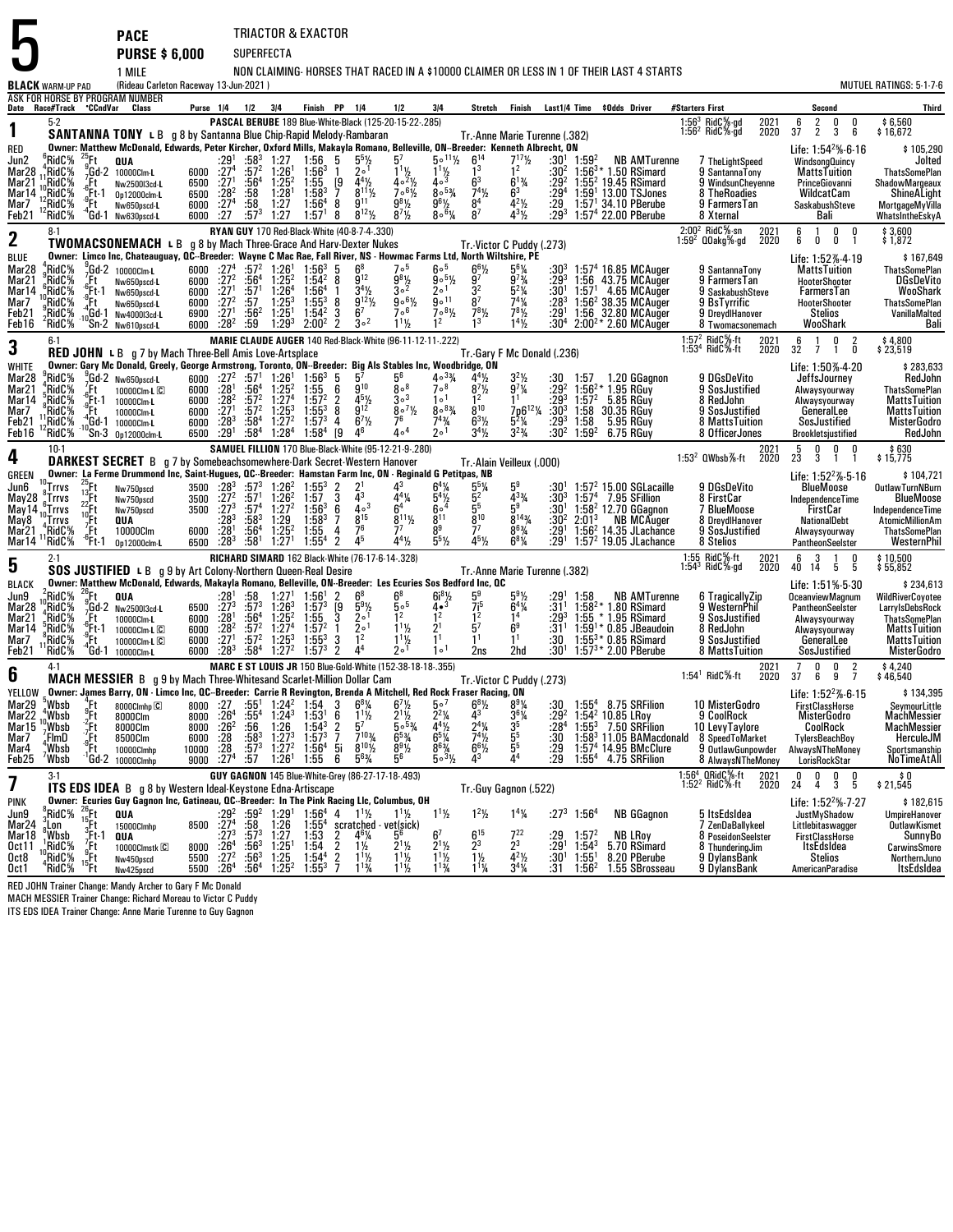6 ASK FOR HORSE BY PROGRAM NUMBER **Date Race#Track**F**CCndVar ClassYELLOW** WARM-UP PAD**TROT** EXACTOR & TRIACTOR **PURSE \$ 6,300** PICK FOUR (6 & 7 & 8 & 9) & SUPERFECTA 1 MILE N/W \$22500 LIFETIME (W-ALL) AE. N/W \$2000 (FM \$3000) LAST 3 (W/O \$6000 (FM \$7500 LAST 10 NE) (Rideau Carleton Raceway 13-Jun-2021 ) MUTUEL RATINGS: 3-4-7-5 **Purse 1/4 1/2 3/4 Finish PP 1/4 1/2 3/4 Stretch Finish Last1/4 Time \$Odds Driver #Starters First Second Third 110-1**<br> **P CLARKE J STEACY** 170 Black-White-Red (23-1-0-4-.101)<br> **P Cornary Lamin & Sepie Johnston, Education Only Promising Spark-Promising Catch**<br> **P CORN BLACKER CATE ON PRODUCT DATA CON** RED Jun9 Tr.-Jamie W Johnston (.55) **Owner: Jamie & Sonja Johnston, Edwards, ON--Breeder: Peter W Clements, Dobbinton, ON** Life: 1:59WildwildMen Life:  $1:59<sup>3</sup> \cdot 5 \cdot 10$ 86,478 \$<br>WarraweeVulcan 2021 2020 <sup>6</sup> <sup>0</sup> <sup>0</sup> <sup>1</sup> \$ 2,070 2:01 <sup>36</sup> <sup>1</sup> <sup>6</sup> <sup>6</sup> \$ 21,248  $2:01<sup>1</sup>$  Lon  $-ft$  Mar28 $^5$ RidC $\%$ <sup>56</sup> <sup>26</sup><sub>6</sub>Ft **QUA** :29<sup>1</sup> :59<br><sup>56</sup> <sup>9</sup>Gd-2 Nw20000lcd 6300 :29<sup>2</sup> :59<br><sup>56</sup> <sup>8</sup>Ft Nw20000lcd 6300 :291 :59<br><sup>56 9</sup>Ft Nw12000lcd 6000 :28<sup>4</sup> :59<br><sup>56 9</sup>Ft Nw32500lcd 6000 :28 :58<br><sup>56 4</sup>Gd-1 Nw2r30000lcd 6000 :28 :58  $:29<sup>1</sup>$  :59 1 1:29 1 1:59 <sup>3</sup> <sup>4</sup> :59 1:28 1 1:59 1 :59 1:27 4 1:586 $\begin{array}{ccc} 3 & 4^6 & 4 \ 8 & 9^{13}\frac{1}{2} & 8 \ 3 & 3^{3}\frac{1}{2} & 4 \ 4 & 2^{1}\frac{1}{2} & 2 \ 8 & 7^{9} & 7 \ 9 & 2^{11} & 2 \end{array}$  $\frac{1}{2}$   $\frac{1}{2}$   $\frac{4^4}{2^1}$   $\frac{5}{3}$ <br> $\frac{2^{11}}{2^{81}}$   $\frac{3}{7}$ 49  $4^{14}$ <sup>1</sup>/<sub>2</sub>  $\begin{array}{llll} \frac{1}{2} & 4^{15} & 4^{13}\% & 29 \ \frac{1}{2} & 6^{8}\% & 5^{9}\% & 31 \ \frac{1}{4} & 5^{6} & 5^{6} & 30 \ \frac{1}{2} & 3^{4}\% & 3^{6}\% & 31 \ \frac{1}{2} & 3^{12} & 3^{13}\% & 31 \ \frac{1}{2} & 3^{14}\% & 31^{12}\% & 31 \ \end{array}$ <sup>131</sup>⁄4 :29<sup>3</sup><br><sup>91⁄4</sup> :31<sup>2</sup><br>130<sup>4</sup> :3  $3\ \ 2:01^3$ Mar28 ;RidC% ;Gd-2 <sub>Nw20000icd</sub> 6300 :29<sup>2</sup> :59 1:28' 1:59' 8 9<sup>131</sup>½ 8°<sup>41</sup>½ 6°<sup>1</sup>½ 5<sup>81</sup>¼ :31<sup>2</sup> 2:01 30.75 CJSteacy 9 TheMagicOfLife RaisingRusty BeyondTheLens<br>Mar21 :RidC% .Ft Nw2nnnnicd **NB CJSteacy** 5 CloudNineHanover WildwildMen WarraweeVulcan<br>9 TheMagicOfLife RaisingRusty BeyondTheLens Mar<sub>21</sub> RidC% 2<br>RidC%<br>RidC% 0 :29<sup>2</sup><br>0 :28<sup>3</sup><br>201 8 $\begin{array}{cccc} \frac{1}{2} & 6 \circ \frac{7}{2} & 6 \\ & 5 \circ \frac{7}{4} & 5 \\ & 3 \circ \frac{7}{2} & 3 \\ \end{array}$ 91⁄4<br>6  $Mar14$ 7<sup>4</sup> 1:58 3 3<br>9 1:59<sup>3</sup> 4 2<br>0 1:591 0 7  $\frac{2\frac{1}{2}}{7}$   $\frac{3\frac{1}{2}}{7}$   $\frac{3\frac{5}{4}}{7}$   $\frac{3\frac{1}{2}}{3}$   $\frac{3\frac{1}{2}}{3}$  1 $1\,2:00^3\,15.60$ Mar21 \$RidC% Ft <sub>Nw20000icd</sub> 6300 :28<sup>3</sup> :59 1:27ª 1:58 3 3<sup>31</sup>½ 4ª 5<sup>23</sup>% 5<sup>6</sup> 5<sup>6</sup> :30ª 1:59' 18.35 CJSteacy 8 RaisingRusty BeyondTheLens Keepall<br>Mar14 \$RidC% Ft-1 <sub>Nw12003cd 5500 :29<sup>1</sup> :59<sup>1</sup> 1:29 1:59<sup>3</sup> 4 2<sup>1</sup>% 2<sup>1</sub></sup> 1:591 59<sup>2</sup>: <sup>4</sup><br>202 1:29Mar7 ¦RidC% <sup>v</sup>Ft <sub>Nw32500icd</sub> 6000 :28<sup>4</sup> :59<sup>2</sup> 1:29 1:58<sup>1</sup> 8 7°<sup>9</sup> 7<sup>8</sup>½ 7<sup>7</sup> 7<sup>10</sup> 7<sup>1:3</sup>% :30<sup>2</sup> 2:00<sup>4</sup> CJSteacy 9 Wishyoudtellme AsalmReady RaisingRusty<br>Feb21 PRidC% Gd-1 Nw2r30000icd 6000 :28 :58<sup>2</sup> 1:58<sup>3</sup> 3 31½ Mar14 ;RidC% ;Ft-1 <sub>Nw120013cd</sub> 5500 :29<sup>1</sup> :59<sup>1</sup> 1:29 1:59<sup>3</sup> 4 2<sup>11</sup>½ 2<sup>11</sup>½ 3<sup>41</sup>½ 3<sup>41</sup>½ 3<sup>51</sup>¼ :31<sup>1</sup> 2:00<sup>3</sup> 15.60 CJSteacy 9.RaisingRusty Goaltender PCHeisenberg<br>Mar7 ,RidC% Ft <sub>Nw32500kd 6000 :28<sup>4</sup> :59<sup></sub></sup> Feb21 .<br>RidC % 6000<br>6000  $0.38^4$ <sup>2</sup> 1:29<br><sup>2</sup> 1:28<sup>2</sup> 9 1:58<sup>1</sup><br>8<sup>2</sup> 1:58<sup>3</sup> 8 $3^{1}/_{2}$ 7<sup>8</sup>½ 7<br>3<sup>3</sup> 4  $\frac{23}{4}$  :30<sup>2</sup><br> $\frac{1}{2}$  :30<sup>1</sup> CJSteacy 9 Wishyoudtellme AsalmReady RaisingRusty<br>0 CJSteacy 8 WildwildMen AsalmReady SgGoliathKing  $^6$ RidC $\%$  $8^2$  1:58<sup>3</sup> 3 3<sup>1</sup><sup>1</sup><sub>2</sub> 3 3 $4<sup>3</sup>$ 3  $4^4$  $\frac{4}{5^{3}\%}$ **22.** 6-1 **GUY GAGNON** 145 Blue-White-Grey (86-27-17-18-493)<br>CLUB BELVEDERE © B m 5 by Holiday Road-First To The Front-Angus Hall Tr.-Marie Claude Auger (.201)<br>Rivers The Michael Venneri, St Catherines All Prodder: Exam Kha **BLUE**  Jun4BLUE **8Wher: Dr.Michael Venneri, St Catharines, ON-Breeder: Frank Venneri, Thorold, ON 1:30<br>Jun4**  $^{8}$  **57rvs**  $^{16}$  **16Gl-1 Nw500pscd 3400 :28<sup>2</sup> :00 1:30 2:01<sup>1</sup> 3 1<sup>1</sup> 1<sup>1</sup> 1<sup>9</sup>4 1<sup>1</sup>% 1hd :31<sup>1</sup> 2:01<sup>1</sup> 2.15 MCAuger 9 Cl**  Life: 1:56KinnderDangerzone Life:  $1:56^{1}\%$ -4-11 94,872<br>HolidayParty<br>FridoPy 2:01<sup>1</sup> Trrvs-gd<br>1:56<sup>1</sup> Wbsb%-gd 2021 <sup>9</sup> <sup>1</sup> <sup>0</sup> <sup>0</sup> \$ 4,900 <sup>25</sup> <sup>4</sup> <sup>5</sup> <sup>1</sup> \$ 41,620 <sup>2020</sup>May23 0 1:30 2:01<sup>1</sup><br>3 1:30 1:50  $3^{3}$ <sup>1</sup>/<sub>2</sub>  $\frac{3\gamma_2}{2}$   $\frac{5^3}{3^1}$  4<br>2 31  $\begin{array}{cccc} \frac{3}{4} & 1\frac{1}{2} & 1 \\ 1 & 4\frac{3}{2} & 4 \\ 1 & 3\frac{1}{2} & 4 \\ 3 & 4\frac{2}{4} & 3 \\ 5\frac{1}{4} & 6\frac{5}{4} & 6 \\ 2\frac{2}{4} & 3\frac{2}{4} & 4 \end{array}$  $\frac{1}{2}$  1 hd<br>  $\frac{1}{2}$   $\frac{4^5}{4^5}$   $\frac{31}{4^5}$   $\frac{31}{4^5}$   $\frac{31}{4^5}$   $\frac{31}{4^5}$   $\frac{31}{4^5}$   $\frac{31}{4^5}$   $\frac{31}{4^5}$   $\frac{31}{4^5}$   $\frac{31}{4^5}$   $\frac{31}{4^5}$   $\frac{31}{4^5}$ 1 :31<br>11 :31<br>11 :31 <sup>1</sup> 2:01<sup>1</sup> 2.15<br><sup>1</sup> 2:01<sup>1</sup> 7.85<br><sup>1</sup> 2:01 3.50 <sup>1</sup> 2.15<br><sup>1</sup> 7.85 May168<sup>3</sup> 1:29<sup>2</sup> 1:59<sup>2</sup><br>0<sup>2</sup> 1:203 2:00 SBrosseau <sup>7</sup> EauNaturelle Goaltender FridoPv <sup>10</sup>FlmD $^{6}_{1}$ Trrvs 9<sup>2</sup> 1:29<sup>3</sup> 2:00<br>กว<sup>รรา:วิธี 2:07</sup>  $\frac{2^2}{5^3}$  3  $\frac{3^1}{4^3}$  3 3<sup>3</sup> 1:35<sup>2</sup> 2:07<sup>1</sup><br>0<sup>2</sup> 1:204 2:004  $\begin{matrix} 5^3\% & 4\6^8 & 6 \end{matrix}$ <sup>3</sup>/<sub>4</sub> :31<sup>3</sup><br>13/<sub>4</sub> :312 <sup>3</sup> 2:07<sup>3</sup><br>2 2:03<sup>1</sup> <sup>3</sup> NB MCAuger 6 XOXO 2 1:30 4 2:00 42 1:294 2:00 $3^{1}$ <sup> $\frac{1}{4}$ </sup> 6<sup>5</sup>% 6<br>3<sup>2</sup>% 3  $1\,2:00$ 2.30 JDRvan JDRyan <sup>9</sup> OnTheSly TikiTaka TouchdownAs JDRyan <sup>7</sup> WrapAndAHooey ZorgwijkTimMar<sub>23</sub>  $9^{\circ}$  Lon  $9^4$  2:00 2  $3^{1}\frac{1}{2}$   $3^{1}\frac{1}{4}$  3  $4^{2}\%$  $\frac{1}{2}$  :30<sup>1</sup> 7.15 JDRyan **ZorgwijkTim**<br> **Companyight Company**<br> **Company**<br> **Company**<br> **Company**<br> **Company**<br> **Company**<br> **Company**<br> **Company**<br> **Company**<br> **Company**<br> **Company**<br> **Company 33.** <sup>2-1</sup> STEPHANE POULIOT Red-White-Black (34-4-5-5-.248)<br>**RAISING RUSTY** = B g 4 by Kadabra-Raising The Bar-Angus Hall Treating Tr.-Stephane Pouliot (.397)<br>WILLTE RAISING ROBE 8305 Quabra-Line Deceader Dil Prender: Disp WHITE Mar28**Owner: 9096 9205 Quebec Inc, Osgoode, ON--Breeder: Diane N Ingham, Harry A Rutherford, Mount Pleasant, ON**WHITE Juvier: 9996 9205 Quebec Inc., Usgoode, UN-Breeder: Diane N Ingham, Harry A Rutherford, Mount Pleasant, UN<br>Mar21 2RidC% Fit= Nw20000dd 6300 :29<sup>3</sup> :59 1:28<sup>1</sup> 1:58 5 6<sup>9</sup> 6<sup>91</sup>½ 4\* 1<sup>2</sup> 12% 1:59<sup>4</sup> 1:58\* 0.80 SPoulio 7<sup>4</sup>%-3-6<br>Pusty \$ 27,809 1:58 RidC%-ft<br>1:57<sup>4</sup> RidC%-ft t 2021<br>ft 2020 <sup>6</sup> <sup>2</sup> <sup>1</sup> <sup>1</sup> \$ 8,195 <sup>22</sup> <sup>4</sup> <sup>3</sup> <sup>3</sup> \$ 19,309 Mar<sub>21</sub>  ${}^{2}_{2}$ RidC ${}^{5}_{8}$  $2$ RidC $\%$ % 9Gd-2=Nw20000lcd 6300 :29<sup>2</sup> :59<br>% Pt= Nw20000lcd 6300 :28<sup>3</sup> :59<br>% s<sub>9</sub>Ft-1=Nw12003cd 5500 :291 :59<br>% -4Gd-1=Nw2r30000lcd 6000 :28<br>% -10Sn-3=Nw2r30000lcd 6000 :28<sup>3</sup> :59<br>% <sup>10</sup>Sn-3=Nw2r30000lcd 6000 :28<sup>3</sup> :59  $0^{+29^2}_{0}$ 59 :59<br>1 :591<br>1 :592 :59<br>1 :592 :593 9 1:28<sup>1</sup><br>9 1:27<sup>4</sup><br>01 1:30  $1:28<sup>1</sup>$  $1.59^{1}$ <sup>4</sup> 1:58  $\frac{3}{5}$  $3 \t2^1$  $1\frac{1}{2}$  $\frac{1}{2}$   $\frac{1}{2}$   $\frac{6}{3}$   $\frac{1}{2}$   $\frac{1}{3}$ <br> $\frac{1}{2}$   $\frac{5}{9}$   $\frac{3}{2}$   $\frac{1}{4}$  $\frac{3\frac{1}{2}}{2}$  1  $1<sup>2</sup>$  $\begin{array}{ccc} 2 & 2^{2}\frac{3}{4} \\ 3 & 1^{2}\frac{1}{4} \\ 4 & 14 \end{array}$ Mar14 2RidC% <sup>6</sup>Ft-1<br><sup>1</sup>RidC% <sup>9</sup>Ft= 7<sup>4</sup> 1:58 5 6<br>9 1:59<sup>3</sup> 3 4<br>9 1:58<sup>1</sup> 6 9<br><sup>2</sup> 1:58<sup>1</sup> 5 8  $\frac{5}{3}$   $\frac{6^9}{4^5\frac{1}{2}}$   $\frac{6}{5}$  $\begin{array}{ccc} 1, & 4 \cdot 2 & 1 \\ \frac{1}{2} & 1 \cdot \frac{1}{2} & 1 \\ \frac{1}{2} & 4 \cdot \frac{3}{4} & 4 \\ \frac{2}{3} & 8 & 8 \end{array}$ 1<sup>4</sup> 1<br>4<sup>4</sup> 3 i3 14<sup>1</sup> 1:29<br><sup>2</sup> 1:29 <sup>3</sup> 3<br>16  $3^{4}\frac{1}{2}$ <br>0331 Feb<sub>21</sub>  $\frac{6}{7}$   $\frac{9^{12}}{24}$   $\frac{9}{22}$  $9^{12}$   $9^{0.9}\frac{1}{2}$   $4^{0.3}\frac{1}{4}$   $4^{4}$   $3^{4}\frac{1}{2}$ <br>  $3^{24}$   $3^{23}$   $3^{24}$   $3^{28}$   $3^{30}$   $3^{31}$ <br>  $3^{31}$   $3^{31}$ Feb16  $RidC\%$  $2^{2}$  1:28<sup>2</sup>  $1:29^2$  $2$  1:58 $3$  7x  $^2$  1:59 $^3$ <sup>9</sup>RidC<sup>%</sup>  $:28^{3}$  $^3$  :59 $^1$  88  $7^{15}$   $7^{15}$   $7^{13}$   $7^{13}$   $7^{14}\%$  $7^{14}\frac{1}{2}$  :30<sup>2</sup>  $^2$  2:02 $^2$  17.15 9 Richsnortherndream WildwildMen AsalmReady<br>6 0 3 0 \$ 4,677<br>0 5 6 4 \$ 27.776 **44.** 5-2 **MARIE CLAUDE AUGER** 140 Red-Black-White (96-11-12-11-.222)<br>GOALTENDER = B h 4 by Wheeling N Dealin-Octane-Muscle Hill Press and Tr.-Marie Claude Auger (.201)<br>GOESNALTENDER Marin-Boqueoville OC Brooder: Durin-Ione GREEN Jun6**Owner: Francois Morin, Beauceville, QC--Breeder: Dustin Jones Stables Inc, ON - Ecuries Daniel Plouffe Inc, Jean C Dessureault, QC** Life: 1:58 1:57<sup>3</sup> 10.55FridoPv  $Life: 1:58<sup>1</sup>%-3.5$ \$ 32,983<br>ProfoundParagon<br>FridoPv 2021 <sup>6</sup> <sup>0</sup> <sup>3</sup> <sup>0</sup> \$ 4,677 <sup>20</sup> <sup>5</sup> <sup>6</sup> <sup>4</sup> \$ 27,776 1:58<sup>1</sup> RidC%<sub>\*</sub>gd  $2020$ May23 Trrvs 25 <sup>25</sup><sub>18</sub>Ft= Pref-1&2-Hcp 5500 :27<br>
27 22 2Ft-1=Pref-2&3-Hcp 4500 :28<br>
27 15 10Ft= **Pref-1&2-Hcp** 5500 :28<br>
28 <sup>7</sup> 15 **10 1A**<br>
3<sup>5</sup> 15 1 Nw3500l3cd 6900 :28<br>
7% <sup>6</sup> Ft-1 = Nw1200l3cd 5500 :29  $:27^{3}$  :57 2 :58 3 :592 $2^{2}$  1:26<sup>4</sup> <sup>3</sup> 1:29<sup>2</sup><br>2 1:29<sup>1</sup>  $4$  1:56 $1$  $2 \quad 1:59^2$  $\frac{1}{2}$  4  $\begin{array}{ccc} 4 & 6^{11}\frac{1}{2} & 6^{8} \ 7 & 5^{4}\frac{3}{4} & 4 \ \frac{2}{5} & 5^{6} & 5^{5} \ 5 & 5^{7} & 6^{5} \end{array}$  $\frac{83}{4}$  8 。  $8.61/2$  $\begin{array}{ccc} \frac{1}{2} & 8^{6}\frac{3}{4} & 6 \\ 10 & 2^{1} & 2 \\ \frac{1}{2} & 5^{2} & 6 \\ \frac{1}{2} & 6^{5}\frac{3}{4} & 4 \\ \frac{1}{2} & 4^{4} & 4 \end{array}$ 863/  $\mathsf{R}^7$  $^{7}$   $:29^{3}$  1 1:59 <sup>3</sup> 6.55 MCAuger <sup>7</sup> EauNaturelle Goaltender FridoPv May14<sup>3</sup> 57.30Jun6 <mark>5Trrvs 19</mark>Ft= Pref-182-Hcp 5500 :27<sup>3</sup> :57<sup>2</sup> 1:26<sup>4</sup> 1:56<sup>1</sup> 4 6<sup>11</sup>½ 6<sup>83</sup>⁄4 8°<sup>61</sup>⁄2 8<sup>63</sup>⁄4 6<sup>7</sup> :29<sup>3</sup> 1:57<sup>3</sup> 10.55 MCAuger 9 BucketlistHanover FridoPv ProfoundParagon<br>May23 <sub>a</sub>Trrvs <sub>29</sub>Ft-1=Pref-283-Hcp 4500 May 14 Trrvs 0 :28<sup>3</sup><br>0 :28<sup>4</sup><br>202 1:59<sup>4</sup> 2∘hd<br>5<sup>2</sup>½ 2N :30 <sup>3</sup>L<sup>9</sup>MMay<sup>8</sup> **Trrvs**  $\frac{2}{4}$  1:01 1:31<sup>1</sup>  $\frac{2}{5}$ 5<sup>5</sup> 5<sup>2</sup><br>6<sup>5</sup> 6∘ 5<sup>21</sup>⁄2 5<br>6∘<sup>41</sup>⁄2 6 ½ :30 1:59<br>¼ ·30<sup>3</sup> ?·02 MCAuger <sup>8</sup> SeverusHanover SeeyouMen KinnderHighClass May8Mar21 <sup>9</sup>Trrvs $1\,2:00^4\,5$ 7 1:56<sup>4</sup><br>9 1:59<sup>3</sup>  $\begin{array}{ccc} 5 & 5^7 & 6^5 \ 3 & 4^4\frac{1}{2} & 5^5 \ 8 & 9^{12}\frac{1}{2} & 8^7 \end{array}$  $5^{\circ}$ %  $\frac{6}{4}$ ,  $\frac{6}{5}$ ,  $\frac{4}{2}$ ,  $\frac{6}{4}$ <br>  $\frac{7}{2}$ ,  $\frac{5}{4}$ ,  $\frac{4}{2}$ <br>  $\frac{7}{2}$ ,  $\frac{5}{2}$ <br>  $\frac{7}{2}$ <sup>91</sup>⁄4 :30<sup>3</sup><br>3 :29<sup>3</sup><br>30<sup>2</sup>:  $3\quad 2:02^3$  1:57NB MCAuger MCAuger <sup>8</sup> BucketlistHanover SeeyouMen EauNaturelle Mar21'1 <sup>14</sup>RidC%<br>4 <sup>2</sup>RidC% 4<br>1 :58 1 :591<sup>1</sup> 1:27<br><sup>1</sup> 1:29 3 $4\frac{4}{4}$  4<br> $4\frac{4}{2}$  $^{43}_{24}$  $2:00$ 6.30 MCAuger Mar21 "RidC% Ft= <sub>Nw350013cd</sub> 6900 :28<sup>4</sup> :58<sup>1</sup> 1:27 1:56<sup>4</sup> 3 4<sup>4</sup>½ 5°<sup>5%</sup>4 5°<sup>4</sup>% 4° - 29° 1:57° 6.30 MCAuger 8 UndercoverStrike VeroAmoreBi ChequeTheMagic<br>Mar14 PRidC% Ft:1=Nw12n013cd 5500 :29' :59' 1:29 1:59  $9'$  1:29 1:59<sup>3</sup> 8  $9'2\frac{1}{2}$  8 8 $8^{7}$ % 1.15 MCAuger 9 RaisingRusty Goaltender PCHeisenberg<br>
2021 0 0 0 0 \$ 0<br>
2 GeoD%-ft 2020 19 3 4 3 \$ 22,662 **55** <sup>4-1</sup><br>**DRONE SEELSTER** B g 4 by Kadabra-Do It For Annie-Like A Prayer<br>DIACK **DRITICES Branch Stages Behinese Seuth Meuntain ON Procedur: Kenne E Carcell Shedden, ON** BLACK Jun2 Tr.-Ted S McDonald (.296) **Owner: Stacey Robinson, South Mountain, ON--Breeder: Karen E Carroll, Shedden, ON**n<br>1990 - 1990 - 1990 - 1990 - 1990 - 1990 - 1990 - 1990 - 1990 - 1990 - 1990 - 1990 - 1990 - 1990 - 1990 - 1990 **DroneSeelster**  $Life: 1:58<sup>2</sup>$ % $-3.3$  \$ 25,327 EToth <sup>5</sup> Cascada DroneSeelster CloudNineHanover 2021<br>1 2020 <sup>0</sup> <sup>0</sup> <sup>0</sup> <sup>0</sup> \$ 0 <sup>19</sup> <sup>3</sup> <sup>4</sup> <sup>3</sup> \$ 22,662 1:58<sup>2</sup> GeoD%-ft Dec13<sup>1</sup>RidC%<br>!RidC% 25Ft **QUA** :30 1:00<br>26 aft Nw2r30000lcd 6000 :28<sup>1</sup> :57<sup>2</sup><br>26 aft Nw2r30000lcd 6000 :28<sup>4</sup> :58<sup>3</sup><br>26 and Nw2r30000lcd 6500 :28<sup>2</sup> :58<sup>1</sup><br>26 and 13Ft 15000Clmcd 5800 :29<sup>2</sup> :59<sup>3</sup><br>29 1<sup>1</sup> 15000Clmcd 6000 :29 1:00 1:00<sup>1</sup> 1:29<sup>4</sup><br>1 :57<sup>2</sup> 1:27<sup>1</sup> -<br>1 :58<sup>3</sup> 1:28<sup>4</sup> 1:58 4 1 1:574 8 $\begin{array}{ccc} 1 & 2^2 & 2 \ 8 & 9^{14} & 9 \ 3 & 6^9 & 7 \end{array}$ 2 $\frac{2}{14}$   $\frac{2^{1}\frac{1}{2}}{9^{17}}$  2  $1\frac{1}{2}$  $\begin{array}{ccccccc} 1 & 2^2 & 2^{11}\!\! /_2 & 2^{11}\!\! /_2 & 2^{21}\!\! /_2 & 2^{23}\!\! /_4 & 2^{22}\!\! /_3 & 2^{23}\!\! /_3 & 3^{24}\!\! /_3 & 3^{25} & 3^{26} & 3^{28} & 3^{21}\!\! /_3 & 3^{28} & 3^{21}\!\! /_2 & 3^{21}\!\! /_2 & 3^{21}\!\! /_2 & 3^{21}\!\! /_2 & 3^{21}\!\! /_2 & 3^{21}\!\! /_3 & 3^{21}\!\!$ 23/4 <sup>3</sup>/4 :29<sup>2</sup><br>9 :31<sup>4</sup><br>03/ .2014 <sup>2</sup> 1:59<sup>2</sup> NB<br><sup>4</sup> 2:03<sup>3</sup> 83.75<br><sup>4</sup> 2:01<sup>1</sup> 23.85 **Decfi** 14<sup>4</sup> 1:59 9 RaisingRusty<br>
8 Richsnortherndream<br>
Richsnortherndream<br>
Goaltender RaisingRusty<br>
RaisingRusty Dec6 "RidC% "Ft <sub>Nw2r30</sub>nnni<sub>d"</sub> 6000 :28<sup>4</sup> :58<sup>3</sup> 1:28<sup>4</sup> 1:59 3 6<sup>9</sup> 7<sup>8</sup>% 70<sup>8</sup> 8<sup>10</sup>% 7<sup>103</sup>% :30<sup>4</sup> 2:01<sup>1</sup> 23.85 RGuv 8 Richsnortherndream Goaltender RaisingRust Nov26 RidC<sup>5</sup> :58 1 :593<sup>1</sup> 1:28<br><sup>3</sup> 1:29<sup>4</sup> 936<br>8<sup>1</sup>1x6 7<sup>81</sup>½ 7∘<br>7dis 7d  $8\frac{1}{2}$  $\frac{1}{2}$  7<sup>103</sup>/<sub>4</sub> :30<br>s 7dis Nov26 RidC% 3Gd-1 <sub>Wy2:30000kd</sub> 6500 :28<sup>2</sup> :58<sup>1</sup> 1:28 1:58<sup>1</sup> 1x 6dis 7dis 7dis 7dis 7dis 1.31 2:01 12.40 TSMcDonald 7 Goaltender AsalmReady Montanablackangel<br>Nov12 FlmD 13Ft 15000Climed 5800 :29 1:00<sup>1</sup> 1:29<sup>4</sup> 2:00<sup>2</sup> 23.85 RGuy 8 Richsnortherndream<br>12.40 TSMcDonald 7 Goaltender Goaltender RaisingRusty Nov26Nov<sub>12</sub> 1RidC%<br>8FlmD Nw2r30000lcd 6500<br>150000lmcd C 5800 2<sup>2</sup><br>29<sup>2</sup> 5800 :29<sup>2</sup><br>29: 6000 :29 8 1:58<sup>1</sup><br>9<sup>4</sup> 2:00<sup>2</sup> Nov<sub>6</sub> 8.......<br>"Lon 15000Clmcd D $9 \quad 1:00^1$  1:29<sup>4</sup>  $4$  2:01<sup>2</sup>  $\begin{smallmatrix}2&6\2&6\end{smallmatrix}$  $\begin{matrix} 6 & 4^6 & 3^6 \\ 6 & 3^3\% & 2^6 \end{matrix}$  $\frac{2\frac{1}{4}}{1}$  $\frac{2\frac{1}{4}}{1}$   $\frac{3}{2}$   $\circ$   $\frac{2}{1}$  $\frac{44\frac{1}{2}}{2\frac{1}{4}}$   $\frac{5^7\frac{1}{2}}{1\frac{1}{2}}$  :31  $7 \text{dis}$ <br> $5^{7}$  /<sub>2</sub><br> $1$  /<sub>2</sub>  $9^4$  2:01<sup>2</sup> 6  $3^{3}\frac{1}{4}$  2.0<sup>1</sup> 2 8 DroneSeelster DProcrastinator DustylaneThunder<br>2021 5 0 0 1 \$1,775<br>7 RidC%-ft 2020 38 7 7 5 \$41.119 **6**8-1 **B**<br>**6 ANGELS KID 
 ANGELS B g 9 by Angus Hall-Solange Kosmos-S Js Photo ANGELS ANGELS ANGELS ANGELS ANGELES ANGELES<br>VELLOW <b>Anggar: Boobal Burgs, Cadigal AN, Brooder: S S G Stables North Booton, NY** YELLOWMar21<br>سم **Owner: Rachel Burns, Cardinal, ON--Breeder: S S G Stables, North Boston, NY** Tr.-Michael Armstrong (.121) Life: 1:57%-8-16<br>BeyondTheLens \$ 149,575 2021 <sup>5</sup> <sup>0</sup> <sup>0</sup> <sup>1</sup> \$ 1,775 <sup>38</sup> <sup>7</sup> <sup>7</sup> <sup>5</sup> \$ 41,119  $1.57$  Rid $C\%$ -ft  $2020$ <sup>2</sup>RidC%<br><sup>3</sup>RidC% % <sup>7</sup>Ft Nw20000lcd 6300 :28<sup>3</sup> :59 1:27<sup>4</sup> 1:58<br>% <sup>6</sup>Ft-1 Nw3500l3cd 6900 :28<sup>4</sup> :58<sup>3</sup> 1:28<sup>4</sup> 1:58<br>% <sup>4</sup>Gd-1 Nw40000lcd 6500 :28 :57<sup>3</sup> 1:27<sup>2</sup> 1:58<br>% <sup>10</sup>Gd-1 Nw40000lcd 6500 :29 :58<sup>4</sup> 1:29<sup>3</sup> 2:00<br>% <sup>0</sup>Gd-1 Nw3250l3cd <sup>6300</sup> :28<sup>3</sup><br>294 - 6900  $\begin{array}{r} 3 & :59 & 1:27^4 \ 4 & :58^3 & 1:28^4 \ 557^3 & 1:27^2 \ 1 & :59^3 & 1:28^3 \ 158^4 & 1:29^3 \end{array}$  1:58844<br>8<sup>1</sup>34  $4^5$  $5^5$   $3^{\circ}$  $\frac{5\frac{1}{2}}{3}$   $\frac{4\frac{1}{2}}{3}$   $\frac{5}{3}$   $\frac{3\frac{1}{2}}{3}$   $\frac{3\frac{1}{2}}{4}$  $\begin{array}{r} 3 \ 4 \ \frac{4}{2} \ 2 \ 3 \ 1 \ \frac{3}{2} \ 4 \ \frac{4}{2} \ \frac{3}{2} \ 3 \ \frac{1}{2} \ \frac{4}{5} \ \frac{4}{2} \ \frac{5}{2} \ \frac{7}{2} \ \frac{6}{2} \ \frac{6}{2} \ \frac{6}{2} \ \frac{6}{2} \ \frac{6}{2} \ \frac{1}{2} \ \frac{1}{2} \ \frac{1}{2} \ \frac{1}{2} \ \frac{1}{2} \ \frac{1}{2} \ \frac{1}{2} \ \frac{1}{2} \ \frac{1}{2} \ \frac{1}{2} \$  $\begin{array}{r} 6^6\frac{1}{2} & 7 \ 5^6\frac{1}{2} & 5 \ 3^4 & 5^3 \ 5^8 & 5 \end{array}$ 7 1/4<br>6 3/4  $\begin{array}{@{}ll}7\% & :31^1 \quad 1:59 \ 6\% & :30 & 1:59 \ 5\% & :31^4 \quad 1:59 \ 3 & :30^3 \quad 2:00 \ 9 & :31^3 \quad 2:02 \end{array}$ Mar21 {RidC% {Ft Nw20000icd 6300 :28<sup>3</sup> :59 1:27<sup>4</sup> 1:58 4 4<sup>5</sup> 3°<sup>3</sup> 3°<sup>13</sup>4 6<sup>61</sup>½ 7<sup>7</sup>¼ :31<sup>1</sup> 1:59<sup>2</sup> 2.20<code>TSJones 8</code> RaisingRusty BeyondTheLens Keepall<br>Mar14 :RidC% Ft-1 Nw3500i3cd 6900 :28<sup>4</sup> :58<sup>3</sup> 1:28<sup>4</sup> 1:58<sup>1</sup> 3 14<br>14 15RidC%<br>7 15RidC%<br>21 5RidC%<br>16 5RidC%  $4$  1:58 $1$ <sup>2</sup> 1:58<sup>1</sup> 1<br><sup>3</sup> 1:59<sup>2</sup> 6  $\begin{array}{ccc} 3 & 4^{5}\frac{1}{2} & 4 \ 1 & 3^{3} & 3 \ 6 & 3^{3}\frac{1}{2} & 3 \ 6 & 6^{7} & 6 \end{array}$  $45%$ Example 11 Control of the Magnetic Control of the Meepall<br>
1 UndercoverStrike AsalmReady VeroAmoreBi<br>
1 UndercoverStrike Goaltender Ifihadabrain Mar<sub>7</sub>  $\frac{5^{53}}{2^{3}}$ Mar7 "RidC% "Ft <sub>Nw275013cd</sub> 6500 :28 :573 1:27<sup>2</sup> 1:58<sup>1</sup> 1 3<sup>3</sup> 3° 3° 3° 3<sup>1</sup> 5<sup>5</sup>% :31<sup>4</sup> 1:59<sup>2</sup> 16.20 TSJones 9 UndercoverStrike Goaltender Ifihadabrain<br>Feb21 RidC% GGd-1 ww2n010cd 6500 :29 :58<sup>4</sup> 1:28<sup>3</sup> 2:00<sup>4</sup> 6 9 UndercoverStrike Coaltender Thibadabrain<br>8 UndercoverStrike TCBroadway AngelsKid Feb21Feb<sub>16</sub>  $\begin{array}{c} .28 \\ .29 \\ .29 \end{array}$  $3\quad2:00^4$  6Dec20  $1.00$   $1.29$ α3  $\tilde{6}$  $\frac{4}{3}$  [9 4]  $\tilde{6}$  $7 \frac{67}{ }$  $5^5$   $3^{\circ}$ <sup>2</sup>  $\frac{2}{604\frac{1}{2}}$  7 8 79 $\frac{1}{2}$  $\frac{1}{2}$  :31<sup>3</sup>  $^{\rm 3}$  2:01 $^{\rm 2}$  16.75 Feb16 3RidC% 85 Mov28003cd 6500 :29 :58<sup>4</sup> 1:29<sup>3</sup> 2:00<sup>4</sup> 6 6<sup>7</sup> 6<sup>7</sup> 5<sup>3</sup>% 5<sup>8</sup> 5<sup>9</sup> :31<sup>3</sup> 2:02<sup>3</sup> 11.75 MCAuger 6 UndercoverStrike MrContestant BattingStats<br>Dec20 RidC% Gd-1 <sub>Nw325013cd 6700 :28 1:00 1:29 1:59<sup>3</sup> 19 4<sup></sub></sup>  $\frac{13 \text{NudC}\%}{3.1}$  $\check{4}^5$ 78 9 UndercoverStrike ChequeTheMagic YCBroadway<br>
9<sup>2</sup> Trrvs-ft 2021 5 1 1 0 \$ 3,750<br>
<sup>2</sup> RidC<sup>%</sup>-ft 2020 39 5 7 6 \$ 33,491 **73-1 3-1 STEPHANE BROSSEAU** 183 Red-Gold-White (127-13-22-19-.248)<br> **EAU NATURELLE** B m 8 by Windsong Espoir-Naturelle-Imperial Angus<br> **EAU NATURELLE** B m 8 by Windson OC Breader: Equipment Angusta Mirabel OC PINK Jun6 Tr.-Carl Duguay (.238) **Owner: Carl Duguay, Trois-Rivieres, QC--Breeder: Ecurie Provoquante, Mirabel, QC** Life: 1:577<sup>25</sup>⁄8-7-18<br>Դ \$ 116,604<br>ProfoundParagon<br>FridoPv 1:59<sup>2</sup> Trrvs-ft1:57 $^2$  RidC  $\%$  ft t 2021<br>ft 2020 <sup>5</sup> <sup>1</sup> <sup>1</sup> <sup>0</sup> \$ 3,750 <sup>39</sup> <sup>5</sup> <sup>7</sup> <sup>6</sup> \$ 33,491 May30 Trrvs  $s = \frac{25}{17}$ Ft Pref-1&2-Hcp 5500  $0.37^{3}$ 0 :28<br>0 :28<sup>3</sup><br>0 :28<sup>4</sup> 7<sup>3</sup> :57<sup>2</sup><br>8 :57<sup>2</sup><br>8<sup>3</sup> :58<sup>3</sup> <sup>2</sup> 1:26<sup>4</sup><br><sup>2</sup> 1:27<sup>3</sup><br><sup>3</sup> 1:29<sup>2</sup>  $4$  1:56 $1$ <sup>3</sup> 1:57<sup>3</sup><br><sup>2</sup> 1:59<sup>2</sup> 5 $\frac{5}{8}$   $\frac{4^{5}\%}{5^{6}\%}}$   $\frac{4}{5}$  $4^6$  $\frac{6}{100}$   $\frac{44\frac{1}{4}}{400}$   $\frac{5\frac{1}{4}}{4}$   $\frac{44\frac{1}{4}}{4}$   $\frac{1}{4}$   $\frac{1}{4}$   $\frac{1}{4}$   $\frac{1}{4}$   $\frac{1}{4}$  $54%$  $\frac{4\frac{1}{2}}{4}$ <br>  $\frac{5\frac{5\frac{3}{4}}{5\frac{3}{4}}}{\frac{1\frac{3}{4}}{2\frac{1\frac{1}{2}}{2}}}$  :30 1:57 1:58 1:57<sup>3</sup> 27.80 JLachance Jun6 ¦Trrvs <sup>-3</sup>Ft <sub>Pref-1</sub>82.Hcp 5500 :27<sup>3</sup> :57<sup>2</sup> 1:26<sup>4</sup> 1:56<sup>1</sup> 5 4<sup>51</sup>½ 4<sup>6</sup> 4<sup>41</sup>¼ 5<sup>41</sup>½ 5<sup>63</sup>¼ :30 1:57<sup>3</sup> 27.80 JLachance 9 BucketlistHanover FridoPv ProfoundParagon<br>May30 <sub>a</sub>Trrvs <sub>19</sub>Ft <sub>Pref-283.Hcp 4500 :28 :</sub>  $Ma\dot{v}$ 23 4\*\*\*\*\*\*\*<br>5Trrvs<br>6Trrvs Pref-1&2-Hcp 5500<br>Pref-2&3-Hcp 4500<br>Pref-2&3-Hcp 4500 8 $8\frac{5^{6}\%}{1^{3}}$ 3∦ 5.∘<br>3∦ 1.1 <sub>5</sub>51/<sub>4</sub>  $\frac{1}{2}$   $\frac{4^4}{1^1}$  $\frac{53}{4}$   $\frac{30^3}{1.59}$   $\frac{1.59}{1/2}$   $\frac{1.30^3}{30^2}$   $\frac{2.00}{2.02}$ <br> $\frac{30^3}{2.02}$   $\frac{2.00}{2.02}$ <sup>4</sup> 5.90<br><sup>2</sup> 3.15 May30 Trrvs is for pet-2&3-Hcp 4500 :28 :57<sup>2</sup> 1:27<sup>3</sup> 1:57<sup>3</sup> 8 5°% 5°% 4°<sup>31</sup>⁄2 4° 5°% :30<sup>3</sup> 1:58° 5.90<code>LRoy 8</code> BucketlistHanover FierceMagic FridoPv<br>May23 Trrvs <sub>ap</sub>Ft-1 pet-2&3-Hcp 4500 :28<sup>3</sup> :58<sup>3</sup> 1:29<sup>2</sup> 1:59<sup>2</sup> 6 May1618Ft-1 Pref-2&3-H<br>S 20Ft Pref-2&3-H<br>S 10Ft Preferred-3<br>S 9Gd-2 Nw200000 Pref-2&3-Hcp<br>Preferred-3  $4.59^{2}$  $2^{2}$  1:29<sup>3</sup> <sup>3</sup> 2:00 94 6 1<br>0 5 4<br>0 1 4  $1 \circ \frac{3}{4}$ °<sup>3⁄4</sup> 1.<br>6 4.5  $\begin{array}{ccccc} 1 & & 1 \text{hd} & & 1 \ 5 & & 2 \circ \frac{1}{2} & & 2 \end{array}$  $2\frac{1}{2}$  LRoy <sup>7</sup> EauNaturelle Goaltender FridoPv May8 <sup>4000</sup>A  $:29^2$ <br>2022 - 2020 - 2021 1:0101 1:31'<br><mark>9 1:28</mark>'  $4^{6}$  4 $\frac{3}{4}$   $\frac{21}{2}$   $\frac{21}{3}$  :30<br>  $\frac{3}{4}$   $\frac{45}{2}$   $\frac{38}{4}$  :31<br>  $\frac{31}{2}$   $\frac{810}{2}$   $\frac{610}{4}$  :31  $2:00<sup>1</sup>$  2:02 2 NB CDuguay <sup>8</sup> BucketlistHanover SeeyouMen EauNaturelle Mar28 2:01<sup>2</sup> 19.058.70 SBrosseau May16 strvs 19Ft Preferred 3 4000 :28<sup>4</sup> :59<sup>2</sup> 1:29<sup>3</sup> 2:00 5 4<sup>6</sup> 4<sup>5</sup> 20½ 2½ :30<sup>3</sup> 2:00 8.70 SBrosseau 8 CaptainKrupnik EauNaturelle FierceMagic<br>May8 ,Trrvs <sub>a</sub>Ft **QUA**  $\frac{9}{3}$ Trrvs <sup>1</sup> 2:00<sup>4</sup> 1<br><sup>1</sup> 1:59<sup>1</sup> 6  $\begin{array}{ccc} 1 & 4^5 & 4^4 & 5^3 \\ 6 & 8^{12} & 9^{10} & 8 \end{array}$  $\vec{4}^5$  $\begin{matrix} 4 & & 5^3\frac{3}{4} & 4 \ 10 & & 8\, \circ\, \frac{9}{2} & 8 \end{matrix}$  $\frac{3^{8}\frac{1}{4}}{6^{10}\%}$ 20<sup>2</sup> (2014)<br>212 (212 8 BucketlistHanover Chang SeeyouMen EauNaturelle<br>9 TheMagicOfLife RaisingRusty BeyondTheLens

 $\overline{g}$ 10

6

Mar28

 $2$ RidC $%$ 

Nw20000lcd 6300

:59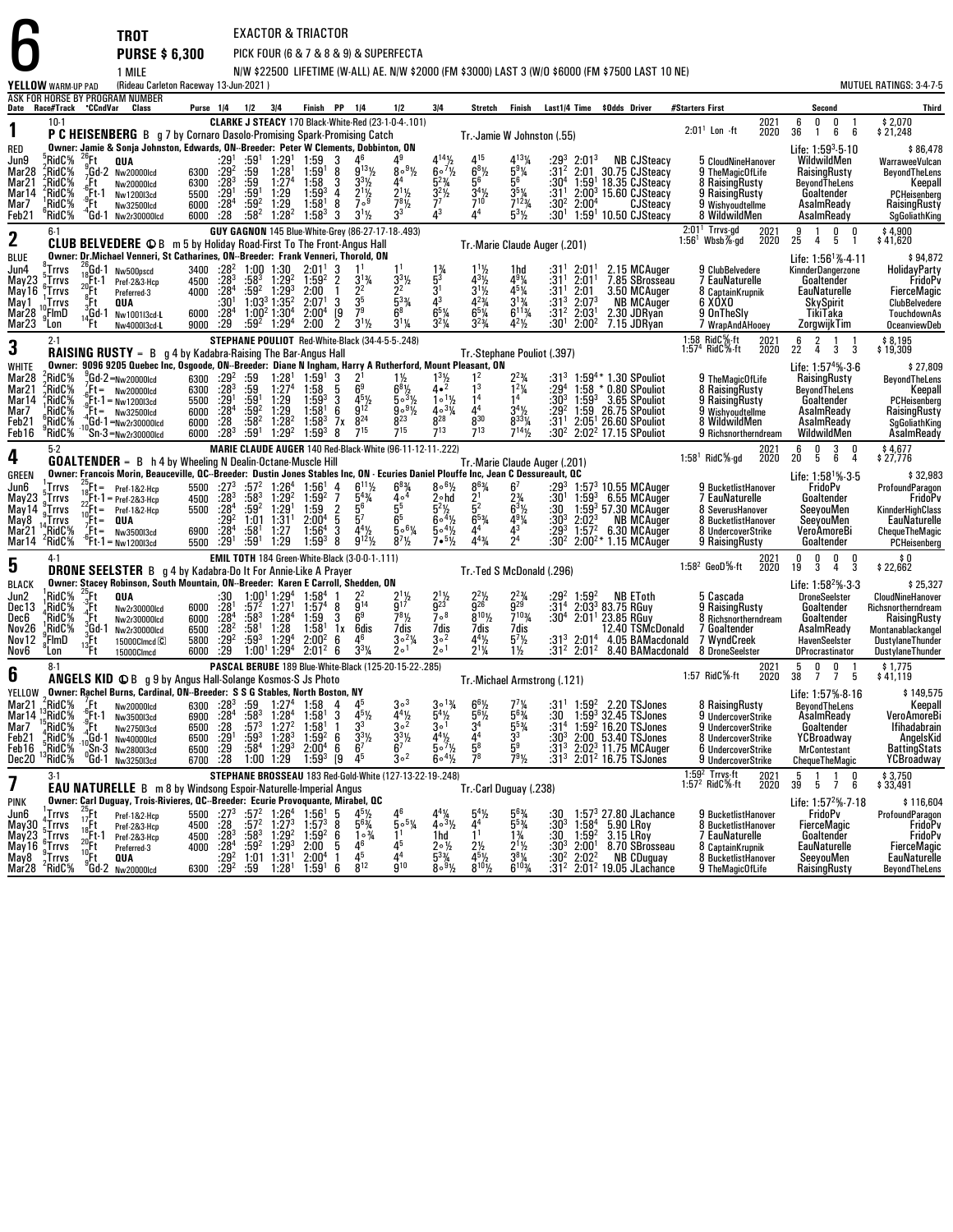|                                                                                 |                                                                             |                                                | <b>PACE</b>                                                                                                                                                                                                                                                                                                                                                                                   |                                              |                                                                                                  |                                                                                         |                                                                                                                       | TRIACTOR & EXACTOR                                                                                                                |                                                                                                                                                                                                          |                                                                                                                                                                                        |                                                                                                                                         |                                                                                    |                                                                                                                    |                                                         |                                                                     |                                                                                                                                                                   |                                                                                                 |                                                                                  |         |                                                                                                                              |                                                     |                                                                                                                       |
|---------------------------------------------------------------------------------|-----------------------------------------------------------------------------|------------------------------------------------|-----------------------------------------------------------------------------------------------------------------------------------------------------------------------------------------------------------------------------------------------------------------------------------------------------------------------------------------------------------------------------------------------|----------------------------------------------|--------------------------------------------------------------------------------------------------|-----------------------------------------------------------------------------------------|-----------------------------------------------------------------------------------------------------------------------|-----------------------------------------------------------------------------------------------------------------------------------|----------------------------------------------------------------------------------------------------------------------------------------------------------------------------------------------------------|----------------------------------------------------------------------------------------------------------------------------------------------------------------------------------------|-----------------------------------------------------------------------------------------------------------------------------------------|------------------------------------------------------------------------------------|--------------------------------------------------------------------------------------------------------------------|---------------------------------------------------------|---------------------------------------------------------------------|-------------------------------------------------------------------------------------------------------------------------------------------------------------------|-------------------------------------------------------------------------------------------------|----------------------------------------------------------------------------------|---------|------------------------------------------------------------------------------------------------------------------------------|-----------------------------------------------------|-----------------------------------------------------------------------------------------------------------------------|
|                                                                                 |                                                                             |                                                | <b>PURSE \$6,400</b><br>1 MILE                                                                                                                                                                                                                                                                                                                                                                |                                              |                                                                                                  |                                                                                         |                                                                                                                       |                                                                                                                                   |                                                                                                                                                                                                          | PICK THREE (7 & 8 & 9) & SUPERFECTA<br>N/W \$850. PER START LAST 10 STARTS                                                                                                             |                                                                                                                                         |                                                                                    |                                                                                                                    |                                                         |                                                                     |                                                                                                                                                                   |                                                                                                 |                                                                                  |         |                                                                                                                              |                                                     |                                                                                                                       |
|                                                                                 | <b>RED/BLUE</b> WARM-UP PAD                                                 |                                                | (Rideau Carleton Raceway 13-Jun-2021)<br>ASK FOR HORSE BY PROGRAM NUMBER                                                                                                                                                                                                                                                                                                                      |                                              |                                                                                                  |                                                                                         |                                                                                                                       |                                                                                                                                   |                                                                                                                                                                                                          |                                                                                                                                                                                        |                                                                                                                                         |                                                                                    |                                                                                                                    |                                                         |                                                                     |                                                                                                                                                                   |                                                                                                 |                                                                                  |         |                                                                                                                              |                                                     | MUTUEL RATINGS: 4-7-5-6                                                                                               |
|                                                                                 |                                                                             |                                                | Date Race#Track °CCndVar Class                                                                                                                                                                                                                                                                                                                                                                |                                              | Purse 1/4 1/2 3/4                                                                                |                                                                                         |                                                                                                                       |                                                                                                                                   | Finish PP 1/4                                                                                                                                                                                            | 1/2                                                                                                                                                                                    | 3 4                                                                                                                                     | Stretch                                                                            | Finish                                                                                                             |                                                         |                                                                     | Last1/4 Time \$0dds Driver                                                                                                                                        | #Starters First                                                                                 |                                                                                  |         | Second                                                                                                                       |                                                     | <b>Third</b>                                                                                                          |
| 1                                                                               | $8-1$                                                                       |                                                | WHATS INTHE ESKY A L B g 7 by Western Edition-Rustlin A Kiss-Rustler Hanover                                                                                                                                                                                                                                                                                                                  |                                              |                                                                                                  |                                                                                         |                                                                                                                       |                                                                                                                                   |                                                                                                                                                                                                          | MELANIE PLOURDE Green-White-Black (1-0-0-0-.0)                                                                                                                                         |                                                                                                                                         | Tr. Melanie Plourde (.88)                                                          |                                                                                                                    |                                                         |                                                                     |                                                                                                                                                                   | $1:55$ YR $\cdot$ ft                                                                            | 2021<br>2020                                                                     | 5<br>28 | 0<br>$\overline{1}$                                                                                                          | 1<br>4 10                                           | \$2,720<br>37,880                                                                                                     |
| red<br>Mar28<br>Mar14<br>Mar7<br>Feb21<br>Feb16<br>Dec20                        | RidC <sup>5</sup> %<br>RidC%<br>RidC%<br>RidC%<br>RidC%<br>$6$ RidC $%$     | Ηt                                             | Owner: Melanie Plourde, Osgoode, ON-Breeder: I M Slater, Elliminyt Victoria, NZ · J A Slater, Vic, AUL<br>$_{c}^{9}$ Gd-2 Nw400pscd-L<br>Ft-1 Nw250013cd-L<br>Nw650pscd-L<br>Gd-1 Nw630pscd-L<br>$\overline{S}$ n-3 Nw275013cd-L<br><sup>0</sup> Gd-1 Pref-Hcp-L                                                                                                                              | 6500<br>6000<br>6000<br>6500                 | 5400 :29<br>$:28^{2}$<br>:27 <sup>4</sup><br>$^{127}_{129}$<br>$9200 : 27^3$                     | :58<br>$:57^{3}$<br>:58 <sup>4</sup><br>$:56^2$                                         | $:58^1$ 1:26 <sup>1</sup><br>:58 1:28 <sup>1</sup><br>1.27<br>1:27<br>1:28 <sup>4</sup><br>1:26                       | $\begin{array}{cc} 1.55^4 & 7 \\ 1.58^3 & 3 \end{array}$<br>$1:56^{4}$ [9<br>1:57 <sup>1</sup><br>$1:58^{4}$<br>1:56 <sup>4</sup> | $4\circ4$<br>$6^8$<br>$4^3$<br>2 <sup>1</sup><br>$\bar{3}^4$                                                                                                                                             | $\frac{4}{6^5}$ <sup>41</sup> / <sub>2</sub><br>$3^{\circ}$ <sup>2</sup><br>$\frac{2^{1}}{3^{3}}$<br>$1\frac{1}{2}$                                                                    | $3^{\circ}3\frac{1}{2}$<br>60 <sup>4</sup><br>2∘½<br>$4^{13}/4$<br>$5^{3}$ %<br>32                                                      | $2^{4}\frac{1}{2}$<br>5 <sup>3</sup> $\frac{1}{2}$<br>32<br>$\frac{3^{3}1}{4^{5}}$ | $\frac{2^6}{5^2\%}$<br>7 <sup>3</sup><br>$\mathbf{\dot{3}}^3$<br>$5^{4}$ %<br>$8^{14}$ <sup>1</sup> / <sub>4</sub> | :30'<br>:30<br>$:30^2$<br>$:30^{2}$<br>:30'<br>:33 $^1$ | 1:59<br>$1:57^{2}$<br>1:57 <sup>4</sup><br>$1:59^{3}$               | 1:57 16.15 SPouliot<br>15.05 SPouliot<br>6.30 SPouliot<br>2.15 SPouliot<br>4.35 SPouliot<br>$1:593$ 35.70 MPlourde                                                | 9 Journalistic<br>8 TheRoadies<br>9 FarmersTan<br>8 Xternal<br>8 OfficerJones<br>8 NationalDebt |                                                                                  |         | Life: $1:533$ 5 10<br>WhatsIntheEskyA<br>WildcatCam<br>SaskabushSteve<br>Bali<br>Brookletsjustified<br>LukeAndDuke           |                                                     | \$95,308<br>StLadsCash<br>ShineALight<br>MortgageMyVilla<br>WhatsIntheEskyA<br>RedJohn<br>AvatarJ                     |
| 2                                                                               | $6-1$                                                                       |                                                | <b>PRINCE GIOVANNI</b> L B g 8 by Big Bad John-Wildfire Princess-Towners Big Guy                                                                                                                                                                                                                                                                                                              |                                              |                                                                                                  |                                                                                         |                                                                                                                       |                                                                                                                                   |                                                                                                                                                                                                          | JACQUES BEAUDOIN White-Red-Black (18-0-2-0-.61)                                                                                                                                        |                                                                                                                                         | Tr. Johanne Begin (.61)                                                            |                                                                                                                    |                                                         |                                                                     |                                                                                                                                                                   | 1:54 RidC%-ft                                                                                   | 2021<br>2020                                                                     | 6<br>28 | 0<br>$\overline{2}$                                                                                                          | $\mathbf{1}$<br>0<br>5<br>7                         | \$3,315<br>\$20,740                                                                                                   |
| BLUE<br>Mar28<br>Mar21<br>Mar14<br>Mar7<br>Feb21<br>Feb16                       | RidC <sup>5</sup> %<br>¦RidC%<br>RidC%<br>'RidC%<br>$^{13}$ RidC%<br>'RidC% | $E_{6}$ Ft<br>:Ft-1<br>.H                      | Owner: Jacques Beaudoin, ON - Maurice Houle, Andre Beaudoin, Ronald Charette, QC--Breeder: Carl T Howard, OH<br>"Gd-2 Nw250013cd·L<br>Nw250013cd-L<br>Nw250013cd-L<br>Nw275013cd-L<br>Gd-1 0p12000clm-L<br>$'Sn-3$ $0p12000cm-L$                                                                                                                                                              | 6500<br>6500<br>6500<br>6500<br>6500         | $:27^{3}$<br>:27 <sup>1</sup><br>6500 :283<br>$\overline{.28}$<br>: 28 <sup>2</sup><br>$:29^{1}$ | $:56^{4}$<br>$:58^1$<br>$:57^{3}$<br>$:58^1$<br>:58 <sup>4</sup>                        | $:57^3$ 1:26 <sup>3</sup><br>$1:25^{2}$<br>1:27 <sup>1</sup><br>$1:25^{3}$<br>1:26 <sup>4</sup><br>1:28 <sup>4</sup>  | $1:57^3$ 5<br>1:55<br>$1:55^{4}$<br>1:55<br>1:55 <sup>1</sup><br>1:58 <sup>4</sup>                                                | $9^{14}$ <sup>1</sup> / <sub>2</sub><br>$2^{11/2}$<br>$\overline{2}$<br>$\overline{4}$<br>$6^{9}$ <sup>1</sup> / <sub>2</sub><br>6<br>6 <sup>9</sup><br>$\overline{2}$<br>$3^{2}\frac{1}{2}$<br>$8^{12}$ | $3^{1}/2$<br>$5\circ ^6$<br>$4^{2}\frac{1}{2}$<br>$8^{13}$                                                                                                                             | $7^{4}\frac{3}{4}$<br>$7^{7}$<br>5 <sup>7</sup><br>$6^{4}$ <sup>3</sup> / <sub>4</sub><br>$6\circ^6$                                    | $\frac{2^1}{6^7}$<br>$\frac{7}{7}$ / <sub>2</sub>                                  | $4^{2}\frac{1}{2}$<br>2hd<br>$4^{73}$ /4<br>$5^{8}$ <sup>1</sup> / <sub>4</sub><br>$\frac{5^9}{7^7}$               | :30ª<br>$:29^{1}$<br>:284<br>:293<br>:291               | 1:58<br>1:55                                                        | 7.95 JBeaudoin<br>9.90 JBeaudoin<br>$1:572 86.90$ JBeaudoin<br>$1:563$ 39.50 JBeaudoin<br>1:57 15.35 JBeaudoin<br>:30 $^{2}$ 2:00 <sup>1</sup> 22.15 JBeaudoin    | 9 WesternPhil<br>8 Stelios<br>9 TheRegulator<br>8 OfficerJones                                  | 9 WindsunCheyenne<br>8 AtomicMillionAm                                           |         | PantheonSeelster<br>PrinceGiovanni<br>PantheonSeelster<br>SomewhereBettor<br>HooterShooter<br>Brookletsjustified             | Life: $1:514%-5.18$                                 | \$218,387<br>LarryIsDebsRock<br>ShadowMargeaux<br>WesternPhil<br>WildcatCam<br>StonebridgeBeach<br>RedJohn            |
| 3                                                                               | $10-1$                                                                      |                                                | REALRUBIES AT PLAY Ch h 5 by Shadow Play-Rubies Are Real-Real Artist                                                                                                                                                                                                                                                                                                                          |                                              |                                                                                                  |                                                                                         |                                                                                                                       |                                                                                                                                   |                                                                                                                                                                                                          | JASON L GILCHRIST 157 Green-Red-White (4-0-0-0-.0)                                                                                                                                     |                                                                                                                                         | Tr. Jason L Gilchrist (.000)                                                       |                                                                                                                    |                                                         |                                                                     |                                                                                                                                                                   |                                                                                                 | 2021<br>2020                                                                     | 0<br>11 | 0<br>0                                                                                                                       | 0<br>0<br>4<br>$\overline{1}$                       | $$0$<br>\$8,565                                                                                                       |
| WHITE<br>Jun2                                                                   | °RidC%                                                                      | $^{23}$ Ft                                     | Owner: Lloyd Howley, Kars, ON-Breeder: Lloyd P Howley, Kars, ON<br>QUA                                                                                                                                                                                                                                                                                                                        |                                              | :29'                                                                                             |                                                                                         | $:58^3$ 1:27                                                                                                          | 1:56                                                                                                                              | $4 \t 6^7$                                                                                                                                                                                               | $6^{8}$ <sup>1/2</sup>                                                                                                                                                                 | $6^{12}$                                                                                                                                | $5^{11}$                                                                           | $5^{10}$                                                                                                           | $:28^3$ 1:58                                            |                                                                     | <b>NB RCRobinson</b>                                                                                                                                              |                                                                                                 | 7 TheLightSpeed                                                                  |         | WindsongQuincy                                                                                                               | Life: 1:54 <sup>3</sup> % 3-10                      | \$52,375<br>Jolted                                                                                                    |
| Oct8<br>Aug30<br>Aug23<br>Aug9<br><u>Aug2</u>                                   | RidC%<br>RidC%<br>$\frac{7}{1}$ RidC%<br>¦RidC%<br>'RidC%                   | <sup>9</sup><br>16Ft<br>24Ft<br>22Ft<br>22Gd-1 | Nw1250I3cd<br>Nw1250I3cd<br>Nw890pscd<br>Nw875pscd<br>Nw275013cd                                                                                                                                                                                                                                                                                                                              | 5500<br>5500<br>6500<br>6500<br>6500         | $:27^{3}$<br>:27 <sup>4</sup><br>$\frac{127^1}{127^3}$<br>$\frac{127^3}{127^1}$                  | :56'<br>$:57^{3}$<br>$:55^4$<br>:57.554                                                 | $1:25^{3}$<br>$1:25^{4}$<br>$1:24^{3}$<br>1:26<br>$1:22^{3}$                                                          | 1:56<br>$1:54^{3}$<br>1:53 <sup>1</sup><br>1:54 <sup>1</sup><br>1:51 <sup>1</sup>                                                 | 5<br>56<br>$8^{10}$ %<br>7<br>9<br>$6^7\frac{1}{2}$<br>5<br>$6^{8}\%$                                                                                                                                    | scratched - vet(lame)<br>50 <sup>5</sup><br>$8^{\circ}$ <sup>7</sup><br>$6^{11}$ %                                                                                                     | $403\frac{1}{2}$<br>$8^{\circ}$ <sup>6</sup><br>50 <sup>4</sup><br>$\bar{6}$ ° <sup>17</sup>                                            | 44<br>$\frac{8^7}{6^5}$<br>$6^{17}$ %                                              | $4^{5}\%$<br>$8^{7}\%$<br>$5^{4}\frac{1}{2}$<br>6 <sup>18</sup> <sup>1</sup> / <sub>2</sub>                        | :291<br>:28 <sup>4</sup><br>$: 281$<br>:28 <sup>4</sup> | $1:55^{3}$                                                          | RE<br>3.55 JLGilchrist<br>1:543 51.60 JLGilchrist<br>1:55 3.30 JLGilchrist<br>1:54 <sup>4</sup> 22.60 JLGilchrist                                                 | 9 SosJustified<br>9 StLadsCash                                                                  | 6 UberHanover<br>9 PantheonSeelster<br>8 McJagersonthemove                       |         | SirGalahad<br>DarceeN<br>UfdragonsRocket<br><b>CanadianEdition</b><br>Badstormanyport                                        |                                                     | MachLee<br>ZenDaBallykeel<br>IndigoSeelster<br>StLadsCash<br>JustMyShadow                                             |
| 4                                                                               | $2-1$                                                                       |                                                | MACHO POLO L B g 6 by Mach Three-Cams Cupid-Cams Card Shark                                                                                                                                                                                                                                                                                                                                   |                                              |                                                                                                  |                                                                                         |                                                                                                                       |                                                                                                                                   |                                                                                                                                                                                                          | STEPHANE POULIOT Red-White-Black (34-4-5-5-.248)                                                                                                                                       |                                                                                                                                         | Tr. Stephane Pouliot (.397)                                                        |                                                                                                                    |                                                         |                                                                     |                                                                                                                                                                   | 1:55 <sup>1</sup> RidC%-ft<br>1:52 <sup>3</sup> Wbsb%-ft                                        | 2021<br>2020                                                                     | 4<br>35 | $\overline{7}$                                                                                                               | 1<br>5 5                                            | \$5,064<br>\$38,788                                                                                                   |
| <b>GREEN</b><br>Mar2 <sup>1</sup><br>Mar 14<br>Feb21<br>Feb16<br>Dec20<br>Dec13 | $^{12}$ RidC%<br>RidC%<br>$^8$ RidC%<br>'RidC%<br>RidC%<br>$6$ RidC $%$     | '.Ft<br>Ft-1,<br>Έt                            | Owner: 9096 9205 Quebec Inc, Osgoode, ON-Breeder: Joanne S Wray, Campbellville, ON<br>Nw450pscd-L<br>Nw450pscd-L<br>Gd-1 Nw400pscd-L<br>Sn-3 Nw400pscd-L<br>Op12000clm-L                                                                                                                                                                                                                      | 5400<br>5400<br>5200<br>5500                 | $:27^{3}$<br>:27 <sup>4</sup><br>5200 :28<br>.28<br>:28 <sup>2</sup><br>5500 :272                | :564<br>$:57^{2}$<br>$:58^3$<br>$:58^{3}$<br>:57 <sup>1</sup>                           | $1:25^{3}$<br>$1:26^2$<br>$:57^4$ 1:26 <sup>2</sup><br>$1:28^{3}$<br>1:27 <sup>2</sup><br>1:27                        | $\frac{1:55}{1:56}$<br>$1:55^{4}$<br>$1:59^{2}$<br>$1:57^1$ 3<br>1.57 <sup>4</sup>                                                | 3<br>3 <sup>3</sup><br>1 <sup>0</sup><br>-3<br>$1^{11}$<br>$\mathbf{1}$<br>713<br>7<br>$6^{8}$ <sup>1</sup> / <sub>2</sub><br>2<br>$1^{11}$                                                              | $11\frac{1}{2}$<br>$\frac{1^{11}}{7^{11}}$<br>$60^{5}$ %<br>$1^{11}/2$                                                                                                                 | $3 \cdot \frac{3}{4}$<br>$1 \frac{1}{2}$<br>$1\frac{1}{2}$<br>$\frac{5^{5}}{4^{3}}$<br>1nk                                              | $2^{1}_{1/2}$<br>$2^{4}_{5}$<br>$5^{5}_{5}$<br>$1\frac{1}{2}$                      | $1\frac{3}{4}$<br>3nk<br>$2^{5}\frac{1}{2}$<br>$\frac{4^{43}}{7^{6}}$<br>$5^{1}$ <sup>%</sup>                      | $:29^{3}$<br>$:30^3$<br>:304<br>:31                     | $2:00^{2}$<br>$1:58^{2}$<br>1:58                                    | 1:55 <sup>1</sup> * 1.25 SPouliot<br>1:56 6.00 SPouliot<br>:30 <sup>2</sup> 1:56 <sup>4</sup> * 1.10 SPouliot<br>2.60 SPouliot<br>5.40 SPouliot<br>7.05 SPouliot  | 9 MachoPolo<br>9 BsTyrrific                                                                     | 9 IndependenceTime<br>6 ThatsSomePlan<br>7 SantannaTony<br>8 Brookletsjustified  |         | CamsLuckySam<br>SirGalahad<br>MachoPolo<br>RedditHanover<br>PrinceGiovanni<br>RedJohn                                        | Life: 1:52 <sup>3</sup> % 5 14                      | \$90,858<br>YankeeUp<br><b>MachoPolo</b><br><b>CarwinsSmore</b><br>CamsLuckySam<br><b>BsTyrrific</b><br>CityOfTheYear |
| 5                                                                               | $3-1$                                                                       |                                                | MYBROTHERGEORGE © Br g 12 by Rocknroll Hanover-Armbro Ophelia-Cam Fella                                                                                                                                                                                                                                                                                                                       |                                              |                                                                                                  |                                                                                         |                                                                                                                       |                                                                                                                                   |                                                                                                                                                                                                          | RICHARD SIMARD 162 Black-White (76-17-6-14-.328)                                                                                                                                       |                                                                                                                                         | Tr. Anne Marie Turenne (.382)                                                      |                                                                                                                    |                                                         |                                                                     |                                                                                                                                                                   | 1:52 $3$ Wbsb $%$ -ft                                                                           | 2021<br>2020                                                                     | 0<br>38 | 0<br>3                                                                                                                       | 0<br>0<br>5<br>5                                    | \$0<br>\$31,215                                                                                                       |
| <b>BLACK</b><br>Jun9<br>Dec20<br>Dec6<br>Nov29<br>Nov22<br>Nov19                | &RidC?<br>'RidC%<br>RidC%<br>RidC%<br>$\mathrm{RidC\%}$<br>"RidC%           | $^{26}$ Ft<br>"Ft<br>:Ft                       | Owner: Matthew McDonald, Edwards, Makayla Romano, Belleville, ON-Breeder: Highland Thoroughbred Frm, Inglewood, ON<br>QUA<br>$^{0}$ Gd-1 0p12000clm<br>0p10000clm<br>Nw870pscd<br>$6 + 2$ Nw 140013cd<br>$6 + 1$ Nw 140013cd                                                                                                                                                                  | 5500<br>6500<br>5500<br>6000                 | 5500 :28 <sup>2</sup><br>$:27^{2}$<br>:27 <sup>4</sup><br>$:28^{3}$<br>: 27                      | $:58^3$<br>$\frac{.57}{.57}$<br>:59<br>$:57^{2}$                                        | $:29^2$ $:59^2$ 1:29 $^1$<br>1:27 <sup>2</sup><br>1:26 <sup>1</sup><br>1:26<br>1:28 <sup>2</sup><br>1:25 <sup>4</sup> | $1:57^{1}$<br>1:56<br>1:57<br>1:58 <sup>1</sup><br>$1:55^{4}$                                                                     | $1:56^4$ 5 $5^7$<br>2<br>5'<br>4 <sup>4</sup><br>4<br>45<br>4<br>$6^{6}\%$<br>4                                                                                                                          | $5^{6}$ %<br>scratched - vet(sick)<br>500<br>44<br>$6^4\frac{1}{2}$<br>$60^{6}$                                                                                                        | 56<br>$5 \cdot \frac{5\frac{1}{2}}{2}$<br>$74\frac{1}{2}$<br>$6^{4}\frac{1}{2}$<br>$403\frac{3}{4}$                                     | $5^{11}$<br>$4^{4}\frac{1}{2}$<br>$8^{3}\frac{1}{2}$<br>44<br>3 <sup>2</sup>       | $5^{13}$ <sup>1</sup> / <sub>2</sub><br>$3^{3}_{4}$<br>5%<br>$3^{2}\%$<br>$1\frac{3}{4}$                           | :29<br>$\frac{.29^3}{.30^2}$<br>$:29^{2}$<br>:291       | 1:59 <sup>2</sup><br>$1:564$<br>$1:571$<br>$1:58^{3}$<br>$1:55^{4}$ | <b>NB AMTurenne</b><br><b>RE</b><br>1.50 RSimard<br>5.15 RSimard<br>5.05 RSimard<br>4.05 RSimard                                                                  | 5 ItsEdsIdea<br>6 LevisDay                                                                      | 8 Brookletsjustified<br>9 MattsTuition<br>8 OutlawTurnNBurn<br>8 Mybrothergeorge |         | Life: 1:51% 3-54<br>JustMyShadow<br>PrinceGiovanni<br>NightClubHanover<br>BestofbestHanover<br><b>TheRoadies</b><br>WooShark |                                                     | \$534,680<br>UmpireHanover<br>BsTyrrific<br>Mybrothergeorge<br>OfficerJones<br>Mybrothergeorge<br>PrinceGiovanni      |
| 6                                                                               | 4.1                                                                         |                                                | ITS ALL WORTH IT Br g 10 by Rambaran-Svenner-Astreos                                                                                                                                                                                                                                                                                                                                          |                                              |                                                                                                  |                                                                                         |                                                                                                                       |                                                                                                                                   |                                                                                                                                                                                                          | MARIE CLAUDE AUGER 140 Red-Black-White (96-11-12-11-.222)                                                                                                                              |                                                                                                                                         | Tr.-Steve Belisle (.000)                                                           |                                                                                                                    |                                                         |                                                                     |                                                                                                                                                                   | 1:57 $3$ RidC $%$ -ft                                                                           | 2021<br>2020                                                                     | 0<br>27 | 0<br>-1                                                                                                                      | 0<br>0<br>$\overline{2}$<br>$\mathbf{1}$            | 0 \$<br>7,993 \$                                                                                                      |
| YELLOW<br>Mar31                                                                 |                                                                             |                                                | Owner: Steve Belisle, Kemptville, ON-Breeder: Dr Linda M Berthiaume Atack, Perth, ON                                                                                                                                                                                                                                                                                                          |                                              |                                                                                                  |                                                                                         |                                                                                                                       |                                                                                                                                   |                                                                                                                                                                                                          |                                                                                                                                                                                        | 1 <sup>3</sup>                                                                                                                          | 1 <sup>1</sup>                                                                     | $3^{1}$ <sup>1</sup> / <sub>2</sub>                                                                                | $:30^2$ 1:58                                            |                                                                     | <b>NB RCRobinson</b>                                                                                                                                              | 6 MisterBigTop                                                                                  |                                                                                  |         | Life: $1:55^2.6.10$<br>Silverado                                                                                             |                                                     | \$69,937<br><b>ItsAllWorthIt</b>                                                                                      |
| Dec6<br>Nov26<br>Nov19<br>Nov12                                                 | Dec13 .*RidC%<br>RidC%<br>,RidC%<br>¦RidC%<br>°RidC%                        | $5$ Ft                                         | $^{1}$ RidC% $^{12}_{3}$ Ft QUA<br>$^{4}$ RidC% $^{3}$ Ft Nw400013cd<br>$R_{\rm B}$<br>$R_{\rm B}$<br>$R_{\rm B}$<br>$R_{\rm B}$<br>$R_{\rm B}$<br>$R_{\rm B}$<br>$R_{\rm B}$<br>$R_{\rm B}$<br>$R_{\rm B}$<br>$R_{\rm B}$<br>$R_{\rm B}$<br>$R_{\rm B}$<br>$R_{\rm B}$<br>$R_{\rm B}$<br>$R_{\rm B}$<br>$R_{\rm B}$<br>$R_{\rm B}$<br>$R_{\rm B}$<br>$R_{\rm B}$<br>$R_{\rm B}$<br>Nw210pscd | 6200<br>5500<br>4800                         | :28 <sup>1</sup><br>$:28^{2}$<br>4800 :264<br>:26 $3$                                            | $:57^{3}$<br>:58 $^{1}$<br>$:56^3$<br>:55 <sup>3</sup>                                  | $1:26^4$<br>1:27<br>$1:25^{3}$<br>$1:25^{\circ}$                                                                      | $1:56^{3}$<br>1:58<br>$1:57^{3}$<br>$1:55^{2}$                                                                                    | 5<br>اه[<br>$\overline{2}$<br>$\begin{array}{c}\n\text{fog} \\ 1^2\n\end{array}$<br>2 <sup>2</sup><br>$\overline{2}$                                                                                     | $:28^3$ $:58^3$ $:27^3$ $:157^4$ 3 $1\frac{1}{2}$ $:2\frac{1}{2}$ $:3\frac{1}{2}$ $:27^4$ $:58^2$ $:27^4$ $:56^3$ scratched iudoes (other)<br>1 <sup>2</sup><br>$1^{11}$<br>$2^{11/2}$ | $6^{2}$ <sup>3</sup> / <sub>4</sub><br>tog<br>$1^{11}$ / <sub>2</sub><br>$2^{11/2}$                                                     | $5^4\%$<br>$\frac{1}{2}$<br>2 <sup>1</sup>                                         | $8^{6}\%$<br>$4^{1}$ %<br>$1^2$ <sup>1</sup> / <sub>2</sub><br>$3^{3}$ <sup>1</sup> / <sub>2</sub>                 | :30ª<br>:32<br>:30ª                                     | $1:58^{1}$<br>$1:57^{3}$                                            | 1:57 <sup>4</sup> 13.10 SFillion<br>4.45 JLachance<br>2.40 JLachance<br>1:56 15.35 JLachance                                                                      | 8 MistysDelight<br>6 MachLee<br>9 MistysDelight                                                 | 9 WindsunCheyenne<br>7 ItsAllWorthIt                                             |         | WranglerCash<br>SinghamptonKenny<br><b>DaliOnUp</b><br>Ohbabyohbabyoh<br>PantheonSeelster                                    |                                                     | WesternPhil<br>GoodEyeHawkeye<br><b>MistysDelight</b><br>QueenjaneBluechip<br><b>ItsAllWorthIt</b>                    |
| 7                                                                               | $5-2$                                                                       |                                                | <b>PANTHEON SEELSTER L B</b> g 11 by Camluck-Panettone-No Pan Intended                                                                                                                                                                                                                                                                                                                        |                                              |                                                                                                  |                                                                                         |                                                                                                                       |                                                                                                                                   |                                                                                                                                                                                                          | PASCAL BERUBE 189 Blue-White-Black (125-20-15-22-.285)                                                                                                                                 |                                                                                                                                         | Tr. Michael Armstrong (.121)                                                       |                                                                                                                    |                                                         |                                                                     |                                                                                                                                                                   | $1:54^1$ RidC %-ft                                                                              | 2021<br>2020                                                                     | 6<br>31 | 0<br>$\overline{2}$                                                                                                          | $\frac{2}{4}$<br>0<br>6                             | \$4,070<br>20,510 \$                                                                                                  |
| PINK<br>Mar28<br>Mar21<br>Mar 14<br>Mar7<br>Feb21<br>Feb16                      | RidC%<br>'RidC%<br>RidC%<br>,RidC%<br>RidC%!<br>"RidC%                      | .Ft<br>Ft-1<br>:Ft                             | Owner: Rachel Burns, Cardinal, ON-Breeder: Seelster Farms Inc, Lucan, ON<br>Gd-2 Nw250013cd-L<br>Nw2500l3cd-L<br>Nw2500l3cd-L<br>Nw650pscd-L<br>;Gd-1 Nw2750l3cd-L<br><sup>U</sup> Sn-3 Nw275013cd-L                                                                                                                                                                                          | 6500<br>6500<br>6500<br>6000<br>6500<br>6500 | $:27^{3}$<br>$:27^{3}$<br>:28 $^3$<br>:27 <sup>4</sup><br>:27 <sup>2</sup><br>:29 $^1$           | $:57^{3}$<br>:57 <sup>3</sup><br>:58 <sup>1</sup><br>:58<br>:56 <sup>2</sup><br>$:58^4$ | 1:26 <sup>3</sup><br>$1:26^{1}$<br>1:27 <sup>1</sup><br>1:27<br>$1:25^{2}$<br>1:28 <sup>4</sup>                       | $1:57^{3}$<br>1:55<br>$1:55^{4}$<br>$1.56^{4}$<br>$1:55^{4}$<br>$1:58^{4}$                                                        | $\frac{5}{9}$ <sup>16</sup> <sup>2</sup> / <sub>2</sub><br>8<br>[9<br>$3^{3}\frac{1}{2}$<br>$2^{\circ}$ <sup>1</sup><br>5<br>$2^{1}$ <sup>1</sup> / <sub>2</sub><br>-1<br>6 <sup>9</sup><br>3            | $\frac{2^{1}\frac{1}{2}}{8^{1}\frac{1}{2}}$<br>3 <sup>3</sup><br>$2^{11/2}$<br>$\frac{1}{4}$ <sup>3</sup> / <sub>2</sub><br>6 <sup>7</sup>                                             | $2^{1}\frac{1}{2}$<br>$2^{7}\frac{3}{4}$<br>3 <sup>3</sup><br>$3^{11/2}$<br>75                                                          | $\frac{2^1}{8^8}$<br>$3^{5}_{2^{1}}$<br>4 <sup>3</sup><br>65%                      | $\frac{2ns}{7}$<br>$\frac{2^4}{6^2}$<br>$4^{1}\%$<br>65                                                            | :30"<br>:283<br>:28 <sup>4</sup><br>:30'<br>:30<br>:30  |                                                                     | $1:573$ 18.85 TSJones<br>$1:562 66.90$ TSJones<br>$1:56^3$ 45.45 TSJones<br>$1:572$ 7.05 TSJones<br>1:56 21.65 TSJones<br>1:59 <sup>4</sup> 15.30 PBerube         | 9 WesternPhil<br>9 BsTyrrific<br>8 Stelios<br>9 FarmersTan<br>9 BigPetesStyle<br>8 OfficerJones |                                                                                  |         | PantheonSeelster<br>WesternPhil<br>PantheonSeelster<br>SaskabushSteve<br>TheRoadies<br>Brookletsjustified                    | Life: $1:534%-9-20$                                 | \$207,294<br>LarryIsDebsRock<br>LevisDay<br>WesternPhil<br>MortgageMyVilla<br>SomewhereBettor<br>RedJohn              |
| 8                                                                               | $12-1$                                                                      |                                                | <b>MCJAGERSONTHEMOVE</b> L B $\,$ g 9 by McArdle-Grand Fancy-Historic                                                                                                                                                                                                                                                                                                                         |                                              |                                                                                                  |                                                                                         |                                                                                                                       |                                                                                                                                   |                                                                                                                                                                                                          | ROBERT C ROBINSON 220 Blue-Yellow-Red (37-3-3-2-.144)                                                                                                                                  |                                                                                                                                         | Tr.-Gary F Mc Donald (.236)                                                        |                                                                                                                    |                                                         |                                                                     |                                                                                                                                                                   | $1.56^3$ RidC $%$ -ft<br>$1:511$ RidC%-gd                                                       | 2021<br>2020                                                                     | 5<br>33 | 6                                                                                                                            | $\overline{1}$<br>0<br>3<br>4                       | \$4,050<br>\$30,524                                                                                                   |
| GREY<br>Mar28<br>Mar21<br>Mar 14<br>Feb21<br>Feb16<br>Dec20                     | "RidC%<br>RidC%<br>,RidC%<br>RidC%<br>RidC%<br>"RidC%                       | $E_{\rm B}$<br>:Ft-1<br>Gd 1                   | Owner: Gary Mc Donald, Greely, Scarlett Sullivan, Russell, Suzanne Mcdonald, Greely, ON-Breeder: Tyler J Raymer, Smyrna, DE<br>Gd-2 Nw650pscd-L<br>Nw265pscd-L<br>Nw250pscd-L<br>Nw630pscd<br>$^{10}_{0}$ Sn-2 Nw610pscd<br>'Gd-1 10000Clm                                                                                                                                                    | 6000<br>5000<br>5000<br>6000<br>6000<br>6000 | $:27^2$<br>:28<br>$:28$<br>:27<br>$:28^{2}$<br>:26 $^3$                                          | :57 $1$<br>$.57^{3}$<br>$:56^1$<br>:57 <sup>3</sup><br>.59<br>$:57^{3}$                 | $1:26^1$<br>$1:26^2$<br>$1:25^{4}$<br>1:27<br>$1:29^{3}$<br>1:27                                                      | $1:56^{3}$<br>$1:56^{3}$<br>1:56<br>1:57 <sup>1</sup><br>$2:00^{2}$ 4<br>$1:56^{4}$                                               | $8^{12}$<br>6<br>$\begin{array}{c} 2 \\ 4 \\ 7 \end{array}$<br>$3^{\circ}2\frac{1}{2}$<br>2 <sup>0</sup><br>$7^{10}$ %<br>$7^{7}\frac{1}{2}$<br>$4^3$<br>4                                               | 9 <sup>0</sup><br>3 <sup>3</sup><br>$\frac{2^2}{7}$ <sub>0</sub> <sup>6</sup><br>$60^{51/2}$<br>$4^{3}\frac{1}{2}$                                                                     | $9^{\circ}$ <sup>103</sup> / <sub>4</sub><br>$4^{3}\frac{1}{2}$<br>$3^{2}\frac{1}{2}$<br>6 - $^{4}\frac{1}{4}$<br>500<br>3 <sup>2</sup> | 9 <sup>9</sup><br>$\frac{3^2}{2^2}$<br>$6^{5}\frac{1}{2}$<br>$6^{6}\%$<br>32       | $9^{8}$ <sup>3</sup> / <sub>4</sub><br>$1^{11}$<br>$\frac{2^{2}y_{4}}{6^{4}}$<br>$5^{6}\%$<br>33                   | :30<br>:293<br>:30'<br>:30'<br>:31<br>:30               | $1:56^{2}$                                                          | $1:582$ 46.20 RCRobinson<br>$1:563*$ 0.75 RCRobinson<br>5.90 RCRobinson<br>1:58 48.85 RCRobinson<br>$2:013$ 3.05 RCRobinson<br>1:57 <sup>2</sup> 22.90 RCRobinson | 9 DGsDeVito<br>9 Journalistic<br>8 Xternal                                                      | 8 McJagersonthemove<br>8 Twomacsonemach<br>9 MattsTuition                        |         | JeffsJourney<br>JkEllemEnoh<br>Bali<br>WooShark                                                                              | Life: 1:51 <sup>1</sup> %-7-29<br>McJagersonthemove | \$202,832<br>RedJohn<br>LunarLaunch<br>LunarLaunch<br>WhatsIntheEskyA<br>Bali<br>TooMuchDuncan McJagersonthemove      |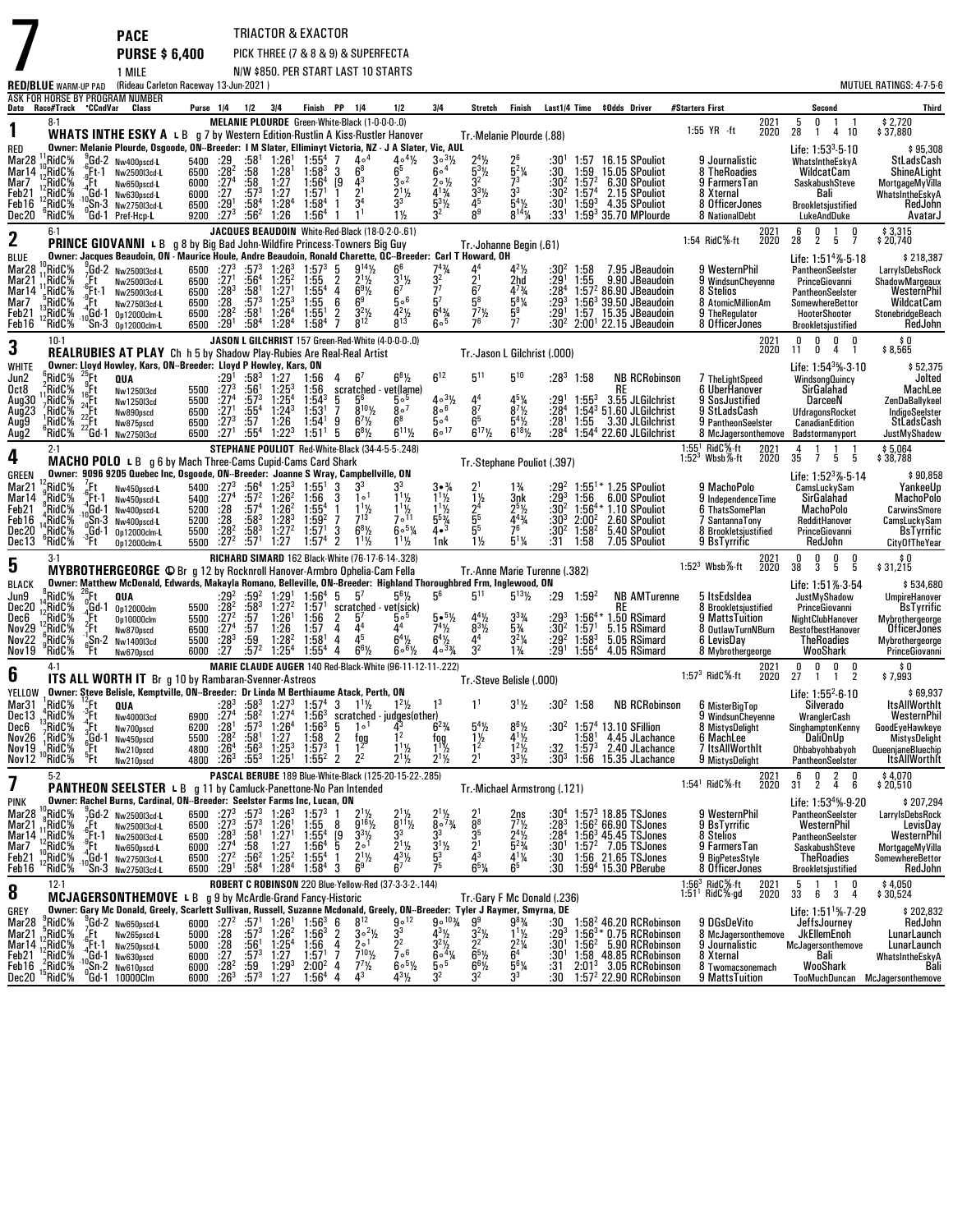**TROTPURSE \$ 6,900** HIGH 5 1 MILE

8

NW \$3750 LAST 3 (W/O \$9500 LAST 10 N/E) A.E. NW \$50000 LIFETIME. (W-ALL) A.E. CLAIMING \$15000. (Rideau Carleton Raceway 13-Jun-2021 ) MUTUEL RATINGS: 2-5-7-4

| . <u>.</u>                           |  |
|--------------------------------------|--|
| (Ridgeu Carloton Racoway 13, Jun. 20 |  |

|                                  | <b>GREY</b> WARM-UP PAD              |                           | (Rideau Carleton Raceway 13-Jun-2021 )<br>ASK FOR HORSE BY PROGRAM NUMBER                                                                     |                                      |                                                         |                                       |                                                                 |                                        |                                                                |                                                                   |                                                                             |                                                                 |                                                                      |                                              |                               |                            |                                                                |                                                                          |                                                                                           | MUTUEL RATINGS: 2-5-7-4                          |
|----------------------------------|--------------------------------------|---------------------------|-----------------------------------------------------------------------------------------------------------------------------------------------|--------------------------------------|---------------------------------------------------------|---------------------------------------|-----------------------------------------------------------------|----------------------------------------|----------------------------------------------------------------|-------------------------------------------------------------------|-----------------------------------------------------------------------------|-----------------------------------------------------------------|----------------------------------------------------------------------|----------------------------------------------|-------------------------------|----------------------------|----------------------------------------------------------------|--------------------------------------------------------------------------|-------------------------------------------------------------------------------------------|--------------------------------------------------|
| Date                             | Race#Track <b>CCndVar</b>            |                           | Class                                                                                                                                         |                                      | Purse 1/4 1/2 3/4                                       |                                       |                                                                 | Finish PP 1/4                          |                                                                |                                                                   | 1/2                                                                         | 3 4                                                             | Stretch                                                              | Finish                                       |                               |                            | Last1/4 Time \$0dds Driver                                     | #Starters First                                                          | Second                                                                                    | Third                                            |
| 1                                | 8-1                                  |                           | RICHSNORTHERNDREAM L B g 5 by Northern Bailey-Rich Dreams-Dream Vacation                                                                      |                                      |                                                         |                                       |                                                                 |                                        |                                                                |                                                                   | <b>SAMUEL FILLION 170 Blue-Black-White (95-12-21-9-280)</b>                 |                                                                 | Tr. Mandy Archer (.285)                                              |                                              |                               |                            |                                                                | 1:59 QRidC%-ft<br>2021<br>1:59 RidC%-ft<br>2020                          | $\pmb{0}$<br>4<br>0<br>-1<br>15<br>3<br>3<br>1                                            | \$3,520<br>\$15,500                              |
| RED                              |                                      |                           | Owner: Jamie Copley, Kenmore, ON-Breeder: Wade J Peconi, Stanchel, PE                                                                         |                                      |                                                         |                                       |                                                                 |                                        |                                                                |                                                                   |                                                                             |                                                                 |                                                                      |                                              |                               |                            |                                                                |                                                                          | Life: 1:59% 4-7                                                                           | \$35,805                                         |
| Jun2<br>Mar28                    | RidC <sup>5</sup> %<br>:RidC%        | $25$ Ft= QUA              | Gd-2 =Nw20000lcd-L                                                                                                                            | 6300                                 | $:30^{1}$<br>$:29^{2}$                                  | $^{:59^3}_{:59}$                      | $1:29^{3}$<br>$1:28^{1}$                                        | 1:59<br>1:59 <sup>1</sup>              | 6<br>7                                                         | $3^{\circ}{}^{2}\%$<br>$4^{4}\%$                                  | $20\frac{1}{2}$                                                             | $\frac{2^{1}\frac{1}{2}}{2^{3}\frac{1}{2}}$<br>6 <sup>°</sup>   | $\frac{1}{5}$ <sup>8</sup>                                           | $8^{15}$                                     | $:29^1$<br>$:33^2$            | $1:59$<br>$2:021$          | <b>NB GGagnon</b><br>7.05 GGagnon                              | 6 Richsnortherndream<br>9 TheMagicOfLife                                 | Dreamex<br>RaisingRusty                                                                   | KadillacGirl<br>BeyondTheLens                    |
| Mar7<br>Feb21                    | RidC%<br>RidC%                       |                           | $Ft = Nw275013cd$                                                                                                                             | 6500<br>6500                         | :28                                                     | $:57^{3}$                             | 1:27 <sup>2</sup><br>$1:28^{3}$                                 | 1:58 <sup>1</sup><br>$1:59^{2}$        | 7<br>4х                                                        | $8^{23}$                                                          | 43½<br>$8^{21}$                                                             | $8^{18}$                                                        | R <sup>17</sup>                                                      | $\frac{44}{8}$ <sup>4</sup>                  | :31 <sup>1</sup><br>$:30^{2}$ | 1:59<br>$2:02^3$           | 7.10 RSimard<br>1.70 RSimard                                   | 9 UndercoverStrike<br>8 UndercoverStrike                                 | Goaltender<br>YCBroadway                                                                  | <b>Ifihadabrain</b><br>AngelsKid                 |
| Feb16                            | RidC%;                               |                           | $^{+4}_{10}$ Gd-1 =Nw40000lcd-L<br>$^{+0}_{0}$ Sn-3 =0p15000clm-L                                                                             | 6000                                 | $\frac{1}{2}$ .29 <sup>1</sup>                          | $:59^{3}$<br>:59 <sup>1</sup>         | 1:29 <sup>2</sup>                                               | $1:59^{3}$                             | 3                                                              | 1 <sup>1</sup>                                                    | $2^{11}/2$                                                                  | $\frac{3^{1}\frac{1}{2}}{4^{0}}$                                | $2^{11/2}$                                                           | $11\frac{1}{2}$                              | :30                           | $1:59^{3}$                 | 1.95 RSimard                                                   | 9 Richsnortherndream                                                     | WildwildMen                                                                               | AsalmReady                                       |
| Dec20                            | 'RidC%<br>8-5                        |                           | ${}^0$ Gd- $1$ = Nw2r35000lcd<br>CL \$15,000                                                                                                  | 6000                                 | :281                                                    | $:59^{4}$                             | 1:29                                                            | 2:00                                   | 5                                                              | $4^{5}$ <sup>1</sup> / <sub>2</sub>                               | $4 \circ 3\frac{1}{4}$<br>GUY GAGNON 145 Blue-White-Grey (86-27-17-18-.493) |                                                                 | $3^2\%$                                                              | 3 <sup>1</sup>                               | :30ª                          | 2:00 <sup>1</sup>          | 0.95 GGagnon                                                   | 8 FierceMagic                                                            | Goaltender<br>6<br>0                                                                      | Richsnortherndream                               |
| 2                                |                                      |                           | <b>UNDERCOVER STRIKE</b> L Br g 13 by Striking Sahbra-Under The Pines-Pine Chip                                                               |                                      |                                                         |                                       |                                                                 |                                        |                                                                |                                                                   |                                                                             |                                                                 | Tr.-Guy Gagnon (.522)                                                |                                              |                               |                            |                                                                | 1:56 <sup>4</sup> RidC%-ft<br>1:58 <sup>3</sup> RidC%-ft<br>2021<br>2020 | $\frac{5}{4}$<br>$\begin{smallmatrix} 0 \ 4 \end{smallmatrix}$<br>11<br>0                 | \$16,650<br>\$17,600                             |
| <b>BLUE</b><br>Jun2              | RidC%                                | °Ft                       | Owner: Catheline Pelletier, Mirabel, QC - Krystel Simard, Freelton, ON-Breeder: Req W Hiqqs, Donna M Hiqqs, Denfield, ON<br>QUA               |                                      | :30                                                     |                                       | $1:00^1$ $1:29^4$                                               | $1:58^4$ 5                             |                                                                | $4^{5}$ <sup>1</sup> / <sub>2</sub>                               |                                                                             | $40^{3}$                                                        | 44                                                                   | 431⁄4                                        |                               | 1:59 <sup>2</sup>          | <b>NB GGagnon</b>                                              | 5 Cascada                                                                | Life: $1:52^3\%$ 4.46<br><b>DroneSeelster</b>                                             | \$732,804<br>CloudNineHanover                    |
| Mar28                            | RidC%                                |                           | Gd-2 Pref-Hcp- <b>L</b>                                                                                                                       | 9200                                 | :28 <sup>2</sup>                                        | :58 $4$                               | 1:28 <sup>4</sup>                                               | 2:00 <sup>1</sup>                      | $\overline{4}$                                                 | $5^{14}$                                                          | $4^{\circ}$ <sup>11</sup>                                                   | 200 <sup>1</sup>                                                | $\frac{2^{1}}{2^{1}}$                                                | $6^{2}$ %                                    | $\frac{1}{3}$ <sup>3</sup>    |                            | $2:00^{3*}$ 1.65 GGagnon                                       | 8 MrContestant                                                           | Crossfit                                                                                  | WildwildMen                                      |
| Mar <sub>21</sub><br>Mar14       | RidC%<br>'RidC%                      | $E_6$<br>(Ft-1            | 0p15000clm-L<br>Op15000clm-L                                                                                                                  | 6900<br>6900                         | $: 284$<br>:28 <sup>4</sup>                             | :58 <sup>1</sup><br>$:58^3$           | 1:27<br>1:28 <sup>4</sup>                                       | 1:56 <sup>4</sup><br>1:58 <sup>1</sup> | $\mathbf{1}$<br>5                                              | $\frac{2^{1}\frac{1}{2}}{5^{8}\frac{1}{2}}$                       | $2^{1}\frac{1}{2}$<br>5° <sup>5</sup> 1/ <sub>2</sub>                       | $2^{11/2}$                                                      | 1nk                                                                  | $1\frac{3}{4}$<br>$1\frac{1}{4}$             | $:29^{3}$<br>$:29^{1}$        |                            | 1:56 <sup>4</sup> * 0.50 RSimard<br>$1:58^{1*}$ 0.65 GGagnon   | 8 UndercoverStrike<br>9 UndercoverStrike                                 | <b>VeroAmoreBi</b><br>AsalmReady                                                          | <b>ChequeTheMagic</b><br>VeroAmoreBi             |
| Mar7<br>Feb21                    | RidC%<br>'RidC%                      | :Ft<br>"Gd-1              | Op15000clm-L<br>Op15000clm-L                                                                                                                  | 6500<br>6500                         | :28<br>:29 <sup>1</sup>                                 | $:57^3$<br>$:59^{3}$                  | 1:27 <sup>2</sup><br>1:28 <sup>3</sup>                          | 1:58 <sup>1</sup><br>$1:59^{2}$        | 19                                                             | $6^{9}$ <sup>1/2</sup><br>5'                                      | $6^{\circ}$ <sup>7</sup> 1/ <sub>2</sub><br>$4 \circ 4\frac{1}{2}$          | 2•ns<br>1 <sup>0</sup>                                          | 1 <sup>1</sup><br>$1^2$ <sup>1</sup> / <sub>2</sub>                  | $1\frac{3}{4}$<br>1 <sup>2</sup>             | :30ª<br>:30ª                  |                            | $1:58^{1*}$ 0.90 GGagnon<br>$1:59^{2*}$ 1.30 GGagnon           | 9 UndercoverStrike<br>8 UndercoverStrike                                 | Goaltender<br>YCBroadway                                                                  | <b>Ifihadabrain</b><br>AngelsKid                 |
|                                  | $5-1$                                |                           |                                                                                                                                               |                                      |                                                         |                                       |                                                                 |                                        |                                                                |                                                                   | RICHARD SIMARD 162 Black-White (76-17-6-14-.328)                            |                                                                 |                                                                      |                                              |                               |                            |                                                                | 2021<br>2020                                                             | $\frac{0}{3}$<br>$\overline{7}$<br>0<br>$\mathbf{1}$                                      | \$5,000                                          |
| 3                                |                                      |                           | <b>MAGIC NIGHT</b> Br g 7 by Kadabra-Bedtime Song-Windsongs Legacy                                                                            |                                      |                                                         |                                       |                                                                 |                                        |                                                                |                                                                   |                                                                             |                                                                 | Tr. Yannick Martel (.279)                                            |                                              |                               |                            |                                                                | $1:551$ Wbsb $%$ -ft                                                     | 29<br>3<br>4                                                                              | \$39,165                                         |
| WHITE<br>May28                   | Wbsb                                 | $\int_{0}^{6}$ Sy-4 Qua   | Owner: Yannick Martel, L'Assomption, Ghislaine Fontaine, Berthierville, QC-Breeder: Herb A Liverman, Miami Beach, FL                          |                                      | :29 $^3$                                                |                                       | $1:00^1$ 1:31 <sup>3</sup>                                      | $2:00^3$ 4                             |                                                                | x5 <sup>15</sup>                                                  | $5^{13}$                                                                    | 59                                                              | $5^{11}$ %                                                           | $3^{11}$                                     | :292                          | 2:02 <sup>4</sup>          | <b>NB EFHensley</b>                                            | 5 Superlative                                                            | Life: 1:54 <sup>3</sup> %-4-19<br>Sicario                                                 | \$355,668<br><b>MagicNight</b>                   |
| Apr2<br>Mar25                    | Wbsb<br>°Wbsb                        | $^{4}Ft$<br>$Ft$          | Nw300015cd<br>Nw300015cd                                                                                                                      | 12000<br>12000                       | $\frac{1}{28}$<br>$\frac{28}{27}$                       | $:57^{3}$<br>:571                     | $1:26^{3}$<br>1:27 <sup>3</sup>                                 | $1:57^{2}$<br>1.564                    | 9<br>$\overline{4}$                                            | $\frac{2^{1}\frac{1}{2}}{3^{o}2\frac{3}{4}}$                      | $4^{4}_{3/4}$<br>$3^{3}_{/4}$                                               | $\tilde{5}^5$<br>$\bar{5}$ $\circ$ $\frac{5}{4}$                | $\frac{5^4}{4^7}$                                                    | $\frac{2^{13}}{5^{8}}$                       | :301<br>$:29^{4}$             |                            | 1:57 <sup>4</sup> 24.05 EFHensley<br>$1:582 * 1.10$ EFHensley  | 10 AlexusEh<br>9 DawsonSprings                                           | <b>MagicNight</b><br>BooThang                                                             | <b>MorallyFlexible</b><br><b>MorallyFlexible</b> |
| Mar 19                           | ¦Wbsb                                | :Ft<br>$^{3}$ Et-1        | Nw3000I5cd                                                                                                                                    | 12000                                | :28 <sup>2</sup>                                        | :58                                   | 1:27 <sup>1</sup>                                               | $1:56^{3}$                             | 9                                                              | 30 <sup>3</sup><br>$7^9\%$                                        | 1ه 9<br>7°7%                                                                | $200^2$<br>$806\%$                                              | 351⁄4                                                                | $6^{6}$ <sup>%</sup><br>75                   | :30'                          |                            | $1:574$ 52.45 EFHensley                                        | 10 Sonofamillionaire                                                     | RamasLastSon                                                                              | TeddysLittleangel<br>FitBitt                     |
| Mar12<br>Mar5                    | ,Wbsb<br>'Wbsb                       | TFt-1                     | Nw370015cd<br>Nw510015cd                                                                                                                      | 12000<br>14000                       | $: 28^{4}$<br>$: 28^{3}$                                | :58 <sup>3</sup><br>$:57^{3}$         | 1:28 <sup>1</sup><br>1:27                                       | $1:57^{3}$<br>1:55 <sup>4</sup>        | [10]<br>6                                                      | 9 <sup>9</sup>                                                    | $9^{113}$                                                                   | $10^{10}\frac{1}{2}$                                            | $10^{13}$                                                            | $8^{12}\%$                                   | $:29^{1}$<br>$:29^{1}$        |                            | 1:583 28.45 EFHensley<br>$1:581$ 66.75 EFHensley               | 9 HotWheelz<br>10 NorthernRoyale                                         | <b>GloireDream</b><br>DunbarHall                                                          | <b>HoldinAces</b>                                |
| 4                                | 4-1                                  |                           | <b>VERO AMORE BI</b> = B h 7 by Manofmanymissions-Muscovite-Muscles Yankee                                                                    |                                      |                                                         |                                       |                                                                 |                                        |                                                                |                                                                   | MIKE P HEALEY 160 Burgundy-Black-White (16-0-1-2-.76)                       |                                                                 |                                                                      |                                              |                               |                            |                                                                | 2021<br>$1:563$ RidC $%$ -ft<br>2020                                     | 6<br>0<br>$\overline{1}$<br>2<br>19<br>$\overline{4}$<br>$\overline{1}$<br>$\overline{1}$ | \$4,327<br>\$17,622                              |
| <b>GREEN</b>                     |                                      |                           | Owner: Mike Healey, Gatineau, QC--Breeder: M Biasuzzi Stable Inc, Pompano Beach, FL                                                           |                                      |                                                         |                                       |                                                                 |                                        |                                                                |                                                                   |                                                                             |                                                                 | Tr.-Mike P Healey (.122)                                             |                                              |                               |                            |                                                                |                                                                          | Life: 1:53 <sup>2</sup> %-4-23                                                            | \$223,989                                        |
| Mar28<br>Mar21                   | RidC%<br>RidC%                       |                           | <sup>3</sup> Gd-2 =Nw350013cd<br>$Ft = Nw350013cd$                                                                                            |                                      | 6900 :29<br>6900 :28 <sup>4</sup>                       | :59.581                               | $1:29^{4}$<br>$1:27$                                            | $2:02$<br>$1:564$                      | 4<br>5                                                         | $1^{2}\frac{1}{2}$<br>$1^{1}\frac{1}{2}$                          | $1^{11}/2$                                                                  | $1\frac{1}{2}$<br>$1\frac{1}{2}$                                | $3^{4}\frac{1}{2}$                                                   | $5^{10}$ %<br>$2\frac{3}{4}$                 | :34 <sup>2</sup><br>:30       | 1:57                       | $2:04^{1*}$ 1.35 MPHealey<br>3.65 MPHealey                     | 8 YCBroadway<br>8 UndercoverStrike                                       | AsalmReady<br>VeroAmoreBi                                                                 | <b>ChequeTheMagic</b><br><b>ChequeTheMagic</b>   |
| Mar 14                           | RidC%                                |                           | Ft-1 = Nw350013cd                                                                                                                             | 6900                                 | :28 $^4$                                                | $:58^3$                               | 1:28 <sup>4</sup>                                               | 1:58 <sup>1</sup>                      | 8                                                              | 3 <sup>4</sup>                                                    | 33                                                                          | 1 <sup>1</sup>                                                  | 2nk                                                                  | $3^{23}/4$                                   | :30                           |                            | $1:584$ 36.55 MPHealev                                         | 9 UndercoverStrike                                                       | AsalmReady                                                                                | <b>VeroAmoreBi</b>                               |
| Mar7<br>Feb21                    | ¦RidC%<br>RidC%"                     |                           | $^{9}_{4}$ Ft = Nw275013cd<br>, Gd-1 = <sub>Nw40000lcd</sub>                                                                                  | 6500<br>6500                         | $\frac{.28}{.29}$                                       | $:57^{3}$<br>$:59^{3}$                | 1:27 <sup>2</sup><br>$1:28^{3}$                                 | 1:58 <sup>1</sup><br>1:59 <sup>2</sup> | 4<br>8                                                         | $\frac{2^{1}}{1^{2}}$                                             |                                                                             | $5^{13}/4$                                                      | 75½<br>$3^3$                                                         | 6 <sup>7</sup><br>$5^{4}$ %                  | :314<br>:31 <sup>2</sup>      | $2:00^{1}$                 | $1:593$ 13.30 MPHealey<br>5.45 SBrosseau                       | 9 UndercoverStrike<br>8 UndercoverStrike                                 | Goaltender<br>YCBroadway                                                                  | <b>Ifihadabrain</b><br>AngelsKid                 |
| Feb16                            | "RidC%<br>$2-1$                      |                           | Sn-3=Preferred                                                                                                                                |                                      | 9200 $:281$                                             | 1:00 1:30                             |                                                                 | $1:59^{3}$                             | 4                                                              | 46                                                                | 45<br>STEPHANE BROSSEAU 183 Red-Gold-White (127-13-22-19-.248)              |                                                                 | $4^5\frac{1}{2}$                                                     | $3^{4}$ <sup>1</sup> / <sub>2</sub>          |                               | $: 29^3$ 2:00 <sup>2</sup> | 8.00 MPHealey                                                  | 7 SeeyouMen                                                              | Crossfit                                                                                  | VeroAmoreBi                                      |
| 5                                |                                      |                           | ASA IM READY B m 7 by Muscle Massive-All Ready Hanover-Chocolatier                                                                            |                                      |                                                         |                                       |                                                                 |                                        |                                                                |                                                                   |                                                                             |                                                                 | Tr.-John A Macmillan (.274)                                          |                                              |                               |                            |                                                                | 2021<br>2020<br>1:56 RidC%-ft                                            | $\frac{6}{14}$<br>$\frac{0}{7}$<br>$\frac{4}{4}$<br>-1                                    | \$7,515<br>\$29,624                              |
| <b>BLACK</b><br>Mar28            | 'RidC%                               |                           | Owner: Ted Brayton, Athens, ON-Breeder: Ann Karin Larsen, Norwood, ON - Odd K Larsen, Joakobsli, NOR<br>$Gd-2$ Nw350013cd                     | 6900                                 | :29                                                     | :59                                   | $1:29^{4}$                                                      |                                        |                                                                | $2^2\frac{1}{2}$                                                  |                                                                             | $2^1\frac{1}{2}$                                                |                                                                      | 2nk                                          |                               | 2:02                       | 1.45 SBrosseau                                                 | 8 YCBroadway                                                             | Life: 1:56%-6-7<br>AsalmReady                                                             | \$45,259<br><b>ChequeTheMagic</b>                |
| Mar21                            | RidC%                                | .Ft                       | Nw3500l3cd                                                                                                                                    | 6900                                 | : 28 <sup>4</sup>                                       | :58 <sup>1</sup>                      | 1:27                                                            | $2:02$ 2<br>1:56 <sup>4</sup> 7        |                                                                | 79<br>$2^2$                                                       | $\frac{2^2}{7^9}$                                                           | $6^{51/2}$<br>4 <sup>o3</sup>                                   | $\frac{2^2}{5^5}$                                                    | $5^{3}$ %                                    | :293                          | $1:57^{3}$                 | 9.70 SBrosseau                                                 | 8 UndercoverStrike                                                       | VeroAmoreBi                                                                               | ChequeTheMagic<br>VeroAmoreBi                    |
| Mar14<br>Mar7                    | RidC%<br>RidC%                       | $_{9}^{6}$ Ft-1<br>.Ft∶   | Nw3500I3cd<br>Nw32500lcd                                                                                                                      | 6900<br>6000                         | $:28^{4}$<br>:28 <sup>4</sup>                           | :58 <sup>3</sup><br>$:59^2$           | $1:284$<br>1:29                                                 | $1:58^{1}$<br>1:58 <sup>1</sup>        | -1<br>5                                                        | $1^{11}/2$                                                        | $\frac{2^{1}\frac{1}{2}}{2^{1}\frac{1}{2}}$                                 | $2^{11}/2$                                                      | $\frac{3^{1}1}{2^{2}}$                                               | $\frac{2^{1}}{2^{2}}$                        | : 29.292                      | $1.58^{2}$<br>$1:58^{3}$   | 5.10 SBrosseau<br>1.90 SBrosseau                               | 9 UndercoverStrike<br>9 Wishyoudtellme                                   | <b>AsalmReady</b><br>AsalmReady                                                           | RaisingRusty                                     |
| Feb21<br>Feb16                   | RidC%<br>'RidC%                      | :Gd-1                     | Nw2r30000lcd<br>Sn-3 Nw2r30000lcd                                                                                                             | 6000<br>6000                         | :28<br>$:28^{3}$                                        | $:58^2$<br>:59 $^1$                   | 1:28 <sup>2</sup><br>1:29 <sup>2</sup>                          | $1:58^{3}$<br>$1:59^{3}$               | 5<br>4                                                         | $2 \circ ns$<br>$3^{1}$ %                                         | $1^{11}/2$                                                                  | $\frac{1}{4}$ $\frac{1}{2}$<br>4 $\frac{2}{4}$                  | $1\frac{1}{2}$<br>3 <sup>5</sup>                                     | $2\frac{3}{4}$<br>$3^{5}_{4}$                | :30ª<br>:30ª                  | 1:58 <sup>4</sup>          | 1.10 SBrosseau<br>$2:00^{4*}$ 1.75 SBrosseau                   | 8 WildwildMen<br>9 Richsnortherndream                                    | AsalmReady<br>WildwildMen                                                                 | SgGoliathKing<br>AsalmReady                      |
| 6                                | $12-1$                               |                           |                                                                                                                                               |                                      |                                                         |                                       |                                                                 |                                        |                                                                |                                                                   | JACQUES BEAUDOIN White-Red-Black (18-0-2-0-.61)                             |                                                                 |                                                                      |                                              |                               |                            |                                                                | 1:58 <sup>4</sup> QRidC%-ft<br>2021<br>2020<br>1:56 RidC%-ft             | $\frac{0}{3}$<br>$\frac{0}{5}$<br>0<br>1<br>3<br>21                                       | \$460<br>\$23,511                                |
| YELLOW                           |                                      |                           | <b>CASCADA</b> B g 6 by Muscle Mass-So Wonderful-Donerail<br>Owner: Kenneth Backer, Gloucester, ON-Breeder: Patricia M Hogan, Cream Ridge, NJ |                                      |                                                         |                                       |                                                                 |                                        |                                                                |                                                                   |                                                                             |                                                                 | Tr.-Kenneth F Backer (.000)                                          |                                              |                               |                            |                                                                |                                                                          | Life: 1:55% 3-8                                                                           | \$90,115                                         |
| Jun2                             | RidC%                                | .Ft                       | QUA                                                                                                                                           |                                      | :30                                                     |                                       | $1:00^1$ 1:29 <sup>4</sup>                                      | 1:58 <sup>4</sup>                      | 3                                                              | $1^2$<br>$3^{11}$                                                 | $1^{11}/2$                                                                  | $1^{11/2}$                                                      | $1^2$ <sup>1</sup> / <sub>2</sub>                                    | $1^{23}/4$                                   | :29                           | $1:58^{4}$                 | <b>NB RCRobinson</b>                                           | 5 Cascada                                                                | <b>DroneSeelster</b>                                                                      | CloudNineHanover                                 |
| Mar28<br>Dec20                   | ,RidC%<br>RidC%!                     | (Gd-1                     | $^{9}_{0}$ Gd-2 Pref-Hcp<br>Preferred                                                                                                         | 9200<br>9200                         | $\frac{.28^2}{.28^3}$                                   | :58 $4$<br>$:59^{3}$                  | 1:28 <sup>4</sup><br>$1:28^{3}$                                 | 2:00 <sup>1</sup><br>1:59 <sup>2</sup> | $\frac{2}{2}$                                                  | $3^{2}\%$                                                         | $3\frac{3}{2}\frac{1}{2}$                                                   | $50^{2}$ %                                                      | $5^{3}$ <sup>1</sup> / <sub>2</sub>                                  | $\frac{5^{13}}{3^{34}}$                      | $:30^4$<br>$:30^{3}$          | $1:59^{3}$                 | 2:00 <sup>3</sup> 45.65 RCRobinson<br>7.05 RCRobinson          | 8 MrContestant<br>8 LmcMassGem                                           | Crossfit<br>PasadenaStar                                                                  | WildwildMen<br>Cascada                           |
| Dec 13<br>Dec6                   | ,RidC%<br>RidC%                      | :Ft<br>$^{4}$ Ft          | Preferred<br>NI-Pref                                                                                                                          | 9200<br>9200                         | :28 <sup>1</sup>                                        | $:58^4$<br>:58 <sup>1</sup>           | 1:28 <sup>1</sup>                                               | $1:58^{2}$                             | $\bar{[9]}$<br>5                                               | $9^{9}$ <sup>1</sup> / <sub>2</sub><br>78                         | $9°^{7}\%$<br>x9dis                                                         | 7 <sup>5</sup>                                                  | 73½<br>9dis                                                          | $3^{1}$ <sup>1</sup> / <sub>4</sub><br>9dis  | $:29^2$                       |                            | $1:583$ 45.70 RCRobinson<br>16.40 RCRobinson                   | 9 Lestenpercent<br>9 SeeyouMen                                           | HatTrickMarleau<br>AceBi                                                                  | Cascada<br><b>DrSpengler</b>                     |
| Nov29                            | 'RidC%                               | "Ft                       | NI-Pref-Hcp                                                                                                                                   | 9200                                 | $\frac{128}{282}$                                       | $:58^3$                               | $1:274$<br>$1:273$                                              | $1:57$<br>$1:57$                       |                                                                | ix4 <sup>3</sup>                                                  | $6^4\%$                                                                     | $\frac{9}{5}$<br>$\frac{4}{2}$                                  | 431/2                                                                | 4p3 <sup>3</sup> /2                          |                               |                            | :29 <sup>2</sup> 1:57 <sup>4</sup> 25.15 RCRobinson            | 7 Crossfit                                                               | LmcMassGem                                                                                | Cascada                                          |
| $\prime$                         | $3-1$                                |                           | <b>FIERCE MAGIC</b> B g 6 by Kadabra-One Tough Lass-Muscles Yankee                                                                            |                                      |                                                         |                                       |                                                                 |                                        |                                                                |                                                                   | MARIE CLAUDE AUGER 140 Red-Black-White (96-11-12-11-.222)                   |                                                                 | Tr.-Sylvain Cote (.181)                                              |                                              |                               |                            |                                                                | 2021<br>$1:571$ RidC%-ft<br>2020                                         | 3<br>$\mathbf 0$<br>-1<br>22 3 7 4                                                        | \$1,605<br>\$25,469                              |
| <b>PINK</b>                      | :Trrvs                               |                           | Owner: Guy Lasalle, Saint Thomas De Joliette, Sylvain Cote, Saint Paul, QC-Breeder: Melvin Hartman, ON - Herb A Liverman, FL                  |                                      |                                                         |                                       |                                                                 |                                        | 4                                                              |                                                                   |                                                                             |                                                                 |                                                                      |                                              |                               |                            |                                                                |                                                                          | Life: 1:57 <sup>1</sup> %-5-6<br>FierceMagic                                              | \$38,901<br>FridoPv                              |
| May30<br>May23                   | ្គ $Trrus$                           | ¦′Ft                      | Pref-2&3-Hcp                                                                                                                                  |                                      | 4500 :28<br>4500 :28 <sup>3</sup>                       | $:57^{2}_{158^{3}}$                   | $1:273$<br>$1:292$                                              | $1:57^{3}$<br>1:59 <sup>2</sup>        | $\mathbf{1}$                                                   | $1\frac{3}{4}$<br>6 <sup>7</sup> / <sub>4</sub>                   | $2^{1}\frac{1}{2}$<br>6. <sup>61</sup> / <sub>4</sub>                       | $\frac{2^{1}\frac{1}{2}}{6^{04}}$                               | $2^2$<br>6 <sup>5</sup> %                                            | $2^{33/4}$<br>6 <sup>12</sup> / <sub>4</sub> | $:30^{3}$<br>$:31^{3}$        | $1:58^2$<br>$2:01^4$       | SDelisle<br>3.30 SDelisle                                      | 8 BucketlistHanover<br>7 EauNaturelle                                    | Goaltender                                                                                | FridoPv                                          |
| May16 <sup>°</sup> Trrvs<br>May8 | $T_{15}$ Trrvs                       |                           |                                                                                                                                               |                                      | $4000$ :28 <sup>4</sup><br>:29 <sup>4</sup><br>6500 :28 | $:59^{2}$                             | $1:29^{3}$                                                      | 2:00<br>$2.04^{2}$ 6                   | 7                                                              | $7^{\circ}$ <sup>93</sup> / <sub>4</sub><br>$1 \circ \frac{1}{2}$ | 506<br>1 <sup>2</sup>                                                       | 4.02<br>1 <sup>1</sup>                                          | $4\frac{1}{2}$<br>1 <sup>1</sup>                                     | $\frac{3^{3}\%}{2\%}$                        | $:32^{1}$                     | $2:04^2$                   | $:30^3$ 2:00 $^3$ 32.95 SDelisle<br><b>NB SDelisle</b>         | 8 CaptainKrupnik<br>6 Tuxedo                                             | EauNaturelle                                                                              | FierceMagic<br>RRkadabra                         |
| Mar7<br>Dec20                    | ,RidC%<br>'RidC%                     |                           | 18-Ft-1 Pref-283-Hcp<br>20-Ft-1 Pref-283-Hcp<br>10-Ft Preferred-3<br>-9-Ft Nw275013cd<br>0-Gd-1 Nw27350001cd                                  |                                      | 6000 :28 <sup>1</sup>                                   | :59 $^4$                              | $1.00^1$ $1.32^1$<br>:57 <sup>3</sup> 1:27 <sup>2</sup><br>1:29 | 1:58 <sup>1</sup><br>2:00              | 2                                                              | $2^{1}\frac{1}{2}$                                                | scratched - vet(sick)<br>$2^{11}/2$                                         | $3^{1}/2$                                                       | $2\frac{1}{2}$                                                       | 1nk                                          |                               |                            | RE<br>$:304$ 2:00 16.95 TSJones                                | 9 UndercoverStrike<br>8 FierceMagic                                      | FierceMagic<br>Goaltender<br>Goaltender                                                   | Ifihadabrain<br>Richsnortherndream               |
|                                  | $15-1$                               |                           |                                                                                                                                               |                                      |                                                         |                                       |                                                                 |                                        |                                                                | EMIL TOTH 184 Green-White-Black (3-0-0-1-.111)                    |                                                                             |                                                                 |                                                                      |                                              |                               |                            |                                                                | 2021<br>2020                                                             | $\frac{2}{34}$<br>$\frac{0}{5}$<br>$\frac{0}{7}$<br>$\frac{2}{5}$                         | \$1,656<br>\$39,015                              |
| 8                                |                                      |                           | <b>CHEQUE THE MAGIC B</b><br>Owner: Julie Ferguson, Greely, Lloyd Stone, Portland, ON-Breeder: Michael J Keeling, Ronald S Keeling, ON        | g 9 by Kadabra-Cheque Lavec-Mr Lavec |                                                         |                                       |                                                                 |                                        |                                                                |                                                                   |                                                                             |                                                                 | Tr.-Ted S McDonald (.296)                                            |                                              |                               |                            |                                                                | 1:56 <sup>4</sup> RidC%-ft                                               |                                                                                           |                                                  |
| GREY<br>Mar <sub>28</sub>        | ¦,°RidC%                             |                           | Gd-2 Nw350013cd                                                                                                                               |                                      | 6900 :29                                                | :59                                   | 1:29 <sup>4</sup><br>1:27                                       | $2:02$ 8<br>1:56 <sup>4</sup> [9       |                                                                | 5 <sup>7</sup>                                                    |                                                                             | $5^{4}\%$<br>$4^{3}\%$                                          | $4^5\frac{1}{2}$                                                     | 3 <sup>7</sup>                               |                               |                            | :32 $3\,$ 2:03 $2\,$ 6.80 TSMcDonald                           | 8 YCBroadway                                                             | Life: $1:564% 7.31$<br>AsalmReady                                                         | \$212,375<br><b>ChequeTheMagic</b>               |
| Mar21<br>Dec20                   | $^4$ RidC%<br>, <sup>3</sup> RidC%   | .Ft<br>$\frac{0}{3}$ Gd-1 | Nw3500l3cd<br>Nw3250I3cd                                                                                                                      | 6900<br>6700                         | :28 <sup>4</sup>                                        | :58 <sup>1</sup>                      |                                                                 | $1:59^{3}$                             | $\tilde{[9]}$                                                  | 56                                                                | 46                                                                          |                                                                 | $3^{3}\frac{1}{2}$<br>$5^{3}\frac{1}{2}$<br>$8^{6}\frac{1}{2}$       | $3^{13}/4$                                   | :29 $^3$<br>:30 <sup>1</sup>  |                            | $1:571$ 40.25 TSMcDonald<br>$1:594$ 4.95 TSMcDonald            | 8 UndercoverStrike<br>9 UndercoverStrike                                 | VeroAmoreBi<br><b>ChequeTheMagic</b>                                                      | <b>ChequeTheMagic</b><br>YCBroadway              |
| Dec13                            | ¦RidC%                               | "Ft                       | Preferred                                                                                                                                     | 9200                                 | $\frac{.28}{.28}$<br>:28 <sup>1</sup>                   | $1:00$<br>:58 <sup>4</sup><br>:57 $1$ | $\frac{1.29}{1.28}$<br>$1:28^{2}$                               | $1:58^{2}$                             | $\frac{3}{4}$<br>8                                             | 6 <sup>6</sup><br>$8^{11}$                                        | $4^{3}\frac{1}{2}$<br>8 <sup>6</sup> $\frac{1}{2}$<br>8 <sup>9</sup>        | $\frac{5^{3}\sqrt{2}}{8^{6}\sqrt{2}}$<br>$5 \cdot \frac{33}{4}$ | 4 <sup>7</sup>                                                       | $\frac{2^{11}}{7^{5}}$<br>$2^8$              | :30<br>:304                   |                            | 1:59 <sup>2</sup> 39.15 TSMcDonald<br>$1:593$ 14.40 TSMcDonald | 9 Lestenpercent                                                          | HatTrickMarleau                                                                           | Cascada                                          |
| Dec6                             | ;RidC%<br>Nov29 RidC%                | 7Ft.<br>'Ft               | Nw3000l3cd<br>Nw2750I3cd                                                                                                                      | 6500                                 | 6500 : 28 <sup>3</sup>                                  | :58 $^{2}$                            | 1:27 <sup>1</sup>                                               | 1:58<br>1:57 <sup>1</sup>              | 6                                                              | $5^{6}$ <sup>1</sup> / <sub>2</sub>                               | $6^{4}$ <sup>3</sup> / <sub>4</sub>                                         | $50^{51/2}$                                                     | $4^5\frac{1}{2}$                                                     | $\bar{5}^{53}$                               | :30 $^{\circ}$                |                            | 1:58 <sup>2</sup> 16.65 TSMcDonald                             | 8 SirChopin<br>7 VeroAmoreBi                                             | <b>ChequeTheMagic</b><br>AsalmReady                                                       | <b>BattingStats</b><br>DrSpengler                |
| 9                                | $6-1$                                |                           | <b>THE MAGIC OF LIFE</b> = $\angle B$ g 5 by Royalty For Life-Magic Factory-Kadabra                                                           |                                      |                                                         |                                       |                                                                 |                                        |                                                                |                                                                   | ROBERT C ROBINSON 220 Blue-Yellow-Red (37-3-3-2-.144)                       |                                                                 | Tr.-Robert C Robinson (.246)                                         |                                              |                               |                            |                                                                | 1:59 <sup>1</sup> RidC%-gd<br>1:58 RidC%-ft<br>2021<br>2020              | $_6^0$<br>0<br>4<br>-1<br>33<br>$3\phantom{.0}$<br>6                                      | \$4,438<br>29,265 \$                             |
|                                  |                                      |                           | PURPLE Owner: Jacqueline Dinelle, Robert Robinson, Metcalfe, ON-Breeder: Chantal M Ruijs, Harley, ON                                          |                                      |                                                         |                                       |                                                                 |                                        |                                                                |                                                                   |                                                                             |                                                                 |                                                                      |                                              |                               |                            |                                                                |                                                                          | Life: $1:55^{41} \cdot 3.8$                                                               | \$63,370                                         |
| Mar28.<br>Mar <sub>21</sub>      | RidC%<br>$^{14}_{13}$ RidC%          |                           | Gd-2 =Nw20000lcd-L<br>$7.7$ The NW350013cd-L                                                                                                  | 6300<br>6900                         |                                                         |                                       | $:29^2$ :59 1:28 <sup>1</sup>                                   | 1:59 <sup>1</sup>                      | 4                                                              | $7^{10}\%$                                                        | 7°8<br>$60^{73/4}$                                                          | $40^{5}$ %<br>7 <sup>6</sup>                                    | $3^{2}\frac{1}{2}$<br>6 <sup>5</sup> $\frac{1}{2}$<br>4 <sup>6</sup> | $1^{23/4}$                                   | :30<br>:293                   |                            | $1:591$ 1.60 RCRobinson<br>1:574 11.55 RCRobinson              | 9 TheMagicOfLife<br>8 UndercoverStrike                                   | RaisingRusty<br>VeroAmoreBi                                                               | BeyondTheLens<br><b>ChequeTheMagic</b>           |
| Mar 14                           | ',RidC%                              |                           | $\zeta$ Ft-1 = Nw350013cd-L                                                                                                                   | 6900                                 | $\frac{128}{284}$                                       | $:581$<br>$:583$                      | $1:27$<br>$1:284$                                               | $1:564$<br>1:58 <sup>1</sup>           | $\frac{2}{9}$                                                  | $7^{13}$                                                          | -79                                                                         | 600                                                             |                                                                      | 461/2                                        | $:29^{3}$                     |                            | 1:59 <sup>2</sup> 14.85 RCRobinson                             | 9 UndercoverStrike                                                       | AsalmReady                                                                                | <b>VeroAmoreBi</b>                               |
| Mar7                             | RidC%;<br>Dec 20 $^{13}_{14}$ RidC % |                           | Ft= Pref-Hcp-L<br>${}^{0}_{2}$ Gd-1=Nw325013cd-L                                                                                              | 9200<br>6700                         | $: 28^2$<br>:28<br>:28<br>:28                           | :59<br>1:00                           | $1:28^2$<br>$\frac{1:29}{1:30}$                                 | 1:58 <sup>1</sup><br>$1:59^{3}$        | $\overline{2}$<br>$\begin{smallmatrix}5\cr 6\end{smallmatrix}$ | $\frac{5^9}{6^8}$                                                 | $5^5\%$<br>6∙'                                                              | 6 <sup>4</sup><br>$2^{\circ}$ <sup>1</sup>                      | 6 <sup>4</sup><br>2nk                                                | 43<br>$5^{2}$ %                              | $:29^{3}$<br>$:30^{4}$        | $^{2:00}_{1:59^2}$         | 1:58 <sup>4</sup> 39.60 RCRobinson<br>4.60 RCRobinson          | 9 MrContestant<br>9 UndercoverStrike                                     | PasadenaStar<br><b>ChequeTheMagic</b>                                                     | Crossfit<br>YCBroadway                           |
| Dec13                            | '"RidC%                              | `Ft≔                      | Nw275013cd-L                                                                                                                                  | 6500                                 |                                                         | $:59^{1}$                             |                                                                 | $1:59^{2}$                             |                                                                | $5 \cdot \frac{7}{2}$                                             | 50 <sup>5</sup>                                                             | 1ه 2                                                            | $1\frac{1}{2}$                                                       | 2nk                                          | :291                          |                            | 5.95 RCRobinson                                                | 9 UndercoverStrike                                                       | <b>TheMagicOfLife</b>                                                                     | <b>MrContestant</b>                              |

MAGIC NIGHT Trainer Change: Ashleigh M Hensley to Yannick Martel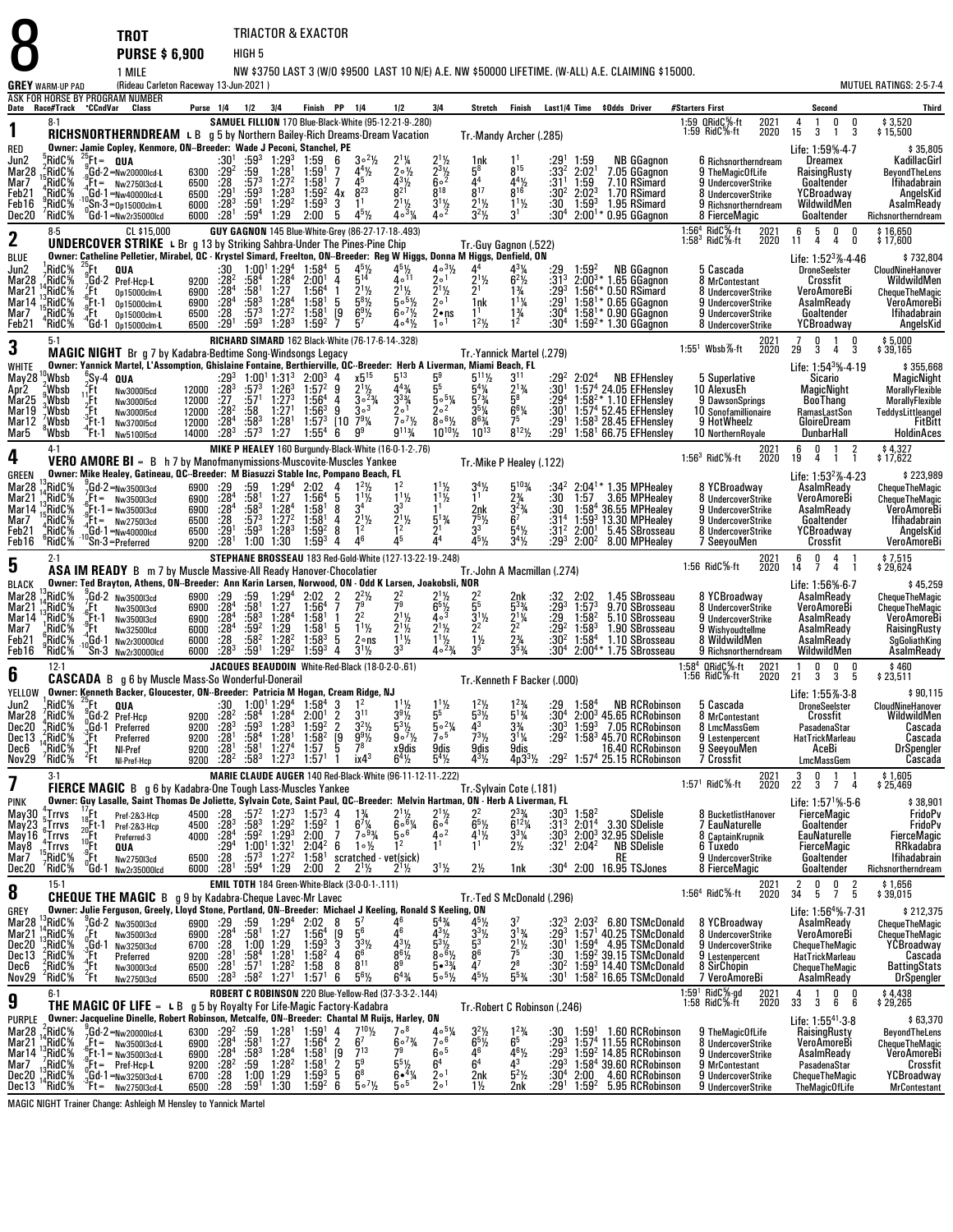| <b>MAROON</b> WARM-UP PAD                                                                                                    |                                                                                                                         |                                                                                                | <b>PACE</b><br><b>PURSE \$6,900</b><br>1 MILE<br>(Rideau Carleton Raceway 13-Jun-2021)                                                                                                                                                                                                                                                                                                                                                                                                                                                                                                                                    |                                      |                                                                                                   | SUPERFECTA                                                                                                                               | N/W \$4500. LAST 3                                                                                                 | TRIACTOR & EXACTOR                                                                                                                                                                                                                                         |                                                                                                                                                                                    |                                                                                                                                                   |                                                                                                                                                                             |                                                                                                                 |                                                                                                                                                                |                                                                                                             |                                            |                                                                                                                                                                                                                                                                                     |                                                                                                                    |              |                                                                                                                                                                          | MUTUEL RATINGS: 4-5-7-8                                                                                                           |
|------------------------------------------------------------------------------------------------------------------------------|-------------------------------------------------------------------------------------------------------------------------|------------------------------------------------------------------------------------------------|---------------------------------------------------------------------------------------------------------------------------------------------------------------------------------------------------------------------------------------------------------------------------------------------------------------------------------------------------------------------------------------------------------------------------------------------------------------------------------------------------------------------------------------------------------------------------------------------------------------------------|--------------------------------------|---------------------------------------------------------------------------------------------------|------------------------------------------------------------------------------------------------------------------------------------------|--------------------------------------------------------------------------------------------------------------------|------------------------------------------------------------------------------------------------------------------------------------------------------------------------------------------------------------------------------------------------------------|------------------------------------------------------------------------------------------------------------------------------------------------------------------------------------|---------------------------------------------------------------------------------------------------------------------------------------------------|-----------------------------------------------------------------------------------------------------------------------------------------------------------------------------|-----------------------------------------------------------------------------------------------------------------|----------------------------------------------------------------------------------------------------------------------------------------------------------------|-------------------------------------------------------------------------------------------------------------|--------------------------------------------|-------------------------------------------------------------------------------------------------------------------------------------------------------------------------------------------------------------------------------------------------------------------------------------|--------------------------------------------------------------------------------------------------------------------|--------------|--------------------------------------------------------------------------------------------------------------------------------------------------------------------------|-----------------------------------------------------------------------------------------------------------------------------------|
|                                                                                                                              |                                                                                                                         |                                                                                                | ASK FOR HORSE BY PROGRAM NUMBER                                                                                                                                                                                                                                                                                                                                                                                                                                                                                                                                                                                           |                                      |                                                                                                   | Purse 1/4 1/2 3/4                                                                                                                        |                                                                                                                    |                                                                                                                                                                                                                                                            | Finish PP 1/4                                                                                                                                                                      |                                                                                                                                                   | 3 4                                                                                                                                                                         |                                                                                                                 |                                                                                                                                                                |                                                                                                             |                                            |                                                                                                                                                                                                                                                                                     | #Starters First                                                                                                    |              |                                                                                                                                                                          |                                                                                                                                   |
| 1                                                                                                                            | $12-1$                                                                                                                  |                                                                                                | Date Race#Track "CCndVar Class                                                                                                                                                                                                                                                                                                                                                                                                                                                                                                                                                                                            |                                      |                                                                                                   |                                                                                                                                          |                                                                                                                    |                                                                                                                                                                                                                                                            |                                                                                                                                                                                    | 1/2<br>RICHARD SIMARD 162 Black-White (76-17-6-14-.328)                                                                                           |                                                                                                                                                                             | Stretch                                                                                                         | Finish                                                                                                                                                         |                                                                                                             |                                            | Last1/4 Time \$0dds Driver                                                                                                                                                                                                                                                          | 1:55 RidC%-ft<br>1:52 <sup>3</sup> RidC%-ft                                                                        | 2021<br>2020 | Second<br>-5<br>0<br>$\overline{1}$                                                                                                                                      | Third<br>\$4,354<br>\$24,562                                                                                                      |
| RED<br>May 23 $^{10}_{8}$ Trrvs<br>May 14 $^{8}_{10}$ Trrvs<br>May 8 $^{7}_{7}$ Trrvs<br>Mar <sub>21</sub><br>Mar 14<br>Mar7 | $\frac{7}{15}$ RidC%<br>°RidC%                                                                                          | 22 Ft<br>10 Ft<br>7 Ft<br>6 Ft<br>1<br>9 Ft<br>1                                               | <b>ATOMIC MILLION AM</b> B g 10 by Million Dollar Cam-Lady Rod Hustler-Daylon Hustler<br>Owner: Alain Martin, Gatineau, QC--Breeder: Ferme Alain Martin, Trois-Rivieres, QC<br>$^{18}_{22}$ Ft-1 Pref-1&2-Hcp<br>Pref-1&2-Hcp<br>QUA<br>Preferred<br>Pref-Hcp<br>Nw275013cd                                                                                                                                                                                                                                                                                                                                               | 6500 :28                             | $5500$ :28<br>5500 :26 <sup>3</sup><br>$9200$ :26<br>9200 :27                                     | :57.562<br>$:28^3$ $:58^3$<br>$:54^1$<br>:56<br>$:57^3$                                                                                  | $1:26^2$<br>1:26<br>1:29<br>$1:224$<br>$1:251$<br>$1:25^{3}$                                                       | $1:56^1$ 8<br>1:56<br>$1:58^3$ 4<br>1:52 <sup>4</sup><br>$1:53^{4}$<br>1:55                                                                                                                                                                                | 6<br>$2^{1}\frac{1}{2}$<br>$4^6\frac{1}{2}$<br>$\frac{2}{4}$<br>2 <sup>1</sup><br>$1^{11}$                                                                                         | 6 <sup>5</sup><br>2 <sup>1</sup><br>$2^{11/2}$<br>$1^{11}/2$                                                                                      | $50^{2}$ %<br>3 <sup>1</sup><br>$\frac{5^{3}\%}{3^{1}\%}$<br>$\frac{1^{2}\%}{2^{2}\%}$                                                                                      | Tr. Alain Martin (.187)<br>$7^4$<br>$6^6$<br>$6^6$<br>$2^2$<br>$\frac{2}{1^2}$                                  | $8^{12}\%$<br>861/4<br>$3\frac{3}{4}$<br>$6^{7}\frac{1}{2}$<br>3 <sup>2</sup> / <sub>4</sub>                                                                   | :30 <sup>2</sup><br>$: 29^3$ 1:58 <sup>4</sup><br>$:30^3$<br>$:28^{3}$                                      |                                            | $1:583$ 22.50 SGLacaille<br>1:57 <sup>1</sup> 30.30 SGLacaille<br><b>NB SGLacaille</b><br>$1:54^1$ 5.10 RSimard<br>1:54 <sup>1</sup> 10.15 RSimard<br>:29 <sup>2</sup> 1:55 $*$ 1.05 RSimard                                                                                        | 8 Veneno<br>8 HooterShooter<br>8 DreydlHanover<br>9 NationalDebt<br>9 NationalDebt<br>8 AtomicMillionAm            |              | 21<br>3<br>3<br>- 5<br>Life: 1:50 <sup>3</sup> % 3.45<br>HooterShooter<br>Mickeymaksomespe<br>NationalDebt<br><b>OfficerJones</b><br>OfficerJones<br>SomewhereBettor     | \$367,962<br><b>Maracasso</b><br>TakeTheDeal<br><b>AtomicMillionAm</b><br>Racemup<br><b>AtomicMillionAm</b><br>WildcatCam         |
| $\mathbf 2$                                                                                                                  | $10-1$                                                                                                                  |                                                                                                | BS TYRRIFIC B g 8 by Richess Hanover-Fox Valley Tyra-Sportsmaster                                                                                                                                                                                                                                                                                                                                                                                                                                                                                                                                                         |                                      |                                                                                                   |                                                                                                                                          |                                                                                                                    |                                                                                                                                                                                                                                                            |                                                                                                                                                                                    | SAMUEL FILLION 170 Blue-Black-White (95-12-21-9-.280)                                                                                             |                                                                                                                                                                             |                                                                                                                 |                                                                                                                                                                |                                                                                                             |                                            |                                                                                                                                                                                                                                                                                     | 1:55 RidC%-ft<br>$1.562$ Grvr -ft                                                                                  | 2021<br>2020 | 6<br>$\overline{2}$<br>0<br>0<br>8<br>34<br>8<br>-4                                                                                                                      | $$6,250$<br>\$36,683                                                                                                              |
| BLUE                                                                                                                         |                                                                                                                         |                                                                                                | Owner: Gina Bragagnolo, Yves Tessier, Lavaltrie, QC-Breeder: Robert Buttice, Beecher, IL - Frank P Santilli, Canyon Country, CA                                                                                                                                                                                                                                                                                                                                                                                                                                                                                           |                                      |                                                                                                   |                                                                                                                                          |                                                                                                                    |                                                                                                                                                                                                                                                            |                                                                                                                                                                                    |                                                                                                                                                   |                                                                                                                                                                             | Tr. Yves Tessier (.383)                                                                                         |                                                                                                                                                                |                                                                                                             |                                            |                                                                                                                                                                                                                                                                                     |                                                                                                                    |              | Life: $1:52^1.3.31$                                                                                                                                                      | \$229,340                                                                                                                         |
| May28 $\frac{7}{6}$ Trrvs<br>May $14 \int_{11}^{9}$ Trrvs<br>May1<br>Mar21<br>Mar14<br>Mar7                                  | $^{11}_{8}$ Trrvs<br>"°RidC%<br>°RidC%                                                                                  | $^{13}_{22}$ Ft<br>$^{2}_{8}$ Ft<br>,Ft<br>7Ft<br><sup>6</sup> Ft-1<br><sup>9</sup> Ft-1<br>Ft | Pref-2&3-Hcp<br>Pref-1&2-Hcp<br>QUA<br>0p12000clm<br>0p15000clm<br>Nw650pscd                                                                                                                                                                                                                                                                                                                                                                                                                                                                                                                                              |                                      | $29.6500$ $:27^{3}$                                                                               | $5500 : 26^3 : 56^2$ 1:26<br>$:59^3$<br>$:57^3$<br>6900 :28 <sup>1</sup> :57 <sup>3</sup><br>6000 :27 <sup>2</sup> :57 1:25 <sup>3</sup> | 4500 :26 <sup>4</sup> :56 <sup>3</sup> 1:25 <sup>4</sup><br>$1:301$<br>$1:261$<br>1:26 <sup>4</sup>                | $1:55^4$ 6<br>1:56<br>2:01<br>1:55<br>1:56<br>$1:55^3$ 2                                                                                                                                                                                                   | $7^{7}\frac{1}{2}$<br>- 5<br>$6^{8}$ <sup>1/2</sup><br>$2^{1}\frac{1}{2}$<br>$1 \cdot \frac{1}{2}$<br>$\frac{2}{3}$<br>3<br>6 <sup>8</sup><br>$4^3$                                | $6 \cdot \frac{21}{2}$<br>$3^{3}\frac{1}{2}$<br>$1^{1}\frac{1}{2}$<br>$60^{61/2}$<br>53                                                           | $7 \circ 3\frac{1}{4}$<br>7 <sup>0</sup><br>$3^{3}$ <sup>1</sup> / <sub>2</sub><br>1nk<br>$5 \circ 4\frac{1}{2}$<br>34                                                      | 8 <sup>4</sup><br>$8^{4}$ <sup>1</sup> / <sub>2</sub><br>$3^{3}\frac{1}{2}$<br>8 <sup>6</sup><br>3 <sup>2</sup> | $6^{7}$ <sup>1</sup> / <sub>2</sub><br>75<br>$3^{23}/4$<br>$\frac{11\frac{1}{4}}{9^{5\frac{3}{4}}}$<br>$1^{11}$                                                | $:30^1$<br>:30ª<br>$:28^{4}$<br>$:29^{3}$                                                                   | $2:01^{3}$<br>$\overline{1:}55$            | :30 <sup>4</sup> 1:57 <sup>1</sup> 17.45 MCAuger<br>1:57 24.65 MCAuger<br><b>NB MCAuger</b><br>3.75 PBerube<br>$1:571$ 44.00 JLachance<br>:29 <sup>1</sup> 1:55 <sup>3</sup> 17.20 PBerube                                                                                          | 8 DreydlHanover<br>8 HooterShooter<br>8 SomewhereBettor<br>9 BsTyrrific<br>9 AvatarJ<br>9 BsTyrrific               |              | Littlebitaswagger<br>Mickeymaksomespe<br><b>Maracasso</b><br>WesternPhil<br>Xternal<br>HooterShooter                                                                     | SomewhereBettor<br><b>TakeTheDeal</b><br>BsTyrrific<br>LevisDay<br>DylansBank<br><b>ThatsSomePlan</b>                             |
| 3                                                                                                                            | $9-2$                                                                                                                   |                                                                                                | SILVERADO B g 10 by Mach Three-Armbro Velour-Dexter Nukes                                                                                                                                                                                                                                                                                                                                                                                                                                                                                                                                                                 |                                      |                                                                                                   |                                                                                                                                          |                                                                                                                    |                                                                                                                                                                                                                                                            |                                                                                                                                                                                    | WAYNE H LAVIOLETTE 180 Blue-Black-WhiteO-0-0-0-.000                                                                                               |                                                                                                                                                                             | Tr. Wayne H Laviolette (.000)                                                                                   |                                                                                                                                                                |                                                                                                             |                                            |                                                                                                                                                                                                                                                                                     | 1:53 $^2$ RidC $%$ -ft                                                                                             | 2021<br>2020 | 0<br>0<br>0<br>0<br>4<br>3<br>27<br>-5                                                                                                                                   | \$0<br>\$26,308                                                                                                                   |
| <b>WHITE</b><br>Mar31<br>Dec20<br>Dec <sub>6</sub><br>Nov29<br>Nov15<br>Nov8                                                 | RidC%<br>RidC%;<br>$\frac{7}{6}$ RidC%<br><sup>4</sup> RidC%<br><sup>8</sup> RidC%                                      | $^{12}$ Ft                                                                                     | Owner: Wayne Laviolette, Dunrobin, ON-Breeder: Susan Laviolette, Dunrobin, ON<br>QUA<br>$^{14}_{2}$ Gd-1 Pref-Hcp<br>$^{2}$ Ft NI-Pref<br>$^{5}$ Ft Nw280013d<br>Nw2800I3cd<br>$12^{5}$ Gd-2 Nw420013cd<br>Ft Nw420013cd<br>Nw4200I3cd                                                                                                                                                                                                                                                                                                                                                                                    | 6900                                 | $\frac{1273}{26^3}$                                                                               | :56                                                                                                                                      | $1:25^4$<br>$1:24^1$                                                                                               | $228^3$ $-58^3$ $1:27^3$ $1:57^4$ 2<br>$9200$ $\cdot 27^3$ $-56^2$ $1:26$ $1:56^4$ 2<br>$9200$ $\cdot 26^4$ $-56^3$ $1:23^2$ $1:57$ 1<br>$6500$ $\cdot 27^3$ $-58$ $1:27^2$ $1:57$ 1<br>$6800$ $\cdot 27^3$ $-57^1$ $1:25^4$ $1:56$ 3<br>1:53 <sup>1</sup> | $4^5\frac{1}{2}$<br>$30^{11}/4$<br>$\bar{8}^{15}$<br>$1\frac{1}{2}$<br>$6^{6}\frac{1}{2}$<br>8                                                                                     | $4^{5}$ <sup>1</sup> / <sub>2</sub><br>$4^3$<br>$8^{\circ}$ <sup>16</sup><br>$1^{1}\frac{1}{2}$<br>$6^{0}\frac{1}{2}$<br>$8^{10}$                 | 35<br>6 <sup>4</sup><br>$\tilde{\mathbf{6}} \circ^{15}$<br>$\frac{1^{13}}{7^{6}}\frac{1^{9}}{2}$<br>$7 \cdot 7 \frac{3}{4}$                                                 | 7 <sup>4</sup><br>$6^{8}$ <sup>3</sup> / <sub>4</sub><br>$\frac{4^2}{7^8}$                                      | $\bar{6}^{4}_{4}$<br>$\bar{6}^{4}_{4}$<br>1ns<br>$3^{1}/4$<br>$6^{8}/4$                                                                                        | $:29^2$ 1:58<br>:31<br>$:27^{2}$<br>:29 $^3$<br>$:29^{2}$<br>$:29^{1}$                                      |                                            | <b>NB WHLaviolette</b><br>$1:574$ 16.60 RGuy<br>$1:54^{\circ}$ 24.05 RGuy<br>1:57 * 1.65 RGuy<br>1:56 <sup>1</sup> 13.20 RGuy<br>1:55 7.80 RGuy                                                                                                                                     | 6 MisterBigTop<br>8 NationalDebt<br>9 VanillaMalted<br>8 Silverado<br>7 AvatarJ<br>8 LukeAndDuke                   |              | Life: 1:52%-6-18<br>Silverado<br><b>LukeAndDuke</b><br>NationalDebt<br><b>BigPetesStyle</b><br>LukeAndDuke<br>Ashleysbest                                                | \$159,817<br><b>ItsAllWorthIt</b><br>AvatarJ<br>AvatarJ<br>SomewhereBettor<br>Silverado<br>StonebridgeBeach                       |
| 4                                                                                                                            | $2-1$                                                                                                                   |                                                                                                | <b>THE ROADIES</b> B g 8 by World Of Rocknroll-Water Colors K-The Panderosa                                                                                                                                                                                                                                                                                                                                                                                                                                                                                                                                               |                                      |                                                                                                   |                                                                                                                                          |                                                                                                                    |                                                                                                                                                                                                                                                            |                                                                                                                                                                                    | GUY GAGNON 145 Blue-White-Grey (86-27-17-18-.493)                                                                                                 |                                                                                                                                                                             | Tr.-Mandy Archer (.285)                                                                                         |                                                                                                                                                                |                                                                                                             |                                            |                                                                                                                                                                                                                                                                                     | $1:55^1$ QRidC%-ft<br>1:54 RidC%-ft                                                                                | 2021<br>2020 | 6<br>$\overline{1}$<br>$\overline{1}$<br>18<br>4<br>3<br>0                                                                                                               | \$5,655<br>\$16,795                                                                                                               |
| GREEN<br>Jun2<br>Mar <sub>28</sub><br>Mar21<br>Mar14<br>Mar7<br>Feb21                                                        | $\degree$ RidC%<br>$\frac{6}{7}$ RidC%<br>′RidC%<br><sup>10</sup> RidC%<br><sub>10</sub> RidC%<br>°RidC%                | $^{25}$ Ft                                                                                     | Owner: Jamie & Jacob Copley, Kenmore, ON-Breeder: Robert J Key, Leechburg, PA<br>QUA<br>$^{9}$ Gd-2 Preferred<br>$\begin{array}{cc} \n\cdot & \text{Ft} \\ \cdot & \text{Ft-1} \\ \cdot & \text{Ft-1} \\ \cdot & \text{Ft} \\ \cdot & \text{A} & \text{A} \\ \cdot & \text{B} & \text{A} \\ \cdot & \text{B} & \text{A} \\ \cdot & \text{B} & \text{A} \\ \cdot & \text{B} & \text{A} \\ \cdot & \text{B} & \text{B} \\ \cdot & \text{B} & \text{B} \\ \cdot & \text{B} & \text{B} \\ \cdot & \text{B} & \text{B} \\ \cdot & \text{B} & \text{B} \\ \cdot & \text{B} & \text{B} \\ \cdot$<br><sup>4</sup> Gd-1 Nw275013cd | $6500$ $:28^2$<br>6500 $:27$         | 9200 : 271<br>9200 :26 :541<br>6500 :272                                                          | $:57^{3}$<br>:57 <sup>2</sup><br>:58.562<br>:56 $^2$                                                                                     | $1:26^4$<br>$1:26$<br>1:22 <sup>4</sup><br>$\frac{1.28}{1.25}$<br>1:25<br>1:25 <sup>2</sup>                        | $1:55^1$ 7<br>$1:55^{4}$<br>$1:52^4$ 7<br>$1:58^3$ 4<br>1.55<br>$1:55^{4}$ 3                                                                                                                                                                               | [9<br>7 <sup>7</sup><br>$9^{15}$ %<br>$1^{11}$<br>$8^{11}\%$<br>7<br>$4^3$                                                                                                         | 16<br>$7^{6}\frac{1}{2}$<br>9 <sup>18</sup> <sup>1</sup> / <sub>2</sub><br>$2^{\circ}\%$<br>6 <sup>5</sup>                                        | 9 <sup>12</sup><br>$8^{14}$<br>1 <sup>1</sup><br>7 <sub>o</sub> 5                                                                                                           | $9^{18}$<br>$\bar{8}^{12}$<br>1 <sup>1</sup><br>$\overline{A}^6$<br>$5^{3}$ <sup>1</sup> / <sub>2</sub>         | $1^{13/4}$<br>$8^{11}$ %<br>$11\frac{1}{2}$<br>4p35<br>$2\frac{1}{2}$                                                                                          | $: 282$<br>$: 313$<br>$:29^{2}$<br>:30ª<br>$:29^{4}$                                                        | $1:55^{\circ}$                             | <b>NB SFillion</b><br>2:00 51.65 STurenne<br>1:55 31.90 TMoore<br>$1.58^3*$ $1.40$ GGagnon<br>$1.56$ <sub>,</sub> $39.15$ JLachance<br>:29 <sup>2</sup> 1:55 <sup>4</sup> 8.70 GGagnon                                                                                              | 7 TheRoadies<br>9 Racemup<br>9 NationalDebt<br>8 TheRoadies<br>9 StonebridgeBeach<br>9 BigPetesStyle               |              | Life: $1:504% - 4.28$<br>RedditHanover<br>NationalDebt<br><b>OfficerJones</b><br>WildcatCam<br>ShineALight<br><b>TheRoadies</b>                                          | \$207,063<br>PerfectDaliance<br>AvatarJ<br>Racemup<br>ShineALight<br>TheRoadies<br>SomewhereBettor                                |
| 5                                                                                                                            | $5-2$                                                                                                                   |                                                                                                | VANILLA MALTED B g 5 by Sweet Lou-Sun N Moon-Artsplace                                                                                                                                                                                                                                                                                                                                                                                                                                                                                                                                                                    |                                      |                                                                                                   |                                                                                                                                          |                                                                                                                    |                                                                                                                                                                                                                                                            |                                                                                                                                                                                    | CLARKE J STEACY 170 Black-White-Red (23-1-0-4-.101)                                                                                               |                                                                                                                                                                             | Tr.-John A Macmillan (.274)                                                                                     |                                                                                                                                                                |                                                                                                             |                                            |                                                                                                                                                                                                                                                                                     | 1:55 <sup>2</sup> RidC%-ft<br>1:52 <sup>3</sup> RidC%-ft                                                           | 2021<br>2020 | 6<br>0<br>$\overline{1}$<br>$\overline{4}$<br>3<br>33<br>12                                                                                                              | \$6,210<br>\$60,432                                                                                                               |
| <b>BLACK</b><br>May29<br>Mar28<br>Mar21<br>Mar14<br>Mar7<br>Feb21                                                            | $^{3}_{6}$ KD%<br>$^{6}_{7}$ RidC%<br>$^{15}_{15}$ RidC%<br>$^{15}_{13}$ RidC%<br>"RidC%                                | ຳFt∃<br>"Ft                                                                                    | Owner: 2099551 Ontario Inc, Greely, John Macmillan, Odessa, ON-Breeder: Flintlock Farm Inc, Phoenixville, PA<br>QUA<br>$^{9}$ <sub>7</sub> Gd-2 Preferred<br>Ft Preferred<br>$^{6}$ Ft-1 Pref-Hcp<br>Nw4000l3cd<br>"Gd-1 Nw400013cd                                                                                                                                                                                                                                                                                                                                                                                       |                                      | $9200 \begin{array}{l} .26 \\ 9200 \\ .271 \\ 6900 \\ .273 \end{array}$<br>6900 : 27 <sup>1</sup> | $:29^1$ $:59^1$<br>9200 $:27^1$ $:57^2$<br>$^{154}_{-56}$<br>:57 <sup>2</sup><br>:56 $^2$                                                | $1:28^{3}$<br>1:26<br>$1:224$<br>$1:251$<br>$1:26^{1}$<br>$1:25^{1}$                                               | $1:56^1$ 4<br>$1:55^{4}$ 6<br>$1:52^{4}$<br>$1:53^{4}$<br>$1:55^{2}$<br>$1:54^2$ 6                                                                                                                                                                         | $\frac{1^{1}\frac{1}{2}}{3^{o^2}}$<br>$3^{3}\frac{1}{2}$<br>4 <sup>4</sup> $\frac{1}{2}$<br>4<br>$^{[9}_{5}$<br>$1^{11}/2$<br>$1^2$                                                | $\frac{1^{1}\frac{1}{2}}{4^{04}}$<br>$3^{4}_{4}$<br>1 <sup>1</sup><br>$1^{11}/2$                                                                  | $2^{2}\frac{1}{4}$<br>$2^{01}$<br>20 <sup>1</sup><br>$20\frac{1}{2}$<br>$1\frac{1}{2}$<br>1nk                                                                               | $4^{4}$ <sup>1</sup> / <sub>2</sub><br>$\frac{2ns}{3^3}$<br>$\overline{1}^2$<br>1nk                             | $2^{7}\frac{1}{2}$<br>$4^{3}\frac{1}{4}$<br>4 <sup>3</sup> $\frac{1}{4}$<br>$1^{13}/4$<br>$3^{1}/2$                                                            | $:28^3$ 1:57 <sup>3</sup><br>$:30^4$ 1:57<br>$:30^2$ 1:53 <sup>2</sup><br>$:29^1$ 1:54 <sup>2</sup><br>:291 |                                            | <b>NB DSBrown</b><br>8.90 CJSteacy<br>2.80 CJSteacy<br>8.20 CJSteacy<br>$1:55^{2*}$ 1.20 CJSteacy<br>:29 <sup>2</sup> 1:54 <sup>3</sup> 2.05 CJSteacy                                                                                                                               | 6 YsLotus<br>9 Racemup<br>9 NationalDebt<br>9 NationalDebt<br>9 VanillaMalted<br>9 DreydlHanover                   |              | Life: $1:523% - 4.26$<br>VanillaMalted<br>NationalDebt<br><b>OfficerJones</b><br><b>OfficerJones</b><br>Stelios<br><b>Stelios</b>                                        | \$117,477<br>DavidLloydGeorge<br>AvatarJ<br>Racemup<br><b>AtomicMillionAm</b><br>TheRegulator<br>VanillaMalted                    |
| 6                                                                                                                            | $6-1$                                                                                                                   |                                                                                                | SHADOW MARGEAUX L Blk g 10 by Shadow Play-Joyeux-Artsplace                                                                                                                                                                                                                                                                                                                                                                                                                                                                                                                                                                |                                      |                                                                                                   |                                                                                                                                          |                                                                                                                    |                                                                                                                                                                                                                                                            |                                                                                                                                                                                    | MARC E ST LOUIS JR 150 Blue-Gold-White (152-38-18-18-.355)                                                                                        |                                                                                                                                                                             | Tr. Victor C Puddy (.273)                                                                                       |                                                                                                                                                                |                                                                                                             |                                            |                                                                                                                                                                                                                                                                                     | 1:58 <sup>3</sup> RidC <sup>5</sup> %-gd<br>1:58 <sup>2</sup> Hnvr -ft                                             | 2021<br>2020 | 5<br>$\overline{1}$<br>$\overline{1}$<br>30<br>$1 \quad 7$<br>5                                                                                                          | \$4,905<br>20,673 \$                                                                                                              |
| Mar28<br>Mar21<br>Mar14<br>Mar <sub>7</sub><br>Feb21<br>Feb16                                                                | <sup>1</sup> °RidC%<br>RidC%<br>RidC%<br><sup>"0</sup> RidC%<br><sup>13</sup> RidC%                                     | $7.67$<br>$+6.19$<br>$+6.14$<br>$+6.14$<br><sup>4</sup> Gd 1<br><sup>10</sup> Sn 3             | YELLOW Owner: Limco Inc, Chateauguay, QC - Dr.John Tobin, Elgin, Victor Puddy, Mountain, ON-Breeder: Perretti Farms, Cream Ridge, NJ<br>Nw250013cd-L<br>Nw2500l3cd-L<br>Nw275013cd-L<br>Nw275013cd-L<br>Nw275013cd-L                                                                                                                                                                                                                                                                                                                                                                                                      | 6500<br>6500<br>6500<br>6500<br>6500 | $\frac{.27}{.28^2}$<br>:28<br>:27 <sup>2</sup><br>:29                                             | $:56^4$<br>:58<br>$:57^{3}$                                                                                                              | $1:25^2$<br>$1:28^1$<br>$1:25^3$<br>$:56^2$ 1:25 <sup>2</sup><br>1:00 1:29 <sup>1</sup>                            | $1:55$<br>$1:58^3$<br>1:55<br>$1:55^{4}$<br>1:58 <sup>1</sup>                                                                                                                                                                                              | $7^{11}$<br>8<br>8 <sup>9</sup><br>7<br>5 <sup>6</sup><br>4                                                                                                                        | $4$ $5^6$ $6^6$ $6^4$ $9$ $6^6$<br>scratched judges(injured)<br>$6^{\circ 4}$ %<br>$8^{\circ}$ <sup>91</sup> / <sub>2</sub><br>$3^{9\frac{1}{2}}$ | $6^{\circ 4}$ %<br>$8^{\circ}$ <sup>13</sup> <sup>/2</sup><br>8 <sup>7</sup><br>$3^{\circ 2}\frac{1}{2}$                                                                    | $3^{1}/4$<br>$8^{13}$ %<br>$7^{4}\frac{1}{2}$<br>$3^{2}\frac{1}{2}$                                             | 3hd<br>$8^{13}$ %<br>$6^{3}\frac{1}{2}$<br>$2^{3}\frac{1}{4}$                                                                                                  | :28ª<br>:293<br>$:29^{3}$<br>$:29^{1}$                                                                      |                                            | RidC% 9Gd-2 Nw150013cd-L 5000 :28] :57? 1:52] 1:583 5 4c6 5 <sup>51</sup> /2 4o <sup>21</sup> /2 11 1 <sup>1</sup> % :31 1:58 <sup>3</sup> 3.65 MCAuger<br>1:55 14.20 MCAuger<br>RE<br>1:57 $4$ 22.40 MCAuger<br>1:56 <sup>2</sup> 14.85 MCAuger<br>1:58 <sup>4</sup> 23.45 MCAuger | 9 WindsunCheyenne<br>8 TheRoadies<br>8 AtomicMillionAm<br>9 BigPetesStyle<br>8 BigPetesStyle                       |              | Life: $1:50^{1}\%$ 7 18<br>9 ShadowMargeaux Brookletsjustified OceanviewMagnum<br>PrinceGiovanni<br>WildcatCam<br>SomewhereBettor<br><b>TheRoadies</b><br>ShadowMargeaux | \$319,945<br>ShadowMargeaux<br>ShineALight<br>WildcatCam<br>SomewhereBettor<br>StonebridgeBeach                                   |
| 7                                                                                                                            | $3-1$                                                                                                                   |                                                                                                | <b>WINDSUN CHEYENNE B</b>                                                                                                                                                                                                                                                                                                                                                                                                                                                                                                                                                                                                 |                                      |                                                                                                   |                                                                                                                                          |                                                                                                                    |                                                                                                                                                                                                                                                            |                                                                                                                                                                                    | PASCAL BERUBE 189 Blue-White-Black (125-20-15-22-.285)<br>g 11 by Cams Card Shark-Windsun Dee-On The Road Again                                   |                                                                                                                                                                             | Tr.-Gina Bragagnolo (.262)                                                                                      |                                                                                                                                                                |                                                                                                             |                                            |                                                                                                                                                                                                                                                                                     | 1:55 RidC%-ft<br>1:55 <sup>2</sup> RidC%-ft                                                                        | 2021<br>2020 | 6<br>$\frac{2}{6}$<br>$\frac{0}{3}$<br>0<br>27<br>-1                                                                                                                     | \$ 6,857<br>\$ 24,242                                                                                                             |
| <b>PINK</b><br>May30<br>May16<br>May1<br>Mar28 <sup>6</sup> RidC%<br>Mar21 1RidC%<br>Mar7                                    | ្លឺ $Trrvs$<br>$\int_{0}^{\infty}$ Trrvs<br>Trrvs,<br><sup>'3</sup> RidC%                                               | $^{17}_{20}$ Et<br>$\int_{R}^{\infty}$ Ft                                                      | Owner: Gina Bragagnolo, Lavaltrie, QC--Breeder: Windsun Farm Inc, Uxbridge, ON<br>Pref-1&2-Hcp<br>Pref-2&3-Hcp<br>${}^{8}_{9}$ Ft QUA<br>${}^{7}_{7}$ Gd-2 Preferred<br>${}^{9}_{9}$ Ft Nw250013c<br>${}^{9}$ Ft Nw400013c<br>Nw2500I3cd<br>Nw4000I3cd                                                                                                                                                                                                                                                                                                                                                                    | 5500<br>4500<br>9200<br>6500<br>6900 | $^{1263}_{1271}$<br>:291<br>$\frac{271}{271}$<br>$:27^{3}$                                        | $^{156^4}_{.56^4}$<br>$1:00$ $1:301$<br>$:57^2$<br>:56 <sup>4</sup><br>:57 <sup>2</sup>                                                  | $1:261$<br>$1:263$<br>$1:26$<br>$1:252$<br>$1:26^{1}$                                                              | $1:55^{3}$<br>$1:57^{2}$<br>2:00<br>$1:55^{4}$<br>$1:55$<br>$1:55^2$ 2                                                                                                                                                                                     | 5<br>$5^4$ <sup>1</sup> / <sub>2</sub><br>8<br>2∘hd<br>$4^{3}\frac{1}{2}$<br>6 <sup>7</sup> / <sub>2</sub><br>$\frac{2}{5}$<br>3 <sup>3</sup>                                      | $5\circ 4$<br>$50^{3}/4$<br>$1^{11}/4$<br>$3^{3}\frac{1}{2}$<br>43                                                                                | $6^{\circ 3}$ <sup>1</sup> / <sub>2</sub><br>40 <sup>2</sup><br>$1^{1}$ <sup>/</sup> / <sub>4</sub><br>5 <sup>4</sup><br>$\bar{5}^3$<br>$5^{3}$ <sup>1</sup> / <sub>2</sub> | $\frac{11}{6^5}$<br>$\tilde{4}^2$<br>$3^{3}$ <sup>1</sup> / <sub>2</sub>                                        | 6"%<br>1nk<br>$14$ %<br>$5^{4}\%$<br>1hd<br>$4^{4}$ <sup>1</sup> / <sub>2</sub>                                                                                | $\frac{.30}{.30^2}$<br>$: 29^4$<br>$: 29^4$<br>$: 29$<br>:292                                               | 2:00                                       | $1:564$ 14.90 MCAuger<br>$1:572$ 7.10 MCAuger<br><b>NB MCAuger</b><br>1:56 <sup>3</sup> 45.80 JLachance<br>1:55 * 1.35 PBerube<br>$1:561$ 47.15 SFillion                                                                                                                            | 8 Littlebitaswagger<br>8 WindsunCheyenne<br>8 WindsunChevenne<br>9 Racemup<br>9 WindsunCheyenne<br>9 VanillaMalted |              | Life: $1:532% 8.32$<br>SomewhereBettor<br>Littlebitaswagger<br>Adamncam<br>NationalDebt<br>PrinceGiovanni<br><b>Stelios</b>                                              | \$190,995<br>Veneno<br><b>Maracasso</b><br>SosMachXtreme<br>AvatarJ<br>ShadowMargeaux<br><b>TheRegulator</b>                      |
| 8                                                                                                                            | $4-1$                                                                                                                   |                                                                                                | THE REGULATOR Br g 5 by Bettors Delight-Exotic Pleasure-Modern Art                                                                                                                                                                                                                                                                                                                                                                                                                                                                                                                                                        |                                      |                                                                                                   |                                                                                                                                          |                                                                                                                    |                                                                                                                                                                                                                                                            | RYAN GUY 170 Red-Black-White (40-8-7-4-.330)                                                                                                                                       |                                                                                                                                                   |                                                                                                                                                                             | Tr. Victor C Puddy (.273)                                                                                       |                                                                                                                                                                |                                                                                                             |                                            |                                                                                                                                                                                                                                                                                     | 1:54 <sup>1</sup> RidC%-ft<br>1:54 <sup>3</sup> FlmD -ft                                                           | 2021<br>2020 | 6<br>$\frac{2}{5}$<br>0<br>$\overline{2}$<br>36<br>5                                                                                                                     | \$8,632<br>\$31,715                                                                                                               |
| GREY<br>Mar28<br>Mar21<br>Mar 14<br>Mar 7<br>Feb21<br>Feb16                                                                  | $\,{}^{\circ}_{\textrm{e}}$ RidC %<br>$\degree$ RidC%<br>°RidC%<br>$\frac{3}{3}$ RidC $\frac{6}{8}$<br>,RidC%<br>'RidC% | $\frac{6}{9}$ Ft 1<br>$\frac{9}{4}$ Ft 1                                                       | Owner: Michael Horwood, Tecumseh, Victor Puddy, Mountain, ON-Breeder: Century Spring Farms, Gorrie, ON<br>$\frac{9}{7}$ Gd-2 Nw400013cd<br>Nw425013cd<br>Nw4650l3cd<br>Nw4000I3cd<br>$\int_{0}^{4}$ Gd-1 Nw275013cd<br>Sn-3 Nw400013cd                                                                                                                                                                                                                                                                                                                                                                                    | 6900<br>6900<br>6900<br>6500<br>6900 | 6900 :273<br>$\frac{27}{2}$<br>$\frac{.28}{.273}$<br>:28 $^{2}$<br>:28                            | $:57^{3}_{2}$<br>$:58^1$<br>:58 $^4$                                                                                                     | $:56^2$ 1:25<br>:56 <sup>4</sup> 1:25 <sup>1</sup><br>$1:264$<br>$1:261$<br>1:26 <sup>4</sup><br>1:27 <sup>4</sup> | $1:55^3$ 8<br>1:54 <sup>1</sup><br>1:56<br>$1:55^{2}$<br>$1:55^{1}$<br>$1:57^{3}$                                                                                                                                                                          | 600<br>$\frac{5^{7}1}{9^{13}}$<br>$\overline{2}$<br>8<br>$\overline{1}$<br>$4^{4}$ <sup>1</sup> / <sub>2</sub><br>[9<br>$5^{5}$ <sup>1</sup> / <sub>2</sub><br>7 <sup>9</sup><br>7 | 60 <sup>5</sup><br>$3^{\circ}2\frac{1}{2}$<br>$9^{10}$<br>200 <sup>1</sup><br>$30^{11}$<br>$7 \cdot 5\frac{1}{2}$                                 | $4 \circ 5\frac{1}{2}$<br>$2 \circ ns$<br>9°3<br>$20\frac{1}{2}$<br>1 <sup>0</sup><br>$503\frac{3}{4}$                                                                      | 3 <sup>5</sup><br>2nk<br>9 <sup>7</sup><br>$\frac{4}{1^5}$<br>$6^{5}$ <sup>1</sup> / <sub>2</sub>               | $4^{4}$ <sup>1</sup> / <sub>2</sub><br>$1\frac{1}{2}$<br>$8^{5}\frac{1}{4}$<br>$3^{4}\frac{1}{4}$<br>$1^{6}\frac{1}{4}$<br>$4^{4}$ <sup>1</sup> / <sub>2</sub> | :30 $^2$<br>:29<br>$^{128^2}_{.30}$<br>:282<br>:29ª                                                         |                                            | $1:562$ 12.05 RGuy<br>$1:54^1$ 4.80 RGuy<br>1:57 26.50 RGuy<br>1:56 <sup>1</sup> 3.05 RGuy<br>$1:55^1$ 6.95 RGuy<br>1:58 <sup>2</sup> 27.65 RGuy                                                                                                                                    | 9 LukeAndDuke<br>9 TheRegulator<br>9 AvatarJ<br>9 VanillaMalted<br>9 TheRegulator<br>8 Stelios                     |              | Life: $1.49^{4}\%$ 3.11<br>StonebridgeBeach<br>AvatarJ<br>Xternal<br><b>Stelios</b><br>HooterShooter<br>StLadsCaptain                                                    | \$164,913<br><b>BigPetesStyle</b><br>DrachanHanover<br>DylansBank<br>TheRegulator<br>StonebridgeBeach<br>SomewhereBettor          |
| 9                                                                                                                            | $6-1$                                                                                                                   |                                                                                                | <b>GREAT SOMEWHERE</b> B c 3 by Somebeachsomewhere-Lady Be Great-Western Ideal                                                                                                                                                                                                                                                                                                                                                                                                                                                                                                                                            |                                      |                                                                                                   |                                                                                                                                          |                                                                                                                    |                                                                                                                                                                                                                                                            |                                                                                                                                                                                    | STEPHANE BROSSEAU 183 Red-Gold-White (127-13-22-19-.248)                                                                                          |                                                                                                                                                                             | Tr. Thierry Vandenplas (.000)                                                                                   |                                                                                                                                                                |                                                                                                             |                                            |                                                                                                                                                                                                                                                                                     | $1:55^1$ PhI%-ft                                                                                                   | 2021<br>2020 | $\frac{3}{5}$<br>$\begin{matrix} 0 & 0 & 1 \\ 1 & 1 & 1 \end{matrix}$                                                                                                    | \$3,030<br>\$18,887                                                                                                               |
| May 30 <sup>15</sup> Phl%<br>May 16 $^{1}_{14}$ PcD%<br>May 7 $^{1}_{10}$ Phl%<br>Apr27<br>Apr20<br><u>Aug29</u>             | ¦°Phl%<br>¦Phl%<br><sup>9</sup> Mea <sup>5</sup>                                                                        | Fť<br>Ft<br>Ft<br>Ft<br>Ft                                                                     | PURPLE _ Owner: Dr.Ruth Irving, ON - Reginald Petitpas, Gilles Landry, NB-Breeder: Hamstan Farm Inc, ON - Reginald G Petitpas, NB<br>$Sy-2$ Tss $3Yrcg$<br><b>Tss 3Yrcg</b><br>Nw3pm Cg<br>QUA<br>QUA<br>Tss-2Yocg                                                                                                                                                                                                                                                                                                                                                                                                        | 20000<br>20000<br>12600<br>20000     | $\frac{.28}{.27^{1}}$<br>$\frac{.27^{3}}{.27^{3}}$<br>:29 <sup>1</sup><br>:284<br>$:28^{1}$       | :56 $^3$<br>$\frac{156^2}{156^1}$<br>$\frac{156^2}{158^2}$<br>$:58^2$<br>:57 <sup>2</sup>                                                | $1:24^2$<br>$1:24^2$<br>$1:23^3$<br>$1:26^1$<br>$1:254$<br>1:25 <sup>1</sup>                                       | $1:52^3$ 8<br>$1.51^{3}$<br>$1.51^{2}$<br>1:54<br>$1:54$<br>$1:524$                                                                                                                                                                                        | $8^{11}$<br>5 <sup>5</sup><br>$\begin{array}{c}\n 8 \\  5 \\  7 \\  5\n \end{array}$<br>$8^{10}$<br>$6^{9}$ <sup>1/2</sup><br>$7^{10}$ <sup>1/2</sup><br>$8^{10}\frac{1}{2}$       | $7^{7}\frac{1}{2}$<br>$8^{12}\%$<br>$4 \circ 4\frac{1}{2}$<br>$7^{13}$<br>$8^{11}$                                                                | 8• <sup>6</sup><br>$3^{\circ}$ <sup>11/4</sup><br>8 <sup>°13</sup><br>$30^{23}$<br>$7^{14}\%$<br>$76\frac{1}{2}$                                                            | $6^{6}\frac{1}{2}$<br>3 <sup>1</sup> / <sub>4</sub><br>6 <sup>10</sup> <sup>/2</sup><br>44<br>$7^{10}$ %<br>78  | $7^{10}$ <sup>1</sup> / <sub>2</sub><br>$3^{13/4}$<br>5 <sup>103</sup> / <sub>4</sub><br>$6^{7}$ <sup>%</sup><br>$6^{11}$<br>783/4                             | $\frac{129}{27^2}$<br>$:28^{3}$<br>:273<br>:28 <sup>1</sup>                                                 | $1:55^{2}$<br>$1:561$<br>1:54 <sup>3</sup> | 1:543 34.50 TATetrick<br>1:52 35.30 DSMiller<br>$1:533$ 41.60 DSMiller<br><b>NB ANMorgan</b><br><b>NB DSMiller</b><br>3.90 DSMiller                                                                                                                                                 | 8 SimonSaysHanover<br>9 KomodoBeach<br>8 SpringbridgeDuel<br>6 AlwaysBSweet<br>7 CaptainFancy<br>8 TwinBEdge       |              | Life: $1:55^{1}\%$ 2-1<br>WarraweeWhynot<br>Mysweetboymax<br><b>Beachhead</b><br>Mysweetboymax<br>AlwaysBSweet<br>Mikibytheseaside                                       | \$21,917<br><b>SixDegrees</b><br><b>GreatSomewhere</b><br>YankeeLitigator<br>SouthwindPetyr<br><b>PartyQueen</b><br>LouEdZeppelin |

 Ft **QUA** :28 Ft Tss-2Yocg <sup>20000</sup> :28 GREAT SOMEWHERE Trainer Change: Joseph Poliseno to Thierry Vandenplas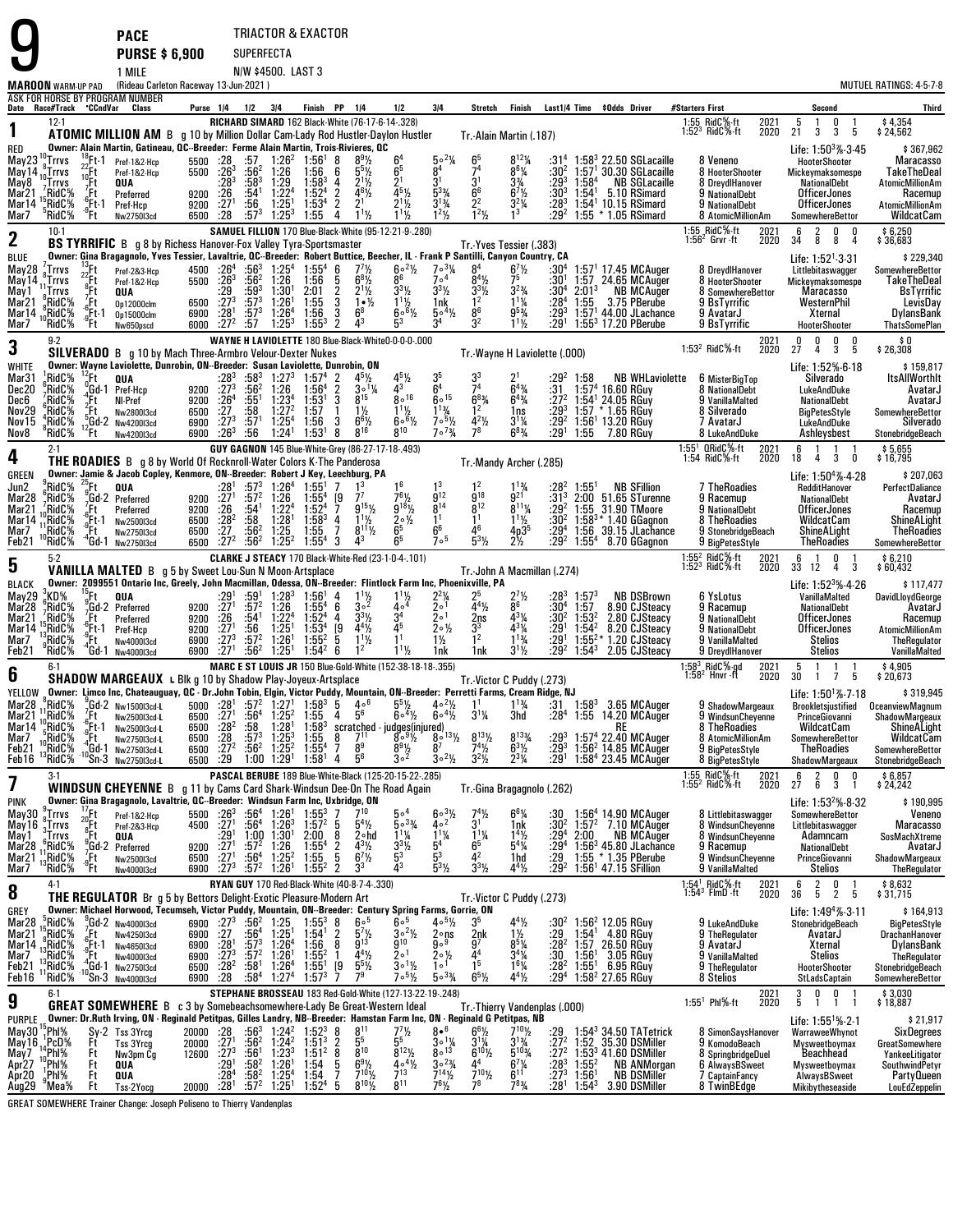| <b>BROWN</b> WARM-UP PAD                                     |                                                                                            |                                                                 | <b>TROT</b><br>1 MILE                                                                                                                                                                                                                                                                                                           | <b>PURSE \$9,200</b><br>(Rideau Carleton Raceway 13-Jun-2021) |                                                                                              | PREFERRED                                                                                        |                                                                                                                                                                 | EXACTOR & TRIACTOR                                                                                                                                                  |                                      |                                                                                                                         | SUPERFECTA & PICK THREE (10 & 11 & 12)                                                                                                                                                         |                                                                                                                         |                                                                                                         |                                                                                                                                  |                                                                       |                                                                                                  |                                                                                                                                                                                                                                                                                                                                                                                                                                                                                                                                           |                                                                                      |                                                                                                                            |                                                                                                                                  | <b>MUTUEL RATINGS: 2-5-8-6</b>                                                                                           |
|--------------------------------------------------------------|--------------------------------------------------------------------------------------------|-----------------------------------------------------------------|---------------------------------------------------------------------------------------------------------------------------------------------------------------------------------------------------------------------------------------------------------------------------------------------------------------------------------|---------------------------------------------------------------|----------------------------------------------------------------------------------------------|--------------------------------------------------------------------------------------------------|-----------------------------------------------------------------------------------------------------------------------------------------------------------------|---------------------------------------------------------------------------------------------------------------------------------------------------------------------|--------------------------------------|-------------------------------------------------------------------------------------------------------------------------|------------------------------------------------------------------------------------------------------------------------------------------------------------------------------------------------|-------------------------------------------------------------------------------------------------------------------------|---------------------------------------------------------------------------------------------------------|----------------------------------------------------------------------------------------------------------------------------------|-----------------------------------------------------------------------|--------------------------------------------------------------------------------------------------|-------------------------------------------------------------------------------------------------------------------------------------------------------------------------------------------------------------------------------------------------------------------------------------------------------------------------------------------------------------------------------------------------------------------------------------------------------------------------------------------------------------------------------------------|--------------------------------------------------------------------------------------|----------------------------------------------------------------------------------------------------------------------------|----------------------------------------------------------------------------------------------------------------------------------|--------------------------------------------------------------------------------------------------------------------------|
|                                                              |                                                                                            |                                                                 | ASK FOR HORSE BY PROGRAM NUMBER                                                                                                                                                                                                                                                                                                 |                                                               |                                                                                              |                                                                                                  |                                                                                                                                                                 |                                                                                                                                                                     |                                      |                                                                                                                         |                                                                                                                                                                                                |                                                                                                                         |                                                                                                         |                                                                                                                                  |                                                                       |                                                                                                  |                                                                                                                                                                                                                                                                                                                                                                                                                                                                                                                                           |                                                                                      |                                                                                                                            |                                                                                                                                  |                                                                                                                          |
| Date Race#Track CCndVar                                      | 4-1                                                                                        |                                                                 | Class                                                                                                                                                                                                                                                                                                                           |                                                               |                                                                                              | Purse 1/4 1/2 3/4                                                                                |                                                                                                                                                                 | Finish PP 1/4                                                                                                                                                       |                                      |                                                                                                                         | 1/2<br><b>MARC E ST LOUIS JR</b> 150 Blue-Gold-White (152-38-18-18-.355)                                                                                                                       | 3 4                                                                                                                     | Stretch Finish                                                                                          |                                                                                                                                  |                                                                       |                                                                                                  | Last1/4 Time \$0dds Driver                                                                                                                                                                                                                                                                                                                                                                                                                                                                                                                | #Starters First                                                                      | 2021                                                                                                                       | Second<br>5<br>0<br>$\overline{2}$                                                                                               | Third<br>\$5,704                                                                                                         |
| 1<br>RED<br>Mar28<br>Mar21<br>Mar 14<br>Mar7<br>Feb21        | $6$ RidC $%$<br>RidC%;<br>$\frac{1}{2}$ RidC%<br>$\frac{7}{3}$ RidC <sup>5</sup><br>°RidC% |                                                                 | <b>CROSSFIT</b> = L B g 5 by Donato Hanover-Muscle Test-Muscles Yankee<br>Owner: Gordon Mc Donald, Christopher Boland, Ottawa, ON-Breeder: Jason E Allen, Douglas W Allen, Concord Stud Farm Llc, NJ<br>Gd-2=Pref-Hcp-L<br>$^{16}_{6}$ Ft = Pref-Hcp-L<br>$^{16}_{6}$ Ft-1 = Pref-Hcp-L<br>$B = Pref-Hcp-L$<br>,Gd-1=Pref-Hcp-L |                                                               | 9200 $:28^2$<br>9200 $:27^3$                                                                 | 9200 :28 <sup>2</sup> :57 <sup>2</sup> 1:28<br>$9200$ $:28^2$ $:59$ $1:28$<br>9200 $:28^1$ NR NR | $:58^4$ 1:28 <sup>4</sup><br>:57 <sup>4</sup> 1:27 <sup>2</sup><br>$1:28^2$                                                                                     | $2:00^{1}$<br>$1:57^{2}$<br>$1:58^3$ 3<br>1:58 <sup>1</sup><br>NR                                                                                                   | [9<br>6                              | $\frac{2^7}{2^2}$<br>$2^{11/2}$<br>$4^7$<br>78                                                                          | $2^{11/2}$<br>$2^{3}$ <sup>1</sup> / <sub>2</sub><br>$4 \circ 4\frac{1}{2}$<br>no                                                                                                              | $\frac{3^{23}}{3x^{2}}$<br>$3^{11/2}$<br>$3^{02}$<br>st                                                                 | Tr. Victor C Puddy (.273)<br>$\frac{3x^2}{7^3}$<br>2nk                                                  | $2\frac{1}{2}$<br>$x4$ bep $6^1:29^4$<br>$7^{3}\%$<br>$3^{11/4}$                                                                 | $:30^{4}$<br>:31<br>$:29^{3}$                                         | $2:00^{1}$<br>1:57 <sup>3</sup><br>$1:59^{\circ}$<br>$1:58^{2}$                                  | 2.35 MCAuger<br>3.55 MCAuger<br>2.85 MCAuger<br>4.25 MCAuger<br>RE MCAuger                                                                                                                                                                                                                                                                                                                                                                                                                                                                | 1:54 $^2$ PhI%-ft                                                                    | 2020<br>8 MrContestant<br>6 Lestenpercent<br>9 Lestenpercent<br>9 MrContestant                                             | 22<br>7<br>$\mathbf{1}$<br>-1<br>Life: 1:54 <sup>2</sup> % 3-12<br>Crossfit<br>LmcMassGem<br><b>MrContestant</b><br>PasadenaStar | \$49,306<br>\$153,684<br>WildwildMen<br>WildwildMen<br>NimbusDeo<br>Crossfit                                             |
| Feb16                                                        | °RidC%                                                                                     |                                                                 | $10\overline{S}n-3 =$ Preferred-L                                                                                                                                                                                                                                                                                               |                                                               | 9200 :28 <sup>1</sup>                                                                        |                                                                                                  | 1:00 1:30                                                                                                                                                       | $1:59^3$ 1                                                                                                                                                          |                                      | 2 <sup>1</sup>                                                                                                          | $2^{11/2}$                                                                                                                                                                                     | $3^2\frac{1}{2}$                                                                                                        | $2^3$                                                                                                   | $2^2\frac{1}{4}$                                                                                                                 |                                                                       |                                                                                                  | :293 2:00 * 1.20 MCAuger                                                                                                                                                                                                                                                                                                                                                                                                                                                                                                                  |                                                                                      | 7 SeeyouMen                                                                                                                | Crossfit                                                                                                                         | VeroAmoreBi                                                                                                              |
| $\mathbf 2$                                                  | $2-1$                                                                                      |                                                                 | <b>FLYING ISA N</b> = $\bigcirc$ B $\bigcirc$ 13 by Pegasus Spur-Sun Isa-Sundon                                                                                                                                                                                                                                                 |                                                               |                                                                                              |                                                                                                  |                                                                                                                                                                 |                                                                                                                                                                     |                                      |                                                                                                                         | PASCAL BERUBE 189 Blue-White-Black (125-20-15-22-.285)                                                                                                                                         |                                                                                                                         | Tr.-Yves Tessier (.383)                                                                                 |                                                                                                                                  |                                                                       |                                                                                                  |                                                                                                                                                                                                                                                                                                                                                                                                                                                                                                                                           | 1:59 QRidC%-ft<br>1:56 <sup>2</sup> RidC%-ft                                         | 2021<br>2020                                                                                                               | $\frac{0}{5}$<br>0<br>0<br>$\frac{0}{2}$<br>$\frac{5}{2}$<br>$\mathbf 0$                                                         | \$0<br>\$12,144                                                                                                          |
| BLUE<br>Mar31<br>Jul5<br>Jun28<br>Jun21<br>Jun 14<br>Jun7    | $2$ RidC <sup>5</sup> %<br>RidC%:<br>$^{4}_{6}$ RidC%<br>RidC%<br>"RidC%<br>'RidC%         | $^{12}_{29}$ Ft = QUA<br>$^{20}$ Ft = $\frac{1}{N}$ I-Pref      | Owner: Francois Morin, Beauceville, QC--Breeder: K S Kearns, Cambridge, NZ<br>$^{29}_{24}$ Ft = NI-Pref-Hcp<br>$^{24}_{32}$ Gd-1 =NI-Pref-Hcp<br>$^{32}_{21}$ Ft = NI-Pref<br>$^{21}_{20}$ Ft = NI-Pref-Hcp                                                                                                                     | 9200<br>9200<br>9200                                          | :284<br>$9200 \t : 28^1$<br>$\frac{.29}{.274}$<br>:27 <sup>4</sup><br>9200 : 28 <sup>2</sup> | $:58^{3}$<br>:57 <sup>4</sup><br>:57 <sup>4</sup><br>:58 $^{\rm 1}$                              | $:57^2$ 1:26 <sup>3</sup><br>$:57^2$ 1:27<br>$1:27$<br>$1:264$<br>$1:26^{3}$<br>$1:27^{3}$                                                                      | $1:59$ 4<br>$1:56^2$ 6<br>$1:56^{3}$<br>1:56 <sup>2</sup><br>$1:55^{4}$ 5<br>$1:56^{2}$                                                                             | [9                                   | 15<br>$5^{10}$ %<br>$4^{5}_{2}$<br>$9^{10}\%$<br>$5^8$                                                                  | $1^{15}$<br>$5^{6}$ %<br>$40^{13}/4$<br>$50^{43}$<br>9 <sup>11</sup>                                                                                                                           | $1^{15}$<br>$\frac{5^{3}\%}{3^{0}}$<br>40 <sup>2</sup><br>$80^{63}$<br>5 <sup>4</sup>                                   | 114<br>5 <sup>4</sup><br>2 <sup>1</sup><br>$\bar{4}^{1}\frac{1}{2}$<br>5 <sup>7</sup>                   | $1^{12}\%$<br>$4^{23}/4$<br>$1\frac{3}{4}$<br>$1\frac{1}{2}$<br>$3^{6}$ <sup>%</sup><br>$3^4$ <sup>1</sup> / <sub>2</sub>        | $:32^2$ 1:59<br>:292<br>$\frac{1}{2}$ . $\frac{29}{1}$<br>:29<br>:284 | 1:57<br>$1:56^{3}$<br>$1:56^{2}$<br>1:57<br>1:57 <sup>1</sup>                                    | <b>NB JBeaudoin</b><br>1.55 SBrosseau<br>1.50 SBrosseau<br>7.75 SBrosseau<br>2.10 SBrosseau<br>5.05 SBrosseau                                                                                                                                                                                                                                                                                                                                                                                                                             |                                                                                      | 5 FlyingIsaN<br>6 SeverusHanover<br>6 FlyingIsaN<br>9 FlyingIsaN<br>9 SeevouMen<br>9 SeeyouMen                             | Life: $1:53^{21}$ 8.48<br>Vitor<br><b>ImTheMuscle</b><br><b>ImTheMuscle</b><br>PasadenaStar<br>Keepall<br>VeroAmoreBi            | \$608,385<br><b>ArtemisDuharas</b><br><b>HatTrickMarleau</b><br>SeeyouMen<br><b>BooThang</b><br>FlyingIsaN<br>FlyingIsaN |
| 3                                                            | $8-1$                                                                                      |                                                                 | <b>Y C BROADWAY</b> Br h 6 by Broadway Hall-Nadine Angus-Promising Catch                                                                                                                                                                                                                                                        |                                                               |                                                                                              |                                                                                                  |                                                                                                                                                                 | RYAN GUY 170 Red-Black-White (40-8-7-4-.330)                                                                                                                        |                                      |                                                                                                                         |                                                                                                                                                                                                |                                                                                                                         | Tr. Gerard G Vaillancourt (.388)                                                                        |                                                                                                                                  |                                                                       |                                                                                                  |                                                                                                                                                                                                                                                                                                                                                                                                                                                                                                                                           | 2:02 RidC%-gd<br>1:56 <sup>4</sup> RidC%-gd                                          | 2021<br>2020                                                                                                               | $\mathbf{1}$<br>$\frac{0}{7}$<br>30 <sup>°</sup><br>2<br>4                                                                       | \$ 5,595<br>\$ 28,373                                                                                                    |
| WHITE                                                        |                                                                                            |                                                                 | Owner: Gerard Vaillancourt, Kemptville, ON-Breeder: Fashion Farms Llc, New Hope, PA                                                                                                                                                                                                                                             |                                                               |                                                                                              |                                                                                                  |                                                                                                                                                                 |                                                                                                                                                                     |                                      |                                                                                                                         |                                                                                                                                                                                                |                                                                                                                         |                                                                                                         |                                                                                                                                  |                                                                       |                                                                                                  |                                                                                                                                                                                                                                                                                                                                                                                                                                                                                                                                           |                                                                                      |                                                                                                                            | Life: $1:55^3\% \cdot 3.8$                                                                                                       | \$104,468                                                                                                                |
| Mar28<br>Mar21<br>Mar 14<br>Feb21<br>Feb16<br>Dec20          | RidC%<br>$^{14}_{13}$ RidC %<br>RidC%;<br>7RidC%<br>,°RidC%<br>°RidC%                      | $E_{\rm s}$ Et<br>"Ft-1                                         | $\frac{3}{2}$ Gd-2 Nw350013cd<br>Nw3500I3cd<br>Nw3500I3cd<br>Gd-1 Nw40000lcd<br>$^{10}$ Sn-3 Nw40000icu<br>'Gd-1 Nw325013cd-L                                                                                                                                                                                                   | 6500<br>6500<br>6700                                          | 6900 :29<br>$6900$ $:28^4$<br>6900 $:28^4$<br>:29 <sup>1</sup><br>$\frac{.29}{.28}$          | :59<br>$:581$<br>:58 <sup>3</sup><br>:593                                                        | $1:29^{4}$<br>$1:27$<br>$1:284$<br>$1:28^{3}$<br>$:58^4$ $:29^3$<br>1:00 1:29                                                                                   | $2:02 \quad 5 \quad 3^4$<br>$1:56^{4}$<br>1:58 <sup>1</sup><br>$1:59^{2}$<br>$2:00^4$ 2<br>1:59 <sup>3</sup> 7                                                      | -1                                   | $6^{10}$<br>3 <sup>2</sup><br>$2^{1}$ %                                                                                 | $3^{3}$ <sup>1</sup> / <sub>2</sub><br>scratched - judges(injured)<br>$A = B^{10} = B^{7}/2$<br>$6^{7}$ <sup>1</sup> / <sub>2</sub><br>2<br>$3^{3}\frac{1}{2}$<br>2 <sup>1</sup> $\frac{1}{2}$ | 3 <sup>3</sup><br>3 <sup>3</sup><br>$6^8$<br>$3^{1}/2$                                                                  | $1^2$<br><b>810</b><br>$2^{2}\frac{1}{2}$<br>$4^{7}\frac{1}{2}$<br>4 <sup>2</sup> $\frac{1}{2}$         | 1nk<br>$7^{11}$ <sup>1</sup> / <sub>2</sub><br>2 <sup>2</sup><br>$\frac{4}{3^2}\frac{7}{4}$                                      | :30ª<br>:31<br>:30ª                                                   |                                                                                                  | :31 <sup>3</sup> 2:02 37.85 RGuy<br><b>RE</b><br>:30 <sup>2</sup> 2:00 <sup>2</sup> 25.50 RGuy<br>1:59 <sup>4</sup> 17.50 RGuy<br>2:02 <sup>1</sup> 8.20 RSimard<br>2:00 33.10 RSimard                                                                                                                                                                                                                                                                                                                                                    |                                                                                      | 8 YCBroadway<br>8 UndercoverStrike<br>9 UndercoverStrike<br>8 UndercoverStrike<br>6 UndercoverStrike<br>9 UndercoverStrike | AsalmReady<br>VeroAmoreBi<br>AsalmReady<br>YCBroadway<br><b>MrContestant</b><br>ChequeTheMagic                                   | <b>ChequeTheMagic</b><br><b>ChequeTheMagic</b><br><b>VeroAmoreBi</b><br>AngelsKid<br><b>BattingStats</b><br>YCBroadway   |
| 4                                                            | $9-2$                                                                                      |                                                                 | SEEYOU MEN © B g 9 by Muscle Mass-Seeyouinthecircle-Angus Hall                                                                                                                                                                                                                                                                  |                                                               |                                                                                              |                                                                                                  |                                                                                                                                                                 |                                                                                                                                                                     |                                      |                                                                                                                         | GUY GAGNON 145 Blue-White-Grey (86-27-17-18-.493)                                                                                                                                              |                                                                                                                         | Tr.-Guy Gagnon (.522)                                                                                   |                                                                                                                                  |                                                                       |                                                                                                  |                                                                                                                                                                                                                                                                                                                                                                                                                                                                                                                                           | 1:59 <sup>3</sup> RidC <sup>5</sup> %-sn<br>1:55 <sup>4</sup> RidC <sup>5</sup> %-ft | 2021<br>2020                                                                                                               | 3<br>1<br>20 <sub>2</sub><br>$3^{\circ}$<br>3<br>5                                                                               | \$ 6,695<br>\$ 40,561                                                                                                    |
| <b>GREEN</b><br>May23<br>May 14<br>May8<br>Feb21             | $^8_9$ Trrvs<br>$\int_{0}^{\infty}$ Trrvs<br>្តTrrvs<br>$^{3}_{6}$ RidC%                   | :Ft<br>$^{10}$ Ft                                               | Owner: Catheline Pelletier, Mirabel, Chantal Gravel, St-Cyrille-De-Wendover, QC--Breeder: Chantal Gravel, QC<br>$^{18}_{22}$ Ft-1 Preferred-1<br>Pref-1&2-Hcp<br>QUA<br>$^{4}_{10}$ Gd-1 Pref-Hcp-L                                                                                                                             |                                                               | $:29^2$                                                                                      | NR NR                                                                                            | $1:01$ $1:31$ <sup>1</sup>                                                                                                                                      | 6000 :28 <sup>3</sup> :58 <sup>4</sup> 1:29 <sup>1</sup> 1:58 <sup>3</sup> 6<br>5500 :28 <sup>4</sup> :59 <sup>2</sup> 1:29 <sup>1</sup> 1:59 6<br>$2:00^4$ 4<br>NR |                                      | $2^{11/2}$<br>3 <sup>3</sup><br>2i∘ns                                                                                   | $\overline{2}1$<br>$3^2$ <sup>1</sup> / <sub>2</sub>                                                                                                                                           | $3^{1}/_{2}$<br>2∘hd<br>st                                                                                              | $\tilde{4}$ <sup>1</sup><br>$2^{11}/2$                                                                  | $3^{1}/4$<br>2hd<br>$2^{3}\frac{1}{4}$                                                                                           |                                                                       | $: 29^2$ 1:58 <sup>4</sup><br>:29 <sup>3</sup> 1:59<br>$:30^{1}$ 2:01 <sup>2</sup>               | 2.60 GGagnon<br>3.25 GGagnon<br>NB SBrosseau<br><b>RE GGagnon</b>                                                                                                                                                                                                                                                                                                                                                                                                                                                                         |                                                                                      | 7 ProfoundParagon<br>8 SeverusHanover<br>8 BucketlistHanover                                                               | Life: 1:55 <sup>4</sup> % 8-30<br>SeverusHanover<br>SeeyouMen<br>SeeyouMen                                                       | \$328,687<br>SeeyouMen<br>KinnderHighClass<br>EauNaturelle                                                               |
| Feb16<br>Dec20                                               | RidC%?<br>"RidC%                                                                           |                                                                 | Sn-3 Preferred-L<br><sup>0</sup> Gd-1 Preferred-L                                                                                                                                                                                                                                                                               |                                                               | $9200$ $:28^1$<br>$9200$ $:28^1$<br>9200 :28 <sup>3</sup>                                    |                                                                                                  | 1:00 1:30<br>$:59^3$ 1:28 <sup>3</sup>                                                                                                                          | $1:59^3$ 6                                                                                                                                                          |                                      | 1 <sup>0</sup>                                                                                                          | $n_1$<br>$n_2$<br>$1:592$ scratched - judges(injured)                                                                                                                                          |                                                                                                                         | 1 <sup>3</sup>                                                                                          | $1^2\frac{1}{4}$                                                                                                                 |                                                                       | $:29^3$ 1:59 <sup>3</sup>                                                                        | 6.40 GGagnon<br>RE                                                                                                                                                                                                                                                                                                                                                                                                                                                                                                                        |                                                                                      | 7 SeeyouMen<br>8 LmcMassGem                                                                                                | Crossfit<br>PasadenaStar                                                                                                         | VeroAmoreBi<br>Cascada                                                                                                   |
|                                                              | $5-2$                                                                                      |                                                                 |                                                                                                                                                                                                                                                                                                                                 |                                                               |                                                                                              |                                                                                                  |                                                                                                                                                                 |                                                                                                                                                                     |                                      |                                                                                                                         | RODNEY P LA FRAMBOISE 135 Blue-Grey-Yellow (11-2-1-2-.292)                                                                                                                                     |                                                                                                                         |                                                                                                         |                                                                                                                                  |                                                                       |                                                                                                  |                                                                                                                                                                                                                                                                                                                                                                                                                                                                                                                                           | 1:57 <sup>2</sup> RidC%-ft<br>1:55 RidC%-ft                                          | 2021                                                                                                                       | $\overline{4}$<br>2<br>$0\quad 0$                                                                                                | \$9,200<br>\$60,435                                                                                                      |
| 5<br><b>BLACK</b>                                            |                                                                                            |                                                                 | LESTENPERCENT = B g 6 by Justice Hall-Eatonmeadowfeather-Wesgate Crown<br>Owner: Paul Laframboise, L'Ange-Gardien, QC--Breeder: Deborah M White, Rockwood, Christine D Lawrence, Acton, ON                                                                                                                                      |                                                               |                                                                                              |                                                                                                  |                                                                                                                                                                 |                                                                                                                                                                     |                                      |                                                                                                                         |                                                                                                                                                                                                |                                                                                                                         | Tr. Paul Laframboise (.500)                                                                             |                                                                                                                                  |                                                                       |                                                                                                  |                                                                                                                                                                                                                                                                                                                                                                                                                                                                                                                                           |                                                                                      | 2020                                                                                                                       | $\overline{4}$<br>$\overline{1}$<br>26 12<br>Life: 1:55%-5-22                                                                    | \$111,305                                                                                                                |
| Mar28<br>Mar21<br>Mar14<br>Mar7<br>Dec20<br>Dec 13           | . <sup>7</sup> RidC%<br>°RidC%,<br>,RidC%<br>,RidC%<br>7RidC%<br>"RidC%                    |                                                                 | Gd-2=Pref-Hcp<br>Ft= Pref-Hcp<br>$\frac{6}{9}$ Et-1 = Pref-Hcp<br>$\int_{0}^{\infty}$ Ft = Pref-Hcp<br>$^0_\circ$ Gd-1=Preferred<br>$B = Preferred$                                                                                                                                                                             | 9200<br>9200<br>9200<br>9200                                  | :27 <sup>3</sup><br>$:28^{2}$<br>$:28^2$<br>:28 $^3$<br>9200 :28 <sup>1</sup>                | :574<br>:59 $^3$<br>:58 $^4$                                                                     | 9200 :28 <sup>2</sup> :58 <sup>4</sup> 1:28 <sup>4</sup><br>1:27 <sup>2</sup><br>$\frac{157^2}{159}$ 1:28<br>$1:28^{3}$<br>1:28 <sup>1</sup>                    | $2:00^{1}$ 8<br>$1:57^{2}$ 6<br>$1:58^{3}$ 5<br>1:58 <sup>1</sup><br>$1:59^2$ 7<br>$1:58^2$ 2                                                                       | 4                                    | $8^{18}\%$<br>$5^7$<br>$7^{73}$<br>$8^{\circ}$ <sup>11</sup> / <sub>2</sub><br>$8 \circ 8\frac{1}{2}$<br>8 <sup>8</sup> | $8^{17}$<br>500<br>$809\frac{1}{2}$<br>$9^{9}$ <sup>1</sup> / <sub>2</sub><br>60 <sup>5</sup><br>706                                                                                           | $8^{10}$<br>40 <sup>3</sup><br>$80^{53}$<br>$80^{61}/4$<br>4•2<br>$503\frac{3}{4}$                                      | $4^{2}\frac{1}{2}$<br>$4^{1}\frac{1}{2}$<br>5 <sup>4</sup><br>$3^{2}\frac{3}{4}$<br>$4^2$               | $8^{3}$ <sup>1</sup> / <sub>2</sub><br>1 <sup>1</sup><br>1 <sup>1</sup><br>$6^{3}$ <sup>1</sup> / <sub>2</sub><br>4 <sup>1</sup> | :29 <sup>2</sup><br>$: 29^2$<br>$: 29^1$<br>:303                      | $1:58^{3}$<br>$1:58^{4}$                                                                         | $:30$ $2:004$ 3.30 RPLaFrambois 8 MrContestant<br>$1:572$ * 1.25 RPLaFrambois 6 Lestenpercent<br>2.25 RPLaFrambois 9 Lestenpercent<br>2.80 RPLaFrambois 9 MrContestant<br>$1:59^{3*}$ 1.60 GGagnon<br>:29 <sup>2</sup> 1:58 <sup>2</sup> * 1.30 MCAuger                                                                                                                                                                                                                                                                                   |                                                                                      | 8 LmcMassGem<br>9 Lestenpercent                                                                                            | Crossfit<br><b>LmcMassGem</b><br><b>MrContestant</b><br>PasadenaStar<br>PasadenaStar<br>HatTrickMarleau                          | WildwildMen<br>WildwildMen<br><b>NimbusDeo</b><br>Crossfit<br>Cascada<br>Cascada                                         |
| 6                                                            | $7-2$                                                                                      |                                                                 | MR CONTESTANT = B g 6 by Winning Mister-Lovely Challenge-Star Challenge                                                                                                                                                                                                                                                         |                                                               |                                                                                              |                                                                                                  |                                                                                                                                                                 |                                                                                                                                                                     |                                      |                                                                                                                         | STEPHANE BROSSEAU 183 Red-Gold-White (127-13-22-19-.248)                                                                                                                                       |                                                                                                                         | Tr. John A Macmillan (.274)                                                                             |                                                                                                                                  |                                                                       |                                                                                                  |                                                                                                                                                                                                                                                                                                                                                                                                                                                                                                                                           | 1:58 <sup>1</sup> RidC $%$ -ft<br>1:56 Wbsb $%$ -ft                                  | 2021<br>2020                                                                                                               | 5<br>$\frac{2}{5}$<br>$\frac{2}{3}$<br>0<br>35<br>4                                                                              | \$13,861<br>\$45,797                                                                                                     |
| Mar21<br>Mar 14<br>Mar7<br>Feb21<br>Feb16                    | <sup>9</sup> RidC%<br>7RidC%<br>RidC%;<br>$Ee$ RidC%<br>°RidC%                             |                                                                 | YELLOW Owner: 2099551 Ontario Inc, Greely, John Macmillan, Odessa, ON-Breeder: Robert J Key, Leechburg, PA<br>$E_t = Pref-Hcp$<br>$\zeta$ Ft-1 = Pref-Hcp<br>$I = Pref-Hcp$<br>$^{4}_{10}$ Gd-1=Preferred                                                                                                                       | 9200<br>9200<br>9200<br>9200<br>6500                          | $:27^{3}_{2}$<br>$:28^2$<br>:28 <sup>1</sup><br>.29                                          | $:57^{4}$<br>:57 <sup>2</sup><br>:59<br>NR<br>.58 <sup>4</sup>                                   | $1:27^2$<br>1:28<br>1:28 <sup>2</sup><br>NR<br>$1:29^{3}$                                                                                                       | $1:572$<br>1:58 <sup>3</sup><br>1:58 <sup>1</sup><br>NR<br>$2:00^4$                                                                                                 | $\frac{5x}{7}$<br>1<br>$\frac{2}{4}$ | $\frac{6^{15}}{9^{11}}$<br>3 <sup>5</sup><br>$4^{3}$ <sup>1</sup> / <sub>2</sub><br>$20\frac{1}{2}$                     | $\bar{6}^7_{11}$<br>$3^{3}$ <sup>1</sup> / <sub>2</sub><br>$\frac{10}{12}$                                                                                                                     | 600<br>97<br>st                                                                                                         | $6^{3}_{6^{3}}$<br>$4^{1}\frac{1}{2}$<br>1 <sup>1</sup>                                                 | $5p4^{13/4}$<br>1nk<br>$2^2\frac{1}{4}$                                                                                          | :292<br>:29'                                                          |                                                                                                  | Mar28 ${}^{7}_{10}$ RidC% ${}^{9}_{2}$ Gd-2=Pref-Hcp 9200 :28 <sup>2</sup> :58 <sup>4</sup> 1:28 <sup>4</sup> 2:00 <sup>1</sup> 5 6 <sup>15</sup> 1/ <sub>2</sub> 6 <sup>-12</sup> 1/ <sub>2</sub> 4 <sup>-4</sup> <sup>3</sup> / <sub>4</sub> 4 <sup>2</sup> 1/ <sub>2</sub> 11/ <sub>2</sub> :30 <sup>2</sup> 2:00 <sup>1</sup> 3.90 SBrosseau<br>:29 $2$ 1:57 $4$ 1.90 SBrosseau<br>1:58 <sup>4</sup> 17.30 SBrosseau<br>1:58 <sup>1</sup> 26.20 SBrosseau<br><b>RE SBrosseau</b><br>:31 <sup>3</sup> 2:01 <sup>1</sup> 1.65 SBrosseau |                                                                                      | 8 MrContestant<br>6 Lestenpercent<br>9 Lestenpercent<br>9 MrContestant<br>6 UndercoverStrike                               | Life: 1:55% 3-17<br>Crossfit<br><b>LmcMassGem</b><br><b>MrContestant</b><br>PasadenaStar                                         | \$204,085<br>WildwildMen<br>WildwildMen<br>NimbusDeo<br>Crossfit<br><b>BattingStats</b>                                  |
|                                                              | $6-1$                                                                                      |                                                                 | °Sn-3= <sub>Nw2800l3cd</sub>                                                                                                                                                                                                                                                                                                    |                                                               |                                                                                              |                                                                                                  |                                                                                                                                                                 |                                                                                                                                                                     |                                      |                                                                                                                         | MARIE CLAUDE AUGER 140 Red-Black-White (96-11-12-11-.222)                                                                                                                                      |                                                                                                                         |                                                                                                         |                                                                                                                                  |                                                                       |                                                                                                  |                                                                                                                                                                                                                                                                                                                                                                                                                                                                                                                                           | $1:551$ Nfld -ft                                                                     | 2021                                                                                                                       | <b>MrContestant</b><br>11<br>2                                                                                                   | \$19,583                                                                                                                 |
| 7<br><b>PINK</b>                                             |                                                                                            |                                                                 | <b>FRANKS ANGEL</b> = Br g 4 by Archangel-First To The Front-Angus Hall<br>Owner: Dr.Michael Venneri, St Catharines, ON-Breeder: Frank Venneri, Thorold, ON                                                                                                                                                                     |                                                               |                                                                                              |                                                                                                  |                                                                                                                                                                 |                                                                                                                                                                     |                                      |                                                                                                                         |                                                                                                                                                                                                |                                                                                                                         | Tr.-Marie Claude Auger (.201)                                                                           |                                                                                                                                  |                                                                       |                                                                                                  |                                                                                                                                                                                                                                                                                                                                                                                                                                                                                                                                           | 1:56 <sup>2</sup> Wbsb $%$ -ft                                                       | 2020                                                                                                                       | $\overline{3}$<br>13<br>$\overline{2}$<br>1                                                                                      | \$37,179<br>\$85,515                                                                                                     |
| May30<br>May23<br>May 15<br>May7<br>May 1<br>Mar22           | $\int_a^a$ Trrvs<br>.Trrvs<br>. Trrvs<br>$\frac{5}{7}$ Trrvs<br>.Trrvs<br><b>Whsh</b>      | $^{16}_{.2}$ Ft = 00A                                           | ${}_{\circ}^{7}$ Ft = Pref-2&3-Hcp<br>Ft-1 = Preferred-1)<br>$13\text{ Ft}$ Pref-1&2-Hcp<br>°Ft= QUA<br>$F_t = F_{amily \, Day}$                                                                                                                                                                                                | 5500                                                          | $4500$ :28<br>6000 :28 <sup>3</sup><br>:292<br>:28 <sup>1</sup><br>:29<br>35800 :28          | :59 $^3$                                                                                         | $:57^2$ 1:27 <sup>3</sup><br>:58 <sup>4</sup> 1:29 <sup>1</sup><br>$1:30^{2}$<br>$:59$ 1:29<br>1:00 <sup>3</sup> 1:32 <sup>3</sup><br>$:57^1$ 1:25 <sup>4</sup> | $1:57^3$ 6<br>$1:58^{3}$<br>$2:02^3$ 1<br>$1:59^3$ x7x 8dis<br>2:03 <sup>2</sup> 4 1 <sup>1</sup><br>$1:54^{\circ}$ 2                                               | 4                                    | $7 \circ 8 \frac{3}{4}$<br>$4^{5}$ <sup>1/2</sup><br>$5^{15}$ <sup>1</sup> / <sub>2</sub><br>2∘hd                       | $6^{\circ}{}_{4}^{63}$<br>4 $^{\circ}{}_{23}^{24}$<br>$4^{\circ}^{20}\%$<br>$\frac{8}{1^{1}\frac{1}{2}}$<br>$1^{11}/4$                                                                         | $\frac{5 \cdot {}^{4} \frac{1}{2}}{3 \cdot {}^{1} \frac{1}{2}}$<br>3 $\circ {}^{12}$<br>$8^{14}$ %<br>$1^{11}/2$<br>1hd | $5^{4}\frac{1}{4}$<br>$6^{2}\frac{1}{2}$<br>2 <sup>5</sup><br>$\frac{5}{1^2}$ %<br>$5^{3}$ <sup>%</sup> | $\frac{4^4}{2^12^2}$<br>1 <sup>1</sup><br>$7^{12}$<br>$1^{3}$ <sup>1</sup> / <sub>4</sub><br>$9^{10}$ %                          | $^{130}_{1313}$<br>:29ª<br>:30 <sup>1</sup><br>:30 $4$                | $\frac{1.58^2}{2.01}$<br>2:02 <sup>3</sup><br>$\frac{2:02}{2:03^2}$<br>$:30^2$ 1:56 <sup>1</sup> | 8.05 MCAuger<br>6.55 MCAuger<br><b>NB MCAuger</b><br>3.95 MCAuger<br>NB MCAuger<br>3.90 JDRyan                                                                                                                                                                                                                                                                                                                                                                                                                                            |                                                                                      | 8 BucketlistHanover<br>7 ProfoundParagon<br>5 FranksAngel<br>8 SeverusHanover<br>7 FranksAngel<br>10 Rislnvictus           | Life: 1:55 <sup>1</sup> -4-9<br>FierceMagic<br>SeverusHanover<br>SgGoliathKing<br>WildwildMen<br>Keepall<br>ToccoaFalls          | FridoPv<br>SeeyouMen<br>BeyondTheLens<br>Keepall<br>KinnderHighClass<br><b>CharmboPrince</b>                             |
| 8                                                            | $3-1$                                                                                      |                                                                 | <b>SEVERUS HANOVER</b> B g 10 by Explosive Matter-Sorbet Hanover-Angus Hall                                                                                                                                                                                                                                                     |                                                               |                                                                                              |                                                                                                  |                                                                                                                                                                 | RICHARD SIMARD 162 Black-White (76-17-6-14-.328)                                                                                                                    |                                      |                                                                                                                         |                                                                                                                                                                                                |                                                                                                                         | Tr. Yannick Martel (.279)                                                                               |                                                                                                                                  |                                                                       |                                                                                                  |                                                                                                                                                                                                                                                                                                                                                                                                                                                                                                                                           | 1:59 Trrvs-ft<br>1:55 <sup>3</sup> PPk%-ft                                           | 2021<br>2020                                                                                                               | $\begin{smallmatrix} &6\ 23\end{smallmatrix}$<br>$\frac{2}{7}$<br>$\frac{1}{3}$<br>$\frac{0}{5}$                                 | \$7,440<br>\$37,487                                                                                                      |
| GREY<br>Jun6<br>May23<br>May 14<br>May7<br>May 1<br>Mar 14   | Trrvs<br>្ត $Trrus$<br>$\frac{9}{5}$ Trrvs<br>្ភTrrvs<br>.Trrvs<br>′RidC%                  | $^{25}$ Ft<br>:Ft-1<br>Ft<br>(Ft<br><sup>8</sup> Ft<br>$6$ Ft-1 | Owner: Yannick Martel, L'Assomption, QC--Breeder: Hanover Shoe Farms Inc, Hanover, PA<br>Pref-1&2-Hcp<br>Preferred-1<br>Pref-1&2-Hcp<br>Pref-1&2-Hcp<br>QUA<br>Pref-Hcp                                                                                                                                                         | 5500<br>6000<br>5500<br>5500                                  | $:27^{3}$<br>$:28^{3}$<br>$:28^{4}$<br>:28 <sup>1</sup><br>:29                               | $:57^2$<br>:584<br>$\frac{.59^2}{.59}$<br>9200 :28 <sup>2</sup> :57 <sup>2</sup> 1:28            | $1:26^4$<br>1:29 <sup>1</sup><br>1:29 <sup>1</sup><br>1:29<br>$1:00^3$ 1:32 $^3$                                                                                | 1:56 <sup>1</sup><br>$1:58^{3}$<br>1.59<br>1:59 <sup>3</sup><br>$2:03^{2}$ 3<br>$1:58^{3}$                                                                          | 6<br>5<br>-1                         | $3^{3}\frac{1}{2}$<br>$1^{11}$<br>2 <sup>0</sup><br>$4^{5}$ <sup>1</sup> / <sub>2</sub><br>$3^{2}\%$<br>$1^{11}/2$      | 3 <sup>4</sup><br>1 <sup>1</sup><br>1 <sup>1</sup><br>$403\frac{1}{4}$<br>3 <sup>3</sup><br>$1^{3}$ <sup>1</sup> / <sub>2</sub>                                                                | $3^{3}\frac{1}{4}$<br>$1\frac{1}{2}$<br>$2 \circ \frac{1}{2}$<br>$3^2\%$                                                | $3^{3}$ <sup>1</sup> / <sub>2</sub><br>$1\frac{1}{2}$<br>2hd<br>$\frac{2hd}{3^3}$<br>$2\frac{1}{2}$     | $4^{53}$ /4<br>$2^{11}/4$<br>$1hd$<br>$11%$<br>$4^{4}\%$<br>$9^5\%$                                                              | :30<br>:293<br>$\frac{.294}{.303}$<br>:31'<br>$:31^3$                 | $1:57^{2}$<br>$1:58^{4}$<br>2:04 <sup>1</sup>                                                    | 5.95 SBrosseau<br>5.50 SBrosseau<br>1:59 2.75 SBrosseau<br>1:59 <sup>3</sup> 11.50 SBrosseau<br><b>NB YMartel</b><br>$1:593$ 22.95 PBerube                                                                                                                                                                                                                                                                                                                                                                                                |                                                                                      | 9 BucketlistHanover<br>7 ProfoundParagon<br>8 SeverusHanover<br>8 SeverusHanover<br>7 FranksAngel<br>9 Lestenpercent       | Life: 1:55 <sup>2</sup> %-8-29<br>FridoPv<br>SeverusHanover<br>SeeyouMen<br>WildwildMen<br>Keepall<br><b>MrContestant</b>        | \$219,265<br>ProfoundParagon<br>SeeyouMen<br>KinnderHighClass<br>Keepall<br>KinnderHighClass<br>NimbusDeo                |
| 9                                                            | $10-1$                                                                                     |                                                                 | <b>LMC MASS GEM L B g 7 by Muscle Mass-Hornby Gem-Kadabra</b>                                                                                                                                                                                                                                                                   |                                                               |                                                                                              |                                                                                                  |                                                                                                                                                                 | JACQUES BEAUDOIN White-Red-Black (18-0-2-0-.61)                                                                                                                     |                                      |                                                                                                                         |                                                                                                                                                                                                |                                                                                                                         | Tr. Johanne Begin (.61)                                                                                 |                                                                                                                                  |                                                                       |                                                                                                  |                                                                                                                                                                                                                                                                                                                                                                                                                                                                                                                                           | $1:583$ RidC $%$ -ft                                                                 | 2021<br>2020                                                                                                               | $\begin{smallmatrix} 0 & 1 \\ 2 & 12 \end{smallmatrix}$<br>5<br>0<br>$3\bar{3}$<br>Ğ                                             | \$4,232<br>\$43,007                                                                                                      |
| PURPLE<br>Mar28<br>Mar21<br>Mar 14<br>Mar7<br>Feb21<br>Feb16 | ¦RidC%<br>$\frac{10}{7}$ RidC%<br>$\frac{1}{2}$ RidC%<br>',RidC%<br>RidC%<br>°RidC%        | $E_{\rm B}$<br>ှိFt-1<br>"Ft                                    | Owner: Jacques Beaudoin, ON - Maurice Houle, Ronald Charette, Andre Beaudoin, QC--Breeder: Frank Cirillo, ON<br>Gd-2 Pref-Hcp-L<br>Pref-Hcp-L<br>Pref-Hcp-L<br>Pref-Hcp-L<br>$^{4}_{10}$ Gd-1 Preferred-L<br>'Sn-3 Preferred-L                                                                                                  | 9200<br>9200<br>9200<br>9200<br>9200<br>9200                  | $:28^2$<br>$\frac{1273}{282}$<br>$:28^2$<br>$\frac{.28}{.28}$ <sup>1</sup>                   | $:57^{4}$<br>:57 <sup>2</sup><br>:59<br><b>NR</b>                                                | $:58^4$ 1:28 <sup>4</sup><br>1:27 <sup>2</sup><br>1:28<br>$1:28^{2}$<br>NR<br>1:00 1:30                                                                         | 2:00 <sup>1</sup><br>1:57 <sup>2</sup><br>$1.58^{3}$<br>1:58 <sup>1</sup><br>NR<br>$1:59^{3}$                                                                       | 7<br>$^3_6\,$<br>5<br>$\overline{2}$ | $7^{17}$<br>$\frac{4^{5}1}{8^{9}}$<br>1 <sup>2</sup><br>$3^{11/2}$                                                      | 714<br>$\frac{4^5}{7^9}$<br>$1^{11}/2$<br>$\frac{10}{3^{3}\%}$                                                                                                                                 | 60 <sup>6</sup><br>$\frac{5^4}{7^5}$<br>$1^{11}/2$<br>st<br>2 <sup>0</sup>                                              | 6 <sup>4</sup><br>$\frac{5^{23}}{9^{4}/4}$<br>1nk<br>3 <sup>5</sup>                                     | $4^{1}\frac{1}{2}$<br>$6^{2}\frac{1}{2}$<br>$5^3$<br>$4^{43}$ /4                                                                 | :30ª<br>$:29^{2}$<br>:30ª                                             | $1:58^4$                                                                                         | $2:002$ 13.00 JBeaudoin<br>$1:573$ 13.65 JBeaudoin<br>:30  1:59  13.85  JBeaudoin<br>9.65 JBeaudoin<br><b>RE JBeaudoin</b><br>:30 $^{2}$ 2:00 $^{3}$ 4.10 JBeaudoin                                                                                                                                                                                                                                                                                                                                                                       |                                                                                      | 8 MrContestant<br>6 Lestenpercent<br>9 Lestenpercent<br>9 MrContestant<br>7 SeeyouMen                                      | Life: $1:53^{3}\%$ 4.22<br>Crossfit<br><b>LmcMassGem</b><br><b>MrContestant</b><br>PasadenaStar<br>Crossfit                      | \$404,747<br>WildwildMen<br>WildwildMen<br>NimbusDeo<br>Crossfit<br>VeroAmoreBi                                          |
|                                                              |                                                                                            |                                                                 |                                                                                                                                                                                                                                                                                                                                 |                                                               |                                                                                              |                                                                                                  |                                                                                                                                                                 |                                                                                                                                                                     |                                      |                                                                                                                         |                                                                                                                                                                                                |                                                                                                                         |                                                                                                         |                                                                                                                                  |                                                                       |                                                                                                  |                                                                                                                                                                                                                                                                                                                                                                                                                                                                                                                                           |                                                                                      |                                                                                                                            |                                                                                                                                  |                                                                                                                          |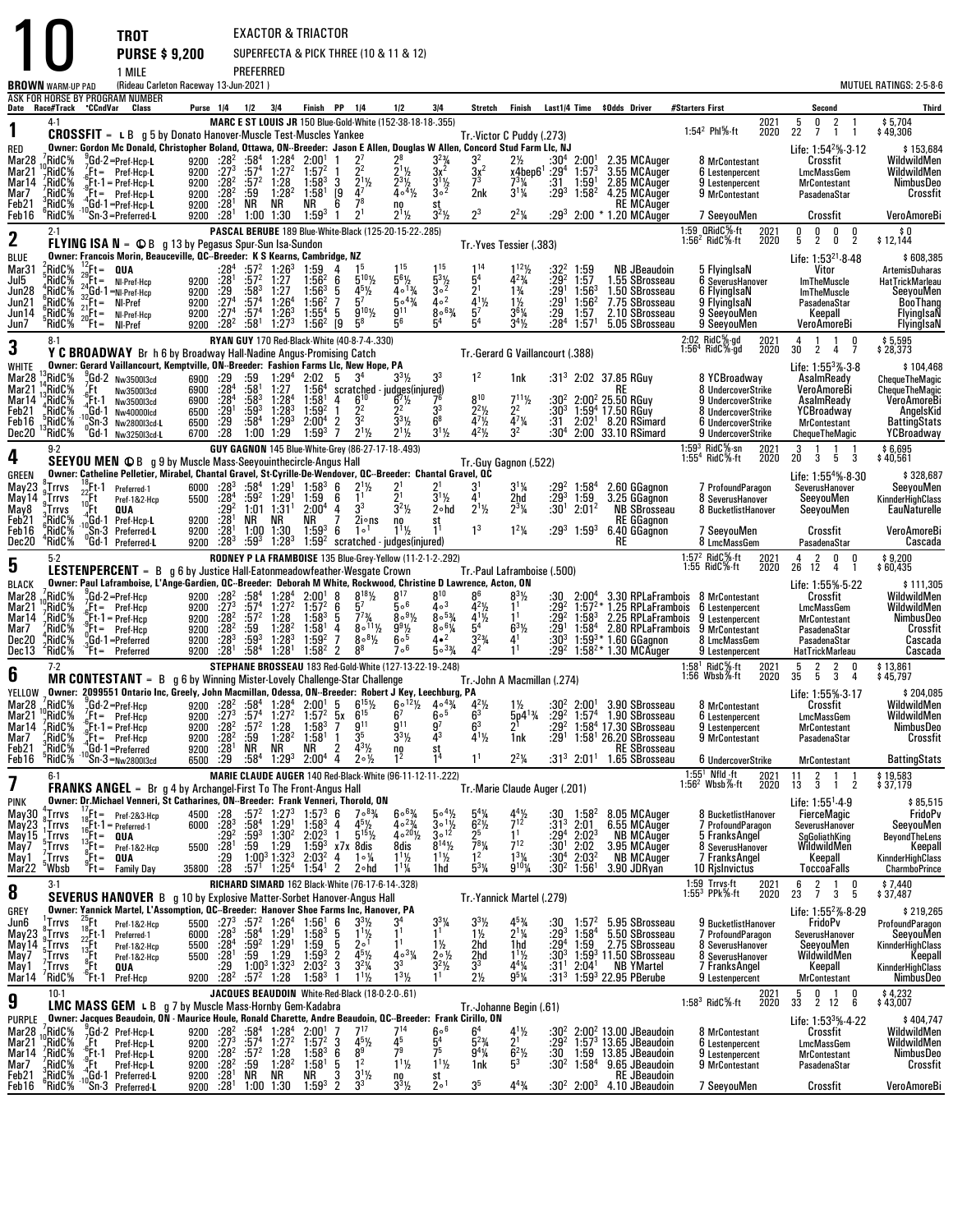**PURSE \$ 5,000**PICK FOUR (11 & 12 & 13 & 14) & SUPERFECTA

**PACE**

11

N/W \$1500. LAST 3 (W/O \$5000. LAST 8 N/E)

|                                                                              |                                                                                                                                              |                                                                   | 1 MILE<br><b>TURQUOISE</b> warm up pap (Rideau Carleton Raceway 13-Jun-2021 )                                                                                                                                                                                                       |                                              |                                                                                                 |                                                                                             |                                                                                                                               |                                                                                                   |                                                                                |                                                                                                                                                 | N/W \$1500. LAST 3 (W/O \$5000. LAST 8 N/E)                                                                                                            |                                                                                                                                                   |                                                                                                                                                   |                                                                                                                                                                           |                                                                 |                                                   |                                                                                                                                                                                                                            |                                                          |                                                                                                  |                                                                                                                                                             | MUTUEL RATINGS: 3-6-4-2                                                                                                       |
|------------------------------------------------------------------------------|----------------------------------------------------------------------------------------------------------------------------------------------|-------------------------------------------------------------------|-------------------------------------------------------------------------------------------------------------------------------------------------------------------------------------------------------------------------------------------------------------------------------------|----------------------------------------------|-------------------------------------------------------------------------------------------------|---------------------------------------------------------------------------------------------|-------------------------------------------------------------------------------------------------------------------------------|---------------------------------------------------------------------------------------------------|--------------------------------------------------------------------------------|-------------------------------------------------------------------------------------------------------------------------------------------------|--------------------------------------------------------------------------------------------------------------------------------------------------------|---------------------------------------------------------------------------------------------------------------------------------------------------|---------------------------------------------------------------------------------------------------------------------------------------------------|---------------------------------------------------------------------------------------------------------------------------------------------------------------------------|-----------------------------------------------------------------|---------------------------------------------------|----------------------------------------------------------------------------------------------------------------------------------------------------------------------------------------------------------------------------|----------------------------------------------------------|--------------------------------------------------------------------------------------------------|-------------------------------------------------------------------------------------------------------------------------------------------------------------|-------------------------------------------------------------------------------------------------------------------------------|
|                                                                              | Date Race#Track *CCndVar                                                                                                                     |                                                                   | ASK FOR HORSE BY PROGRAM NUMBER<br>Class                                                                                                                                                                                                                                            |                                              | Purse 1/4 1/2 3/4                                                                               |                                                                                             |                                                                                                                               | Finish PP 1/4                                                                                     |                                                                                |                                                                                                                                                 | 1/2                                                                                                                                                    | 3 4                                                                                                                                               | Stretch                                                                                                                                           | Finish                                                                                                                                                                    |                                                                 |                                                   | Last1/4 Time \$0dds Driver                                                                                                                                                                                                 | #Starters First                                          |                                                                                                  | Second                                                                                                                                                      | Third                                                                                                                         |
| 1                                                                            | $10-1$                                                                                                                                       |                                                                   |                                                                                                                                                                                                                                                                                     |                                              |                                                                                                 |                                                                                             |                                                                                                                               |                                                                                                   |                                                                                |                                                                                                                                                 | CLAUDE LAROSE 162 Navy Blue-Red-Yellow (13-0-1-1-.68)                                                                                                  |                                                                                                                                                   |                                                                                                                                                   |                                                                                                                                                                           |                                                                 |                                                   |                                                                                                                                                                                                                            | $1:54^3$ RidC $%$ -ft                                    | 2021<br>2020                                                                                     | 0<br>4<br>0<br>0<br>27                                                                                                                                      | $$1,102$<br>$$11,212$                                                                                                         |
| red<br>Mar28<br>Mar21<br>Mar14<br>Mar7<br>Dec20<br>Dec13                     | RidC%<br>RidC%<br>$\degree$ RidC%<br>RidC%<br>RidC%:<br><sup>6</sup> RidC%                                                                   | .Ft ∶<br>$-\frac{6}{9}$ Ft-1<br>.Ft<br>្ភGd-1<br>$\frac{3}{1}$ Ft | <b>OFFICIALLY RUSTY</b> Br g 10 by Art Official Rustys Puddin Dragon Again<br>Owner: Ronald Charette, Gatineau, QC-Breeder: Carter Racing Stable Llc, Greenville, Robert H Myers, Greenwood, DE<br>Gd-2 Nw400pscd<br>Nw265pscd<br>Nw450pscd<br>Nw650pscd<br>Nw500pscd<br>Nw125013cd | 5400<br>5000<br>5400<br>6000<br>5800<br>5500 | :29<br>: 28<br>:27 <sup>4</sup><br>:27 <sup>4</sup><br>$\overline{.27}$<br>:27 <sup>2</sup>     | :58 $1$<br>$:57^3$<br>:57 <sup>2</sup><br>:58<br>:57<br>:57 <sup>1</sup>                    | 1:26 <sup>1</sup><br>$1:26^2$<br>$1:26^2$<br>1:27<br>$1:26^{3}$<br>1:27                                                       | $1:55^{4}$<br>$1:56^{3}$<br>1:56<br>1:56 <sup>4</sup><br>1:56 <sup>4</sup><br>1:57 <sup>4</sup>   | 7<br>4<br>5                                                                    | $9^{10}$ %<br>$6^{6}\frac{1}{2}$<br>$4^{3}\frac{1}{2}$                                                                                          | $\frac{2^2}{8^8}$<br>$8^{7}$ <sup>1</sup> / <sub>2</sub><br>$6^{4}$ <sup>1</sup> / <sub>2</sub><br>9 <sup>9</sup><br>$5^{4}$ %                         | $\frac{23}{87}$<br>5 <sup>6</sup><br>7 <sup>5</sup><br>800<br>85                                                                                  | Tr.-Ronald Charette (.129)<br>$3^{5}_{6^{6}}$<br>5 $^{6}$<br>$\frac{9^{4}y_{2}}{9^{10}}$<br>75                                                    | $\mathbf{\Lambda}^{10}$<br>433/4<br>$5^6\%$<br>$9^{4}\frac{1}{2}$<br>$8^{13}\frac{1}{4}$                                                                                  | :31<br>:293<br>:293<br>:293<br>:314<br>:30ª                     |                                                   | 1:57 <sup>4</sup> 25.70 CLarose<br>$1:572$ 29.65 CLarose<br>$1:571 51.60$ CLarose<br>$1:573$ 61.60 CLarose<br>1:59 $^{2}$ 13.75 RGuy<br>1:58 <sup>4</sup> 19.05 RSimard                                                    | 9 Journalistic<br>9 BsTyrrifíc                           | 8 McJagersonthemove<br>9 IndependenceTime<br>9 FarmersTan<br>9 StLadsCaptain                     | $\overline{1}$<br>2<br>4<br>Life: $1:532%-5.34$<br>WhatsIntheEskyA<br>JkEllemEnoh<br>SirGalahad<br>SaskabushSteve<br>StLadsCash<br>RedJohn                  | \$169,169<br>StLadsCash<br>LunarLaunch<br><b>MachoPolo</b><br>MortgageMyVilla<br>NightClubHanover<br>CityOfTheYear            |
| 2                                                                            | $4-1$                                                                                                                                        |                                                                   | LEVIS DAY L Br g 6 by Shadow Play-Kims Royal Day-Royal Mattjesty                                                                                                                                                                                                                    |                                              |                                                                                                 |                                                                                             |                                                                                                                               |                                                                                                   |                                                                                | RYAN GUY 170 Red-Black-White (40-8-7-4-.330)                                                                                                    |                                                                                                                                                        |                                                                                                                                                   | Tr. Victor C Puddy (.273)                                                                                                                         |                                                                                                                                                                           |                                                                 |                                                   |                                                                                                                                                                                                                            | 1:55 $^2$ RidC $%$ -ft                                   | 2021<br>2020                                                                                     | 0<br>- 6<br>0<br>$\overline{1}$<br>38<br>4<br>$\overline{7}$<br>5                                                                                           | \$1,750<br>\$40,628                                                                                                           |
| BLUE<br>Mar28<br>Mar21<br>Mar 14<br>Mar7<br>Feb21<br>Feb16                   | RidC%<br>RidC%<br>RidC%<br>RidC%<br>RidC%<br>RidC%                                                                                           | ′.Ft<br>ະFt-1<br>:Ft∵                                             | Owner: Bill Manes, Lloyd Stone, Victor Puddy, 10462217 Canada Inc, ON-Breeder: Winbak Farm, MD<br><sup>9</sup> Gd-2 Nw650pscd-L<br>Nw250013cd-L<br>Nw250013cd-L<br>Nw275013cd-L<br>$-4$ Gd-1 Nw4000l3cd-L<br>Sn-3 Nw400013cd-L                                                      | 6000<br>6500<br>6500<br>6500<br>6900         | $:27^{2}$<br>$:27^{3}$<br>:28 <sup>3</sup><br>:27<br>$:27^{1}$<br>6900 :28                      | :57 <sup>1</sup><br>$:57^3$<br>$:58^1$<br>:56 $^2$<br>:56ª<br>:58 <sup>4</sup>              | $1:26^{1}$<br>1:26 <sup>1</sup><br>1.271<br>1:25<br>$1:25^{1}$<br>1:27 <sup>4</sup>                                           | $1:56^{3}$<br>1:55<br>$1:55^{4}$<br>1:55<br>1:54 <sup>2</sup><br>$1:57^{3}$                       | $^3_6\,$<br>3<br>3<br>$\overline{7}$<br>3                                      | $7^{10}$ <sup>1</sup> / <sub>2</sub><br>$6^{12}$<br>$\frac{5^{8}}{5^{4}}$<br>$9^{15}$<br>$4^{4}$ <sup>1</sup> / <sub>2</sub>                    | 710<br>$6^{6}$ <sup>1</sup> / <sub>2</sub><br>$5^{53}$<br>$7°$ 6<br>$9^{13}$<br>43                                                                     | $6^8$<br>$4^{3}\%$<br>40 <sup>5</sup><br>50 <sup>5</sup><br>$9^{15}$<br>$6^4$                                                                     | $\frac{3^2\%}{5^6}$<br>6 <sup>7</sup><br>$9^{18}$<br>3 <sup>4</sup>                                                                               | $3^{11}/4$<br>$78\frac{1}{4}$<br>6p561/4<br>$9^{19}$ %<br>$5^6\%$                                                                                                         | :30<br>:28<br>:291<br>$:30^1$<br>:30<br>:30'                    |                                                   | $1:574$ 7.50 MCAuger<br>$1:551$ 11.20 MCAuger<br>1:57 $2$ 12.75 MCAuger<br>$1:56^{\textdegree}$ 33.85 RGuy<br>1:58 <sup>1</sup> 32.35 RSimard<br>$1:584$ 10.70 MCAuger                                                     | 9 DGsDeVito<br>9 BsTyrrific<br>8 Stelios<br>8 Stelios    | 9 StonebridgeBeach<br>9 DreydlHanover                                                            | Life: $1:513% - 2.16$<br>JeffsJourney<br>WesternPhil<br>PantheonSeelster<br>ShineALight<br><b>Stelios</b><br>StLadsCaptain                                  | \$265,395<br>RedJohn<br>LevisDay<br>WesternPhil<br><b>TheRoadies</b><br>VanillaMalted<br>SomewhereBettor                      |
| 3                                                                            | $2-1$                                                                                                                                        |                                                                   | <b>BOBBIES POWER PLAY</b> Br g 10 by Rustler Hanover-Bobbie Bruin-Falcons Future                                                                                                                                                                                                    |                                              |                                                                                                 |                                                                                             |                                                                                                                               |                                                                                                   |                                                                                |                                                                                                                                                 | STEPHANE BROSSEAU 183 Red-Gold-White (127-13-22-19-.248)                                                                                               |                                                                                                                                                   | Tr. John A Macmillan (.274)                                                                                                                       |                                                                                                                                                                           |                                                                 |                                                   |                                                                                                                                                                                                                            | 1:52 <sup>1</sup> Rcr%-ft<br>1:57 <sup>1</sup> Fhld -ft  | 2021<br>2020                                                                                     | 10<br>1<br>0<br>$\overline{7}$<br>0<br>0                                                                                                                    | \$3,990<br>\$2,737                                                                                                            |
| <b>WHITE</b><br>May9<br>May 1<br>Apr20<br>Apr 11<br>Apr5<br>Mar21            | Rcr%<br>:Rcr%<br>Har:<br>$2$ Rcr $%$<br>FRcr%<br>°PcD%                                                                                       | Ft<br>Ft<br>Ft<br>Gd<br>Ft<br>Ft                                  | Owner: Elizabeth Adam, Kingston, ON-Breeder: Bryan J Truitt, Selbyville, DE<br>Mpnw1250I4<br>Mpnw1250I4<br>Hgnw2001I5<br>Mpnw4000l4<br><b>Mpnw1250I4</b><br><b>7500CI</b>                                                                                                           | 3800<br>3800<br>4900<br>6000<br>3800<br>4800 | $:27^{2}$<br>:26 <sup>2</sup><br>$:28^{2}$<br>:28<br>:26 <sup>4</sup><br>:27                    | $:56^1$<br>:55 <sup>1</sup><br>:58 <sup>2</sup><br>$:57^{3}$<br>$:55^3$<br>:55 <sup>3</sup> | 1:25<br>1.244<br>1:27 <sup>1</sup><br>$1:25^{1}$<br>1:22 <sup>4</sup><br>$1:23^{3}$                                           | $1:55^2$ 6<br>1:54 <sup>4</sup> 8<br>$1:55^{4}$<br>1:53 <sup>1</sup><br>1:52 <sup>1</sup><br>1:53 | -1<br>7                                                                        | $1\frac{1}{2}$<br>$2 \circ \frac{1}{2}$<br>$2^{11/2}$<br>$1^{11}$<br>$1^{11}/2$<br>$2^{\circ 1}/4$                                              | $1\frac{1}{2}$<br>$1\frac{1}{2}$<br>$2^{11/2}$<br>$1^{11}/2$<br>$1^{11/4}$                                                                             | $1^{11}/2$<br>$\frac{2}{2^{2}}$<br>$1\frac{1}{2}$<br>13<br>$4^{2}\%$                                                                              | $1\frac{1}{2}$<br>4 <sup>6</sup> $\frac{1}{2}$<br>77<br>$2\frac{1}{2}$<br>16<br>$6^{5}$ <sup>%</sup>                                              | $2\frac{3}{4}$<br>$\bar{9}^{14}$ <sup>3</sup> / <sub>4</sub><br>$7^{7}$ <sup>1</sup> / <sub>4</sub><br>$5^{3}$ <sup>%</sup><br>$\frac{1}{9}$ <sup>14</sup> / <sub>2</sub> | :30 <sup>3</sup><br>:33<br>$:29^{3}$<br>:284<br>:292<br>$:31^3$ | 1:57 <sup>1</sup><br>$1:52^{1}$                   | $1:55^{3*}$ 0.80 HEDavis Jr<br>1:57 <sup>4</sup> * 2.30 EEDavis<br>3.00 PDBerry<br>1:54 * 1.70 EEDavis<br>8.40 EEDavis<br>$1:553$ 54.10 JJBartlett                                                                         | 8 Jimtastic<br>7 AllNightParty                           | 9 BrookdaleSonny<br>8 KissADragon<br>9 BobbiesPowerPlay<br>9 NeedlessToSay                       | Life: 1:51% 6-30<br><b>BobbiesPowerPlay</b><br><b>ConcertArtist</b><br><b>MurrowBoy</b><br>HomestretchWes<br>LittlePower<br><b>SpringbridgeProud</b>        | \$242,764<br>DerbyDogHanover<br>Samcro<br>BaltimoreJackN<br>Owzitgoin<br><b>TapDragon</b><br><b>BbsHarley</b>                 |
| 4                                                                            | $3-1$                                                                                                                                        |                                                                   | <b>WRANGLER CASH</b> B g 8 by As Promised W Jean-Camystic                                                                                                                                                                                                                           |                                              |                                                                                                 |                                                                                             |                                                                                                                               |                                                                                                   |                                                                                |                                                                                                                                                 | PASCAL BERUBE 189 Blue-White-Black (125-20-15-22-.285)                                                                                                 |                                                                                                                                                   | Tr. Alain Martin (.187)                                                                                                                           |                                                                                                                                                                           |                                                                 |                                                   |                                                                                                                                                                                                                            | 2:00 QTrrvs-ft<br>1:53 Grvr -ft                          | 2021<br>2020                                                                                     | $\begin{smallmatrix} &5\28\end{smallmatrix}$<br>0<br>0<br>0<br>5<br>6<br>1                                                                                  | \$715<br>\$27,609                                                                                                             |
| <b>GREEN</b><br>Jun6<br>May30<br>May 16<br>May8<br>Mar <sub>21</sub><br>Mar7 | Trrvs<br>:Trrvs<br>$^{\circ}$ Trrvs<br>្លTrrvs<br>,RidC%<br>°RidC%                                                                           | 1/20 Ft t To Ft t Ft ft Ft ft Ft                                  | Owner: Alain Martin, Gatineau, QC--Breeder: Dr Maurice N Stewart, Maureen H Stewart, Leduc, AB<br>Pref-1&2-Hcp<br>Pref-1&2-Hcp<br>Pref-2&3-Hcp<br>QUA<br>Nw2500I3cd<br>Nw4000I3cd                                                                                                   | 5500<br>5500<br>4500<br>6500                 | $:26^2$<br>$:26^{3}$<br>:27 <sup>1</sup><br>:29'<br>$: 27^{3}$<br>6900 :27 <sup>3</sup>         | :56<br>:56 <sup>4</sup><br>$:57^{3}$<br>:57 <sup>2</sup>                                    | $1:24^{3}$<br>1:26 <sup>1</sup><br>$:56^4$ 1:26 <sup>3</sup><br>$1:00^4$ 1:30 <sup>4</sup><br>1:26 <sup>1</sup><br>$1:26^{1}$ | 1:54<br>$1:55^{3}$<br>$1:57^{2}$<br>2:00<br>1.55<br>$1:55^{2}$                                    | $\begin{array}{c} 2 \\ 3 \\ 7 \end{array}$<br>3<br>$\overline{2}$<br><b>19</b> | $\frac{5^{7}\%}{7^{10}}$<br>$20\frac{1}{2}$<br>$2 \circ \frac{1}{2}$<br>7 <sup>9</sup>                                                          | $6^{4}$ <sup>1</sup> / <sub>2</sub><br>$705\%$<br>$1^{11}/2$<br>3 <sup>3</sup><br>$6\circ^5$                                                           | $3^{2}\frac{1}{4}$<br>7 <sup>0</sup><br>15<br>2∘nk<br>$60^{5}$ %                                                                                  | $3^{1}\frac{1}{4}$<br>4 <sup>2</sup> <sup>3</sup> / <sub>4</sub><br>6 <sup>3</sup><br>1 <sup>7</sup><br>46<br>$9^{10}$                            | $4^{6}\frac{1}{4}$<br>$5^{3}\frac{1}{4}$<br>$1^{10}$ %<br>g <sub>15</sub><br>$9^{14}$                                                                                     | :293<br>:312<br>:29'<br>:314<br>:31                             | 2:00<br>1:58                                      | $1:551$ 22.15 SGLacaille<br>$1:562$ 18.25 SGLacaille<br>1:58 <sup>4</sup> 22.50 SFillion<br><b>NB SFillion</b><br>10.30 RSimard<br>$1:581$ 78.60 RSimard                                                                   | 9 BsTyrrific                                             | 9 DreydlHanover<br>8 Littlebitaswagger<br>8 WindsunCheyenne<br>8 WranglerCash<br>9 VanillaMalted | Life: $1:513%-6.24$<br>Veneno<br>SomewhereBettor<br>Littlebitaswagger<br>NorthernTrophy<br>WesternPhil<br>Stelios                                           | \$306,119<br>Mickeymaksomespe<br>Veneno<br>Maracasso<br>VintageLove<br>LevisDay<br>TheRegulator                               |
| 5                                                                            | $9-2$                                                                                                                                        |                                                                   | BESTOFBEST HANOVER L B h 13 by Western Hanover-Bunny Lake-Precious Bunny                                                                                                                                                                                                            |                                              |                                                                                                 |                                                                                             |                                                                                                                               |                                                                                                   |                                                                                |                                                                                                                                                 | STEPHANE POULIOT Red-White-Black (34-4-5-5-.248)                                                                                                       |                                                                                                                                                   | Tr. Melanie Plourde (.88)                                                                                                                         |                                                                                                                                                                           |                                                                 |                                                   |                                                                                                                                                                                                                            | 1:54 <sup>1</sup> RidC <sup>5</sup> %-ft                 | 2021<br>2020                                                                                     | - 5<br>0<br>0<br>0<br>28<br>4<br>4<br>7                                                                                                                     | \$845<br>\$28,674                                                                                                             |
| <b>BLACK</b><br>Mar28<br>Mar21<br>Mar 14<br>Mar7<br>Feb16<br>Dec20           | RidC%<br>RidC%<br>RidC <sup>%</sup><br>RidC%<br>RidC%<br>"RidC%                                                                              | '.Ft<br>(Ft-1<br>Ft                                               | Owner: Melanie Plourde, Osgoode, ON-Breeder: Hanover Shoe Farms Inc, Hanover, PA<br>Gd-2 Nw250013cd-L<br>Nw2500l3cd-L<br>Nw250013cd-L<br>Nw275013cd-L<br><sup>-10</sup> Sn-3 Preferred-L<br>"Gd-1 Nw400013cd-L                                                                      | 6500<br>6500<br>6500<br>6500<br>9200         | $:27^{3}$<br>$:27^{1}$<br>:28 <sup>3</sup><br>:27<br>:28 <sup>1</sup><br>6900 : 26 <sup>4</sup> | :57 $3$<br>:56ª<br>:581<br>:564<br>$:57^{3}$<br>:57 <sup>2</sup>                            | $1:25^2$<br>$1:27^1$<br>1:25<br>1:27<br>$1:25^{4}$                                                                            | $1:26^3$ $1:57^3$<br>1:55<br>$1:55^{4}$<br>1:55<br>1:56 <sup>1</sup><br>$1:56^{2}$                | 4<br>6<br>6<br>8<br>$\mathbf{1}$<br>6                                          | $6^{10}$<br>7 <sup>9</sup><br>$7^{11}$ %<br>9 <sup>13</sup><br>6 <sup>7</sup><br>$7^{8}$ <sup>1</sup> / <sub>2</sub>                            | $7 \cdot 6\frac{1}{2}$<br>75<br>$7 \cdot 7\frac{1}{4}$<br>g <sup>101</sup> / <sub>2</sub><br>6 <sup>6</sup><br>6 <sup>5</sup>                          | $6 \cdot \frac{31}{2}$<br>75<br>$60^{6}$ %<br>8°9<br>$7^{\frac{53}{4}}$<br>66                                                                     | $6ix^{4}\%$<br>$5^2\frac{1}{2}$<br>78<br>7 <sup>7</sup><br>6 <sup>7</sup><br>44                                                                   | $7^4\frac{1}{2}$<br>$8^{9}$ <sup>1</sup> / <sub>4</sub><br>$5p45\%$<br>$3^{13}/4$                                                                                         | :31'<br>:284<br>:29'<br>:291<br>:29ª<br>:29ª                    | $1:58^{2}$<br>1:55 <sup>1</sup><br>1:56<br>1:58   | 2.60 SPouliot<br>3.35 SPouliot<br>$1:573$ 13.45 SPouliot<br>56.90 MPlourde<br>9.40 SPouliot<br>$1:564$ 35.85 MPlourde                                                                                                      | 8 Stelios<br>7 Stelios                                   | 9 WesternPhil<br>9 WindsunCheyenne<br>9 StonebridgeBeach<br>7 LukeAndDuke                        | Life: $1:48^4\%$ 5.44<br>PantheonSeelster<br>PrinceGiovanni<br>PantheonSeelster<br>ShineALight<br>Racemup<br>VegasRocks                                     | \$756,905<br>LarryIsDebsRock<br><b>ShadowMargeaux</b><br>WesternPhil<br><b>TheRoadies</b><br>AvatarJ<br>BestofbestHanover     |
| 6                                                                            | $5-2$                                                                                                                                        |                                                                   | <b>TRAGICALLY ZIP</b> B g 6 by American Ideal-My Perfect Rhyme-Cole Muffler                                                                                                                                                                                                         |                                              |                                                                                                 |                                                                                             |                                                                                                                               |                                                                                                   |                                                                                |                                                                                                                                                 | SAMUEL FILLION 170 Blue-Black-White (95-12-21-9-.280)                                                                                                  |                                                                                                                                                   | Tr.-Mandy Archer (.285)                                                                                                                           |                                                                                                                                                                           |                                                                 |                                                   |                                                                                                                                                                                                                            | 1:56 <sup>1</sup> , QRidC %-ft<br>$1:521$ Nfld -ft       | 2021<br>2020                                                                                     | 0<br>0<br>0<br>3<br>31<br>4<br>0<br>6                                                                                                                       | \$350<br>\$24.354                                                                                                             |
| YELLOW<br>Jun9<br>Mar 11<br>Feb25<br>Feb21<br>Dec23<br>Dec20                 | RidC%<br>, Wbsb<br>,FlmD<br>P.FImD<br>'Wbsb<br>'FimD                                                                                         | $^{26}$ Ft<br>°Ft                                                 | Owner: Jamie Copley, Kenmore, ON-Breeder: Blue Chip Farms Llc, Wallkill, Tanah Merah Farms Llc, Weedsport, NY<br>QUA<br>Gd-2 15Kclmhpcd<br>$Gd-2$ 15000 Clmcd<br>Nw1500I3cd<br>Gd-1 15000Clmhp<br>"Gd-1 Nw50000lcd                                                                  | 12000<br>7000<br>6000<br>14000<br>8800       | :281<br>:28 <sup>2</sup><br>:29 <sup>2</sup><br>:28<br>$:27^{3}$<br>$.27^{2}$                   | :58<br>:57 <sup>4</sup><br>$:59^4$<br>$:58^3$<br>:56ª<br>:57 <sup>2</sup>                   | 1:27 <sup>1</sup><br>1:26 <sup>1</sup><br>$1:28^{1}$<br>1:27 <sup>1</sup><br>$1:25^{3}$<br>1.264                              | $1:56^{1}$<br>$1.55^{4}$<br>1:57 <sup>1</sup><br>$1:55^{1}$<br>1:55<br>1:56 <sup>4</sup>          | 3<br>6<br>3<br>x7<br>$\mathbf{1}$<br>5                                         | $\frac{1^{1}}{2^{9}}\frac{1}{4}$<br>$4^{43}$<br>6 <sup>8</sup><br>$3^{2}\%$<br>$6^{61/2}$                                                       | $8^{7}\frac{1}{2}$<br>4 <sup>o</sup> <sup>3</sup><br>$6^{5}_{4}$<br>$5^{31/2}$<br>$6^{31/2}$                                                           | $\frac{1^{1}\frac{1}{2}}{8^{\circ}\frac{7}{2}}$<br>403<br>$8^{13}$ <sup>1</sup> / <sub>4</sub><br>$5^{3}\frac{1}{2}$<br>$5^{\circ}$ $\frac{1}{4}$ | $8^{15}$<br>43<br>820<br>$\mathbf{A}^1$<br>$\mathbf{A}^2$                                                                                         | $8^{24}\,$<br>$5^{11}$<br>7261/<br>$6^{11}/2$<br>$3^{2}\%$                                                                                                                | :29<br>:33<br>$:30^3$<br>$:30^{3}$<br>:29<br>:30                | 1:56 <sup>1</sup><br>$1:59^{2}$<br>$1:55^{\circ}$ | <b>NB MArmstrong</b><br>$2:003$ 40.50 SRYoung<br>7.10 TJHenry<br>$2:002$ 29.05 TJHenry<br>17.65 JAMacdonald 10 StateOfPlay<br>1:57 <sup>1</sup> 19.55 BAMacdonald 6 NightWatchman                                          | 8 FreddyBear                                             | 6 TragicallyZip<br>8 BeachBabyBee<br>5 BeachBabyBee                                              | Life: 1:52% 4-8<br>OceanviewMagnum<br>Portrstownchrislr<br>SunshineLou<br>MajorOnTheBeach<br>RealWicked<br><b>DGsShallwedance</b>                           | \$60,484<br><b>WildRiverCoyotee</b><br>Sportsnest<br><b>StrategicThinking</b><br>HeavenlySound<br>MossiesArt<br>TragicallyZip |
| 7                                                                            | $8-1$                                                                                                                                        |                                                                   | <b>OCEANVIEW MAGNUM LB</b> g 6 by Western Paradise-Southview Sally-Drop Off                                                                                                                                                                                                         |                                              |                                                                                                 |                                                                                             |                                                                                                                               |                                                                                                   |                                                                                | RICHARD SIMARD 162 Black-White (76-17-6-14-.328)                                                                                                |                                                                                                                                                        |                                                                                                                                                   | Tr. Anne Marie Turenne (.382)                                                                                                                     |                                                                                                                                                                           |                                                                 |                                                   |                                                                                                                                                                                                                            | $1:50^3$ Wbsb%-ft                                        | 2021<br>2020                                                                                     | $\frac{5}{30}$<br>0<br>0<br>$\overline{2}$<br>$\overline{7}$<br>4                                                                                           | \$1,100<br>\$70,237                                                                                                           |
| PINK<br>Jun9<br>Mar28<br>Mar21<br>Mar <sub>14</sub><br>Mar7<br>Feb21         | $\lambda$ RidC $\%$<br>$\frac{8}{7}$ RidC $\frac{6}{8}$<br>$\frac{7}{8}$ RidC%<br>¦FlmD<br><sup>10</sup> FlmD<br><sup>10</sup> FlmD<br>$6-1$ | $^{26}$ Ft                                                        | Owner: Keith Cassell, Smiths Falls, ON-Breeder: William N Roloson, Belfast, PE<br>QUA<br>efale 2<br>Pref-Hcp-L<br>-Ft Pref-Hcp-L<br>-Ft Nw300013cd-L<br>-Ft Preferred-3-L<br>Ft Preferred-2-L                                                                                       | 5000<br>9200<br>7500<br>10000<br>11500       | :281<br>:28 <sup>1</sup><br>:26<br>$\frac{.28}{.272}$<br>$:28^2$                                | :58.572<br>$\frac{154}{58}$<br>$\frac{158}{57}$<br>$:57^{1}$                                | $1:271$<br>$1:271$<br>$\frac{1:22^4}{1:26^2}$<br>1:26 <sup>2</sup><br>1:26                                                    | $1:56^{1}$<br>$1.58^{3}$<br>$1:524$<br>$1:553$<br>$1.55^{4}$<br>$1:54^{3}$                        | 6<br>$\overline{4}$<br>$\overline{1}$<br>$\frac{2}{5}$<br>6                    | $\frac{2^{1}\frac{1}{2}}{3^{3}\frac{1}{2}}$<br>$\frac{1\frac{1}{2}}{3^{3}\frac{1}{2}}$<br>$\frac{5^{7}\frac{3}{4}}{5^{4}}$<br>$4^{43}$ /4       | $2^{1}\frac{1}{2}$<br>$1^{1}\frac{1}{2}$<br>$1^{2}$<br>$3^{3}\frac{1}{5}$<br>$4^{5}$ <sup>%</sup><br>GUY GAGNON 145 Blue-White-Grey (86-27-17-18-.493) | $2^{1}\frac{1}{2}$<br>$1\frac{1}{2}$<br>$1^{1}$<br>$2^{o^2}$<br>$4^{o^2}$<br>$4 \cdot \frac{3 \cdot \pi}{2}$                                      | $\frac{2^4}{2^1}$<br>$\frac{5^5}{4^5}$<br>$4^{3}\frac{3}{4}$<br>$7^{6}_{4}$                                                                       | $\frac{2^5}{3^3\%}$<br>$7^{8}\frac{1}{2}$<br>9 <sup>11</sup> / <sub>2</sub><br>$5^{3}\frac{1}{2}$<br>7p6 <sup>83</sup> /4                                                 | $:29^4$<br>$:32$<br>:313<br>:31<br>:30<br>$:29^{4}$             | 1:57                                              | <b>NB RSimard</b><br>$1:59^{1*}$ 0.45 RSimard<br>1:54 <sup>2</sup> 15.75 TSJones<br>$1:57^{4*}$ 3.60 SCoulter<br>$1:562$ 6.20 SCoulter<br>$1:562$ 29.00 RHShepherd                                                         | 9 NationalDebt<br>9 Ali<br><b>7 SilverBeast</b>          | 6 TragicallyZip<br>9 ShadowMargeaux<br>7 PrestigeSeelster                                        | Life: $1:50^3\% \cdot 5.27$<br><b>OceanviewMagnum</b><br>Brookletsjustified<br>OfficerJones<br>Capitanoltaliano<br>CycloneJoe<br>Moonwriter<br>-5<br>0<br>0 | \$183,140<br><b>WildRiverCovotee</b><br>OceanviewMagnum<br>Racemup<br>OsborneSeelster<br>BeachinLindy<br>JJPowerball          |
| 8                                                                            |                                                                                                                                              |                                                                   | <b>JIMMY BE GOOD</b> B g 9 by Art Colony-Jos Peach Pie-Northern Luck<br>Owner: Ecuries Guy Gagnon Inc, Gestion Louis Latulippe Inc, Gestion Bruno Blouin Inc, QC-Breeder: Candice A Morel, ON                                                                                       |                                              |                                                                                                 |                                                                                             |                                                                                                                               |                                                                                                   |                                                                                |                                                                                                                                                 |                                                                                                                                                        |                                                                                                                                                   | Tr.-Guy Gagnon (.522)                                                                                                                             |                                                                                                                                                                           |                                                                 |                                                   |                                                                                                                                                                                                                            | 1:56 <sup>4</sup> ORidC%-ft<br>1:53 <sup>3</sup> PPk%-ft | 2021<br>2020                                                                                     | 3<br>28<br>4<br>$\overline{2}$                                                                                                                              | \$2,000<br>\$17,348                                                                                                           |
| GREY<br>Jun2<br>Mar25<br>Mar 15<br>Mar4<br>Feb22<br>Feb18                    | RidC%<br>, Wbsb<br>*Wbsb<br>Wbsb;<br><sup>4</sup> Wbsb<br>Wbsb                                                                               |                                                                   | <b>Example 1000</b><br>25 Ft<br>11 Ft<br>10000Clmhp<br><sub>2</sub> Ft<br>10000Clmhp<br>6d-1 11000Clmhp<br>7 Gd-2 11000Clmhp<br>7 Gd-2 11000Clmhp<br>10000Clmhp <sup>C</sup>                                                                                                        | 10000<br>10000<br>10000<br>10000<br>10000    | :282<br>$\frac{.26^2}{.27^1}$<br>$\frac{.28}{.28}$<br>:27 <sup>4</sup>                          | :59<br>$:55^{1}$<br>$:56^{4}$<br>$:57^{3}$<br>$\frac{59}{58}$                               | 1:28 <sup>1</sup><br>$1:25^{1}$<br>$1:25^{3}$<br>$1:27^{2}$<br>$1:27^{2}$<br>1:27 <sup>2</sup>                                | 1:56 <sup>4</sup><br>$1:54$<br>$1:54^4$<br>$1:56^4$<br>$1:56^2$<br>1:56 <sup>1</sup>              | 3<br>3<br>7<br>$\frac{7}{8}$                                                   | $4^{3}\frac{1}{2}$<br>9 <sup>11</sup> / <sub>2</sub><br>$\frac{79}{2}$ / <sub>9</sub><br>$7^{9}$ <sup>1</sup> / <sub>2</sub><br>9 <sup>12</sup> | $4^{4}\frac{1}{2}$<br>9 <sup>93</sup> / <sub>4</sub><br>7 <sup>7</sup> / <sub>2</sub><br>7 <sup>9</sup><br>$7^{83}$<br>$10^{11}$                       | $3^{3}\frac{1}{9}$<br>$\frac{6^{5}\frac{1}{2}}{7^{6}\frac{5}{2}}$<br>$7^{8}\frac{1}{4}$<br>$10^{9}\frac{1}{4}$                                    | $3^{1}/_{2}$<br>$9^{10}$<br>$4^{4}\frac{1}{4}$<br>8 <sup>73</sup> / <sub>4</sub><br>$6^{7}$ <sup>%</sup><br>$10^{12}$ <sup>1</sup> / <sub>2</sub> | $\frac{1\frac{3}{4}}{7^{10}\frac{1}{4}}$<br>4 <sup>1</sup><br>$8^{8}$ <sup>1</sup> / <sub>4</sub><br>$3^{13/4}$                                                           | :28<br>: 29<br>:28 <sup>2</sup><br>:30<br>:274<br>:28ª          | $1:56^{4}$<br>1:56<br>1:55<br>$1:58^{2}$          | <b>NB GGagnon</b><br>13.10 CChristoforou 10 MontyMono<br>6.10 CChristoforou 10 JaydensPlace<br>8.30 CChristoforou<br>1:56 <sup>4</sup> 16.80 CChristoforou 7 MissionThree<br>1:58 18.70 CChristoforou 10 Portrstownchrislr |                                                          | 7 JimmyBeGood<br>9 OutlawGunpowder                                                               | Life: 1:50 <sup>2</sup> % 5-28<br>WildcatCam<br>AlwaysNTheMoney<br>Veneno<br>AlwaysNTheMoney<br><b>ArtOfFire</b><br>Veneno                                  | \$254,314<br>Dabarndawgswatchi<br>Uncaged<br>AlwaysNTheMoney<br>Sportsmanship<br><b>JimmyBeGood</b><br>Sportsmanship          |

BOBBIES POWER PLAY Trainer Change: Eric E Davis to John A Macmillan TRAGICALLY ZIP Trainer Change: Thomas G Riley to Mandy Archer JIMMY BE GOOD Trainer Change: Stephen P Gassien to Guy Gagnon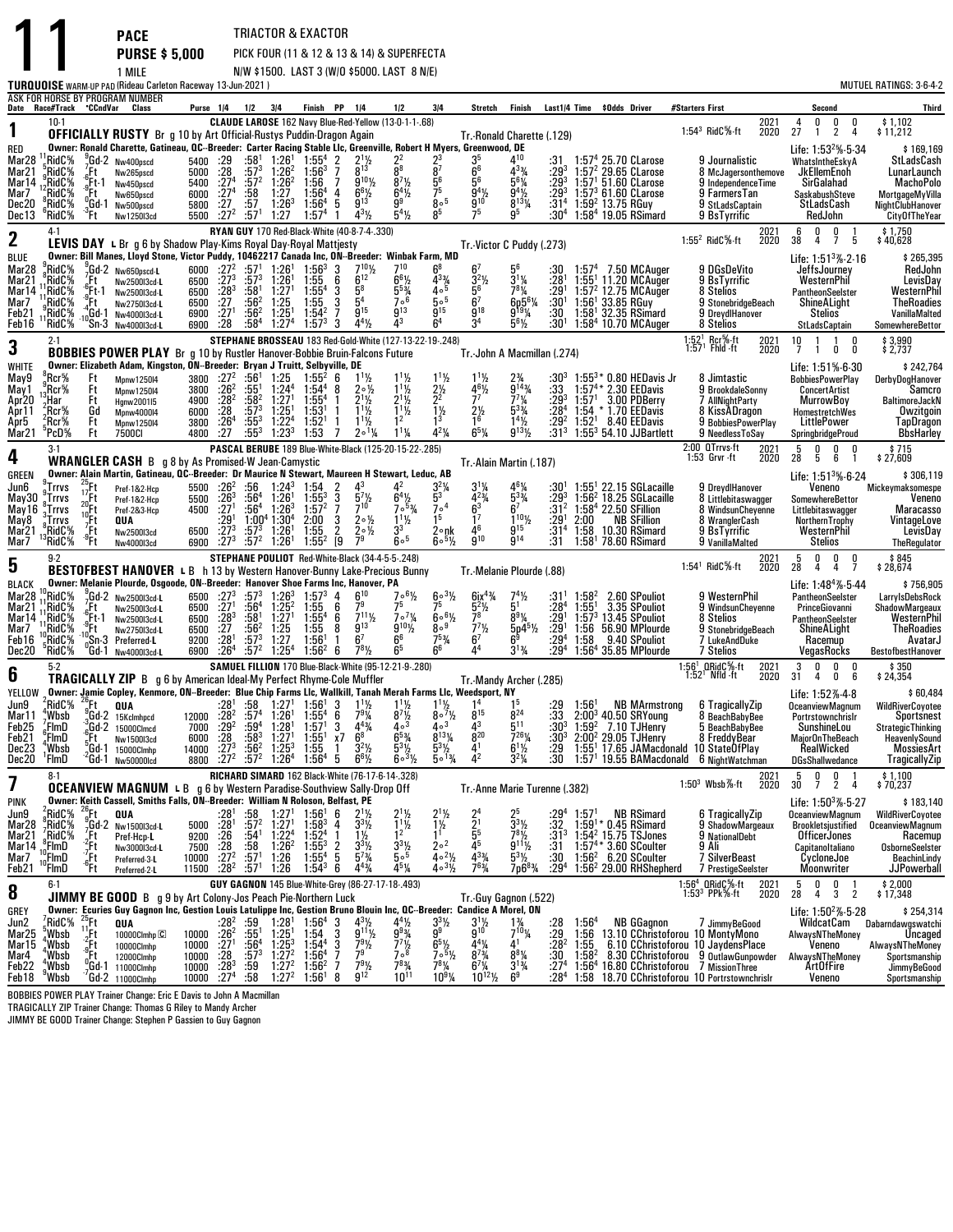|                                                                             |                                                                                           |                                                                                              | <b>PACE</b>                                                                                                                                                                                                                                                                                                     |                                                                                   |                                                                                                |                                                                                 |                                                                                                                                                                                      | <b>EXACTOR &amp; TRIACTOR</b>                                                  |                                                                                                                                                                           |                                                                     |                                                                                                       |                                                                                                                   |                                                                                    |                                                                                                         |                                                               |                                                                                                              |                                                                                                                                                        |                                                                                                                                                |              |                                               |                                                                                                                                        |                                              |                                                                                                                                                       |
|-----------------------------------------------------------------------------|-------------------------------------------------------------------------------------------|----------------------------------------------------------------------------------------------|-----------------------------------------------------------------------------------------------------------------------------------------------------------------------------------------------------------------------------------------------------------------------------------------------------------------|-----------------------------------------------------------------------------------|------------------------------------------------------------------------------------------------|---------------------------------------------------------------------------------|--------------------------------------------------------------------------------------------------------------------------------------------------------------------------------------|--------------------------------------------------------------------------------|---------------------------------------------------------------------------------------------------------------------------------------------------------------------------|---------------------------------------------------------------------|-------------------------------------------------------------------------------------------------------|-------------------------------------------------------------------------------------------------------------------|------------------------------------------------------------------------------------|---------------------------------------------------------------------------------------------------------|---------------------------------------------------------------|--------------------------------------------------------------------------------------------------------------|--------------------------------------------------------------------------------------------------------------------------------------------------------|------------------------------------------------------------------------------------------------------------------------------------------------|--------------|-----------------------------------------------|----------------------------------------------------------------------------------------------------------------------------------------|----------------------------------------------|-------------------------------------------------------------------------------------------------------------------------------------------------------|
|                                                                             |                                                                                           |                                                                                              | <b>PURSE \$5,000</b>                                                                                                                                                                                                                                                                                            |                                                                                   |                                                                                                |                                                                                 |                                                                                                                                                                                      |                                                                                | PICK THREE (12 & 13 & 14) & SUPERFECTA                                                                                                                                    |                                                                     |                                                                                                       |                                                                                                                   |                                                                                    |                                                                                                         |                                                               |                                                                                                              |                                                                                                                                                        |                                                                                                                                                |              |                                               |                                                                                                                                        |                                              |                                                                                                                                                       |
|                                                                             | <b>RED WARM-UP PAD</b>                                                                    |                                                                                              | 1 MILE<br>(Rideau Carleton Raceway 13-Jun-2021)                                                                                                                                                                                                                                                                 |                                                                                   |                                                                                                |                                                                                 |                                                                                                                                                                                      |                                                                                |                                                                                                                                                                           |                                                                     |                                                                                                       |                                                                                                                   |                                                                                    |                                                                                                         |                                                               |                                                                                                              | NON CLAIMING-HORSES THAT RACE IN A \$7000 CLAIMER OR LESS IN 1 OF THEIR LAST 3 STARTS                                                                  |                                                                                                                                                |              |                                               |                                                                                                                                        |                                              | MUTUEL RATINGS: 4-1-6-2                                                                                                                               |
|                                                                             | Date Race#Track CCndVar                                                                   |                                                                                              | ASK FOR HORSE BY PROGRAM NUMBER<br>Class                                                                                                                                                                                                                                                                        |                                                                                   | Purse 1/4 1/2 3/4                                                                              |                                                                                 |                                                                                                                                                                                      |                                                                                | Finish PP 1/4                                                                                                                                                             | 1/2                                                                 |                                                                                                       | 3I4                                                                                                               | Stretch Finish                                                                     |                                                                                                         |                                                               |                                                                                                              | Last1/4 Time \$0dds Driver                                                                                                                             | #Starters First                                                                                                                                |              |                                               | Second                                                                                                                                 |                                              | Third                                                                                                                                                 |
| 1                                                                           | $5-2$                                                                                     |                                                                                              | <b>SENIOR K</b> B g 8 by Bettors Delight-Love You Forty-Artsplace                                                                                                                                                                                                                                               |                                                                                   |                                                                                                |                                                                                 |                                                                                                                                                                                      |                                                                                | MIKE P HEALEY 160 Burgundy-Black-White (16-0-1-2-.76)                                                                                                                     |                                                                     |                                                                                                       |                                                                                                                   | Tr. Mike P Healey (.122)                                                           |                                                                                                         |                                                               |                                                                                                              |                                                                                                                                                        | $1:54^3$ GeoD%-ft                                                                                                                              | 2021<br>2020 | $\begin{smallmatrix} &6\ 26\end{smallmatrix}$ | $\frac{2}{4}$<br>0<br>6                                                                                                                | $\begin{smallmatrix} 0\\2 \end{smallmatrix}$ | \$3,840<br>\$30,405                                                                                                                                   |
| RED<br>Mar28<br>Mar21<br>Mar14<br>Mar7<br>Feb21<br>Feb16                    | *RidC%<br>RidC%<br>RidC%<br>RidC%<br>RidC%<br>'RidC%                                      | $E_{\rm B}$<br>$^{\circ}_{.9}$ Ft-1<br>"Ft.                                                  | Owner: Mikael Lafleur, Gatineau, OC-Breeder: Winbak Farm, Chesapeake City, MD<br>$^{\texttt{M}}$ Gd-2 10000Clm<br>10000Clm<br>7000Clm C<br>7000Clm C<br>Gd-1 10000Clm',<br>$^{10}$ Sn-2 $\frac{10000C}{m}$                                                                                                      | 6000<br>6000<br>4800<br>4800<br>6000<br>6000                                      | :27 <sup>4</sup><br>$\frac{.28}{.28}$ <sup>1</sup><br>$:27^{2}$<br>:28 <sup>3</sup><br>$:28^4$ | .58<br>:58<br>:58 <sup>4</sup><br>:58 $^1$                                      | $:57^2$ 1:26 <sup>1</sup><br>:56 <sup>4</sup> 1:25 <sup>2</sup><br>$1:28^{3}$<br>1:27 <sup>1</sup><br>$1:27^{2}$<br>1:28                                                             | $1:56^{3}$<br>1:55<br>1:59 <sup>2</sup><br>$\frac{1:57}{1:57^3}$<br>$1:58^{3}$ | 6<br>$\overline{2}$<br>Ī9<br>$6^{6}$ <sup>1</sup> / <sub>2</sub><br>2 <sup>0</sup><br>6<br>$2^{11}$<br>$1^{11}$                                                           | $\frac{5}{2}$                                                       | $\frac{6^4}{2^2}$<br>$3.2\%$<br>$\frac{2^{1}\frac{1}{2}}{3^{2}}$                                      | $\frac{7^6}{4^5}$<br>$\frac{2}{2^2}$ <sup>1</sup><br>$4^{3}$ <sup>1</sup> / <sub>2</sub>                          | $7^{7}\frac{1}{2^{4}}$<br>$2^{1}$<br>$2^{1}$<br>$\frac{5}{4^5}$                    | 45%<br>2ns<br>2hd<br>$4^{1}\frac{1}{4}$<br>4 <sup>53</sup> / <sub>4</sub>                               | :31.293<br>$:30^{3}$<br>$:29^2$<br>:30<br>:31 <sup>1</sup>    | 1:59 <sup>2</sup>                                                                                            | 1:58 <sup>2</sup> 36.40 MPHealey<br>1:56 5.65 MPHealey<br>1.15 RSimard<br>1:57 * 0.20 GGagnon<br>$1:574$ 11.65 JLachance<br>$1:59^{4*}$ 1.70 SBrosseau | 9 SantannaTony<br>9 SosJustified<br>9 KeystonePrestige<br>9 TwinBFearless<br>8 MattsTuition<br>6 SosJustified                                  |              |                                               | Life: 1:52 <sup>4</sup> %-5-17<br><b>MattsTuition</b><br>Alwaysyourway<br>SeniorK<br><b>SeniorK</b><br>SosJustified<br>Badstormanyport |                                              | \$190,415<br><b>ThatsSomePlan</b><br><b>ThatsSomePlan</b><br>SinCityShark<br>CliffDrummond<br>MisterGodro<br><b>MattsTuition</b>                      |
| $\mathbf 2$                                                                 | $4-1$                                                                                     |                                                                                              | JOLTED B g 9 by Artistic Fella-Beat That-Rocknroll Hanover                                                                                                                                                                                                                                                      |                                                                                   |                                                                                                |                                                                                 |                                                                                                                                                                                      |                                                                                | JACQUES BEAUDOIN White-Red-Black (18-0-2-0-.61)                                                                                                                           |                                                                     |                                                                                                       |                                                                                                                   | Tr. Johanne Begin (.61)                                                            |                                                                                                         |                                                               |                                                                                                              |                                                                                                                                                        | 1:58 FlmD -ft                                                                                                                                  | 2021<br>2020 | 0<br>$1\bar{5}$                               | $\mathbf 0$<br>0<br>$\overline{2}$<br>$\overline{2}$                                                                                   | 0<br>3                                       | \$0<br>\$8,645                                                                                                                                        |
| <b>BLUE</b><br>Jun2<br>Sep10<br>Sep3<br>Aug21<br>Aug7<br>J <sub>ul</sub> 18 | RidC%<br>:FimD<br>FlmD<br>',Grvr<br>'Grvr<br>°GeoD                                        | $^{25}$ Ft<br>$^{16}_{22}$ Ft<br>$^{22}_{24}$ Ft<br>$\frac{24}{25}$ Ft<br>$\frac{25}{28}$ Ft | Owner: Glen Lawrence, Burlington, ON-Breeder: Denise A Williams, Cream Ridge, Carol Demarch, Springfield, NJ<br><b>QUA</b><br>7000Clmcd<br>7000Clmcd<br>7000Clm<br>7000Clm<br>7000Clm                                                                                                                           | 4700<br>4700<br>4700<br>4700<br>5800                                              | $:29^{1}$<br>$:28^{3}$<br>:28 <sup>2</sup><br>$\frac{.28}{.273}$<br>$:27^{3}$                  | $:58^3$ 1:27<br>.58 <sup>1</sup><br>:59<br>:57<br>:57 <sup>4</sup><br>$:57^{2}$ | $1:26^{3}$<br>1:28 <sup>1</sup><br>$1:26^{3}$<br>$1:26^{3}$<br>$1:26^{3}$                                                                                                            | 1.56<br>1:56 <sup>4</sup><br>$1:58^{1}$<br>$1:56^{3}$<br>$1:57^{2}$<br>1:56    | $2 \circ \frac{1}{2}$<br>$\overline{7}$<br>$2^{11/2}$<br>$\overline{2}$<br>$\overline{2}$<br>$\tilde{g}$ <sup>12</sup><br>6<br>$2^{11/2}$<br>$\mathbf{1}$<br>44<br>5      |                                                                     | $2^{13}/4$<br>$\bar{q}$ <sup>11</sup> %<br>$3^{13}$<br>$4^{4}$ <sup>1</sup> / <sub>2</sub>            | $2^{2}\frac{1}{2}$<br>$\frac{4^3}{8^2}$<br>$3^{13}/4$<br>$5^3\%$                                                  | $\frac{2^{1}1}{3^{2}}$<br>431/2<br>8 <sup>9</sup><br>421/4                         | 3 <sup>1</sup><br>$\frac{3^{1}1}{4^{3}3/4}$<br>$8^{93/4}$<br>2ns<br>$7^{5}$ <sup>1</sup> / <sub>4</sub> | :28ª<br>:30<br>:301<br>$:30^3$<br>:30ª<br>:29ª                | $1:56^{1}$<br>1:57<br>$1:59$<br>$1:583$                                                                      | <b>NB JBeaudoin</b><br>31.70 PGMackenzie<br>15.25 PGMackenzie<br>$1:572$ 12.15 PGMackenzie<br>1:57 18.20 JDRyan                                        | NB JBeaudoin 7 The Light Speed<br>16.60 BAMacdonald 9 Naked City<br>9 TomorrowsHeadline<br>9 Somehowsomeday<br>9 MacksThree<br>8 ShadowOfLindy |              |                                               | Life: 1:56-4-22<br><b>WindsongQuincy</b><br><b>JJMysticStorm</b><br><b>PuddinPie</b><br>BunkhouseBrawl<br>Jolted<br>AmericanAssassin   |                                              | \$139,656<br>Jolted<br>Jolted<br>MontyMono<br>PuddinPie<br><b>PuddinPie</b><br>RoyalCanvas                                                            |
| 3                                                                           | $8-1$                                                                                     |                                                                                              | SIN CITY SHARK L B g 8 by Cams Card Shark-Kat N Mouse-Expensive Scooter                                                                                                                                                                                                                                         |                                                                                   |                                                                                                |                                                                                 |                                                                                                                                                                                      |                                                                                | STEPHANE BROSSEAU 183 Red-Gold-White (127-13-22-19-.248)                                                                                                                  |                                                                     |                                                                                                       |                                                                                                                   | Tr.-Michelle M Leblanc (.63)                                                       |                                                                                                         |                                                               |                                                                                                              |                                                                                                                                                        | $1:551$ RidC $%$ ad                                                                                                                            | 2021<br>2020 | $\frac{5}{26}$                                | 0<br>0<br>5<br>5                                                                                                                       | $\overline{2}$                               | \$960<br>\$30,065                                                                                                                                     |
| WHITE<br>Mar28<br>Mar21<br>Mar 14<br>Mar3<br>Feb <sub>21</sub><br>Feb16     | $^{15}_{.6}$ RidC%<br>?RidC%<br>"*RidC%<br>RidC%<br>RidC%<br>RidC%                        | ′.Ft<br>$\int_{0}^{6}$ Ft-1<br>$2^2$ Gd 2                                                    | Owner: Blake Curran, Michelle Leblanc, Perth, ON-Breeder: Michael J Callipare, Las Vegas, NV - Kathleen Callipare, Leechburg, PA<br>Gd-2 7000Clmcd-L<br>7000Clm-L<br>7000Clm-L<br><b>QUA</b><br>$10^{4}$ Gd-1 $10000$ Clm-L<br>$10^{4}$ Sn-2 $10000$ Clm-L<br>10000Clm-L C                                      | 4800<br>4800<br>4800<br>$\begin{array}{r} 6000 & .283 \\ 6000 & .284 \end{array}$ | $:27^{3}$<br>:27 <sup>4</sup><br>$:28^{3}$<br>$:31^2$                                          |                                                                                 | $:56^4$ 1:26 <sup>4</sup><br>$:57^2$ 1:26 <sup>1</sup><br>:58 1:28 <sup>3</sup><br>$1:02^3$ 1:32 <sup>1</sup><br>$:58^{\overline{4}}$ $1:27^{\overline{2}}$<br>:58 <sup>1</sup> 1:28 | 1:59<br>$1:564$<br>1:59 <sup>2</sup><br>2:01<br>$1:57^{3}$<br>$1.58^{3}$       | 6<br>7 <sup>8</sup><br>$1\frac{1}{2}$<br>$\frac{3}{5}$<br>3<br>5<br>$\overline{2}$<br>$2^{11}/2$                                                                          | $\frac{2^{1}\sqrt{2}}{3^{0}2\sqrt{2}}$<br>$\bar{5}^4$ <sub>35</sub> | $6^{4}$ <sup>1</sup> / <sub>2</sub><br>$2^{1}\frac{1}{2}$<br>$2^{1}\frac{1}{2}$<br>$2^{1}\frac{1}{2}$ | $6^{5}$ <sup>1</sup> / <sub>2</sub><br>$3^{1}$ %<br>2 <sup>2</sup><br>$\frac{8}{2^2}$ <sup>8</sup> <sup>1/2</sup> | 45<br>$\dot{A}^4$<br>$3^{13}/4$<br>$\bar{3}^5$<br>$\frac{8}{2}$<br>$\bar{3}^{4}\%$ | $4^3$<br>$\frac{7^7}{3^2}$<br>$4^{113}$<br>$8^{29}$ %<br>$6^{7}$ <sup>3/4</sup>                         | $\frac{131^3}{31}$<br>$:30^4$<br>$\frac{134^2}{31^4}$         | $:31^4$ 1:59 <sup>3</sup><br>1:58 <sup>1</sup><br>$1.59^{4}$<br>2:03 <sup>2</sup><br>$\frac{2:03^2}{2:00^1}$ | 5.85 SBrosseau<br>0.90 GGagnon<br><b>NB STurenne</b><br>4.50 SBrosseau<br>2.45 MCAuger                                                                 | 8 RedditHanover<br>3.75 RPLaFrambois 7 TwinBFearless<br>9 KeystonePrestige<br>4 StLadsCash<br>8 MattsTuition<br>6 SosJustified                 |              |                                               | Life: 1:52-5-19<br><b>CliffDrummond</b><br>MachLee<br>SeniorK<br>MicheleZTam<br>SosJustified<br>Badstormanyport                        |                                              | \$149,150<br><b>PlavinForKeeps</b><br><b>PlayinForKeeps</b><br>SinCityShark<br>Ohbabywefoundlove<br><b>MisterGodro</b><br><b>MattsTuition</b>         |
| 4                                                                           | $2-1$                                                                                     |                                                                                              | <b>REDDIT HANOVER</b> B g 5 by Well Said-Rockaroundthetrack-Rocknroll Hanover                                                                                                                                                                                                                                   |                                                                                   |                                                                                                |                                                                                 |                                                                                                                                                                                      |                                                                                | GUY GAGNON 145 Blue-White-Grey (86-27-17-18-.493)                                                                                                                         |                                                                     |                                                                                                       |                                                                                                                   | Tr.-Guy Gagnon (.522)                                                              |                                                                                                         |                                                               |                                                                                                              |                                                                                                                                                        | 1:58 <sup>1</sup> RidC%-gd<br>1:54 RidC%-ft                                                                                                    | 2021<br>2020 | $\begin{smallmatrix} &5\29\end{smallmatrix}$  | $\frac{2}{2}$<br>$\mathbf{1}$<br>$\overline{4}$                                                                                        | 0<br>6                                       | \$6,620<br>\$17,196                                                                                                                                   |
| <b>GREEN</b><br>Jun2<br>Mar28<br>Mar14<br>Mar7<br>Feb21<br>Feb16            | RidC <sup>%</sup><br><sup>8</sup> RidC<br><sup>6</sup> RidC%<br>RidC%<br>,RidC%<br>*RidC% | $\frac{25}{9}$ Ft<br>$\frac{9}{9}$ Gd-2<br>$\frac{6}{9}$ Ft-1<br>:Ft<br>(Gd-1                | Owner: Ecuries Guy Gagnon Inc, Frederic Gagnon, Gatineau, QC-Breeder: Hanover Shoe Farms Inc, Hanover, PA<br><b>QUA</b><br>7000Clmcd <sup>C</sup><br>Op15000clm<br>Nw2750I3cd<br>7000Clm<br>$10\overline{S}n-3$ Nw400pscd                                                                                       | 4800<br>6000<br>6500<br>4800<br>5200                                              | $: 281$<br>$: 273$<br>$: 271$<br>$\frac{.28}{.28}$<br>:28                                      | $:57^{3}$<br>$\frac{1564}{.57}$<br>$:57^{3}$<br>$:58^3$                         | $1:264$<br>1:26 <sup>4</sup><br>1:26 <sup>4</sup><br>$1:25^{3}$<br>$:59^3$ 1:29 <sup>2</sup><br>$1:28^{3}$                                                                           | $1:55^{1}$<br>$1:59$<br>1:56 <sup>4</sup><br>$\frac{1.55}{1.58}$<br>$1:59^{2}$ | 4<br>$\frac{2^3}{1^2}$<br>5<br>$4^{6}\frac{1}{2}$<br>3<br>3 <sup>4</sup><br>$\frac{2}{1}$<br>$2 \circ \frac{1}{2}$<br>$\overline{2}$                                      | 5 <sup>4</sup>                                                      | $\bar{1}^{1}\frac{1}{2}$<br>$3^{3}\frac{1}{2}$<br>$1^{1}\frac{1}{2}$<br>$1^{11}/2$                    | 23<br>12<br>$5^{3}$ %<br>$\frac{5}{1^2}$<br>1 <sup>1</sup>                                                        | $\frac{2^2}{1^3}$<br>$4^{4}\frac{1}{3}$<br>$1^{3}$<br>$1^{2}$                      | $2^{13/4}$<br>1hd<br>95<br>451/2<br>$1^{5}$<br>2 <sub>2</sub>                                           | $: 281$<br>$: 321$<br>$:30^1$<br>$:29^{3}$<br>:284<br>$:30^4$ | $\begin{array}{c} 1:55^3 \\ 1:59 \\ 1:57^4 \end{array}$<br>$1:56$<br>$1:581$<br>$1:59^{2}$                   | <b>NB GGagnon</b><br>2.55 RSimard<br>9.25 RSimard<br>25.75 TSJones<br>1.25 RSimard<br>4.50 RSimard                                                     | 7 TheRoadies<br>8 RedditHanover<br>9 SaskabushSteve<br>8 AtomicMillionAm<br>6 RedditHanover<br>7 SantannaTony                                  |              |                                               | Life: 1:54%-4-4<br>RedditHanover<br>CliffDrummond<br>FarmersTan<br>SomewhereBettor<br><b>ShrimpAndGrits</b><br>RedditHanover           |                                              | \$36,888<br>PerfectDaliance<br>PlayinForKeeps<br>.<br>WooShark<br>WildcatCam<br><b>PlayinForKeeps</b><br>CamsLuckySam                                 |
| 5                                                                           | $6-1$                                                                                     |                                                                                              | PLAYIN FOR KEEPS L B g 13 by Cole Muffler-Panfastic-Abercrombie                                                                                                                                                                                                                                                 |                                                                                   |                                                                                                |                                                                                 |                                                                                                                                                                                      |                                                                                | MARIE CLAUDE AUGER 140 Red-Black-White (96-11-12-11-.222)                                                                                                                 |                                                                     |                                                                                                       |                                                                                                                   | Tr.-Gary F Mc Donald (.236)                                                        |                                                                                                         |                                                               |                                                                                                              |                                                                                                                                                        | 1:573 RidC %-ft                                                                                                                                | 2021<br>2020 | $\overline{4}$<br>6                           | 0<br>0<br>$\overline{1}$<br>$\mathbf{1}$                                                                                               | Ō                                            | $$2,112$<br>$$4,458$                                                                                                                                  |
| <b>BLACK</b><br>Mar28<br>Mar21<br>Mar 14<br>Feb21<br>Feb16<br>Dec20         | RidC%<br>RidC%<br>$^4$ RidC%<br>RidC%<br>?RidC%<br>'RidC%                                 |                                                                                              | Owner: Suzanne McDonald, Greely, Scarlett Sullivan, Russell, ON-Breeder: Cottonwood Farm Inc, Sugar Grove, IL<br><sup>9</sup> ,Gd-2 7000Clmcd-L<br>7 Ft 7000Clmcd-<br>6 Ft 7000Clm-L<br>4 Ft 1 7000Clm-L<br>10 Sn 3 7000Clm-L<br>0 Sn 3 7000Clm<br>7000Clm-L<br>7000Clm-L<br>7000Clm-L<br>$^0$ Gd $\cdot$ 1 QUA | 4800<br>4800<br>4800<br>4800<br>4800                                              | $:27^{3}$<br>:27 <sup>4</sup><br>$\frac{.283}{.283}$<br>$:29^{4}$<br>:29                       | $:57^2$<br>$:59^{3}$                                                            | $:56^4$ 1:26 <sup>4</sup><br>$1:26^{1}$<br>$:58$ 1:28 <sup>3</sup><br>$1:29^{2}$<br>$1:00^4$ 1:30<br>$:59^3$ 1:29 <sup>2</sup>                                                       | 1:59<br>1:56 <sup>4</sup><br>$1:59^2$ 4<br>1.58 <sup>1</sup><br>1:59           | $4^{3}\frac{1}{2}$<br>$\frac{4^4}{7^8}$<br>$\overline{1}$<br>3 <sup>3</sup><br>$\overline{2}$<br>$2:011$ scratched judges(ineligible)<br>3 <sup>4</sup><br>$\overline{a}$ | 43<br>3 <sup>3</sup>                                                | $3^{\circ 2}$<br>$\bar{5} \circ 4\frac{1}{2}$                                                         | $20^{11/2}$<br>$40^{21}/2$<br>431/2<br>$3^{3}\%$                                                                  | $\frac{3^5}{2^3}$<br>$\frac{4^3}{3^5}$<br>3 <sup>10</sup>                          | $3^{13}/4$<br>3nk<br>$\frac{4^4}{3^7}$<br>$3^{13}$                                                      | $:31^{1}$<br>$:29^{3}$                                        | $:31^4$ 1:59 <sup>2</sup><br>$:30^2$ 1:56 $^4$<br>2:00 <sup>1</sup><br>:31 <sup>2</sup> 2:01 <sup>3</sup>    | 2.95 PBerube<br>7.80 PBerube<br>33.30 PBerube<br>1:59 <sup>3</sup> 10.45 PBerube<br>RE<br><b>NB STurenne</b>                                           | 8 RedditHanover<br>7 TwinBFearless<br>9 KeystonePrestige<br>6 RedditHanover<br>5 KahluaMorning<br>4 DrachanHanover                             |              |                                               | Life: 1:51% 6-53<br><b>CliffDrummond</b><br>MachLee<br>SeniorK<br><b>ShrimpAndGrits</b><br><b>ShrimpAndGrits</b><br>Bronson            |                                              | \$482.323<br><b>PlayinForKeeps</b><br><b>PlavinForKeeps</b><br>SinCityShark<br><b>PlayinForKeeps</b><br><b>TwinBFearless</b><br><b>PlayinForKeeps</b> |
| 6                                                                           | $3-1$                                                                                     |                                                                                              | <b>GENESEE</b> L Br g 12 by Bettors Delight-Twin B Intimate-The Panderosa                                                                                                                                                                                                                                       |                                                                                   |                                                                                                |                                                                                 |                                                                                                                                                                                      |                                                                                | RICHARD SIMARD 162 Black-White (76-17-6-14-.328)                                                                                                                          |                                                                     |                                                                                                       |                                                                                                                   | Tr. Anne Marie Turenne (.382)                                                      |                                                                                                         |                                                               |                                                                                                              |                                                                                                                                                        | 1:53 <sup>1</sup> RidC <sup>5</sup> %-ft                                                                                                       | 2021<br>2020 | $\begin{smallmatrix} 0\ 28 \end{smallmatrix}$ | 0<br>$_{6}^{0}$<br>8                                                                                                                   | $\frac{0}{2}$                                | $\frac{$0}{$39,675}$                                                                                                                                  |
| YELLOW<br>Jun2<br>Dec30<br>Dec21<br>Dec6<br>Nov29<br>Nov5                   | $\degree$ RidC%<br>:Nfld<br>:Wbsb<br>RidC%<br>$3$ RidC $%$<br>RidC%                       | $^{25}$ Ft<br>$3Sy-2$<br>$4Sy-3$<br>$2Ft$<br>$2Ft$<br>$^{15}$ Ft                             | Owner: Anne Turenne, Michael & Alex McDonald, Edwards, ON-Breeder: Twinbrook Limited, Embro, ON<br>QUA<br>Nw275014-L<br>8000Clm-L<br>7000Clm-L<br>10000Clm-L<br>7000Clm-L                                                                                                                                       | 5500<br>8000<br>4800<br>6000<br>4800                                              | :283<br>:27 <sup>4</sup><br>$:27^{3}$<br>:28<br>$\frac{1273}{27^3}$                            | $:56^{3}$<br>$:57^2$<br>.574                                                    | $:58^4$ 1:27 <sup>2</sup><br>$:57^4$ 1:26 <sup>4</sup><br>:57 <sup>1</sup> 1:26 <sup>2</sup><br>1:26<br>$\frac{1:25^4}{1:27^1}$                                                      | $1:54^{4}$ 7<br>$\frac{1:57^2}{1:57^3}$<br>$1:55^{4}$<br>$\frac{1:55}{1:57^2}$ | 710<br>scratched - judges<br>4 $6^9\frac{1}{4}$ $6^0\frac{71}{4}$<br>$5^7$<br>4<br>6 <sup>8</sup><br>3                                                                    | scratched - judges(ineligible)                                      | $6^{10}$<br>$5^{6}$ %<br>$60^{31/2}$                                                                  | 6 <sup>9</sup><br>$7 \cdot 63/4$<br>$4 \cdot 3$<br>$5^{\circ 2}$                                                  | $5^{10}$<br>$7^5\%$<br>2 <sup>1</sup><br>$\frac{1}{5}43_4$                         | $5^{12}$ %<br>$76$ <sup>1</sup> / <sub>2</sub><br>1ns<br>$4^{3}\%$                                      | :31<br>:291                                                   | $: 28$ 1:57 <sup>1</sup><br>$1:58^{4}$                                                                       | <b>NB RSimard</b><br>4.95 DRMcNair<br>$1:55^{4*}$ 0.25 TSJones<br>$:29^2$ 1:55 <sup>3</sup> 14.95 TSJones<br>RE                                        | 7 JimBlue<br>8 CaviartCooper<br>10 DarkestSecret<br>8 Genesee<br>7 SeniorK<br>5 JacksonKDown                                                   |              |                                               | Life: 1:50 <sup>3</sup> %-4-40<br>WiskKeyK<br>HashTagSwag<br>SideHillGouger<br><b>DutchSeelster</b><br>SinCityShark<br>MoneyEarned     |                                              | \$295,590<br>Stonebridaelcicle<br><b>TuitionMoney</b><br>NoTimeAtAll<br>BarrysShelby<br>MisterGodro<br><b>AmericanParadise</b>                        |

Nov5 1RidC% 15Ft 7000Clm-L 4800 :273 :574 1:271<br>JOLTED Trainer Change: Paul Belanger to Johanne Begin<br>REDDIT HANOVER Trainer Change: Anne Marie Turenne to Guy Gagnon<br>PLAYIN FOR KEEPS Trainer Change: Anne Marie Turenne to G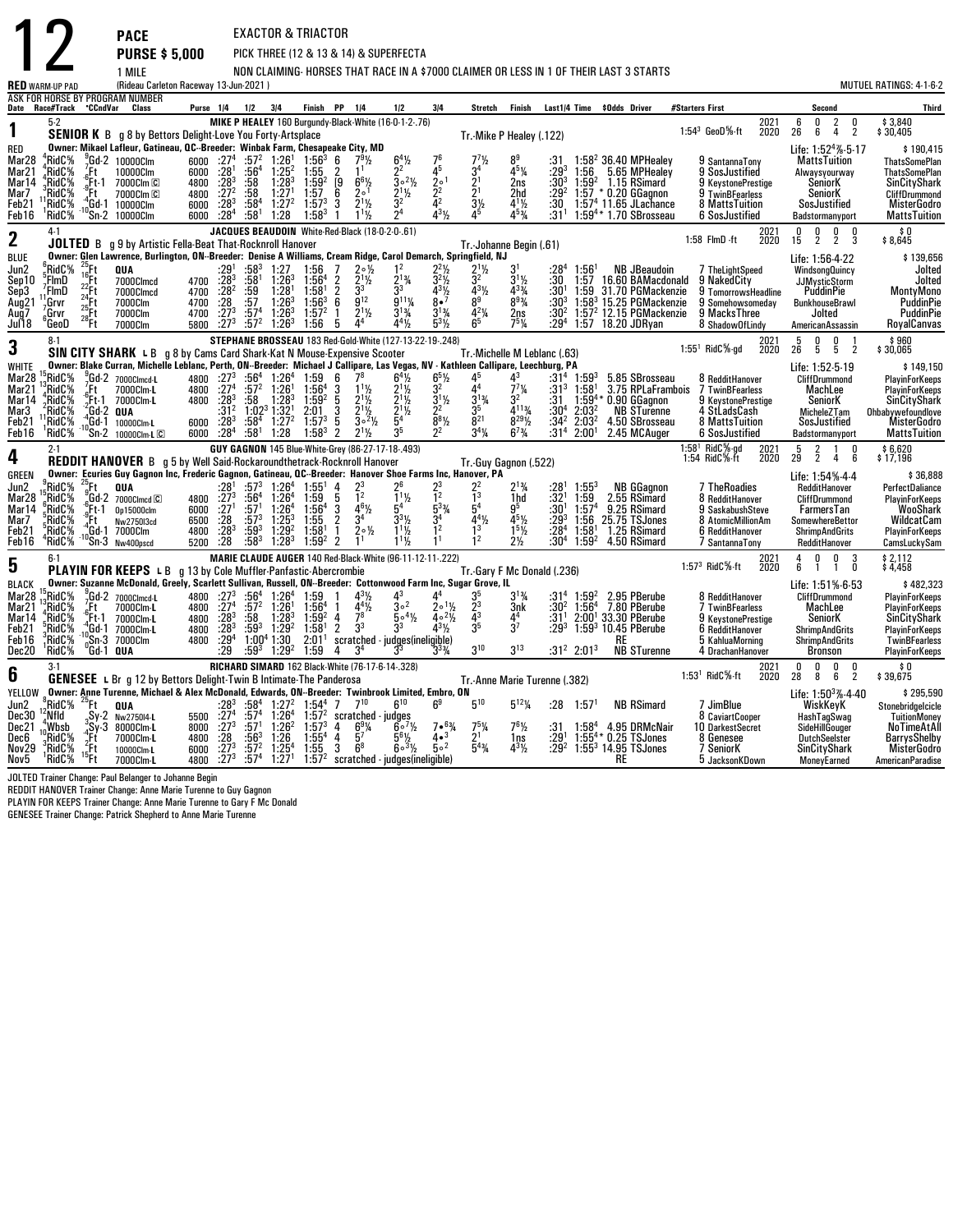|                            |                                         |                                        | <b>PACE</b>                                                                                                                                                         |                  |                                                      |                               |                                 | TRIACTOR & EXACTOR                                                |                                        |                                                   |                                                            |                                            |                                                                            |                                                       |                               |                                        |                                                                                                |                 |                                                                    |              |                                                                                    |                   |                                             |
|----------------------------|-----------------------------------------|----------------------------------------|---------------------------------------------------------------------------------------------------------------------------------------------------------------------|------------------|------------------------------------------------------|-------------------------------|---------------------------------|-------------------------------------------------------------------|----------------------------------------|---------------------------------------------------|------------------------------------------------------------|--------------------------------------------|----------------------------------------------------------------------------|-------------------------------------------------------|-------------------------------|----------------------------------------|------------------------------------------------------------------------------------------------|-----------------|--------------------------------------------------------------------|--------------|------------------------------------------------------------------------------------|-------------------|---------------------------------------------|
|                            |                                         |                                        | <b>PURSE \$9,200</b>                                                                                                                                                |                  |                                                      |                               |                                 | LATE DOUBLE (13 & 14) & SUPERFECTA                                |                                        |                                                   |                                                            |                                            |                                                                            |                                                       |                               |                                        |                                                                                                |                 |                                                                    |              |                                                                                    |                   |                                             |
|                            |                                         |                                        | 1 MILE                                                                                                                                                              |                  |                                                      |                               |                                 | PREFERRED HANDICAP                                                |                                        |                                                   |                                                            |                                            |                                                                            |                                                       |                               |                                        |                                                                                                |                 |                                                                    |              |                                                                                    |                   |                                             |
|                            | <b>BLUE</b> WARM-UP PAD                 |                                        | (Rideau Carleton Raceway 13-Jun-2021)                                                                                                                               |                  |                                                      |                               |                                 |                                                                   |                                        |                                                   |                                                            |                                            |                                                                            |                                                       |                               |                                        |                                                                                                |                 |                                                                    |              |                                                                                    |                   | MUTUEL RATINGS: 6-5-4-3                     |
|                            | Date Race#Track °CCndVar                |                                        | ASK FOR HORSE BY PROGRAM NUMBER<br>Class                                                                                                                            |                  | Purse 1/4 1/2 3/4                                    |                               |                                 | Finish PP                                                         |                                        | 1/4                                               | 1/2                                                        | 3 4                                        | Stretch                                                                    | Finish                                                |                               |                                        | Last1/4 Time \$0dds Driver                                                                     | #Starters First |                                                                    |              | Second                                                                             |                   | <b>Third</b>                                |
| 1                          | $10-1$                                  |                                        | <b>THRILLING TIMES</b> B g 5 by Mach Three-Thrillionaire-Astreos                                                                                                    |                  |                                                      |                               |                                 |                                                                   |                                        |                                                   | GUY GAGNON 145 Blue-White-Grey (86-27-17-18-.493)          |                                            |                                                                            |                                                       |                               |                                        |                                                                                                |                 |                                                                    | 2021<br>2020 | U.<br>0<br>n<br>0<br>0<br>1                                                        | 0<br>0            | \$0<br>\$0                                  |
| <b>RED</b>                 |                                         |                                        | Owner: Gilles Plourde, Karen Kroeger, Chelsea, QC-Breeder: Gilles Plourde, Karen Kroeger, Gatineau, QC                                                              |                  |                                                      |                               |                                 |                                                                   |                                        |                                                   |                                                            |                                            | Tr.-Karen Kroeger (.000)                                                   |                                                       |                               |                                        |                                                                                                |                 |                                                                    |              | Life: $1:543%37$                                                                   |                   | \$51,312                                    |
| Mar31                      | ¦RidC%                                  | $2$ Ft                                 | QUA                                                                                                                                                                 |                  | :283                                                 | $:58^3$                       | $1:27^{3}$                      | $1.57^{4}$                                                        | 6                                      | 3 <sup>3</sup>                                    |                                                            | $4^6\frac{1}{2}$                           | $4^{43}$ /4                                                                |                                                       |                               | 1:58                                   | <b>NB MBarrieau</b>                                                                            |                 | 6 MisterBiaTop                                                     |              | Silverado                                                                          |                   | <b>ItsAllWorthIt</b>                        |
| Jan6<br>Dec21              | Wbsb<br>. Wbsb                          | :Ft<br>:Ft                             | Nw3r50000lcd<br>Nw3r60000lcd                                                                                                                                        | 21000<br>21000   | :27 <sup>1</sup><br>$:27^{3}$                        | $:55^{1}$<br>$:55^4$          | 1:24<br>1:23 <sup>4</sup>       | 1:51 <sup>2</sup><br>$1:51^{1}$                                   | $\frac{2}{10}$                         | $20\frac{1}{2}$<br>$7^9\frac{3}{4}$               | $7^{10}$                                                   | $2\frac{3}{4}$<br>$6^{6}$ <sup>%</sup>     | $3^{3}$ <sup>1</sup> / <sub>2</sub><br>$6^{9}$ <sup>3</sup> / <sub>4</sub> | $8^{7}$ <sup>1</sup> / <sub>4</sub><br>$2^{73/4}$     | $:28^{3}$<br>:27 <sup>4</sup> | 1:52 <sup>4</sup><br>1:52 <sup>4</sup> | 5.00 GGagnon<br>9.65 BMcClure                                                                  |                 | 9 MilitarySecret<br>9 BettorBGoing                                 |              | <b>BettorBGoing</b><br><b>Thrilling Times</b>                                      |                   | GrandPoobah<br>PrestigeSeelster             |
| Dec 14                     | °.Wbsb                                  |                                        | $^{1}_{4}$ Gd-2 Nw3r63000lcd<br>Ft Nw3r53000lcd                                                                                                                     | 20000            | :28 <sup>1</sup>                                     | $:55^{4}$                     | 1:24                            | 1:54 <sup>4</sup>                                                 | 6                                      | $30^{13}$ /4                                      | $1 \circ \frac{3}{4}$                                      | $\frac{1\frac{1}{4}}{2^{1\frac{1}{4}}}$    |                                                                            | $\frac{2\frac{3}{4}}{3^{1}\frac{1}{4}}$               | $\frac{.31}{.27}$             | $1:55$<br>$1:52^2$                     | 5.25 LPRoy                                                                                     |                 | 9 Cliffhanger                                                      |              | <b>Thrilling Times</b>                                                             |                   | <b>TheFirstStep</b>                         |
| Nov30<br>Nov21             | $3W$ bsb<br>'Wbsb                       |                                        | Sy-2 Nw2r26000lcd                                                                                                                                                   | 20000<br>17000   | $\overline{.27}$<br>:28 <sup>2</sup>                 | :56<br>$:57^{3}$              | 1:25<br>1:26                    | 1:52 <sup>1</sup><br>$1:54^{4}$                                   | 4<br>3                                 | $1\frac{3}{4}$<br>$1^{11}/4$                      | $2^{11/2}$                                                 | $\frac{1}{2}$ <sup>23</sup> / <sub>4</sub> | $3^{13}$ / <sub>4</sub>                                                    | $1\frac{1}{4}$                                        | :28 <sup>4</sup>              | $1:54^{4}$                             | 6.95 LPRoy<br>3.90 LPRov                                                                       |                 | 9 CheddarBav<br>8 Thrilling Times                                  |              | CaptainCash<br>PogeyBeach                                                          |                   | <b>Thrilling Times</b><br><b>JMMandamin</b> |
|                            | $8-1$                                   |                                        |                                                                                                                                                                     |                  |                                                      |                               |                                 |                                                                   |                                        |                                                   | ROBERT C ROBINSON 220 Blue-Yellow-Red (37-3-3-2-.144)      |                                            |                                                                            |                                                       |                               |                                        |                                                                                                |                 | 1:57 QRidC%-gd<br>1:51 <sup>3</sup> RidC%-ft                       | 2021         | 0<br>$\mathbf{1}$                                                                  | $\mathbf{0}$<br>0 | \$0                                         |
| $\overline{\mathbf{2}}$    |                                         |                                        | <b>SPRINGBRIDGE JIM L B</b> h 4 by Big Jim-Stonebridge Vision-Artsplace                                                                                             |                  |                                                      |                               |                                 |                                                                   |                                        |                                                   |                                                            |                                            | Tr.-Andrew A Moore (.142)                                                  |                                                       |                               |                                        |                                                                                                |                 |                                                                    | 2020         | 4<br>$\overline{1}$<br>21                                                          | $\overline{2}$    | \$77,505                                    |
| <b>BLUE</b><br>Mar28       | PaidC%                                  |                                        | Owner: Andrew Moore, ON - Allan Moore, Tommy Godfrey, PE - Charles Farrell, ON--Breeder: Angie M Stiller, ON<br>Gd-2 Preferred-L                                    |                  | 9200 : 27 <sup>1</sup>                               |                               | $:57^2$ 1:26                    | $1:55^4$ 4                                                        |                                        | 8 <sup>8</sup>                                    | $98$ %                                                     | $80^{63}$                                  | 8 <sup>6</sup>                                                             |                                                       | :291                          | $1:56^{3}$                             | 4.85 RCRobinson                                                                                |                 | 9 Racemup                                                          |              | Life: $1:51^{3}\%$ 3.5<br><b>NationalDebt</b>                                      |                   | \$81,705<br>AvatarJ                         |
| Mar <sub>17</sub>          | RidC%                                   | $^{2}_{7}$ Gd-2 QUA                    |                                                                                                                                                                     |                  | :30†                                                 | $:59^{4}$                     | $1:28$ <sup>1</sup>             | 1:57                                                              | 3                                      | $3^{3}\frac{1}{2}$                                | $2 \circ \frac{1}{2}$                                      | 1 <sup>3</sup>                             | $\overline{1}5$                                                            | $111\frac{1}{2}$<br>Q <sub>12</sub>                   | :28 <sup>4</sup>              | 1:57                                   | <b>NB AAMoore</b>                                                                              |                 | 5 SpringbridgeJim                                                  |              | Steelmeatreasure                                                                   |                   | SirA                                        |
| 0ct 17<br>Oct <sub>9</sub> | Wbsb:<br>lon:                           | $\frac{7}{18}$ Et<br>.′Ft-1            | Onss-Sf-L<br>Onss-GI-L                                                                                                                                              | 250000<br>155600 | $:26^{1}$<br>$\frac{1}{2}$ <sub>6</sub> <sup>1</sup> | $:54^{4}$<br>$:54^{4}$        | 1:23 <sup>2</sup><br>1:23       | 1:50 <sup>1</sup><br>$1:53^{2}$                                   | 6<br>3                                 | 800<br>561/4                                      | $7.6\%$<br>$5^{6}$ %                                       | $8\circ ^6$<br>$\frac{5^{53}}{90^{7}}$     | 8 <sup>8</sup><br>45%                                                      | 55%                                                   | :28<br>$:30^{1}$              |                                        | $1:52^3$ 76.65 CKelly<br>$1:54^2$ 26.50 CKelly                                                 |                 | 9 RhythmInMotion<br><b>7 TattooArtist</b>                          |              | BeaumondHanover<br>BeaumondHanover                                                 |                   | IndictableHanover<br><b>RhythmInMotion</b>  |
| Oct <sub>3</sub>           | Wbsb!                                   | $\int_{0}^{8}$ Ft<br>10 <sub>rt</sub>  | Nw3r62500I-L                                                                                                                                                        | 20000            | $:26^{1}$                                            | $:55^{3}$                     | $1:24^{3}$                      | 1.51 <sup>2</sup>                                                 | 6                                      | $x10^{24}$                                        | $10^{14}$                                                  |                                            | $9^{7}$ <sup>1</sup> / <sub>2</sub>                                        | $8p10^{8}\%$                                          | :27                           |                                        | 1:53 15.80 BMcClure                                                                            |                 | 10 Revolt                                                          |              | Aneto                                                                              |                   | JkLastChance                                |
| Sep18                      | °Wbsb<br>$6-1$                          |                                        | Onss-GI-L                                                                                                                                                           | 156400           | :26 <sup>2</sup>                                     | $:54^4$                       | 1:23                            | 1:50 <sup>1</sup><br>RYAN GUY 170 Red-Black-White (40-8-7-4-.330) | 3                                      | 6                                                 | 6 <sup>9</sup>                                             | $8^{5}$ <sup>%</sup>                       | 88                                                                         | 761/4                                                 | :27 <sup>2</sup>              |                                        | 1:51 <sup>2</sup> 51.10 JAMacdonald 8 TattooArtist                                             |                 | 1:58 <sup>4</sup> RidC%-sn                                         |              | BeaumondHanover<br>6<br>2<br>$\mathbf{1}$                                          | $\overline{2}$    | RhythmInMotion                              |
| 3                          |                                         |                                        | OFFICER JONES L B g 8 by Always A Virgin-Tyber Song-Direct Scooter                                                                                                  |                  |                                                      |                               |                                 |                                                                   |                                        |                                                   |                                                            |                                            | Tr.-Victor C Puddy (.273)                                                  |                                                       |                               |                                        |                                                                                                |                 | $1.572$ Lon $-gd$                                                  | 2021<br>2020 | $\bar{3}$<br>33<br>4                                                               | $\overline{4}$    | \$10,794<br>\$25,359                        |
| <b>WHITE</b>               |                                         |                                        | Owner: Limco Inc, Chateauguay, QC - Dr.John Tobin, Elgin, ON-Breeder: Victory Hill Farm Inc, Lagrange, IN                                                           |                  |                                                      |                               |                                 |                                                                   |                                        |                                                   |                                                            |                                            |                                                                            |                                                       |                               |                                        |                                                                                                |                 |                                                                    |              | Life: 1:51 <sup>1</sup> %-4-23                                                     |                   | \$212,336                                   |
| Mar28<br>Mar21             | RidC%<br>'RidC%                         | .Ft                                    | Gd-2 Preferred-L<br>Preferred-L                                                                                                                                     | 9200<br>9200     | :27 <sup>1</sup>                                     | $:57^2$<br>$:54^{1}$          | 1:26                            | $1:55^{4}$                                                        | 5                                      | $9^{10}$<br>$6^9\%$                               | 80 <sup>7</sup><br>68                                      | 60 <sup>5</sup><br>60 <sup>4</sup>         | 76                                                                         | $4^{13}$ /4<br>$2^{1}$ <sup>1</sup> / <sub>4</sub>    | :291<br>$:29^{2}$             | 1:56 <sup>1</sup><br>1:53              | 6.50 RGuy<br>8.65 RGuv                                                                         |                 | 9 Racemup<br>9 NationalDebt                                        |              | <b>NationalDebt</b><br><b>OfficerJones</b>                                         |                   | AvatarJ<br>Racemup                          |
| Mar 14                     | 15HidC%<br>14RidC%<br>,RidC%            | $\frac{6}{9}$ Ft-1<br>$\frac{4}{9}$ Ft | Pref-Hcp-L                                                                                                                                                          | 9200             | $\frac{.26}{.271}$<br>$\frac{.264}{.264}$            | :56                           | $1:224$<br>1:25 <sup>1</sup>    | $1:524$<br>1:53 <sup>4</sup>                                      | $\begin{bmatrix} 9 \\ 5 \end{bmatrix}$ | 8 <sup>11</sup><br>7 <sup>7</sup>                 | $9^{10}$                                                   | $9^{\circ}$ <sup>73</sup> / <sub>4</sub>   | $\frac{4^4}{7^5}$<br>$5^{3}$ %                                             | $\bar{2}^{2}\%$                                       | :27 <sup>2</sup>              | 1:54 <sup>1</sup>                      | 10.80 RGuy                                                                                     |                 | 9 NationalDebt                                                     |              | <b>OfficerJones</b>                                                                |                   | <b>AtomicMillionAm</b>                      |
| Mar7<br>Feb21              | RidC%                                   |                                        | Pref-Hcp-L<br>Gd-1 Pref-Hcp-L                                                                                                                                       | 9200<br>9200     | $:27^{3}$                                            | $:55^{4}$<br>:58              | $1:25^{1}$<br>1:26              | 1:55<br>$1:54^{3}$                                                | 3                                      | 3 <sup>3</sup>                                    | $6^{4}$ %                                                  | $7^4$ <sup>1</sup> / <sub>2</sub>          | $3^4\%$                                                                    | $3\frac{1}{2}$<br>3 <sup>3</sup>                      | :29<br>:28 <sup>2</sup>       |                                        | 1:55 38.90 RGuy<br>$1:551$ 12.20 RSimard                                                       |                 | 7 Racemup<br>6 LukeAndDuke                                         |              | <b>NationalDebt</b><br>Racemup                                                     |                   | <b>OfficerJones</b><br><b>OfficerJones</b>  |
| Feb16                      | 'RidC%                                  |                                        | 10 Sn-3 Nw275013cd-L                                                                                                                                                | 6500             | :29 <sup>1</sup>                                     | $:58^4$                       | 1:28 <sup>4</sup>               | 1:58 <sup>4</sup>                                                 | 4                                      | $2^{11}$                                          | $21\frac{1}{2}$                                            | $3^{4}\frac{1}{2}$<br>$3^{1}\frac{1}{2}$   | $2^{11/2}$                                                                 | $1\frac{3}{4}$                                        | :29 <sup>4</sup>              |                                        | $1:58^{4*}$ 1.90 RSimard                                                                       |                 | 8 OfficerJones                                                     |              | Brookletsjustified                                                                 |                   | RedJohn                                     |
| 4                          | $4-1$                                   |                                        | <b>SALTY ROBYN N ØB</b> g 9 by Art Official-                                                                                                                        |                  |                                                      |                               |                                 |                                                                   |                                        |                                                   | STEPHANE BROSSEAU 183 Red-Gold-White (127-13-22-19-.248)   |                                            | Tr. John A Macmillan (.274)                                                |                                                       |                               |                                        |                                                                                                |                 | 1:54 <sup>2</sup> Nor -ft<br>1:52 <sup>3</sup> OM <sup>1</sup> -ft | 2021<br>2020 | $\begin{array}{c} 12 \\ 12 \end{array}$<br>$\frac{2}{2}$<br>1<br>3                 | -1                | \$15,546<br>\$12,846                        |
| <b>GREEN</b>               |                                         |                                        | Owner: Samuel Mulholland, John Macmillan, Odessa, ON-Breeder: M D Saunders, -, NZ                                                                                   |                  |                                                      |                               |                                 |                                                                   |                                        |                                                   |                                                            |                                            |                                                                            |                                                       |                               |                                        |                                                                                                |                 |                                                                    |              | Life: 1:52 <sup>3</sup> -0 <sup>1</sup> -8-23                                      |                   | \$217,178                                   |
| Apr24                      | Nor!<br>."Nor                           | Ft                                     | Open-L                                                                                                                                                              | 8000             | :28 <sup>1</sup><br>$:28^{3}$                        | $:58^4$<br>:59 <sup>2</sup>   | 1:27 <sup>4</sup><br>$1.28^{4}$ | $1:55^{4}$<br>$1:57^{3}$                                          | $\frac{6}{7}$                          | 40 <sup>2</sup><br>$40^{21}$                      | 20 <sup>1</sup>                                            | $2 \frac{3}{14}$                           | 421/2<br>32                                                                | 453/4                                                 | $:29^{1}$<br>$:29^{3}$        | 1:57                                   | * 0.90 MEStLouis Jr<br>$1:583* 1.50 MEStLouis Jr$                                              |                 | 8 CatchMeConrad                                                    |              | WhoDeenE                                                                           |                   | RockMeAlways                                |
| Apr10<br>Apr3              | Nor:                                    | Sy<br>Fť                               | Open-L<br>Open-L                                                                                                                                                    | 8000<br>8000     | $:28^{3}$                                            | $:57^3$                       | $1:25^{3}$                      | $1:54^{2}$                                                        | 5                                      | 1 <sup>1</sup>                                    |                                                            | 1 <sup>1</sup>                             | 11                                                                         | $3^{5}\frac{\sqrt{2}}{1^{2}\frac{\sqrt{4}}{4}}$       | :284                          |                                        | $1:54^{2*}$ 0.50 MEStLouis Jr                                                                  |                 | 7 MagicShark<br>7 SaltyRobynN                                      |              | RockMeAlways<br>PrincessRougarou                                                   |                   | SaltyRobynN<br>MagicShark                   |
| Mar27<br>Mar20             | <sup>12</sup> PcD%<br><sub>4</sub> PcD% | Ft<br>Ft                               | 20000Clhc-L                                                                                                                                                         | 12800            | $\frac{.27}{.264}$                                   | :56 <sup>2</sup><br>$:55^{4}$ | 1:24 <sup>1</sup><br>1:24       | $\frac{1.53}{1.52}$                                               | 5                                      | $1^{11}/4$<br>$6^{6}$ <sup>1</sup> / <sub>4</sub> | $1^{11}/4$<br>$70^{43}$                                    | $7^{\circ}3\frac{1}{4}$                    | $1^{11/4}$<br>$7^{53}$                                                     | $69^{54}$                                             | $\frac{129}{29}$              | $1.53^{4}$<br>1:53 <sup>4</sup>        | 6.70 JRPantaleano<br>5.30 JRPantaleano                                                         |                 | 8 RockinIntheHills                                                 |              | <b>OfficialDelight</b><br>TullowN                                                  |                   | ClassyHill<br>CaptainNash                   |
| Mar12                      | 'Mea%                                   | Ft                                     | 30000Clhc-L<br>Open Hcp-L                                                                                                                                           | 16000<br>16200   | $:26^{3}$                                            | $:55^1$                       | 1:22 <sup>2</sup>               | 1:50 <sup>1</sup>                                                 | 3                                      | $6^{6}$ <sup>1</sup> / <sub>2</sub>               | $65\frac{1}{2}$                                            | $7^5$ <sup>1</sup> / <sub>2</sub>          | $65\%$                                                                     | $\tilde{6}^5$                                         | :27 <sup>4</sup>              |                                        | $1:511$ 67.70 AMonti                                                                           |                 | 7 Glengarry Knight N<br>7 WindsongLeo                              |              | WhosBetter                                                                         |                   | <b>CarolinaBeach</b>                        |
| 5                          | $2-1$                                   |                                        |                                                                                                                                                                     |                  |                                                      |                               |                                 |                                                                   |                                        |                                                   | MARC E ST LOUIS JR 150 Blue-Gold-White (152-38-18-18-.355) |                                            |                                                                            |                                                       |                               |                                        |                                                                                                |                 | 1:55 RidC <sup>5</sup> ft<br>$1:512$ Wbsb%-ft                      | 2021<br>2020 | $\begin{smallmatrix}2&&3\\5&11\end{smallmatrix}$<br>$\overline{7}$<br>$32^{\circ}$ | $\overline{4}$    | \$18,239<br>\$64,761                        |
| <b>BLACK</b>               |                                         |                                        | <b>RACEMUP</b> L Br g 6 by Whatayasay-Logicallyinclined-Shark Gesture<br>Owner: Gordon Mc Donald, Christopher Boland, Ottawa, ON-Breeder: Arthur Rey, St Claude, MB |                  |                                                      |                               |                                 |                                                                   |                                        |                                                   |                                                            |                                            | Tr. Victor C Puddy (.273)                                                  |                                                       |                               |                                        |                                                                                                |                 |                                                                    |              |                                                                                    |                   | \$234,854                                   |
| Mar28                      | <sub>s</sub> RidC%                      |                                        | <sup>9</sup> Gd-2 Preferred-L                                                                                                                                       | 9200             | :27 <sup>1</sup>                                     | :57 <sup>2</sup>              | 1:26                            | $1:55^{4}$                                                        | 3                                      | $1^{11}$ / <sub>2</sub>                           |                                                            |                                            | 1 <sup>3</sup>                                                             | 1hd                                                   | $^{129^4}_{.30^1}$            |                                        | $1:55^4$ 3.25 MCAuge<br>$1:53^{1*}$ 1.85 SFillion<br>3.25 MCAuger                              |                 | 9 Racemup                                                          |              | Life: 1:51%-4-23<br><b>NationalDebt</b>                                            |                   | AvatarJ                                     |
| Mar21                      | RidC <sup>%</sup><br>$\mathrm{PridC\%}$ | $_{6}^{\prime}$ Ft                     | Preferred-L                                                                                                                                                         | 9200<br>9200     | :26<br>:27 <sup>1</sup>                              | :54 <sup>1</sup><br>:56       | 1:22 <sup>4</sup>               | 1:52 <sup>4</sup><br>$1.53^{4}$                                   | 3<br>8                                 | $20\frac{1}{2}$<br>$9^{12}\%$                     | $2^2$<br>$8^{\circ}$ <sup>9</sup>                          | $3^{11}/2$<br>$70^{53}$                    | 3 <sup>3</sup><br>6 <sup>5</sup>                                           | 32<br>$53\frac{3}{4}$                                 |                               |                                        |                                                                                                |                 | 9 NationalDebt                                                     |              | <b>OfficerJones</b>                                                                |                   | Racemup                                     |
| Mar 14<br>Mar7             | RidC%!                                  | °Ft∙1<br>°Ft                           | Pref-Hcp-L<br>Pref-Hcp-L                                                                                                                                            | 9200             | :26 <sup>4</sup>                                     | :55 <sup>4</sup>              | $\frac{1:25}{1:25}$             | 1.55                                                              | 5                                      | 1∘nk                                              |                                                            | 1 <sup>1</sup>                             | $11\frac{1}{2}$                                                            | 1nk                                                   | $\frac{.28}{.294}$            |                                        | $1:54^3$ 4.95 MCAuger<br>1:55 $*$ 1.30 MCAuger                                                 |                 | 9 NationalDebt<br>7 Racemup                                        |              | <b>OfficerJones</b><br><b>NationalDebt</b>                                         |                   | <b>AtomicMillionAm</b><br>OfficerJones      |
| Mar 1<br>Feb21             | lon:<br>RidC%                           | Gd-1:                                  | Pref-2-Hcp-L<br>"Gd-1 Pref-Hcp- <b>L</b>                                                                                                                            | 11500<br>9200    | :28 <sup>1</sup><br>$:27^{3}$                        | :59<br>:58                    | 1:28 <sup>1</sup><br>1:26       | $1:56^{3}$<br>$1:54^{3}$                                          | 3<br>4                                 | $1^{11}$<br>$2^{11}/2$                            | $1^{11}/2$<br>$21$ %                                       | $1^{13}/4$<br>2 <sup>2</sup>               | 1 <sup>2</sup><br>$2^2$ <sup>1</sup> / <sub>2</sub>                        | $2\frac{3}{4}$<br>$2^{1}$ <sup>1</sup> / <sub>4</sub> | :283<br>:28 <sup>2</sup>      | $1:56^{4}$<br>$1:54^{4}$               | 1.40 MEStLouis<br>2.95 MCAuger                                                                 |                 | 6 Outlawarabbingears<br>6 LukeAndDuke                              |              | Racemup<br>Racemup                                                                 |                   | <b>EastonBeach</b><br><b>OfficerJones</b>   |
|                            | $8-5$                                   |                                        |                                                                                                                                                                     |                  |                                                      |                               |                                 |                                                                   |                                        |                                                   | PASCAL BERUBE 189 Blue-White-Black (125-20-15-22-.285)     |                                            |                                                                            |                                                       |                               |                                        |                                                                                                |                 |                                                                    |              |                                                                                    |                   |                                             |
| 6                          |                                         |                                        | <b>NATIONAL DEBT</b> L B h 10 by Allamerican Native-Our Inheritance-Falcon Seelster                                                                                 |                  |                                                      |                               |                                 |                                                                   |                                        |                                                   |                                                            |                                            | Tr. Yves Tessier (.383)                                                    |                                                       |                               |                                        |                                                                                                |                 | 1:52 <sup>4</sup> RidC%-ft<br>1:51 <sup>2</sup> RidC%-ft           | 2021<br>2020 | $\frac{2}{5}$<br>$\begin{smallmatrix}5&2\\30&12\end{smallmatrix}$                  | $\frac{0}{3}$     | \$14,536<br>\$74,449                        |
| YELLOW                     | Trrvs                                   | .′Ft                                   | Owner: Francois Morin, Beauceville, QC-Breeder: Winbak Farm, Chesapeake City, MD                                                                                    |                  | :283                                                 | $:58^3$                       |                                 | $1:58^{3}$                                                        | 8                                      | $4^{5}$ <sup>1</sup> / <sub>2</sub>               |                                                            |                                            |                                                                            |                                                       |                               | $1:58^{3}$                             | <b>NB PBerube</b>                                                                              |                 |                                                                    |              | Life: 1:49 <sup>4</sup> 3-68                                                       |                   | \$621,979                                   |
| May8<br>Mar28              | ${}^6$ RidC ${}^{\%}$                   |                                        | QUA<br>$7\frac{1}{7}$ Gd-2 Pref-Hcp-L<br>$7\frac{1}{7}$ Ft Pref-Hcp-L                                                                                               | 9200             | :27 <sup>1</sup>                                     | :57 <sup>2</sup>              | 1:29<br>$1:26$<br>$1:224$       | $1:55^{4}$<br>1:52 <sup>4</sup>                                   | 8                                      | $5 \circ 4\frac{1}{2}$                            | 605%                                                       | $2 \cdot \frac{1}{2}$<br>4.3               | $\frac{2\frac{1}{2}}{2^{3}}$                                               | $2hd$<br>$1^{1}$ <sup>1</sup> / <sub>4</sub>          | $\frac{129}{292}$             |                                        |                                                                                                |                 | 8 DreydlHanover<br>9 Racemup                                       |              | <b>NationalDebt</b><br><b>NationalDebt</b>                                         |                   | <b>AtomicMillionAm</b><br>AvatarJ           |
| Mar21                      | $7$ RidC $%$                            |                                        |                                                                                                                                                                     | 9200             | $\overline{26}$<br>:27 <sup>1</sup>                  | :54 <sup>1</sup><br>:56       | $1:25^{1}$                      | 1:53 <sup>4</sup>                                                 | 8<br>6                                 | 5 <sup>8</sup><br>1 <sup>0</sup>                  | $5.6\%$                                                    | $40^{23}$<br>$1\frac{1}{2}$                | 1ns<br>1 <sup>2</sup>                                                      | $1^2\frac{1}{4}$                                      | $:28^{3}$                     |                                        | 1:55 <sup>4</sup> * 0.75 PBerube<br>1:52 <sup>4</sup> 2.60 PBerube<br>$1:53^{4*}$ 1.20 PBerube |                 | 9 NationalDebt                                                     |              | <b>OfficerJones</b>                                                                |                   | Racemup                                     |
| Mar 14<br>Mar7             | RidC%;<br>'RidC%                        | "Ft-1<br>?Ft∶                          | Pref-Hcp-L<br>Pref-Hcp-L                                                                                                                                            | 9200<br>9200     | $\frac{1}{2}$ 6 <sup>4</sup>                         | $:55^{4}$                     | $1:25^{1}$                      | 1:55                                                              | $\frac{6}{5}$                          | $6^{5}_{6}$                                       | $1^{11}/2$<br>$7\cdot 5$                                   | 600                                        | $4^{3}$ <sup>1</sup> / <sub>2</sub>                                        | 2nk                                                   | $\frac{129}{273}$             | 1.55.                                  | 2.55 PBerube                                                                                   |                 | 9 NationalDebt<br>7 Racemup                                        |              | <b>OfficerJones</b><br><b>NationalDebt</b>                                         |                   | <b>AtomicMillionAm</b><br>OfficerJones      |
| Feb21                      | 'RidC%                                  | 'Gd-1                                  | Pref-Hcp-L                                                                                                                                                          | 9200             | : 27 <sup>3</sup>                                    | :58                           | 1:26                            | $1:54^{3}$                                                        |                                        |                                                   | $6^{6}$ <sup>1</sup> / <sub>2</sub>                        | 58                                         |                                                                            | $4^{3}$ <sup>1</sup> / <sub>a</sub>                   |                               | $1:55^{1}$                             | 3.70 PBerube                                                                                   |                 | 6 LukeAndDuke                                                      |              | Racemup                                                                            |                   | OfficerJones                                |

THRILLING TIMES Trainer Change: Richard Moreau to Karen Kroeger SALTY ROBYN N Trainer Change: Danielle M St Louis to John A Macmillan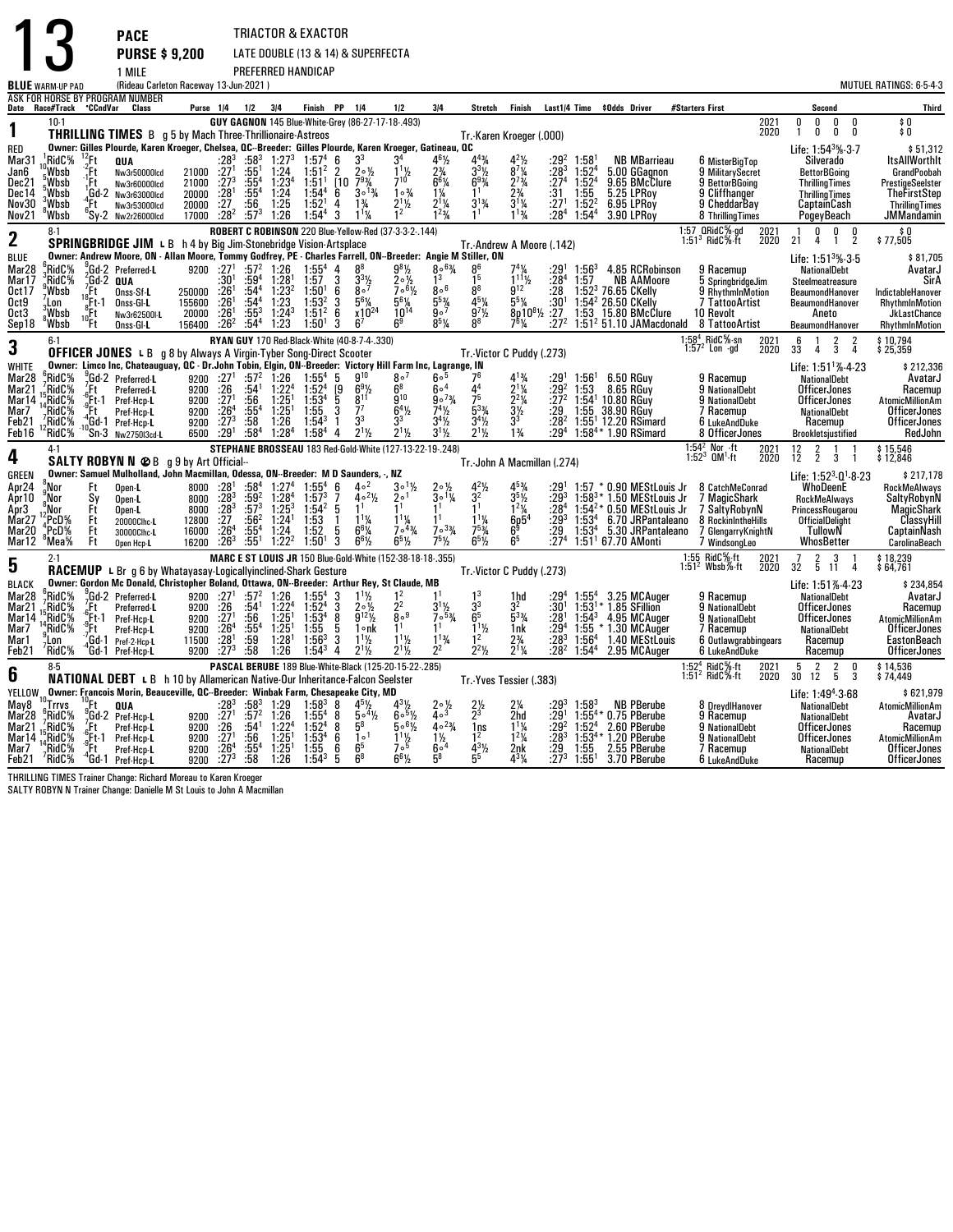14 ASK FOR HORSE BY PROGRAM NUMBER **Date Race#Track**F**CCndVar ClassWHITE** WARM-UP PAD**PACE** TRIACTOR & EXACTOR **PURSE \$ 5,400** HIGH 5 1 MILE NW \$400 PER START LAST 10 STARTS. A.E. CLAIMING \$15000. - FOR N/W \$30000. (F & M \$37500.) LIFETIME (W-ALL) (Rideau Carleton Raceway 13-Jun-2021 ) MUTUEL RATINGS: 9-2-3-4 **Purse 1/4 1/2 3/4 Finish PP 1/4 1/2 3/4 Stretch Finish Last1/4 Time \$Odds Driver #Starters First Second Third 1**15-1 CL \$15,000 **PASCAL BERUBE** 189 Blue-White-Black (125-20-15-22-.285)<br>**JON SNOW** B g 5 by Sportswriter-Grand Lady-Matts Scooter<br> **DESCRIPTION SCOOTER SCOOTER** FOR MEADOW FOR SCOOTER PLACE IN PROPIECT IN PROPIECT IN PROP RED May10 Tr.-Michael Armstrong (.121) **Owner: Rachel Burns, Cardinal, ON--Breeder: Fair Winds Farm Inc, Cream Ridge, NJ** Life: 1:54**Andy The Beard** Life: 1:54<sup>3</sup>%-4-4 21,676<br>FoxbriarRemark 2021 2020 $\begin{array}{ccccccc}\n1 & 4 & 0 & 0 & 0 & & \text{\$0} \\
0 & 20 & 3 & 2 & 7 & \text{\$20,528}\n\end{array}$ 1:54 $^3\,$  RidC  $\%$  ft Apr25  $1$ Har Ft Hgnw4pmlt 10000 $0.38^{2}$ :27  $2:58^2$  1:27 7 :56<sup>4</sup><br>8<sup>1</sup> :57<sup>1</sup><br>9 :58<sup>4</sup><br>04 :58  $\frac{7}{54}$   $\frac{1:55^4}{5}$  5  $\frac{4^6\%}{5}$ scratched - vet 5 78 766  $7^{6}$ <sup>3</sup>/<sub>4</sub>  $\frac{3}{4}$  :28<sup>3</sup> 1:57<sup>1</sup> 12.70 May10 <mark>kHar Ft Hgnw4pmlt 10000 28<sup>2</sup> 58<sup>2</sup> 1:27 1:55<sup>4</sup> 5 4<sup>6</sup>% 5<sup>5</sup> 7<sup>6</sup> 7<sup>6</sup> 7<sup>6</sup>% 1:28 1:57 12.70 ANMorgan 8 LyonsMusic AndyTheBeard FoxbriarRemark<br>Apr25 Rcr% Ft Mpnw3pm 6000 27 56<sup>4</sup> 1:25<sup>4</sup> 1:55 scratched vet \_ \_ \_ \_ </mark> Apr19<br>مصطف 'Rcr% Mpnw3pm 6000<br>Hanw4nmlt 10000  $4$  1:25 $4$  $1:26^3$  1:555 scratched vet 8 ImNoPansy RockMeVictorious HonestLiar<br>En 1980 RockMeVictorious HonestLiar 'Har Gd-1 Hgnw4pmlt <sup>10000</sup> :28 0 :28<sup>1</sup><br>0 :29<br>0 :384 <sup>4</sup> 1:28 1:57 $7 \t 7 \t 8^{11}\%$ <br>  $7^{1} \t 6 \t 5^{7}$ <br>  $2^{1} \t 5^{11}\%$  $\frac{3}{4}$   $\frac{8^{5}\%}{6^{4}}$  8 87  $^{7}_{\bullet}\substack{43\%\\ \bullet}\substack{43\%\\7^{5}\%}\substack{76\\6}$  $6<sup>4</sup>$  $^{4}$   $:29^{4}$  2 1:57<sup>4</sup> 16.60 $2$  1:58<sup>2</sup> 31.10 Apr19 ¦Har Gd-1 Hgnw4pmlt 10000 :28' :57' 1:26<sup>3</sup> 1:57 7 8'<sup>13</sup>4 8<sup>3</sup>½ 8′ 63½ 6<sup>3</sup>½ 6° :29ª 1:57ª16.60 RHFoster 8 Buerger – BreakoutSession FoxbriarRemark<br>Apr12 <sub>e</sub>Har Ft Hgnw4pmlt 10000 :29 :58ª 1:28 1:57' 6 5½ 6s<sup>4</sup> 6s<sup>4</sup> Mar15 Mar3<sup>1</sup>HarFt<br>Ft<br>Ft Hgnw4pmlt 10000 $\frac{8}{21}$   $\frac{1:57}{1:52}$  6 $6$  $\frac{1}{7}$ <sup>10</sup><sup>1</sup>/<sub>2</sub>  $\frac{4}{11}$   $\frac{6 \cdot 43}{8}$  7<br> $\frac{171}{8}$  8  $\frac{1}{2}$   $\frac{7^{10}\frac{1}{2}}{2}$   $\frac{8^{17}\frac{1}{2}}{3^4}$   $\frac{8^{28}}{3^4\frac{3}{4}}$   $\frac{32}{156}$ <br> $\frac{11}{2}$   $\frac{21}{2}$   $\frac{3^4}{4}$   $\frac{3^4\frac{1}{4}}{2^1}$   $\frac{156}{45}$  $\frac{1}{2}$   $\frac{6^{6}1}{23}$ 29: 24<br>3<sup>4</sup>: 29  $1.58^{3}$ Published BrassMonkey<br>
PanthersPinot<br>
BrassMonkey PanthersPinot<br>
BrassMonkey PanthersPinot<br>
Spectrum  $,00\%$  $\frac{C \text{Im} 10000}{1000}$  6000 :26  $:26$ 1 55<sup>1</sup>:<br>574 <sup>1</sup> 1:23<sup>1</sup><br><sup>4</sup> 1:26<sup>4</sup> <sup>1</sup> 1:53 1 5<br><sup>4</sup> 1:55<sup>1</sup> 4 1 81/2<br>13/4 30.80 PDBerry 8 ValienteStride GothicRock<br>7 WaikikiBeachA JoesSign JonSnow  $3\bar{D}\bar{D}\%$  Ft **QUA** :29 :57  $6^4$  1:55<sup>1</sup> 4 1<sup>13</sup>/<sub>4</sub> 1<sup>1</sup><sup>1</sup>/<sub>2</sub> 2 4 $11\frac{1}{2}$  $^{82}_{34}$ 4  $3^{4}\frac{3}{4}$  $\frac{3}{4}$  :29<sup>1</sup> 1:56**NB ANMorgan**  ANMorgan <sup>7</sup> WaikikiBeachA JoesSign JonSnow**2**5-2 F. 2005 CL \$22,500 **GUY GAGNON** 145 Blue-White-Grey (86-27-17-18-493)<br>The Sammer Lamin Could **Babe** B and the Thinking Out Loud-Goodnewsbabe-Cams Card Shark Tr.-Mandy Archer (.285)<br>Rike Campion Cardin Kempere Mark Smit BLUEJun2<br>Mavl **Owner: Jamie Copley, Kenmore, Mark Smith, Chesterville, ON--Breeder: Leonard W Gamble, Etobicoke, ON**<sup>4</sup>RidCJ <sup>25</sup>Ft **QUA** :28 2 :58 1 1:26 4 1:55 3 1 <sup>4</sup> 5 4 <sup>4</sup>L <sup>6</sup> 5 4 3 STurenne <sup>7</sup> MattsTuition VegasRocks NightClubHanover May5<sup>4</sup>Stga Gd-1 Fm8000clop-**<sup>L</sup>** <sup>8000</sup> :28 3 :58 1:27 3 1:562 7 <sup>1</sup>FM <sup>3</sup> 4 4<sup>3</sup>N <sup>3</sup> Life: 1:55VegasRocks Life: 1:55<sup>2</sup>%-3-15 45,294<br>NightClubHanover<br>GraceOfArt 2021 <sup>5</sup> <sup>0</sup> <sup>2</sup> <sup>0</sup> \$ 3,755 <sup>27</sup> <sup>15</sup> <sup>4</sup> <sup>3</sup> \$ 41,539 1:55<sup>2</sup> FrD%-ft 2020 $\begin{array}{cccc}^3 & 4\frac{3}{4} & .28\ 6\frac{1}{2} & 5^{11}\frac{1}{4} & .30\ 2 & 2^{6}\frac{3}{4} & .31\ 1 & 4^{11}\frac{1}{4} & .32\ \end{array}$ <sup>3</sup>⁄4 :28 1:55<sup>4</sup> NB<br><sup>11</sup>⁄4 :30<sup>1</sup> 1:58<sup>3</sup> 11.60 Apr28 $\frac{8}{74}$  1:58<sup>1</sup>  $^{22}_{12}$  $\begin{array}{ccc} 33\cancel{4} & 3^{6}\cancel{2} & 5 \\ 2 & 2^{2} & 2 \\ 2 & 2^{1} & 4 \end{array}$ 1<br>1 1:597 MattsTuition ChangesRocks NightClubHanover<br>8 MileyRose AmericanChance GraceOfArt<br>7 MilliondollargemA Thinkingofyoubabe MachOfShame יי<br>ל <sup>4</sup>Stga<br><sub>4</sub>BR Gd-1 Fm Class C-L 6000<br>Ft Fm 7500clop-L 6000<br>Ft Fm 7500clop-L 5500  $:29$ <sup>1</sup> :58<sup>3</sup><br><sup>1</sup> :57<br>3 :58<sup>3</sup> 8<sup>3</sup> 1:28<br>7 1:27<sup>4</sup><br>8<sup>3</sup> 1:27<sup>4</sup>  $\mathbf{i}$  $\frac{1}{2}$   $\frac{2}{3}$  $\frac{3}{4}$   $\frac{2}{1}$  1<br>  $\frac{1}{2}$  1<br>  $\frac{1}{3}$  $1\,2:00$ 1.90 KJCummings<br>1.05 KJCummings<br>3.55 KJCummings 7 MilliondollargemA<br>8 GimmeSomeLovin Thinkingofyoubabe MachOfShame Apr14 $\rm _1^{4}$ BR $\rm _1^{1}$ BR Ft Fm7500clop-**<sup>L</sup>** <sup>6000</sup> :28 ا<br>3 <sup>4</sup> 1:57<sup>4</sup><br><sup>4</sup> 1:56<sup>4</sup>  $\begin{array}{cc} 4 & 5 & 1 \\ 4 & 5 & 1 \\ 4 & 7 & -1 \end{array}$ 5 1<sup>3</sup> 1<br>5 1<sup>1</sup> 2  $3^{1}$ %  $\overline{3}$ <sup>2</sup>4 :32<sup>1</sup><br>29. Apr14 "BR Ft <sub>Fm7500clop-L</sub> 6000 :28' :57 1:27ª 1:57ª 5 1¾ 1' 1<sup>2</sup> 2' 4''¼ :32' 2:00 \*1.05 KJCummings 8 GimmeSomeLovin Northernlands OportoHanover<br>Apr7 <mark>.</mark>BR Ft <sub>Fm7500clop-L 5500 :28<sup>3</sup> :58<sup>3</sup> 1:27ª 1:56ª 5 1<u>'</u> 2' 3'¼ 3'</sub> Ft Fm7500clop-L 5500<br>Ft Fm7500clop-L 5500  $2.158^{4}$  $4$  1:28 $4$ <sup>4</sup> 1:57<sup>4</sup> 7  $a_{\alpha}6$ 6  $\frac{3^{1}\frac{1}{4}}{17\degree^{3}\frac{1}{4}}$  6  $\frac{1}{3}$   $\frac{2\frac{3}{4}}{6^8\frac{1}{4}}$ Apr7 'BR Ft <sub>Fm7500clop-L</sub> 5500 :28<sup>3</sup> :58<sup>3</sup> 1:27<sup>4</sup> 1:56<sup>4</sup> 5 1<sup>1</sup> 2<sup>1</sup> 3<sup>1</sup>% 3<sup>1</sup> 2% :29 1:57 3.55 KJCummings 6.XeniasChip Thinkingofyoubabe RocknLegend<br>Mar24 BR Ft <sub>Fm7500clop-L 5500 :29<sup>2</sup> :58<sup>4</sup> 1:28<sup>4</sup> 1:57<sup>4</sup> 7 7<sup>5</sub></sup>  $^8$ BR Ft Fm7500clop-**<sup>L</sup>** <sup>5500</sup> :29  $-292$  $\frac{8^4}{1:28^4}$  1:57<sup>4</sup> 7  $\frac{7^5}{2}$  6<sup>°</sup> 6<sup>°</sup>  $7 \frac{7^{5}\%}{2^{5}}$  $\tilde{R}^3$  $\frac{1}{4}$  :29<sup>4</sup>  $4.1:59<sup>2</sup>17.60$ SarahCola Morthernlands Toothofthedragon<br>
2021 2 0 1 0 \$1,782<br>
KD<sup>5</sup>%-ft 2020 2 4 1 4 \$19.199 **3**STEPHANE BROSSEAU 183 Red-Gold-White (127-13-22-19-248)<br>**SIR GALAHAD** L B g 9 by American Ideal-Cameron D Art-Camluck Tr.-John A Macmillan (.274)<br>William Campace 2000EE1 Optorio Inc. Grocky John Macmillan Odosee ON Procede **WHITE**  Mar21**Owner: 2099551 Ontario Inc, Greely, John Macmillan, Odessa, ON--Breeder: Perretti Farms, Cream Ridge, NJ** Life: 1:51K-5-21 \$ 176,035 2021 2020 <sup>2</sup> <sup>0</sup> <sup>1</sup> <sup>0</sup> \$ 1,782 <sup>20</sup> <sup>4</sup> <sup>1</sup> <sup>4</sup> \$ 19,199 1:53<sup>1</sup> KD%-ft  $12$ RidC $%$  <sup>9</sup>RidCJ% <sup>7</sup>Ft Nw450pscd-L 5400 :27<sup>3</sup> :56<br>% <sup>6</sup>Ft-1 Nw450pscd-L 5400 :27<sup>4</sup> :57<br>% 0Sn-3 Nw400pscd 5200 :28 :58<br>% <sup>9</sup>Gd-1 Nw500pscd 5600 :27<br><sup>2Ft</sup> Nw660pscd 5500 :27<sup>4</sup> :57<br>% <sup>2</sup>Ft Nw660pscd 65000 :27<sup>4</sup> :57 Nw450pscd-**<sup>L</sup>**5400<br>5400  $0.27^{3}$  4 $^3\;$  :56 $^4\;$  $4:57^2$  $4$  1:25 $^3$  $2^{2}$  1:26<sup>2</sup>  $^3$  1:55 $^1$ <sup>2</sup> 1:56  $\frac{2}{2}$  $\begin{array}{ccc} 2 & 2^1\frac{1}{2} & 2 \\ 2 & 2^1 & 2 \end{array}$ 11/2<br>11/2  $\frac{1}{2}$   $\frac{2 \cdot 1}{2}$  3<br> $\frac{1}{2}$  3  $\frac{1}{2}$  4<br>2 2  $\frac{11}{2}$   $\frac{4^2}{2}$ hd :30 1:55 <sup>3</sup> 2.50 :292 1:56 21.009 MachoPolo CamsLuckySam<br>9 IndependenceTime SirGalahad YankeeUp<br>MachoPolo Mar<sub>14</sub> Feb16 QЗ <sup>3</sup> 1:28<sup>3</sup><br>3.3e3  $\frac{6}{9^2}$  scratch<br> $\frac{63}{9^4}$  scratch 2 2<sup>1</sup> 2<sup>1</sup>½ 2<sup>1</sup>½ 3<br><sup>2</sup> scratched - judges(ineligible)<br><sup>4</sup> 1 1<sup>1</sup> 1<sup>2</sup> 3<sup>2</sup> 7<br>8 3<sup>3</sup> 3<sup>3</sup> 3<sup>4</sup> 3 Mar14 "RidC% "CFt-1 nw450psc4-L 5400 :27<sup>4</sup> :57<sup>2</sup> 1:26<sup>2</sup> 1:56 2 2<sup>1</sup> 2<sup>1</sup>½ 2<sup>1</sup>½ 3<sup>2</sup> 2hd :29<sup>2</sup> 1:56 21.00 GSLey 9 IndependenceTime SirGalahad MachoPolo Dec20 4RidC%<br>RidC% <sup>3</sup> 1:59<sup>2</sup> s<br><sup>3</sup> 1:56<sup>4</sup> 1  $\frac{1}{2}$   $\frac{1}{2}$   $\frac{1}{2}$   $\frac{1}{2}$   $\frac{1}{2}$   $\frac{1}{2}$   $\frac{1}{2}$   $\frac{1}{2}$   $\frac{1}{2}$   $\frac{1}{2}$   $\frac{1}{2}$   $\frac{1}{2}$   $\frac{1}{2}$   $\frac{1}{2}$   $\frac{1}{2}$   $\frac{1}{2}$   $\frac{1}{2}$   $\frac{1}{2}$   $\frac{1}{2}$   $\frac{1}{2}$   $\frac{1}{2}$   $\frac{1}{2}$  SantannaTony RedditHanover CamsLuckySamDec20 ."RidC% "Gd-1 nw500nscd = 5800 :27 :57 1:26<sup>3</sup> 1:56<sup>4</sup> 1 1<sup>1</sup> 1<sup>2</sup> 3<sup>2</sup> 7<sup>8</sup> 9<sup>17</sup>¼ :33<sup>1</sup> 2:00' 9.55 GSLev = 9 StLadsCantain = StLadsCash = NightClubHanov Dec13  $3^{11}$ RidC % Nw500pscd 5800<br>Nw400pscd 5500 <sup>3</sup> 1:57 8  $\frac{1}{2}$   $\frac{3^{4}\frac{1}{2}}{6^{15}}$   $\frac{5^{6}}{6^{17}\frac{1}{2}}$  :30 8 9<sup>17</sup>M33<sup>1</sup> *1*4<br>304 2:00 $4$  1:58 $1$  8.10 9.55 GSLey Dec20 "RidC% "Gd-1 nw500pscd 5800 :27 :57 1:26<sup>3</sup> 1:56<sup>4</sup> 1 1<sup>1</sup> 1<sup>2</sup> 3<sup>2</sup> 7<sup>8</sup> 9<sup>1/</sup>% :33' 2:00' 9.55 GSLey 9 StLadsCaptain StLadsCash NightClubHan  $\frac{128}{127}$ <br> $\frac{27}{127^3}$  $3 \tcdot 57^2$  :57 $2^{2}$  1:26<sup>3</sup> <u>7 1:24<sup>4</sup></u> <sup>3</sup> 1:57 8 3<br><sup>4</sup> 1:54<sup>3</sup> 7 7 3 88  $7^{13}\frac{1}{2}$ F<sub>6</sub> :304n3 <sup>3</sup> 1:58 24.75 GSLey <sup>9</sup> PrinceGiovanni CliffDrummond CamsLuckySamNov29 "RidC% ft <sub>Nw66Nescd</sub> 6000 :27<sup>4</sup> :57 1:24ª 1:54<sup>3</sup> 7 7™ 7<sup>8</sup> 7<sup>131</sup>½ 6<sup>15</sup> 6<sup>17</sup>½ :30<sup>3</sup> 1:58 24.75 GSLev 7 Stelios WildcatCam MortoageMyVil  $\frac{\text{Nov29}}{4} \frac{\text{°RidC\%}}{7.2}$  Nw660pscd660pscd 6000 <u>0 :274</u> 7 $7^{10}$  GSLey <sup>7</sup> Stelios WildcatCam $\frac{1}{\text{Gamma}} = \frac{\text{MortgageMyVilla}}{5.956}$ <br>4 3 \$ 21.845 **4** 7-2 CL \$18,750 **PHILIP G REID** Green-Gold-Black (5-2-0-1-.466) **JOURNALISTIC** + B g 4 by Sportswriter-Enchanted Beauty-Western Ideal Tr.-Philip G Reid (.466)GREEN Mar28**Owner: Philip Reid, Dunja Lovrenovic, Gatineau, QC--Breeder: Winbak Farm, Chesapeake City, MD**<u>n</u><br>And the contract of the contract of the contract of the contract of the contract of the contract of the contract Life: 1:54%-3-5<br>WhatsIntheEskyA StLadsCash  $1:55^{4}$ 4 RidC%-gd 2021 5 2 0 1 \$5,956.<br>1:54 RidC%-ft 2020 25 3 4 3 \$21.845 <sup>2021</sup> $2020$ 5 2 0 1 \$ 5,956<br>25 3 4 3 \$ 21,845 Mar28 <sup>11</sup>RidC%<br>Mar21 ..RidC%  $\mathrm{RidC}$  % % <sup>9</sup>Gd-2 0p15000clm 5400 :29 :58<br>% <sub>9</sub>Ft 0p15000clm 6000 :27<sup>2</sup> :56<br>% <sub>9</sub>Ft-1 Nw250pscd 5000 :28 :56<br>% <sub>9</sub>Gd-1 0p15000clm 6300 :27<sup>4</sup> :587<br>% Gd-1 0pv2:32500lcd 6500 :28<sup>2</sup> :58<br>% Gd-1 0pv2:32500lcd 6500 :28<sup>2</sup> :58 Op15000clm5400 :29  $.581$  $1:26<sup>1</sup>$  $4$  1:25<sup>2</sup>  $1.1:55<sup>4</sup>$  $2 \quad 1:54^2$  11 1½ 1<br>7 7<sup>8</sup>½ 8<br>3 1<sup>1</sup> 1  $11\frac{1}{2}$ 22 13  $\begin{array}{ccc} 7 & 7 \cdot 33/4 & 8 \\ 2 & 1^2 & 1 \end{array}$  $\begin{array}{cccc} 3 & 14\frac{1}{2} & 1 \\ -33\frac{1}{4} & 8^5 & 7 \\ 2 & 1^2 & 1 \end{array}$  $\frac{16}{7^5}$ <br>1<sup>2</sup>  $\frac{1}{4^2}$ 6 :293<sup>5</sup> :29<br><sup>2</sup> /4 :30<br><sup>6</sup> :29  $3\quad1:55^{4*}$  0.85 1:55 <sup>2</sup> 20.75 PGReid <sup>9</sup> FarmersTan HooterShooter DGsDeVito 1:56 4.50**9 Journalistic WhatsIntheEskyA**<br>**9 FarmersTan HonterShooter** Mar28 '<sub>9</sub>RidC% -,Gd-2 op15000clm - 5400 :29 :58<sup>1</sup> 1:26<sup>1</sup> 1:55<sup>4</sup> 1 1<sup>1</sup>½ 1<sup>3</sup> 1<sup>4</sup>½ 1<sup>6</sup> :29<sup>3</sup> 1:55<sup>4</sup> 0.85 PGReid - 9 Journalistic - WhatsIntheEskyA - StLadsCash - StLadsCash - 11% 152 1:564 - 11% 11% 11% 11% 11% 11% Mar14Op15000clm<br>Nw250nscd 6000<br>5000  $:27^{2}$  $^2$  :56 $^4$ 56:<br>58: <sup>4</sup>  $1:25^4$ <sup>4</sup> 1:56<br><sup>1</sup> 1:54<sup>4</sup> 77<br>2 RidC  $\frac{8}{73}$  1:26<sup>1</sup> <sup>3</sup> <sup>1</sup> 6 $\frac{3^{3}\frac{1}{2}}{2^{6}}$   $\frac{3^{4}}{1^{6}}$   $\frac{3^{4}}{2^{6}}$   $\frac{3^{6}}{2^{6}}$  $3^{4}\frac{1}{2}$  3<br>5.8 5  $3^{5}\%$  3<br>5<sup>7</sup> 6Mar14 "RidC% "Ft-1 <sub>Nw250pscd</sub> 5000 :28 :56' 1:25<sup>4</sup> 1:56 3 1' 1<sup>2</sup> 1<sup>2</sup> 1<sup>2</sup>4 :30' 1:56 4.50 PGReid 9Journalistic McJagersonthemove LunarLaunch<br>Mar7 "RidC% Ft ww?nnnned 6300 :27<sup>4</sup> :58 1:26' 1:54ª 6 4<sup>4</sup> Feb21RidC<sup>5</sup>  $\frac{128}{274}$ 7<sup>1</sup> 1:57<sup>1</sup><br>7 1:57<sup>2</sup>  $\begin{array}{ccccc} 6 & 4^4 & 3^3 \ 8 & 8 \circ 9 &\hspace*{-0.6ex}\ell_2 & 7 \circ \ 4 & 3^2 &\hspace*{-0.6ex}\ell_2 & 3 \circ \end{array}$  $\frac{1}{4}$ 1:56 9 Journalistic McJagersonthemove<br>1:56 Mars Shemaksmefelunreal Journalistic<br>1:5 StarDog WildRiverCovotee LunarLaunch Dec20 1RidC%<br><sup>9</sup>RidC%  $.573$  $3 \quad 1:27^1$  $1:27$  $\begin{smallmatrix}1&&8\&2&4\end{smallmatrix}$  $\frac{8}{10}$  5<sup>7</sup>  $^{\prime}$  6 :293:31 1:58 <sup>3</sup><br>1:50 31.40 PGReid<br>12.25 PGReid PGReid <sup>9</sup> StarDog WildRiverCoyotee LunarLaunch Dec20Nw2r32500lcd 6500  $:28<sup>2</sup>$  :581EMIL TOTH 184 Green-White-Black (3-0-0-1-.111)  $3.2\%$  $2 \circ$ ns <sup>2</sup> 4  $23/4$  :31 1:58 12.25 PGReid <sup>7</sup> GeneralLee LarryIsDebsRock PHImpulse **5**EMIL TOTH 184 Green-White-Black (3-0-0-1-.111)<br>**THUNDERING JIM** B g 5 by Woodstock-Emission Control-Cole Muffler<br>RIACK **Reprised Participal Stutt Mountain ON Proceder: University Of Wingis Urbana** BLACK Mar28 Tr.-Ted S McDonald (.296) **Owner: Stacey Robinson, South Mountain, ON--Breeder: University Of Illinois, Urbana, IL**Life: 1:54%-4-11 \$67,27<br>  $16.4\%$  5<sup>3</sup> 4<sup>3</sup>% 3<sup>4</sup> :29<sup>1</sup> 1:55<sup>4</sup> 41.75 TSMcDonald 9 ShadowMargeaux Brookletsjustified OceanviewMagnum<br>
1.4 5<sup>2</sup>% 4<sup>3</sup> 3<sup>3</sup> :29<sup>4</sup> 1:57 20.25 RGuy 9 SeniorK SosJustified ThunderingJim<br>
4.5<sup>4</sup> \$ 67,271 \$ 1:54%-4-11<br>Brookletsjustified OceanviewMagnum 2021 <sup>2</sup> <sup>0</sup> <sup>0</sup> <sup>0</sup> \$ 400 <sup>32</sup> <sup>3</sup> <sup>3</sup> <sup>6</sup> \$ 22,180 1:54 Scd%-ft 2020Mar21 8.<br>RidC % 9Gd-2 Nw1500l3cd - 5000 :28<sup>1</sup> :57<br>% 1ft Nw2500l3cd - 6500 :27<sup>1</sup> :56<br>% 1ft 10000Clm - 6000 :28 :57<br>% 1Sn-3 10000Clm - 6000 :28 :58<br>% <sup>1</sup>Sn-3 10000Clm - 6000 :28 :58<br>% <sup>5</sup>Gd-2 10000Clm - 6000 :28 :59 0 :28<sup>1</sup><br>0 :27<sup>1</sup><br>0 :29  $1 \tcdot 57^2$  :56 41 :572 $2^{2}$  1:27 $1$  $4$  1:25<sup>2</sup>  $1.58^{3}$ <sup>2</sup> 1:55<br><sup>3</sup> 1:56<sup>2</sup> 2 $8^3$  2  $5^7$  6<sup>7</sup><br>5 8 9<sup>13</sup> 9.<br>6<sup>2</sup> [9 4<sup>51</sup>/<sub>2</sub> 4<sup>3</sup><br>5 5 5<sup>7</sup>/<sub>2</sub> 5.<br>2<sup>2</sup> 6 8<sup>11</sup>/<sub>2</sub> 8<sup>9</sup><br>8<sup>4</sup> 6 9<sup>10</sup> 8<sup>6</sup> 8 م0  $6<sup>7</sup>$  $\begin{array}{ccc} 7 & 5 \circ 4 \gamma_2 & 5 \ \circ 8 & 8 \circ 5 \gamma_4 & 7 \ 3 \gamma_2 & 5 \cdot 3 \gamma_4 & 4 \ 5 \circ 4 & 6 \end{array}$  $\frac{4}{3}\frac{4}{3}$  8<br>3 4<sup>33</sup>⁄4<br>8<sup>4</sup><br>23 33⁄4 :31<sup>2</sup><br>4 :29<sup>1</sup><br>29<sup>4</sup> : 1:591:55<br><sup>4</sup> נוב Mar21 ''.RidC% '.Ft nw250013cd 6500 :27' :56\* 1:25<sup>2</sup> 1:55 8 9<sup>13</sup> 9<sup>08</sup> 8<sup>05</sup>% 7<sup>4</sup>½ 8<sup>4</sup> :29' 1:55<sup>4</sup> 41.75 TSMcDonald 9 WindsunChevenne PrinceGiovanni ShadowMargear RidC 5....<br>RidC% <sup>6500</sup> $1:26^3$  $\frac{31}{9}$ <br>9 Mar21 "RidC% Ft <sub>Nw250013cd</sub> 6500 :27' :56ª 1:25<sup>2</sup> 1:55 8 9<sup>13</sup> 9°<sup>8</sup> 8°<sup>53</sup>4 7°½ 8ª :29' 1:55ª41.75 TSMcDonald 9.WindsunCheyenne PrinceGiovanni ShadowMargeaux<br>Dec6 "RidC% Ft 10000Clm 6000 :28 :57' 1:26<sup>3</sup> 1:56<sup>2</sup> 19 4<sup>51</sup> Nov29 <sup>2</sup> 1:25<sup>4</sup><br>2 1:29<sup>3</sup> <sup>4</sup> 1:55<br><sup>3</sup> 2:02<sup>2</sup>  $\frac{5}{9}$  $\frac{4}{3}$   $\frac{6^{4}34}{3^{2}}$  :29 2 :32 :30 3Som Summan Shadow Margeaux<br>
1 Senior K SosJustified ThunderingJim<br>
1 Senior SosJustified ThunderingJim<br>
1 CanadianEdition Mussels frmbrussels 00029 AnidC% ^Ft Nw125013cd 5500 :26<sup>4</sup> :57<sup>2</sup> 1:25<sup>4</sup> 1:55 5 5<sup>1 /</sup>2 5<sup>0 4</sup> 5<sup>0 4</sup> 5<sup>0 4</sup> 6<sup>4</sup> 6<sup>4</sup> 1:25 1:56 5.50 TSMcDonald 6.0sirisBlueChin CanadianEdition Musselsfrmbrusse RidC%<br>RidC% 2 <sup>10</sup>RidC%<br>5 <sup>10</sup>RidC%<br>5 <sup>10</sup>RidC<mark>%</mark> <sup>5500</sup> $0.36^4$ o<br>01  $1 \frac{.58^2}{.59^1}$ ° 5°<sup>4</sup> 6<br>° 8∙<sup>61</sup>½ 5<br>° 9<sup>7</sup> 9  $\frac{6^4}{5^3}$ Nov29 ||RidC% |Ft <sub>Nw125013cd</sub> 5500 :26<sup>4</sup> :57<sup>2</sup> 1:25<sup>4</sup> 1:55 5 5<sup>7</sup>½ 5×<sup>4</sup> 5<sup>4</sup> 6<sup>4</sup> 6<sup>4</sup>% :29<sup>2</sup> 1:56 5.50 TSMcDonald 6 OsirisBlueChip CanadianEdition Musselsfrmbrussels<br>Nov22 !|RidC% .Sn-3 10000Cl  $1:28$  $8 \t1:58^4$ 5<br>6 7  $9^{6}\frac{1}{4}$ Nov22 ¦°RidC% ¦Sn·3 10000Clm 6000 :28 58<sup>2</sup> 1:29<sup>3</sup> 2:02<sup>2</sup> 6 8<sup>111</sup>½ 8<sup>y</sup> 8\*<sup>61</sup>½ 5<sup>3</sup> 3<sup>2</sup> 32 2:02° 13.85 TSMcDonald 8 Xternal MachMessier ThunderingJi<br>Nov15 <sup>10</sup>RidC%  $9^1$  1:28 1:58<sup>4</sup> 6  $9^{10}$  8<sup>61</sup>/<sub>2</sub> 9 6 $86\frac{1}{2}$ 9 XenDaBallykeel MattsTuition MachMessier<br>| ORidC%-gd 2021 5 0 0 1 \$648<br>| RidC%-ft 2020 36 2 7 5 \$29,939 **6**RODNEY P LA FRAMBOISE 135 Blue-Grey-Yellow (11-2-1-2-.292)<br>**ST LADS CASH** L Br g 5 by Sunfire Blue Chip-St Lads Coco-Mister Big Tr.-Michelle M Leblanc (.63)<br>VELLOW Deveney Michelle Leblanc Perth, ON Breader: St Lads Earn B YELLOW Mar28**Owner: Michelle Leblanc, Perth, ON--Breeder: St Lads Farm, Ruscom Station, ON** Life: 1:52WhatsIntheEskyA Life:  $1:52^3\% \cdot 3.8$ 84,790 \$<br>StLadsCash 2:01 QRidCJ-gd <sup>5</sup> <sup>0</sup> <sup>0</sup> <sup>1</sup> \$ 648 1:53<sup>1</sup> RidCJ-ft1<sup>d</sup> 2021<br>t 2020 <sup>36</sup> <sup>2</sup> <sup>7</sup> <sup>5</sup> \$ 29,939 Mar28 <sup>11</sup>RidC%<br>Mar21 <sup>12</sup>RidC%  $1^{12}$ RidC % % <sup>9</sup>Gd-2 Nw400pscd-L 5400 :29 :58<br>% <sup>5</sup>Ft Nw450pscd-L 5400 :27<sup>3</sup> :56<br>% <sup>5</sup>Ft-1 Nw650pscd-L 6000 :27<sup>1</sup> :57<br>% <sup>2</sup>Gd-2 QUA<br>% <sup>4</sup>Gd-1 Nw630pscd-L 6000 :27 :57<br>% <sup>4</sup>Gd-1 Nw630pscd-L 6000 :27 :57 58<sup>1</sup> :<br>56<sup>4</sup> : <sup>1</sup> 1:26<sup>1</sup><br><sup>4</sup> 1:25<sup>3</sup>  $1:55^4$  $3 \quad 1:55^1$  $\begin{smallmatrix} 4 & 6 \ 1 & 8 \end{smallmatrix}$  $6 \t 8^8 \t 7^3$  $9^{12}$  $8\frac{1}{4}$  $\frac{1}{4}$  7<sup>°</sup> 10<sup>3</sup>/<sub>4</sub> 4<br>7° 6 <sup>7</sup>½ 3<br><sup>5</sup>½ 7  $\begin{array}{ccc} 1^{10}\frac{3}{4} & 4^{7}\frac{1}{2} & 3^{6}\frac{1}{4} \\ 6 & 7^{5}\frac{1}{2} & 7^{5}\frac{1}{4} \\ \frac{3}{4} & 7^{5} & 7^{2}\frac{1}{4} \\ \frac{1}{2} & 2\frac{1}{4} & 8^{4}\frac{1}{2} \\ \frac{1}{2} & 2\frac{1}{4} & 16^{3} \\ \frac{1}{2} & 5^{5}\frac{1}{4} & 8^{8}\frac{1}{4} \end{array}$ <sup>1⁄4</sup> :28<sup>3</sup><br>3⁄4 :203 Mar28 'RidC% "Gd-2 <sub>W</sub>w400pscd-L 5400 :29 :58' 1:26' 1:55<sup>4</sup> 6 8<sup>8</sup> 7°<sup>81</sup>⁄4 7°<sup>10</sup>⁄4 4′½ 3°<sup>1</sup>⁄4 :28° 1:57 9.25 RPLaFrambois 9.Journalistic WhatsIntheEskyA StLadsCash<br>Mar21 2RidC% .Ft <sub>Nw450nscd-L</sub>  $^6$ RidC $\%$  <sup>5400</sup> $0.27^{3}$  $7^1$  :57 1 :58 $\frac{1}{1.26^4}$ 1:56<sup>4</sup><br>1:564  $\begin{array}{llll} 8 & 9^{14} & 9^{12} & 7\, \circ \ 8 & 9^{15} & 9^{8} & 9^{6} \ 1 & 3^{1}\_2 & 4^{3} & 5^{3} \ 4 & 3^{3} & 3^{3} & 3^{3} \end{array}$  $\begin{array}{ccc} 8 & & 9^{6}3_{4} & & 7 \ 3 & & 5^{3}3_{4} & & 7 \ 3 & & 3^{3}3_{2} & & 2 \end{array}$ % :29<sup>3</sup> 1:56<br>% :29<sup>1</sup> 1:57<br>% :30 1:57<br>e<sup>3</sup> :28<sup>1</sup> 2:01 1:56 <sup>2</sup> 19.70 RPLaFrambois <sup>9</sup> MachoPolo CamsLuckySam 1:57 <sup>2</sup> 74.60 RPLaFrambois <sup>9</sup> SaskabushSteve FarmersTan WooShark <sup>3</sup> 8.30CamsLuckySam YankeeUp<br>FarmersTan WooShark Mar<sub>14</sub> <sup>4</sup> 8<br><sup>4</sup> 1 8<br>3 5Mar7<br>Mar3 7 <sup>12</sup>RidC%<br>3 <sup>2</sup>RidC% <sup>4</sup> :58 1:27 1:56<br><sup>2</sup> 1:02<sup>3</sup> 1:32<sup>1</sup> 2:01 4 RCRobinson <sup>9</sup> FarmersTan SaskabushSteve MortgageMyVilla Mar3Feb21  $\frac{2}{31^2}$  3 1:27 2:012<sup>1</sup> 2:01 4 3<br>7 1:57<sup>1</sup> 6 1  $1<sup>1</sup>$ /<sub>2</sub>  $3<sup>3</sup>$  $\frac{1}{2}$  1ns 5 :32  $2:01$ <br>1:59 NB RGuy<br>3.50 GGagnon RGuy <sup>4</sup> StLadsCash MicheleZTam Ohbabywefoundlove Feb21 $\frac{1}{2}$ RidC<sup>5</sup>/<sub>8</sub> 6 $6 \t10^{1} \t1$  $55\frac{1}{2}$  $\frac{1}{2}$  8<sup>83</sup>/<sub>4</sub> MicheleZTam Ohbabywefoundlove<br>
Bali WhatsIntheEskyA<br>
0 0 0 0 \$ 0<br>
7 1 2 4 \$ 8.456 **7** 8-1 **STEPHANE POULIOT** Red-White-Black (34-4-5-5-.248) **BANACEK** Br g 7 by Rockin Image-Tressa-Jate Lobell Tr.-Philip W Doyle (.000)PINK Jun2**Owner: Philip Doyle, Russell, ON--Breeder: Jo A Shetler, Indianapolis, IN**n<br>- 2000 - 2000 - 2000 - 2000 - 2000 - 2000 - 2000 - 2000 - 2000 - 2000 - 2000 - 2000 - 2000 - 2000 - 2000 - 20 **VegasRocks** Life: 1:53<sup>3</sup>%-4-12 92,030 \$<br>NightClubHanover 2021 <sup>2020</sup> <sup>0</sup> <sup>0</sup> <sup>0</sup> <sup>0</sup> \$ 0 <sup>17</sup> <sup>1</sup> <sup>2</sup> <sup>4</sup> \$ 8,456 1:59<sup>2</sup> RidC%<sub>\*</sub>gd Mar31 RidC% 25 Ft **QUA** :28<br>
<sup>25</sup><sub>3</sub> Ft **QUA** :28<br>
<sup>25</sup><sub>3</sub> Ft Nw400pscd 5500 :27<br>
<sup>5</sup>% <sub>8</sub> Gd-1 Nw265pscd 4800 :27<br>
<sup>26</sup> 6 Pt Nw450pscd 4800 :27<br>
25 Pt Nw450pscd 4800 :27  $:28<sup>2</sup>$ <sup>2</sup>:581 8<sup>3</sup> :58<sup>3</sup> 1:27<br>7<sup>3</sup> :57<sup>2</sup> 1:26<br>7 :57 1:26<br>71 :571 1:26 <sup>1</sup> 1:26<sup>4</sup><br><sup>3</sup> 1:27<sup>3</sup><br><sup>2</sup> 1:26<sup>3</sup>  $4$  1:55 $3$  $3\quad1:57^4$  $\frac{3}{4}$  5 5  $5^{6}$ <sup>1</sup>/<sub>2</sub>  $\frac{1}{2}$   $\frac{1}{2}$   $\frac{5}{2}$   $\frac{1}{6}$   $\frac{8}{4}$   $\frac{5}{2}$ <br>  $\frac{1}{2}$   $\frac{2}{3}$ 6 $7\frac{6}{5}\frac{1}{2}$  $\begin{array}{ccc} \frac{1}{2} & 7^8 & 7 \\ \frac{1}{2} & 5^8\frac{1}{2} & 5^8 \\ \frac{1}{2} & 6^7 & 6 \\ \frac{1}{2} & 1 & 2^8 & 2 \end{array}$ 8  $7^{10}\%$  $\frac{1}{2}$   $\frac{1}{2}$   $\frac{1}{2}$   $\frac{1}{3}$   $\frac{1}{4}$   $\frac{1}{3}$   $\frac{1}{3}$   $\frac{1}{2}$   $\frac{1}{3}$   $\frac{1}{4}$   $\frac{1}{3}$   $\frac{1}{2}$  $:29<sup>3</sup>$  $3 \quad 1:57^3$  $\begin{array}{llll} \frac{7\frac{1}{2}}{2} & \frac{1.59^4}{1.58^3} \ \frac{1\frac{1}{2}}{2} & \frac{1.30^2}{1.58^3} \ \frac{1\frac{1}{2}}{3} & \frac{1.57^4}{1.58^3} \ \frac{1\frac{1}{2}}{3} & \frac{1}{2} & \frac{1}{2} \end{array}$ **NB SPouliot**  SPouliot <sup>7</sup> MattsTuition VegasRocks NightClubHanover Mar31Dec13 RidC%  $28^3$ <br>373:<br>37: 0 <sup>3</sup> 1:57<br><sup>1</sup> 1:57 5 $\frac{5}{6}$   $\frac{5^{7}\%}{9^{12}}$  5  $\frac{5^9}{2^7}$ 71/2 **NB** EToth EToth <sup>6</sup> MisterBigTop Silverado ItsAllWorthIt Dec13 $3^{11}$ RidC $\%$ <br> $9^{14}$ RidC $\%$  17 6  $9^{12}$  i8<br>
7<sup>1</sup> 4 2 ° ns 1<sup>2</sup>  $\frac{7}{1}$  6<sup>63</sup>/<sub>2</sub> 8.25 PRoruho PBerube <sup>9</sup> PrinceGiovanni CliffDrummond CamsLuckySamNov29 "RidC% "Ft nw265nscd = 4800 :27 :57 1:26 1:57 4 2.pns 1<sup>2</sup> = 2nk 1<sup>1</sup> = 2½ :31 1:57 \* 1.15 GGagnon = 9 ArielleHanover = Banacek = = = = Bronsc  $6\,$   $7\,$  RidC  $\%$  Nw265pscd4800<br>4800  $3\quad1:57^3$  $\frac{1}{3}$  4  $2n$ ვ<sub>6</sub><br>23 0.29 Pocraso GGagnon <sup>9</sup> ArielleHanover Banacek Bronson Nov26 $7^7$ Rid $C\%$ Nw265pscd 0 :27<sup>1</sup><br>0 :27<sup>2</sup> :57 1 :574 $1:26^3$  $4$  1:26 $1$  $1:56^2$ 7 fog  $7^{14}$  fog 3<br>6 3<sup>4</sup> 3 ° 3<sup>2</sup> 3 <sup>6</sup> 3<sup>51</sup>/<sub>2</sub><br>3 3<sup>4</sup>1/<sub>4</sub> 1:58 1:57<sup>3</sup> 3.00<br><sup>1</sup> 4.55 Nov26 ',RidC% 'Gd-1 <sub>Nw265pscd</sub> 4800 :27' :57' 1:26<sup>3</sup> 1:57° 7 fog 7<sup>14</sup> fog 3°½ 1:58° 3.00 GGagnon 8 SinghamptonKenny Bronson Banacek<br>Nov19 RidC% Ft Nw450psco <sup>5500</sup> 6 $4^\circ$   $3^\circ$ 2  $3^{2}\frac{1}{2}$  $\frac{1}{2}$  3  $\frac{1}{4}$  :30<sup>3</sup> GGagnon <sup>9</sup> PantheonSeelster CarwinsSmore Banacek **86-1 CLARKE J STEACY** 170 Black-White-Red (23-1-0-4-.101)<br>**MORTGAGE MY VILLA** B g 6 by Blue Burner-My Villa-Mattduff<br> **MORTGAGE MY SCRIP Lehrsten, Education M** Broadge: Disne Bestrand, Education AP GREY Jun9 Tr.-Jamie W Johnston (.55) **Owner: Jamie & Sonja Johnston, Edwards, ON--Breeder: Diane Bertrand, Edmonton, AB** <sup>26</sup>Ft **QUA** :28 1Life: 1:53<sup>31</sup>-4-9<br>G TragicallyZip DceanviewMagnun \$ 113,366<br>WildRiverCoyotee 2021 <sup>6</sup> <sup>0</sup> <sup>0</sup> <sup>1</sup> \$ 2,040 1:57<sup>3</sup> RidC%-ft 2020 $$12,931$ Mar<sub>28</sub> RidC<sup>5</sup>% :58.<br>أدمة.  $8, 1:27$ <sup>1</sup>  $1:56^{1}$ <sup>1</sup> 1:55<sup>4</sup><br>3 1:55<sup>1</sup> <sup>1</sup><br><sup>4</sup> 4  $\begin{array}{ccc} 4 & 5^6 & 5 \\ 4 & 3^3 & 3 \\ 19 & 4^5\frac{1}{2} & 4 \\ 1 & 2^2\frac{1}{2} & 5 \end{array}$  $\frac{5^6}{2^3}$  $\begin{array}{ccc} 6 & & 5 \mathrm{i}^6 & & 4 \ 3 \frac{\gamma_2}{3} & & 4 \mathrm{^6}\frac{\gamma_2}{3} & & 5 \ 4 \frac{\gamma_2}{3} & & 4 \end{array}$  $\frac{5}{2}$   $\frac{4^7}{5^8}$   $\frac{4}{5}$  5<br> $\frac{4^2}{5^8}$  5  $\begin{array}{ccc} & & 4^{7} \frac{3}{4} & : 29 \ \frac{15}{10} & \frac{10}{2} & : 30 \ 5^{2} \frac{3}{4} & : 29 \end{array}$  $^{3/4}_{9/2}$  :29<sup>2</sup><br> $^{3/2}_{3/2}$  :30<sup>2</sup> <sup>2</sup> 1:57<sup>4</sup><br>2 1:57<sup>4</sup> <sup>4</sup> NB<br><sup>4</sup> 7.65 **6 TragicallyZip** OceanviewMagnum<br>9 Journalistic WhatsIntheEskyA WildRiverCoyotee Mar28Mar28 ''RidC%<br>Mar21 '<sub>°</sub>RidC% 9.uu0 %<br>RidC 9Gd-2 Nw400pscd 5400 :229 :58<br>
9Gd-2 Nw450pscd 5400 :27<sup>3</sup> :56<br>
9Gft-1 Nw650pscd 5400 :27<sup>4</sup> :57<br>
9Gd-1 Nw650pscd 6000 :274 :58<br>
9Gd-1 Nw630pscd 6000 :27 :57<br>
9Gd-1 Nw630pscd 6000 :27 Nw400pscd 5400 1:26 $4$  1:25<sup>3</sup>  $\frac{1}{2}$   $\frac{1}{2}$   $\frac{4^3}{2}$   $\frac{4^3}{6}$   $\frac{5^5}{2}$   $\frac{6^5}{8}$   $\frac{6^5}{8}$   $\frac{8^5}{8}$   $\frac{8^5}{8}$   $\frac{8^5}{16}$   $\frac{8^5}{16}$   $\frac{8^5}{16}$   $\frac{8^5}{16}$   $\frac{8^5}{16}$   $\frac{8^5}{16}$   $\frac{8^5}{16}$   $\frac{8^5}{16}$   $\frac{8^5}{16}$   $3$  1:55<sup>4</sup> 10.65 9 Journalistic WhatsIntheEskyA<br>9 MachoPolo CamsLuckySam Mar28 ','RidC% "Gd-2 nw400pscd 5400 :29 :58' 1:26' 1:55<sup>4</sup> 4 3<sup>3</sup> 4<sup>33</sup> 4<sup>3</sup>½ 5<sup>81</sup>½ 5<sup>81</sup>½ 50<sup>2</sup> 1:5<sup>4</sup> 502 1:57<sup>4</sup> 7.65 CJSteacy 9 Journalistic WhatsIntheEskyA <sup>12</sup>RidC<sup>J</sup> Nw450pscd <sup>5400</sup>0 :27<sup>3</sup><br>0 :27<sup>4</sup><br>274 0  $: 29.273$  :56 4 :57 2 :58 1:26 2 1:27 1:56  $\frac{2}{1.56}$  1 3<br>1.564 7 9  $\overline{19}$  $\frac{1}{4}$   $\frac{5^3}{4^4}$   $\frac{3}{5}$  $\begin{array}{cccc} 7 & 4^2 & 5^{2} \gamma_{4} & : 29 \ 6^{11} & 6^{12} \gamma_{4} & : 30 \ 5 \gamma_{4} & 5^{3} & 3^{2} \gamma_{2} & : 29 \end{array}$ Mar14 "RidC% "Ft-1 <sub>Nw450pscd</sub> 5400 :27<sup>4</sup> :57<sup>2</sup> 1:26<sup>2</sup> 1:56 1 3<sup>2</sup>½ 6×<sup>51</sup>½ 6×5<sup>7</sup> 6<sup>1</sup> 6<sup>123</sup>% :30<sup>4</sup> 1:58<sup>3 #</sup> 0.85 CJSteacy 9 IndependenceTime SirGalahad MachoPolo<br>Mar7 :RidC% Ft Nw630pscd 6000 :27 :58 1:27 1:57<sup>1</sup> 5 CJSteacy <sup>9</sup> MachoPolo CamsLuckySamYankeeUp<br>MachoPolo Mar<sub>14</sub>  $\frac{1}{7}$   $\frac{3^{2}\frac{1}{2}}{8^{9}\frac{1}{2}}$  $\frac{1}{2}$   $\frac{6}{8}$ 3% :30<sup>4</sup><br>29<sup>1</sup> :29<sup>1</sup><br>מרי אי Mar7 <sup>12</sup>RidC%<br>Feb21 <sup>12</sup>RidC%  $\frac{1}{7}$  $8.5\%$  $^2$ RidC $\%$  $:57^{3}$  1:27 $7 \quad 1:57$  5 $\tilde{3}^2$  $\eta$ RICHARD SIMARD 162 Black-White (76-17-6-14-.328)  $\frac{3\frac{1}{2}}{5}$  $3\frac{1}{4}$  $\frac{1}{4}$  4  $74$  5 $\frac{3}{2}$  $\frac{1}{2}$  :30<sup>1</sup> EXTERNAL BALI BALL WhatsIntheEskyA<br>
1 ORidC%-ft 2020 9 0 1 2 \$ 3,401 **9**RICHARD SIMARD 162 Black-White (76-17-6-14-.328)<br>**NIGHT CLUB HANOVER** B g 6 by Rock N Roll Heaven-Northern Sky-Northern Luc<br>PURPLE Owner: Marc Kirouac, Sherbrooke, QC--Breeder: Hanover Shoe Farms Inc, Hanover, PA PURPLE**NIGHT CLUB HANOVER** B g 6 by Rock N Roll Heaven-Northern Sky-Northern Luck Tr.-Anne Marie Turenne (.382) Life: 1:53VenasRocks Life: 1:53<sup>1</sup>%-3-12 67,296 \$<br>NightClubHanover 2021 2020 <sup>0</sup> <sup>0</sup> <sup>0</sup> <sup>0</sup> \$ 0 <sup>9</sup> <sup>0</sup> <sup>1</sup> <sup>2</sup> \$ 3,401 1:56<sup>1</sup> QRidC%-ft Jun2Dec20  $\degree$ RidC $\%$ <sup>5% 25</sup>Ft **QUA** :28<sup>2</sup> :58<br><sup>5% 0</sup> 3Gd-1 Nw500pscd 6500 :27 :57<br><sup>5% 3</sup>Ft Nw2750l3cd 6500 :28 :57<br><sup>5% 6</sup>6t Nw1550l3cd 5500 :28 :57<br><sup>5% 6</sup>Ft Nw1550l3cJ 5500 :27 :57<br><sup>5% 6</sup>Ft Nw1550l3cJ 5500 :27 :57  $:28<sup>2</sup>$  :581:57  $1:26^4$ **c**3  $4$  1:55 $^3$  $3 \t1:56^4$ <sup>3</sup> 6<br><sup>4</sup> 7  $\begin{array}{ccc} 6 & 6^8 & 5 \circ \\ 7 & 2 \circ^1 & 2^2 \\ 1 & 2^2 & 3^1 \\ 5 & 1^2 & 1^2 \end{array}$  2。<sup>5</sup> 1。<sup>1</sup> 1<br><sup>2</sup> 1<sup>1</sup> 3 1 12<sup>2</sup> 3hd<br><sup>1</sup> 3<sup>8</sup> :28 1:55 :31 4 :29 2 :30 1:56  $:28<sup>4</sup>$  1:583**NB RSimard**  RSimard <sup>7</sup> MattsTuition VegasRocks NightClubHanover Dec20Dec<sub>13</sub> <sup>8</sup>RidCJ <sup>15</sup>RidC<sup>J</sup> <sup>12</sup>RidC<sup>J</sup>Nw500pscd 5800 :27<br>Nw2750l3cd 6500 :28 6 1:55<sup>2</sup><br>6<sup>1</sup> 1:56  $3^{1}\frac{1}{2}$  3<br>1<sup>2</sup> 1  $\frac{3^2}{1^2}$  2  $\begin{array}{ccc} 2 & 2^2\frac{1}{2} & 3 \\ 2 & 1^1\frac{1}{2} & 2 \end{array}$  $\frac{1}{2}$   $\frac{3^2}{2^1}$ <br> $\frac{2^1}{4^8}$  $^{2}$  1:55<br>1:50 3.40 JBeaudoin Dec20 <mark>"BidC% "Gd 1 nw500pscd</mark> = 5800 :27 :57 1:26<sup>3</sup> 1:56<sup>4</sup> 7 2° <sup>1</sup> 2<sup>2</sup> 1<sup>1</sup> 3<sup>1</sup> 3<sup>8</sup> :31<sup>4</sup> 1:58<sup>2</sup> 3.40 Decaudoin 9 StLadsCaptain = StLadsCash NightClubHanover<br>Dec13 BidC% Ft nw275013cd = 6500 :28 :57<sup>4</sup> 1:26 1:55<sup>2</sup>  $2 \begin{array}{c} .57^4 \ .57 \ .57^3 \ \end{array}$ 7<sup>4</sup> 1:26<br>7 1:26<sup>1</sup><br>73 1:301 5<sup>2</sup> 1 2<br>6 5 1<br>54 0 1 19.65 JBeaudoin Dec13 "RidC% "Ft <sub>Nw275013cd</sub> 6500 :28 :57<sup>4</sup> 1:26 1:55<sup>2</sup> 1 2<sup>2</sup> 3<sup>11</sup>½ 3<sup>21</sup>½ 3<sup>21</sup>½ 3.29<sup>2</sup> 1:55<sup>4</sup> 19.65 DBeaudoin 9 BigPetesStyle BestofbestHanover NightClubHanover NightClubHanover<br>Dec6 2.RidC% Ft <sub>Nw125</sub>  $\frac{28}{27^2}$  $\frac{6}{6}$  fog  $\frac{6^{10}}{21}$  $\frac{1}{2}$  fog 5<br> $\frac{1}{2}$  3<sup>2</sup> /<sub>2</sub> 3 Б7 14.15 JBeaudoin Dec6 "GRidC% "Ft nw125013cd 5500 :27<sup>2</sup> :57 1:26' 1:56 5 1<sup>2</sup> 1<sup>2</sup> 1<sup>.1</sup>% 2<sup>.1</sup>% :30 1:56' 14.15 JBeaudoin 9 MattsTuition NightClubHanover Mybrothergeorge<br>Nov26 RidC% Gd:1 nw125013cd 5500 :28 :57<sup>3</sup> 1:26' 1:55<sup>4</sup> 6 fog 6<sup>1</sup>  $Nov19$  $2$ Rid $C\%$  $9^{10}$ RidC $%$ NW1250l3cd 5500 :28  $3 \quad 1:26^1$  $1:25^3$  $1.1:55<sup>4</sup>$  $^{\rm 3}$  1:55 $^{\rm 2}$  6 6 5 $7<sup>8</sup>$ ត្ថ 1:57 23.75Nov26 iSRidC% GGd-1 <sub>Nw125013cd</sub> 5500 :28 :57<sup>3</sup> 1:26<sup>1</sup> 1:55<sup>4</sup> 6 fog 6<sup>101</sup>½ fog 5<sup>7</sup> 5<sup>7</sup> 5<sup>7</sup> 57<sup>9</sup> 1:55<sup>2</sup> 5519 1:55<sup>2</sup> 5619 561 561 571 1:55<sup>2</sup> 571 1:55<sup>2</sup> 571 1:55<sup>2</sup> Nw1550l3s-**<sup>L</sup>** <sup>5500</sup> :27 $7 \tcdot 57^1$  <sup>3</sup> <sup>3</sup> <sup>7</sup> :31 1:57 36.70 JBeaudoin <sup>7</sup> TheRoadies StateNews RoseRunSlider ALSO ELIGIBLE: In the Event of a Scratch, Horse Below Moves In and Takes Post Position of Scratched Horse Unless Otherwise Announced $6 \sqrt{16}$ fog  $1^1$   $2^1$   $\frac{1}{2}$  $3^{3}$ <sup>1</sup>/<sub>2</sub> **10CUY GAGNON** 145 Blue-White-Grey (86-27-17-18-.493)<br>**Current Life Beauet Traje Biviores OC Brooder: White Life Sign**<br>Current Life Beauet Traje Biviores OC Brooder: White Birch Form Allottown N.I. **BLUE/RED** May 14<br>May 7 Tr.-Guy Gagnon (.522) **Owner: Lise Paquet, Trois-Rivieres, QC--Breeder: White Birch Farm, Allentown, NJ** Life: 1:51Mickeymaksomespe Life:  $1:51<sup>4</sup>%-4-19$ \$ 115,802<br>TakeTheDeal  $202$  <sup>3</sup> <sup>0</sup> <sup>0</sup> <sup>1</sup> \$ 1,424 <sup>23</sup> <sup>3</sup> <sup>5</sup> <sup>3</sup> \$ 32,501 1:52<sup>3</sup> RidC%-ft 2020<sup>8</sup>Trrvs $\begin{array}{cccc} \text{rvs} & \frac{22}{15}\text{Ft} & \text{Pref-1&82-Hcp} & 5500\ \text{rvs} & \frac{15}{15}\text{Ft} & \text{Nw1}50013\text{cd} & 5800\ \text{b3}& \frac{23}{15}\text{V-2} & \text{Nw3}10013\text{cd} & 12000\ \text{m} & \text{Ft} & \text{W-1}50013\text{cd} & 5000\ \text{b3}& \text{Sy-2} & \text{z5000C} & 18000\ \end{array}$  $0^{+263}_{-272}$ 0:27 :56 2 :564 1:26 1:56 <sup>3</sup> <sup>2</sup> 1:54 2 1:57 <sup>3</sup> <sup>2</sup>  $\begin{array}{cc} 3 & 2^1 & 2^1 \ 7 & 4^6\frac{1}{2} & 4^5 \ 3 & 2^1\frac{1}{2} & 3^1 \ 7 & 9^{15} & 8 \ \end{array}$  $\frac{11}{2}$   $\frac{11}{2}$   $\frac{11}{3}$   $\frac{11}{2}$   $\frac{31}{2}$   $\frac{11}{2}$   $\frac{31}{2}$   $\frac{31}{2}$   $\frac{31}{2}$   $\frac{31}{2}$   $\frac{31}{2}$   $\frac{31}{2}$   $\frac{31}{2}$   $\frac{31}{2}$   $\frac{31}{2}$   $\frac{31}{2}$   $\frac{31}{2}$  $\begin{array}{ccc} \frac{1}{2} & 3^{1}\frac{1}{2} & 3 \ \frac{3}{4} & \frac{3}{3} & \ \frac{1}{2} & \frac{3}{4} & \ \frac{3}{2} & \ \frac{3}{2} & \ \frac{3}{2} & \ \frac{3}{2} & \ \frac{3}{2} & \ \frac{3}{2} & \ \frac{3}{2} & \ \frac{3}{2} & \ \frac{3}{2} & \ \frac{3}{2} & \ \frac{3}{2} & \ \frac{3}{2} & \ \frac{3}{2} & \ \frac{3}{2} & \ \frac{3}{2} & \ \frac{3}{2} & \ \frac{3}{2} & \ \frac{$  $\frac{3}{2}\frac{3}{4}$ <br> $\frac{2}{4}$  4  $\begin{array}{cccc} 1 & 3^2 & 0.30 \ 3\frac{1}{2} & 5^9 & 0.29 \ 6\frac{1}{4} & 4\frac{1}{4} & 0.28 \ 6\frac{1}{4} & 8^6\frac{1}{4} & 0.30 \ 7^{10}\frac{1}{2} & 0.30 \end{array}$  $^{01}_{04}$  1:56 1:56<sup>2</sup> 3.60<br><sup>1</sup> 4.45<br><sup>1</sup> 3.15 May14 ,Trrvs -aft pref-182-Hcp 5500 :26<sup>3</sup> :56<sup>2</sup> 1:26 1:56 3 2<sup>1</sup> 2<sup>1½</sup> 3<sup>1½</sup> 3<sup>1</sup> 3<sup>2</sup> :30<sup>1</sup> 1:56<sup>2</sup> 3.60GGagnon 8 HooterShooter Mickeymaksomespe TakeTheDeal<br>May7 ,Trrvs <sub>te</sub>Ft preferred-1 6000 :27<sup>2</sup> :56<sup>4</sup> 1:26 1:54  $Mar24$ Trrvs Preferred-1 6000<br>Nw1500l3cd 5800 1 $1.59^{2}$  1:2627 9<sup>4</sup><br>94 1:57May7 'Trrvs 'SFt <sub>Preferred</sub>.1 6000 :27<sup>2</sup> :56<sup>4</sup> 1:26 1:54<sup>2</sup> 7 4<sup>5½</sup> 4<sup>5½</sup> 3<sup>31</sup>½ 5<sup>y</sup> :29ª 1:56' 4.45 GGagnon 7 Mickeymaksomespe BigPetesStyle Maracasso<br>Mar24 -Lon Ft  $\frac{5}{3}$  Lon 0 :29<br>0 :28<sup>3</sup><br>0 :27<sup>3</sup> 1:28Mar24 Jun 'sFt ww150013cd 5800 :291 :59<sup>2</sup> 1:28 1:57 3 2<sup>11</sup>/2 3<sup>1</sup>/2 3<sup>2</sup>/3 3<sup>2</sup>/4 4<sup>11</sup>/4 :28<sup>4</sup> 1:57 3.15 GGagnon 8 APositiveHanover BettorCat MoBettor<br>Dec21 Wbsb oSy-2 ww300015cd 12000 :283 :584 1:27 1:554 7 915 8×8 8×

 $^{7}$  8<sup>6</sup>1/<sub>4</sub>

 $3^8$ 

 $\frac{1}{2}$   $\frac{13}{4}$   $\frac{11}{2}$  3<br> $\frac{33}{4}$  3<sup>8</sup> 7  $1\frac{1}{2}$ 

 $\frac{3}{11}$   $\frac{11}{2}$   $\frac{11}{4}$   $\frac{1}{3}$ 

8 8.0<sup>7</sup>

1:57 <sup>-</sup><br>1:56 <sup>2</sup>

<sup>3</sup> 1:57 42.85 MJBaillargeon 9 Cinnamack Choreographer MachinATrick

28<sup>3</sup> (28<br>3חד ∡י

 $-30<sup>3</sup>$ 

 $Dec21$ 

wbsb) 7<br>FlmD

<sup>2</sup>Wbsb

Dec13

Nov30

:58 4 :572

 1:57

<sup>4</sup> 1:27<br><sup>2</sup> 1:26

 $7 \quad 1:25^3$ 

 1:55 4 1:56 <sup>1</sup> <sup>1</sup> 7

 1:555 7 2  $2^{11}$ 

Nw3000l5cd 12000

<sup>5000</sup>

Nw1500l3cd

25000Clmhn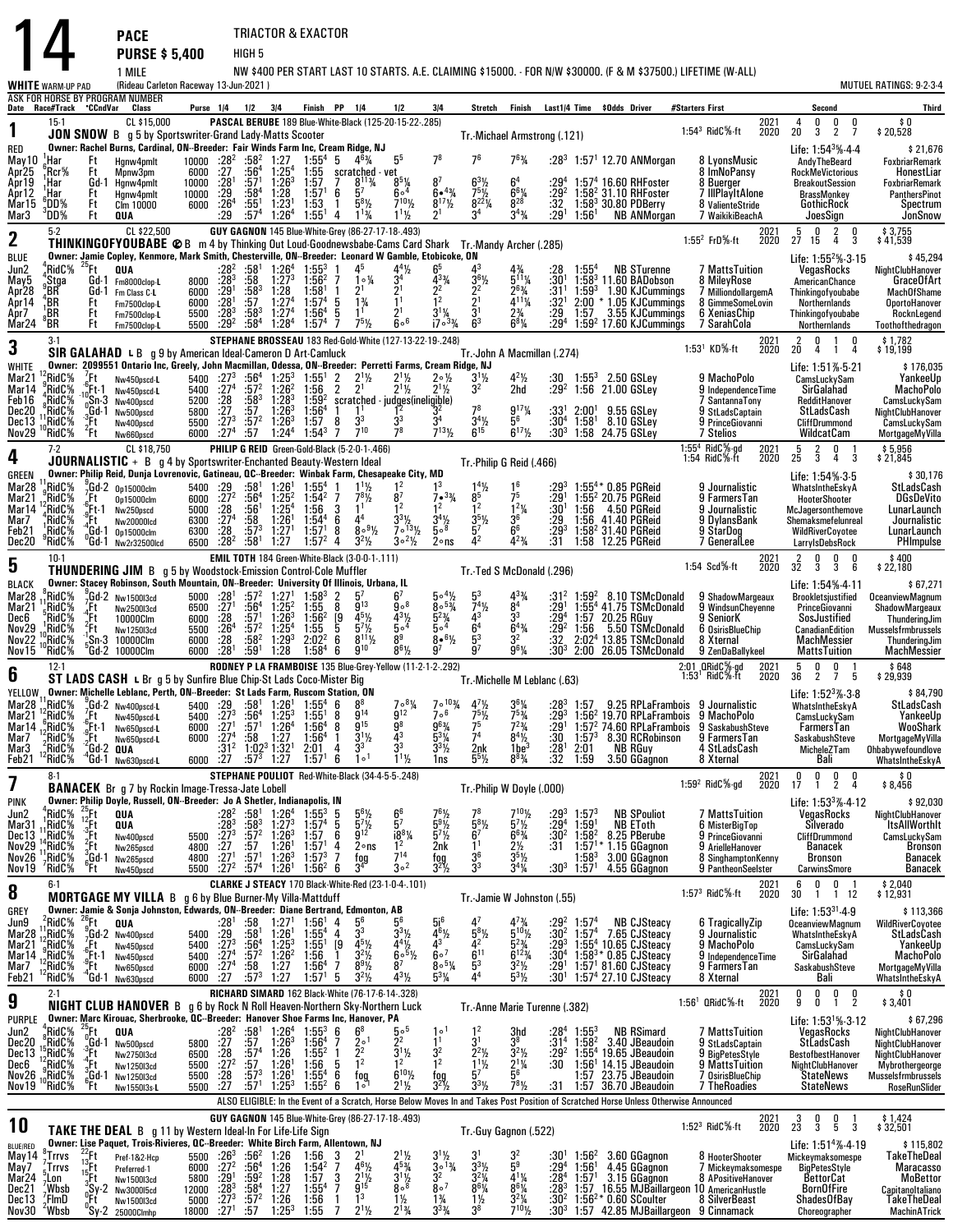JON SNOW Trainer Change: Kyle W Moore to Michael Armstrong<br>THINKINGOFYOUBABE Trainer Change: Gary L Levine to Mandy Archer<br>SIR GALAHAD Trainer Change: Gordon S Ley to John A Macmillan<br>NIGHT CLUB HANOVER Trainer Change: Joh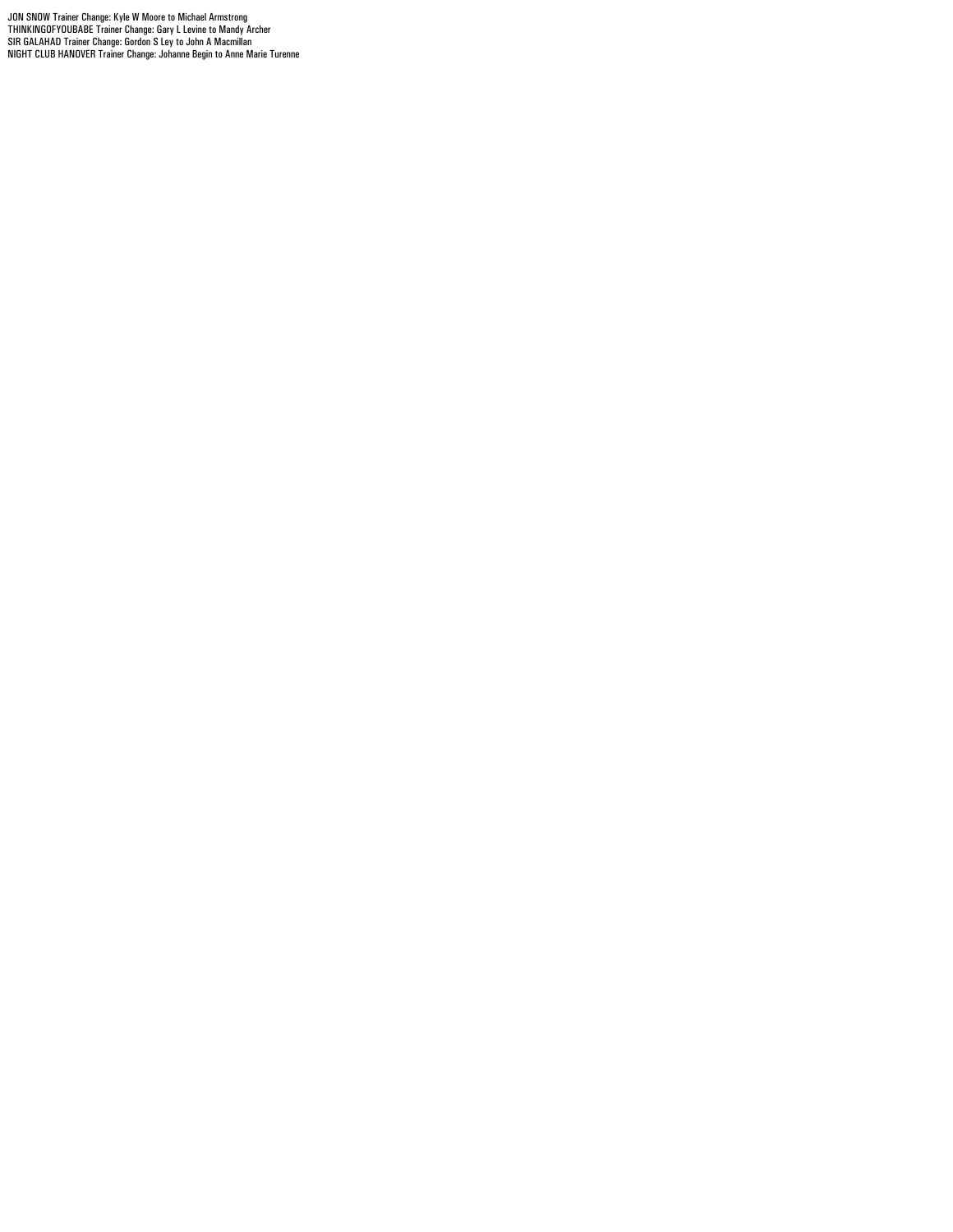## RIDEAU CARLETON RACEWAY

## IN-TO-GO FOR SUNDAY, JUNE 13, 2021

| 6            | 6                                  | <b>ANGELS KID (L)</b>                                | P BERUBE                   | 9                       | 6                    | SHADOW MARGEAUX (L)                             | M ST LOUIS JR            |
|--------------|------------------------------------|------------------------------------------------------|----------------------------|-------------------------|----------------------|-------------------------------------------------|--------------------------|
| 8            | 5                                  | <b>ASA IM READY</b>                                  | S BROSSEAU                 | 3                       | 3                    | SHINE A LIGHT                                   | C LAROSE                 |
| 9            | $\mathbf{1}$                       | <b>ATOMIC MILLION AM</b>                             | R SIMARD                   | 9                       | 3                    | <b>SILVERADO</b>                                | <b>W LAVIOLETTE</b>      |
|              | 14 7                               | <b>BANACEK</b>                                       | S POULIOT                  |                         | 12 <sub>3</sub><br>5 | SIN CITY SHARK (L)<br>SIR A                     | S BROSSEAU               |
| 3<br>11      | $\overline{2}$<br>5                | <b>BARN ONE</b><br><b>BESTOFBEST HANOVER (L)</b>     | G GAGNON<br>S POULIOT      | $\overline{2}$<br>14    | $\mathbf{3}$         | SIR GALAHAD (L)                                 | J BEAUDOIN<br>S BROSSEAU |
| 4            | 8                                  | <b>BET ON A DREAM</b>                                | <b>M ST LOUIS JR</b>       | 5                       | 5                    | SOS JUSTIFIED (L)                               | R SIMARD                 |
| $\mathbf{1}$ | 5                                  | <b>BETTER THAN MEN</b>                               | J BEAUDOIN                 |                         | 4 7                  | <b>SOUTHWIND BRONN</b>                          | C STEACY                 |
| 4            | 4                                  | <b>BILLY BAYAMA</b>                                  | <b>Y FILION</b>            |                         | 13 2                 | <b>SPRINGBRIDGE JIM (L)</b>                     | R ROBINSON               |
| 11           | 3                                  | <b>BOBBIES POWER PLAY</b>                            | S BROSSEAU                 |                         | 14 6                 | <b>ST LADS CASH (L)</b>                         | R LA FRAMBOISE           |
| 4            | 9                                  | <b>BONITAS SUNSHINE</b>                              | S POULIOT                  | 3                       | 5                    | <b>STONEBRIDGE BEACH (L)</b>                    | S POULIOT                |
| 9            | $\overline{2}$                     | <b>BS TYRRIFIC</b>                                   | S FILLION                  | 14                      | AE1                  | <b>TAKE THE DEAL</b>                            | G GAGNON                 |
| 8            | 6                                  | <b>CASCADA</b>                                       | J BEAUDOIN                 | 2                       | 6                    | <b>TASK BAR HANOVER</b>                         | M AUGER                  |
| 1            | 3                                  | <b>CASSIUS</b>                                       | S BROSSEAU                 | $\overline{\mathbf{c}}$ | 2                    | THE LIGHT SPEED                                 | <b>G GAGNON</b>          |
| 8            | 8                                  | <b>CHEQUE THE MAGIC</b>                              | E TOTH                     | 8                       | 9                    | THE MAGIC OF LIFE= $(L)$                        | R ROBINSON               |
| 2<br>6       | $\overline{7}$<br>2                | <b>CLODAM BAYAMA</b><br><b>CLUB BELVEDERE (L)</b>    | Y FILION<br>G GAGNON       | 9<br>9                  | 8<br>4               | <b>THE REGULATOR</b><br>THE ROADIES             | R GUY<br>G GAGNON        |
| 10           | $\overline{1}$                     | $CROSSFIT=(L)$                                       | M ST LOUIS JR              | 4                       | 2                    | <b>THE TWIST</b>                                | S FILLION                |
| 5            | 4                                  | <b>DARKEST SECRET</b>                                | S FILLION                  | 14                      | $\overline{2}$       | <b>THINKINGOFYOUBABE (22500)</b>                | G GAGNON                 |
| $\mathbf{1}$ | $\mathbf{1}$                       | <b>DEJA VU SEELSTER</b>                              | R GUY                      |                         | 13 1                 | <b>THRILLING TIMES</b>                          | G GAGNON                 |
| 4            | 3                                  | <b>DESPICTO LOU (L)</b>                              | S BROSSEAU                 |                         | 14 5                 | <b>THUNDERING JIM</b>                           | E TOTH                   |
| 6            | 5                                  | <b>DRONE SEELSTER</b>                                | E TOTH                     |                         | 11 6                 | <b>TRAGICALLY ZIP</b>                           | S FILLION                |
| 6            | 7                                  | <b>EAU NATURELLE</b>                                 | S BROSSEAU                 | 5                       | $\overline{2}$       | <b>TWOMACSONEMACH (L)</b>                       | R GUY                    |
| 8            | $\overline{7}$                     | <b>FIERCE MAGIC</b>                                  | M AUGER                    | $\mathbf{1}$            | 4                    | <b>UMPIRE HANOVER</b>                           | <b>G GAGNON</b>          |
|              | 10 <sub>2</sub>                    | $FLYING ISA N=(L)$                                   | P BERUBE                   | 8                       | 2                    | <b>UNDERCOVER STRIKE (L) (15000)</b>            | G GAGNON                 |
|              | 10 <sub>7</sub>                    | <b>FRANKS ANGEL=</b>                                 | M AUGER                    | 9                       | 5                    | <b>VANILLA MALTED</b>                           | C STEACY                 |
| 6            | 12 6<br>4                          | <b>GENESEE (L)</b><br>GOALTENDER=                    | R SIMARD<br>M AUGER        | 3<br>8                  | 4<br>4               | <b>VEGAS ROCKS (L)</b><br><b>VERO AMORE BI=</b> | S FILLION<br>M HEALEY    |
| 9            | 9                                  | <b>GREAT SOMEWHERE</b>                               | S BROSSEAU                 | 3                       | 7                    | <b>WESTERN PHIL (L)</b>                         | R SIMARD                 |
| 2            | 4                                  | <b>HES GOT A VENDETTA</b>                            | R GUY                      | 7                       | 1                    | <b>WHATS INTHE ESKY A (L)</b>                   | <b>M PLOURDE</b>         |
| 7            | 6                                  | ITS ALL WORTH IT                                     | M AUGER                    | 3                       | 6                    | <b>WILDCAT CAM</b>                              | M ST LOUIS               |
| 5            | $\overline{7}$                     | <b>ITS EDS IDEA</b>                                  | G GAGNON                   | 2                       | 8                    | <b>WINDSONG QUINCY</b>                          | <b>S FILLION</b>         |
| 4            | $\mathbf{1}$                       | <b>JAZZ BEACH</b>                                    | R LA FRAMBOISE             | 9                       | $\overline{7}$       | <b>WINDSUN CHEYENNE</b>                         | P BERUBE                 |
|              | $11 \t 8$                          | <b>JIMMY BE GOOD</b>                                 | G GAGNON                   | 4                       | 6                    | <b>WISK KEY K</b>                               | G GAGNON                 |
|              | $12 \quad 2$                       | <b>JOLTED</b>                                        | J BEAUDOIN                 | 11                      | $\overline{4}$       | <b>WRANGLER CASH</b>                            | P BERUBE                 |
|              | 14 1                               | <b>JON SNOW (15000)</b>                              | P BERUBE                   |                         | 10 <sub>3</sub>      | Y C BROADWAY                                    | R GUY                    |
| 3            | 14 4<br>8                          | $JOURNALISTIC+ (18750)$<br><b>LARRY IS DEBS ROCK</b> | P REID<br>S BROSSEAU       |                         |                      |                                                 |                          |
|              | 10 5                               | LESTENPERCENT=                                       | R LA FRAMBOISE             |                         |                      | Horses Drawn = $112$                            |                          |
|              | $11 \quad 2$                       | LEVIS DAY (L)                                        | R GUY                      |                         |                      |                                                 |                          |
| 4            | 5                                  | LIKE LIGHTNING LOU                                   | J BEAUDOIN                 |                         |                      | Horses Entered = $116$                          |                          |
| 10           | 9                                  | LMC MASS GEM (L)                                     | J BEAUDOIN                 |                         |                      |                                                 |                          |
| 1            | 2                                  | LUNAR LAUNCH (12500)                                 | R SIMARD                   |                         |                      |                                                 |                          |
| 5            | 6                                  | <b>MACH MESSIER</b>                                  | M ST LOUIS JR              |                         |                      |                                                 |                          |
| 7            | 4<br>3                             | <b>MACHO POLO (L)</b>                                | S POULIOT                  |                         |                      |                                                 |                          |
| 8<br>2       | $\mathbf{1}$                       | <b>MAGIC NIGHT</b><br><b>MAGNUS SEELSTER</b>         | R SIMARD<br>C LAROSE       |                         |                      |                                                 |                          |
| 1            | 7                                  | <b>MALVOLIO</b>                                      | M AUGER                    |                         |                      |                                                 |                          |
| 7            | 8                                  | <b>MCJAGERSONTHEMOVE (L)</b>                         | R ROBINSON                 |                         |                      |                                                 |                          |
| $\mathbf{1}$ | 6                                  | <b>MICHELE Z TAM</b>                                 | R ROBINSON                 |                         |                      |                                                 |                          |
|              | 14 8                               | <b>MORTGAGE MY VILLA</b>                             | C STEACY                   |                         |                      |                                                 |                          |
|              | 10 6                               | <b>MR CONTESTANT=</b>                                | S BROSSEAU                 |                         |                      |                                                 |                          |
| 7            | 5                                  | <b>MYBROTHERGEORGE (L)</b>                           | R SIMARD                   |                         |                      |                                                 |                          |
|              | 13 6                               | <b>NATIONAL DEBT (L)</b>                             | P BERUBE                   |                         |                      |                                                 |                          |
|              | 14 9<br>$2 \quad 3$                | <b>NIGHT CLUB HANOVER</b><br><b>NONEYABIZZNESS</b>   | R SIMARD<br>R ROBINSON     |                         |                      |                                                 |                          |
|              | $11 \t 7$                          | <b>OCEANVIEW MAGNUM (L)</b>                          | R SIMARD                   |                         |                      |                                                 |                          |
|              | 13 <sub>3</sub>                    | <b>OFFICER JONES (L)</b>                             | R GUY                      |                         |                      |                                                 |                          |
|              | $11 \quad 1$                       | <b>OFFICIALLY RUSTY</b>                              | C LAROSE                   |                         |                      |                                                 |                          |
| 7            | $\overline{7}$                     | <b>PANTHEON SEELSTER (L)</b>                         | P BERUBE                   |                         |                      |                                                 |                          |
| 6            | $\overline{1}$                     | <b>P C HEISENBERG</b>                                | C STEACY                   |                         |                      |                                                 |                          |
| 1            | 8                                  | <b>PH IMPULSE</b>                                    | <b>STURENNE</b>            |                         |                      |                                                 |                          |
|              | 12 5                               | <b>PLAYIN FOR KEEPS (L)</b>                          | M AUGER                    |                         |                      |                                                 |                          |
| 7            | $\overline{2}$<br>5                | <b>PRINCE GIOVANNI (L)</b>                           | J BEAUDOIN                 |                         |                      |                                                 |                          |
| 13<br>6      | 3                                  | <b>RACEMUP (L)</b><br><b>RAISING RUSTY=</b>          | M ST LOUIS JR<br>S POULIOT |                         |                      |                                                 |                          |
| 7            | 3                                  | <b>REALRUBIES AT PLAY</b>                            | J GILCHRIST                |                         |                      |                                                 |                          |
|              | $12 \quad 4$                       | <b>REDDIT HANOVER</b>                                | G GAGNON                   |                         |                      |                                                 |                          |
| 5            | 3                                  | <b>RED JOHN (L)</b>                                  | M AUGER                    |                         |                      |                                                 |                          |
| 8            | $\overline{1}$                     | <b>RICHSNORTHERNDREAM (L)</b>                        | S FILLION                  |                         |                      |                                                 |                          |
|              | 13 4                               | <b>SALTY ROBYN N</b>                                 | S BROSSEAU                 |                         |                      |                                                 |                          |
| 5            | $\overline{1}$                     | <b>SANTANNA TONY (L)</b>                             | P BERUBE                   |                         |                      |                                                 |                          |
| 3            | $\overline{1}$                     | <b>SASKABUSH STEVE</b>                               | P BERUBE                   |                         |                      |                                                 |                          |
|              | $10 \t 4$                          | <b>SEEYOU MEN (L)</b>                                | G GAGNON                   |                         |                      |                                                 |                          |
|              | 12 <sub>1</sub><br>10 <sub>8</sub> | <b>SENIOR K</b><br><b>SEVERUS HANOVER</b>            | M HEALEY<br>R SIMARD       |                         |                      |                                                 |                          |
|              |                                    |                                                      |                            |                         |                      |                                                 |                          |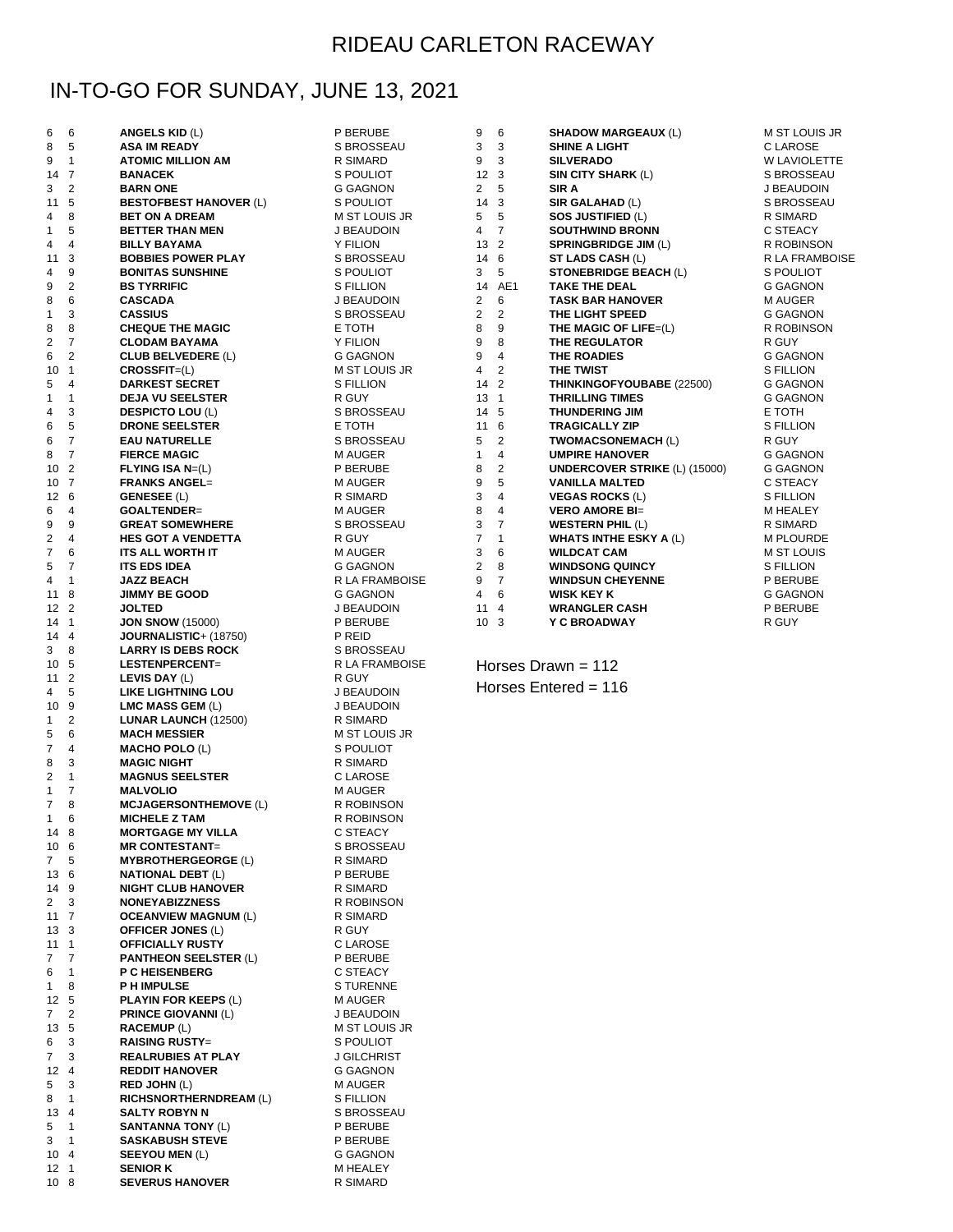## **Top Drivers at Rideau Carleton Raceway**

## **Top Winning Drivers for the Year**

## **January 1 Through March 28, 2021**

| <b>DRIVERS</b>        | Sts            | 1st            | 2nd            | 3rd            | \$Won        | <b>Win</b> %                                          | <b>UDRS</b> |
|-----------------------|----------------|----------------|----------------|----------------|--------------|-------------------------------------------------------|-------------|
| Guy Gagnon            | 65             | 24             | 12             | 14             | 107,575      | 36.9                                                  | .544        |
| Richard Simard        | 64             | 16             | 5              | 12             | 67,686       | 25.0                                                  | .356        |
| Pascal Berube         | 68             | 8              | 8              | 15             | 58,622       | 11.8                                                  | .257        |
| Ryan Guy              | 40             | 8              | 7              | 4              | 45,057       | 20.0                                                  | .331        |
| Marie Claude Auger    | 54             | 5              | 8              | 6              | 44,144       | 9.3                                                   | .212        |
| Stephane Brosseau     | 60             | 4              | 13             | $\epsilon$     | 48,203       | $6.7$                                                 | .220        |
| Stephane Pouliot      | 34             | $\overline{4}$ | 5              | 5              | 25,599       | 11.8                                                  | .248        |
| Samuel Fillion        | 43             | 3              | 10             | $\overline{c}$ | 29,227       | 7.0                                                   | .214        |
| Robert C Robinson     | 37             | $\mathfrak{Z}$ | $\mathfrak{Z}$ | $\overline{c}$ | 18,649       | $\,8$ . $1$                                           | .144        |
| Jonathan Lachance     | 45             | 3              | $\mathbb O$    | $\overline{2}$ | 15,268       | 6.7                                                   | .081        |
| Rodney P La Framboise | 11             | $\overline{c}$ | $1\,$          | $\overline{c}$ | 12,179       | 18.2                                                  | .293        |
| Philip G Reid         | 5              | $\overline{2}$ | 0              | $\mathbf 1$    | 5,956        | 40.0                                                  | .467        |
| Tyler Moore           | 10             | $\mathbf 1$    | $\mathbf{1}$   | $\overline{0}$ | 5,529        | 10.0                                                  | .156        |
| Clarke J Steacy       | 23             | $\mathbf 1$    | $\circ$        | $\overline{4}$ | 12,780       | 4.3                                                   | .101        |
| Justin Filion         | $\mathfrak{Z}$ | 1              | $\mathbb O$    | 0              | 3,644        | 33.3                                                  | .333        |
| Tyler S Jones         | 34             | $\mathbf 0$    | 4              | 2              | 10,738       | 0.0                                                   | .085        |
| Ted S McDonald        | $\epsilon$     | 0              | $\mathbf{2}$   | 2              | 5,081        | 0.0                                                   | .296        |
| Jacques Beaudoin      | 18             | 0              | $\overline{2}$ | 0              | 7,847        | 0.0                                                   | .062        |
| Mike P Healey         | 16             | 0              | $\mathbf{1}$   | $\mathbf{2}$   | 4,722        | 0.0                                                   | .076        |
| Claude Larose         | 13             | $\mathbb O$    | $1\,$          | $\mathbf 1$    | 4,807        | 0.0                                                   | .068        |
| Darcy W Clancy        | 10             | $\mathbf 0$    | $1\,$          | $\mathbf 0$    | 2,505        | 0.0                                                   | .056        |
| Gordon S Ley          | $\overline{c}$ | 0              | $1\,$          | 0              | 1,782        | 0.0                                                   | .278        |
| Denis Audet           | 4              | $\mathsf{O}$   | $\mathbb O$    | $\mathbf 1$    | 1,359        | $0.0$                                                 | .083        |
| Yves Filion           | 3              | 0              | 0              | $\mathbf 1$    | 1,104        | 0.0                                                   | .111        |
| Kenneth L McFarland   | 3              | 0              | 0              | $\mathbf 1$    | 1,260        | $\ensuremath{\mathbf 0}$ . $\ensuremath{\mathbf 0}$   | .111        |
| Emil Toth             | 3              | $\mathbf 0$    | 0              | $\mathbf 1$    | 696          | ${\bf 0}$ . ${\bf 0}$                                 | .111        |
| Michael Armstrong     | $\mathbf 1$    | 0              | 0              | $\Omega$       | $\circ$      | 0.0                                                   | .000        |
| Marcel Barrieau       | $\overline{c}$ | 0              | $\mathbb O$    | $\circ$        | 460          | $\ensuremath{\mathbf 0}$ . $\ensuremath{\mathbf 0}$   | .000        |
| Claude Beausoleil     | $\mathbf{1}$   | $\mathbf 0$    | $\overline{0}$ | $\Omega$       | $\circ$      | 0.0                                                   | .000        |
| Pierre Bovay          | $\overline{4}$ | $\mathbf 0$    | $\mathbf 0$    | 0              | 1,196        | 0.0                                                   | .000        |
| Pierre M Desjardins   | $\overline{c}$ | 0              | $\mathbb O$    | $\circ$        | 0            | 0.0                                                   | .000        |
| Jason L Gilchrist     | $\overline{4}$ | 0              | $\mathbf 0$    | $\mathbf{0}$   | 325          | 0.0                                                   | .000        |
| Daniel Laflamme       | 3              | $\mathsf{O}$   | $\mathbb O$    | 0              | 240          | $\ensuremath{\mathbf{0}}$ . $\ensuremath{\mathbf{0}}$ | .000        |
| Andrew A Moore        | $\mathbf{1}$   | $\mathbf 0$    | $\mathbf 0$    | $\mathbf 0$    | $\mathbf{0}$ | 0.0                                                   | .000        |
| Melanie Plourde       | $\mathbf 1$    | 0              | $\overline{0}$ | $\mathbf 0$    | 520          | 0.0                                                   | .000        |
| Sebastien Turenne     | $\mathbf{1}$   | 0              | $\mathbf 0$    | $\mathbf{0}$   | $\mathbb O$  | $\ensuremath{\mathbf 0}$ . $\ensuremath{\mathbf 0}$   | .000        |
| Carol Voyer           | 6              | $\Omega$       | $\mathbf{0}$   | $\Omega$       | 240          | 0.0                                                   | .000        |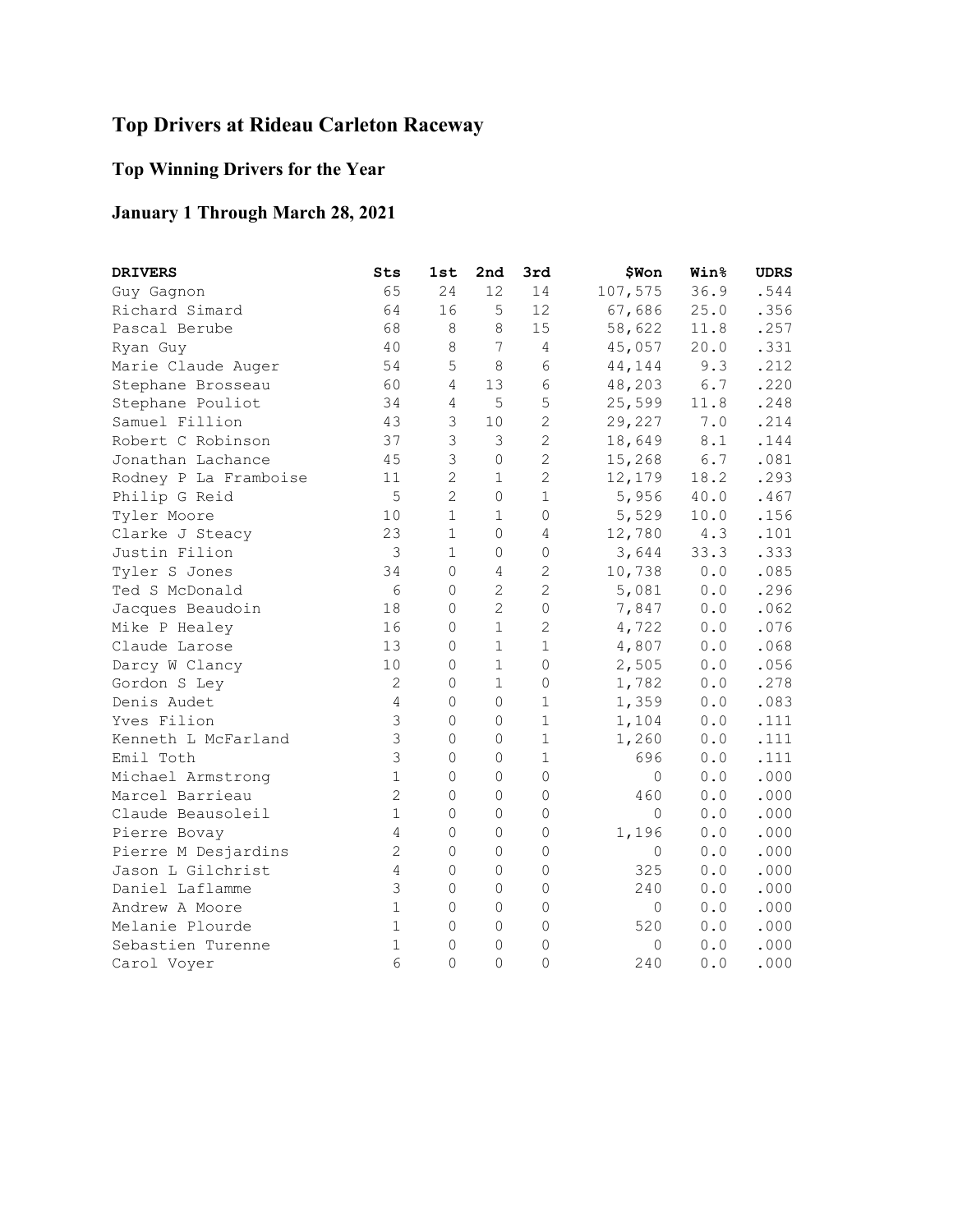## **Top Trainers at Rideau Carleton Raceway**

## **January 1 Through March 28, 2021**

| <b>TRAINERS</b>                     | Sts                           | 1st                 | 2nd            | 3rd                 | \$Won          | <b>Win%</b>                                           | UTRS         |
|-------------------------------------|-------------------------------|---------------------|----------------|---------------------|----------------|-------------------------------------------------------|--------------|
| Guy Gagnon                          | 39                            | 16                  | 6              | 8                   | 72,024         | 41.0                                                  | .564         |
| Anne Marie Turenne                  | 45                            | 12                  | 4              | 9                   | 48,852         | 26.7                                                  | .383         |
| Mandy Archer                        | 69                            | 11                  | 9              | 11                  | 59,725         | 15.9                                                  | .285         |
| Victor C Puddy                      | 58                            | 11                  | 9              | 9                   | 68,269         | 19.0                                                  | .328         |
| John A Macmillan                    | 34                            | $\mathsf S$         | 6              | $\mathsf 3$         | 36,771         | 14.7                                                  | .275         |
| Yves Tessier                        | 16                            | $\mathsf S$         | 2              | $\mathbf{2}$        | 26,712         | 31.2                                                  | .424         |
| Stephane Pouliot                    | 19                            | $\overline{4}$      | 4              | 4                   | 22,554         | 21.1                                                  | .398         |
| Alain Martin                        | 24                            | $\mathbf{2}$        | 3              | $\mathbf{2}$        | 13,730         | 8.3                                                   | .181         |
| Carol Voyer                         | 20                            | $\mathbf{2}$        | $\mathbf{2}$   | $\mathbf{2}$        | 10,314         | 10.0                                                  | .189         |
| Carl Duguay                         | 15                            | $\mathbf{2}$        | 1              | $\mathbf{2}$        | 8,763          | 13.3                                                  | .215         |
| Philip G Reid                       | 5                             | $\mathbf{2}$        | 0              | $\mathbf{1}$        | 5,956          | 40.0                                                  | .467         |
| Paul Laframboise                    | $\overline{4}$                | $\mathbf{2}$        | 0              | $\mathbf 0$         | 9,200          | 50.0                                                  | .500         |
| Marie Claude Auger                  | 12                            | $1\,$               | 3              | $\mathbb O$         | 10,771         | 8.3                                                   | .222         |
| Michel Allard                       | 8                             | $\mathbf 1$         | $\mathbf{2}$   | $\mathbf 1$         | 8,925          | 12.5                                                  | .306         |
| Robert C Robinson                   | $\mathsf 9$                   | $\mathbf 1$         | 1              | $\mathbf{2}$        | 7,206          | 11.1                                                  | .247         |
| Gary F Mc Donald                    | 8                             | $\mathbf 1$         | $\mathbf 1$    | 1                   | 4,674          | 12.5                                                  | .236         |
| Kevin G Benn                        | 5                             | $\mathbf{1}$        | 1              | 0                   | 5,205          | 20.0                                                  | .311         |
| Gavin K Christie                    | 4                             | $\mathbf{1}$        | 1              | 0                   | 4,050          | 25.0                                                  | .389         |
| Gerard G Vaillancourt               | 4                             | $\mathbf 1$         | $\mathbf 1$    | 0                   | 5,595          | 25.0                                                  | .389         |
| Robert Bernicky                     | 6                             | $\mathbf{1}$        | 0              | $\mathbf 1$         | 4,640          | 16.7                                                  | .222         |
| Gina Bragagnolo                     | $\epsilon$                    | $\mathbf 1$         | 0              | $\mathbf 1$         | 5,780          | 16.7                                                  | .222         |
| Yves Filion                         | 5                             | $\mathbf 1$         | 0              | $\mathbf 1$         | 4,468          | 20.0                                                  | .267         |
| Daniel Surprenant                   | 4                             | $\mathbf 1$         | $\mathbb O$    | $\mathbf 1$         | 4,020          | 25.0                                                  | .333         |
| Michael Armstrong                   | 33                            | $\circ$             | 6              | $\mathbf{2}$        | 12,859         | 0.0                                                   | .121         |
| Marc-Andre Simoneau                 | 16                            | 0                   | 6              | $\mathbf 1$         | 10,706         | 0.0                                                   | .229         |
| Yannick Martel                      | 15                            | $\circ$             | $\mathbf{2}$   | 2                   | 6,287          | 0.0                                                   | .119         |
| Ted S McDonald                      | 6                             | 0                   | $\mathbf{2}$   | 2                   | 5,081          | 0.0                                                   | .296         |
| Johanne Begin                       | 18                            | 0                   | $\overline{c}$ | $\mathbf 0$         | 7,847          | 0.0                                                   | .062         |
| Sylvain Cote                        | 4                             | 0                   | $\overline{c}$ | 0                   | 3,325          | 0.0                                                   | .278         |
| Ronald Charette                     | 12                            | 0                   | $\mathbf 1$    | $\mathsf 3$         | 6,004          | 0.0                                                   | .130         |
| Mike P Healey                       | 10                            | $\mathbf 0$         | $1\,$          | $\mathbf{2}$        | 4,807          | 0.0                                                   | .122         |
| Benoit Hebert                       | 3                             | 0                   | 1              | 1                   | 2,331          | 0.0                                                   | .296         |
| Michelle M Leblanc                  | 14                            | 0                   | 1              | $\mathbf 1$         | 2,897          | 0.0                                                   | .063         |
| Melanie Plourde                     | 10                            | 0                   | $\mathbf 1$    | $\mathbf{1}$        | 3,565          | 0.0                                                   | .089         |
| Emil Toth                           | 4                             | 0                   | 1              | 1                   | 1,896          | 0.0                                                   | .222         |
|                                     | 7                             | 0                   | 1              | 0                   |                |                                                       |              |
| Darcy W Clancy<br>Gordon S Ley      | $\mathbf{2}$                  | 0                   | 1              | 0                   | 2,505<br>1,782 | 0.0<br>0.0                                            | .079<br>.278 |
|                                     | $6\phantom{.}6$               | 0                   | $\mathbf 1$    | 0                   | 2,597          | 0.0                                                   | .093         |
| Courtney Robson<br>Jamie W Johnston | 12                            | $\mathbb O$         | $\overline{0}$ | $\sqrt{2}$          |                | 0.0                                                   | .056         |
| Sylvain Tremblay                    | 11                            | $\mathsf{O}$        | 0              | $\mathbf{2}$        | 4,110<br>1,908 | 0.0                                                   | .061         |
| Denis Audet                         | $\overline{4}$                | 0                   | $\mathsf O$    | $1\,$               | 1,359          | $0.0$                                                 | .083         |
|                                     | 5                             |                     |                |                     |                |                                                       |              |
| Marcel Barrieau                     |                               | 0                   | 0              | $1\,$               | 1,288          | 0.0                                                   | .067         |
| Andre Champagne                     | $\overline{4}$<br>$\mathsf 3$ | 0                   | 0              | $\mathbf 1$         | 960            | 0.0                                                   | .083         |
| Karl N McFarland                    | 3                             | 0                   | 0              | 1                   | 1,260          | 0.0                                                   | .111         |
| Cara Steacy                         |                               | 0                   | 0              | 1                   | 1,500          | $\ensuremath{\mathbf{0}}$ . $\ensuremath{\mathbf{0}}$ | .111         |
| Michel E Audet                      | $\sqrt{4}$                    | 0                   | 0              | 0                   | 1,302          | $\ensuremath{\mathbf{0}}$ . $\ensuremath{\mathbf{0}}$ | .000         |
| Kenneth F Backer                    | $\mathbf 1$                   | 0                   | 0              | $\mathbf 0$         | 460            | 0.0                                                   | .000         |
| Claude Beausoleil                   | $\mathbf 1$                   | 0                   | $\mathsf O$    | $\mathbf 0$         | $\circ$        | $\ensuremath{\mathbf 0}$ . $\ensuremath{\mathbf 0}$   | .000         |
| Steve Belisle                       | $\overline{4}$                | $\mathsf{O}\xspace$ | 0              | $\mathbf 0$         | 240            | ${\bf 0}$ . ${\bf 0}$                                 | .000         |
| Isabelle Binet                      | 4                             | $\circ$             | $\mathbb O$    | $\mathsf{O}\xspace$ | 732            | $\ensuremath{\mathbf 0}$ . $\ensuremath{\mathbf 0}$   | .000         |